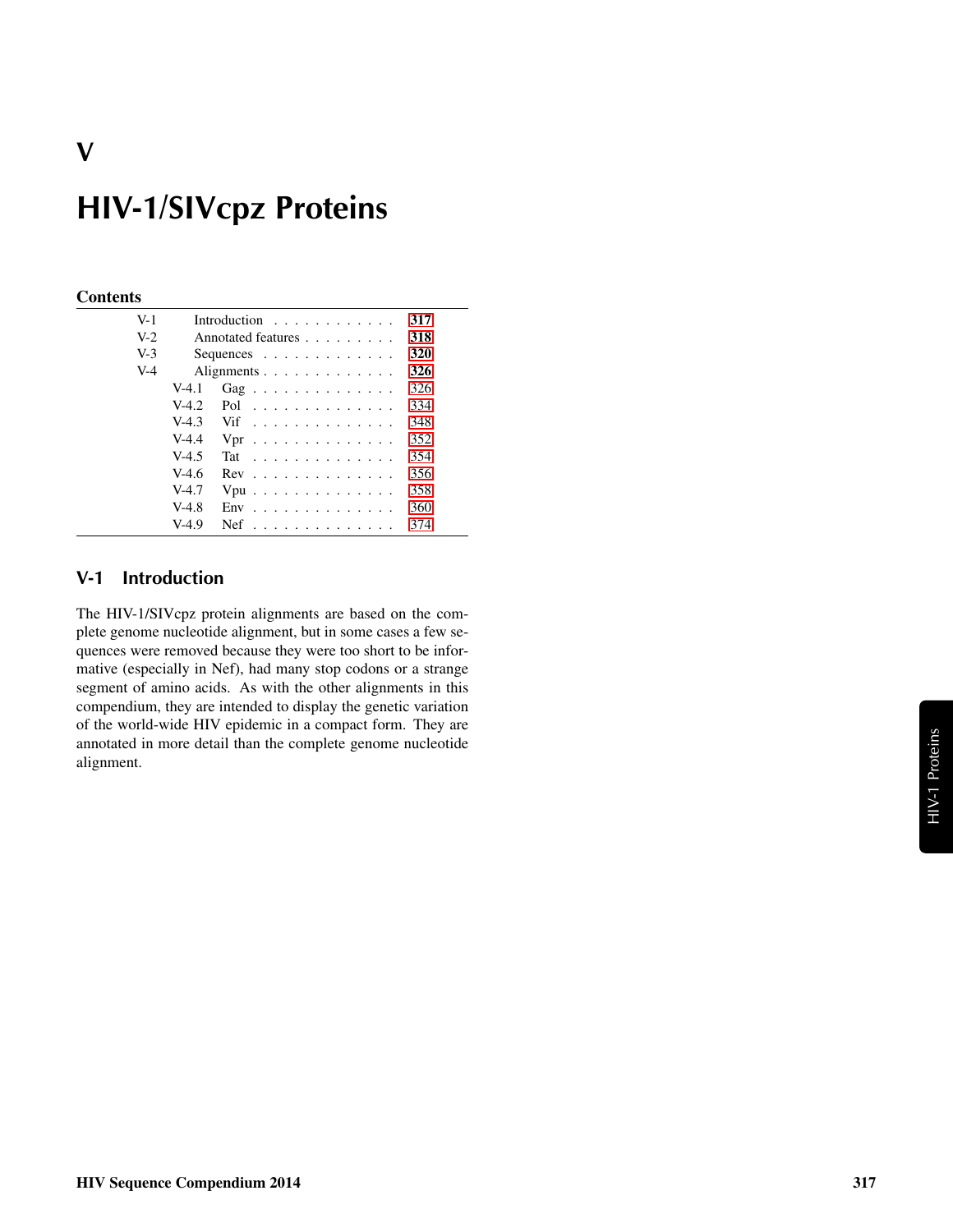### <span id="page-1-0"></span>V-2 Annotated features

Features of HIV-1 annotated in the alignment that follows.

| Feature                     | Protein | Location     | Page |
|-----------------------------|---------|--------------|------|
| Gag start, p17 start        | Gag     | $\mathbf{1}$ | 326  |
| membrane binding            | Gag     | $1 - 30$     | 326  |
| phosphorylation site        | Gag     | 112          | 326  |
| p17 end                     | Gag     | 132          | 326  |
| p24 start                   | Gag     | 133          | 326  |
| CyPA binding                | Gag     | 205-241      | 328  |
| major homology region       | Gag     | 285-304      | 328  |
| p24 end                     | Gag     | 364          | 330  |
| p2 start                    | Gag     | 365          | 330  |
| p2 end                      | Gag     | 377          | 330  |
| p7 start                    | Gag     | 378          | 330  |
| Zn motif                    | Gag     | 392-404      | 330  |
| Zn motif                    | Gag     | 413-425      | 330  |
| p7 end                      | Gag     | 432          | 330  |
| p1 start                    | Gag     | 433          | 330  |
| p1 end                      | Gag     | 448          | 332  |
| p6 start                    | Gag     | 449          | 332  |
| Vpr binding                 | Gag     | 455-460      | 332  |
| Vpr binding                 | Gag     | 489-494      | 332  |
| p6 end, Gag end             | Gag     | 501          | 332  |
| Pol start                   | Pol     | 1            | 334  |
| Gag-Pol TF start            | Pol     | 1            | 334  |
| Gag-Pol TF end              | Pol     | 56           | 334  |
| protease start              | Pol     | 57           | 334  |
| protease end                | Pol     | 155          | 336  |
| p66, p51 RT start           | Pol     | 156          | 336  |
| M41L                        | Pol     | 196          | 336  |
| D67N                        | Pol     | 222          | 336  |
| K70R                        | Pol     | 225          | 336  |
| D110 catalytic site         | Pol     | 265          | 336  |
| polymerase motif            | Pol     | 337-342      | 338  |
| T215Y                       | Pol     | 370          | 338  |
| K219Q                       | Pol     | 374          | 338  |
| p51 RT end                  | Pol     | 595          | 340  |
| p15 RNase H start           | Pol     | 596          | 340  |
| p66 RT, p15 Rnase H end     | Pol     | 715          | 342  |
| p31 Integrase start         | Pol     | 716          | 342  |
| p31 Integrase end           | Pol     | 1004         | 346  |
| Pol end                     | Pol     | 1004         | 346  |
| Vif start                   | Vif     | 1            | 348  |
| Vif end                     | Vif     | 193          | 350  |
| Vpr start                   | Vpr     | 1            | 352  |
| oligomerization             | Vpr     | $1 - 41$     | 352  |
| amphipathic $\alpha$ -helix | Vpr     | 17-33        | 352  |
| H(S/N)RIG motifs            | Vpr     | 71-83        | 352  |
| frameshift in HXB2          | Vpr     | 72           | 352  |
| Vpr end in HXB2             | Vpr     | 79           | 352  |
| Vpr end                     | Vpr     | 98           | 352  |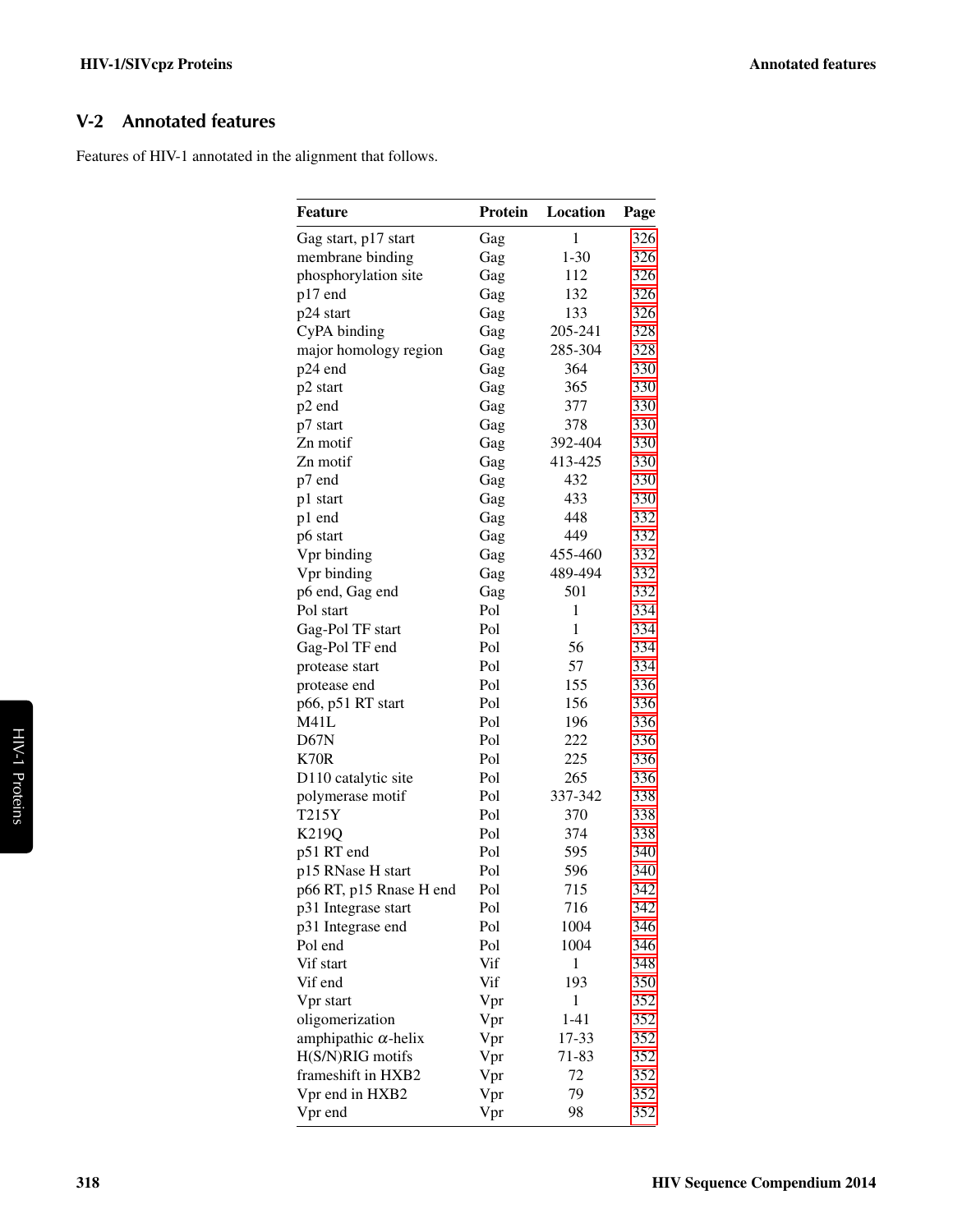| Feature                       | Protein    | Location     | Page       |
|-------------------------------|------------|--------------|------------|
| Tat start                     | Tat        | 1            | 354        |
| C-rich region                 | Tat        | 22-37        | 354        |
| nuclear localization          | Tat        | 49-57        | 354        |
| exon 1 end                    | Tat        | 72           | 354        |
| exon 2 start                  | Tat        | 73           | 354        |
| Tat end                       | <b>Tat</b> | 102          | 354        |
| Rev start                     | Rev        | $\mathbf{1}$ | 356        |
| exon 1 end                    | Rev        | 25           | 356        |
| exon 2 start                  | Rev        | 26           | 356        |
| <b>NLS</b>                    | Rev        | 34-49        | 356        |
| Leu-rich effector domain      | Rev        | 75-83        | 356        |
| Rev end                       | Rev        | 117          | 356        |
| Vpu start                     | Vpu        | $\mathbf{1}$ | 358        |
| transmembrane domain          | Vpu        | $1 - 27$     | 358        |
| cytoplasmic domain            | Vpu        | 28-82        | 358        |
| $\alpha$ -helix               | Vpu        | $43 - 51$    | 358        |
| phos                          | Vpu        | 53           | 358        |
| phos                          | Vpu        | 57           | 358        |
| $\alpha$ -helix               | Vpu        | 58-70        | 358        |
| Vpu end                       | Vpu        | 83           | 358        |
| Env start                     | Env        | $\mathbf{1}$ | 360        |
| signal peptide end            | Env        | 30           | 360        |
| gp120 start                   | Env        | 31           | 360        |
| glycosylation NVT             | Env        | 88-90<br>124 | 360        |
| CD4 binding<br>V <sub>1</sub> | Env<br>Env | 131-156      | 360<br>360 |
| glycosylation NDT             | Env        | 136-138      | 360        |
| glycosylation NSS             | Env        | 141-143      | 360        |
| glycosylation NCS             | Env        | 156-158      | 362        |
| V2                            | Env        | 158-196      | 362        |
| glycosylation NIS             | Env        | 160-162      | 362        |
| glycosylation NDT             | Env        | 186-188      | 362        |
| glycosylation NTS             | Env        | 197-199      | 362        |
| CD4 binding                   | Env        | 196          | 362        |
| glycosylation NKT             | Env        | 230-232      | 362        |
| glycosylation NGT             | Env        | 234-236      | 362        |
| glycosylation NVS             | Env        | 241-243      | 362        |
| glycosylation NGS             | Env        | 262-264      | 362        |
| glycosylation NFT             | Env        | 276-278      | 362        |
| CD4 binding                   | Env        | 279          | 362        |
| glycosylation NTS             | Env        | 289-291      | 364        |
| glycosylation NCT             | Env        | 295-297      | 364        |
| V3                            | Env        | 296-331      | 364        |
| glycosylation NNT             | Env        | 301-303      | 364        |
| V3 tip                        | Env        | 312-315      | 364        |
| glycosylation NNT             | Env        | 339-341      | 364        |
| glycosylation NKT             | Env        | 356-358      | 364        |
| CD4 binding                   | Env        | 365          | 364        |
| V4                            | Env        | 385-418      | 364        |
| glycosylation NST             | Env        | 386-388      | 364        |
| glycosylation NST             | Env        | 392-394      | 364        |
| glycosylation NST             | Env        | 397-399      | 364        |
| glycosylation NNT             | Env        | 406-408      | 364        |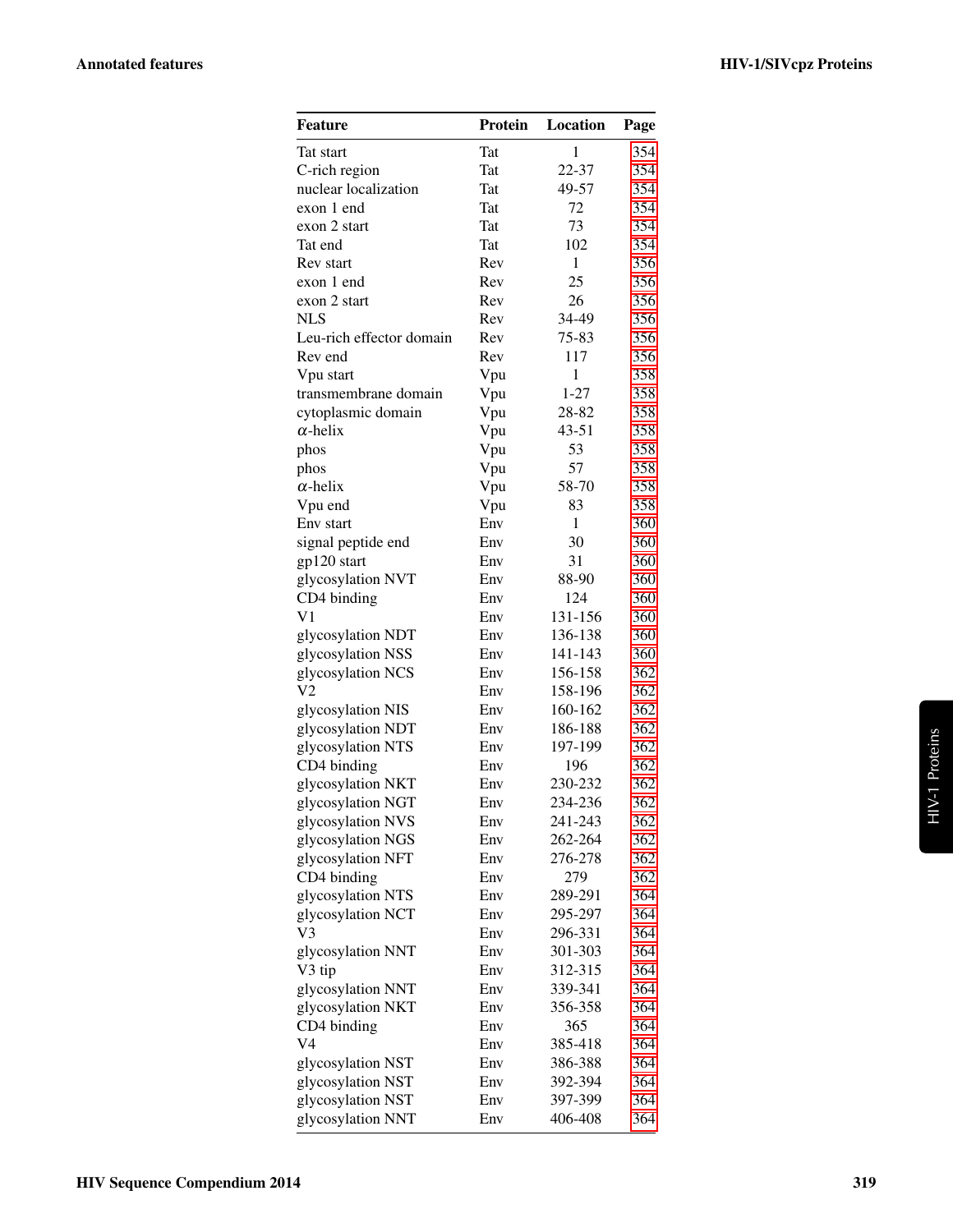| <b>Feature</b>              | <b>Protein</b> | Location  | Page |
|-----------------------------|----------------|-----------|------|
| CD4 binding                 | Env            | 425       | 366  |
| glycosylation NIT           | Env            | 448-450   | 366  |
| CD4 binding                 | Env            | 455       | 366  |
| V <sub>5</sub>              | Env            | 460-471   | 366  |
| glycosylation NES           | Env            | 463-465   | 366  |
| CD4 binding                 | Env            | 469       | 366  |
| fusion peptide              | Env            | 512-527   | 366  |
| gp120 end                   | Env            | 511       | 366  |
| gp41 start                  | Env            | 512       | 366  |
| immunodominant region       | Env            | 588-607   | 368  |
| glycosylation NAS           | Env            | 611-613   | 368  |
| glycosylation NKS           | Env            | 616-618   | 368  |
| glycosylation NHT           | Env            | 624-626   | 368  |
| glycosylation NYT           | Env            | 637-639   | 368  |
| transmembrane domain        | Env            | 685-704   | 368  |
| gp41 cytoplasmic tail start | Env            | 705       | 368  |
| glycosylation NGS           | Env            | 750-752   | 370  |
| glycosylation NAT           | Env            | 816-818   | 370  |
| cytoplasmic tail end        | Env            | 857       | 372  |
| gp41 end                    | Env            | 857       | 372  |
| Env end                     | Env            | 857       | 372  |
| Nef start                   | Nef            | 1         | 374  |
| myristoylation              | Nef            | $2 - 7$   | 374  |
| acidic cluster              | Nef            | $62 - 65$ | 374  |
| poly-P helix                | Nef            | 69-78     | 374  |
| phosphorylation             | Nef            | $77 - 81$ | 374  |
| HXB2 premature Nef end      | Nef            | 124       | 374  |
| normal Nef end              | Nef            | 207       | 376  |

## <span id="page-3-0"></span>V-3 Sequences

Sequences included in the HIV-1 protein alignments.

| <b>Name</b>                                 | <b>Accession</b> | <b>Proteins</b> | <b>Author</b>  | <b>Reference</b>                                                                         |
|---------------------------------------------|------------------|-----------------|----------------|------------------------------------------------------------------------------------------|
| <b>B.FR.83.HXB2</b>                         | K03455           | All             | Wong-Staal, F. | Nature 313(6000):277-284 (1985)                                                          |
| A1.AU.03.PS1044_Day0                        | DQ676872         | All             | Li, B.         | <i>J Virol</i> <b>81</b> (1):193-201 (2007)                                              |
| A1.CH.03.HIV_CH_BID_V3538                   | JQ403028         | All             | Henn, M.R.     | PLoS Pathog 8(3):E1002529<br>(2012)                                                      |
| A <sub>1</sub> .ES.06.X <sub>2110</sub>     | FJ670523         | A11             | Cuevas, M.T.   | ARHR 26(9); 1019-25 (2010)                                                               |
| A1.IT.02.60000                              | EU861977         | All             | Riva, C.       | ARHR 24(10); 1319-25 (2008)                                                              |
| A1.KE.11.DEMA111KE002                       | KF716474         | A11             | Sanchez, A.M.  | J Immunol Methods 2014 Jan 19<br>pii: S0022-1759(14)00014-3 doi:<br>101016/jjim201401004 |
| A <sub>1</sub> .RU. <sub>11.11</sub> RU6950 | JX500694         | A11             | Baryshev, P.B. | ARHR 30(6); 592-7 (2014)                                                                 |
| A1.RW.11.DEMA111RW002                       | KF716472         | A11             | Sanchez, A.M.  | J Immunol Methods 2014 Jan 19<br>pii: S0022-1759(14)00014-3 doi:<br>101016/jjim201401004 |
| A <sub>1.</sub> SE.95.SE8538                | AF069669         | A11             | Carr, J.K.     | AIDS 13(14); 1819-26 (1999)                                                              |
| A1.TZ.01.A341                               | AY253314         | All             | Arroyo, M.A.   | ARHR 20(8):895-901 (2004)                                                                |
| A1.UA.01.01UADN139                          | DQ823357         | All             | Saad, M.D.     | ARHR 22(8):709-714 (2006)                                                                |

HIV-1 Proteins

HIV-1 Proteins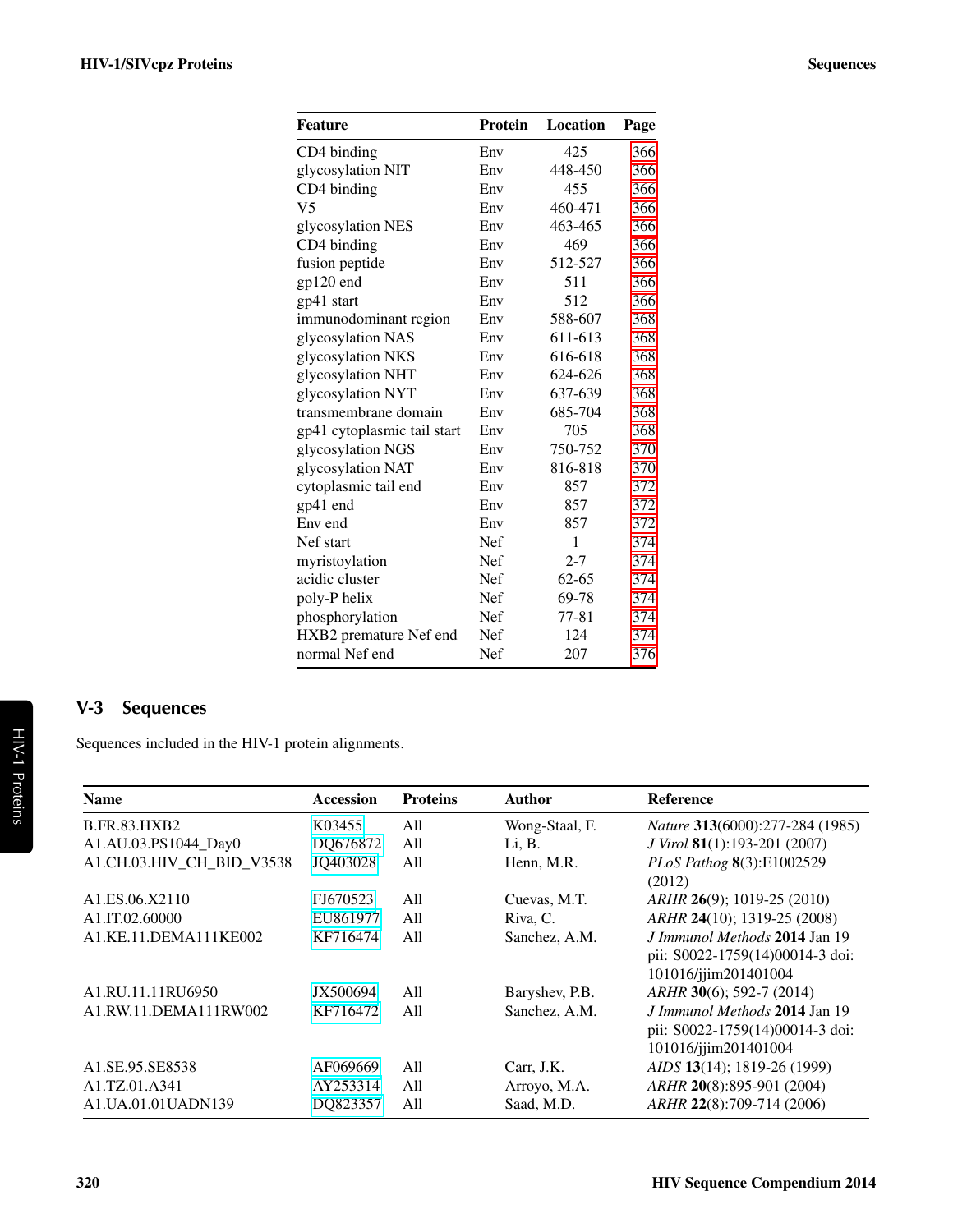| <b>Name</b>              | <b>Accession</b> | <b>Proteins</b> | <b>Author</b>  | Reference                                                |
|--------------------------|------------------|-----------------|----------------|----------------------------------------------------------|
| A1.UG.11.DEMA110UG009    | KF716486         | All             | Sanchez, A.M.  | J Immunol Methods 2014 Jan 19                            |
|                          |                  |                 |                | pii: S0022-1759(14)00014-3 doi:                          |
| A1.ZA.04.04ZASK162B1     | DQ396400         | All             | Rousseau, C.M. | 101016/jjim201401004<br>J Virol Methods 136(1-2):118-125 |
|                          |                  |                 |                | (2006)                                                   |
| A2.CD.97.97CDKTB48       | AF286238         | All             | Gao, F.        | ARHR 17(8):675-688 (2001)                                |
| A2.CM.01.01CM_1445MV     | GU201516         | All             | Carr, J.K.     | Retrovirology 2010 Apr 28;7:39                           |
| A2.CY.94.94CY017_41      | AF286237         | All             | Gao, F.        | ARHR 17(8):675-688 (2001)                                |
| B.AR.04.04AR143170       | DQ383750         | All             | Pando, M.A.    | Retrovirology 3, 59 (2006)                               |
| B.AU.04.PS1038_Day174    | DQ676871         | All             | Li, B.         | J Virol 81(1):193-201 (2007)                             |
| B.BR.06.06BR1119         | JN692480         | All             | Sanabani, S.S. | PLoS ONE 6(10):E25869 (2011)                             |
| B.CA.07.502_1191_03      | JF320424         | All             | Rolland, M.    | Nat Med 17(3); 366-71 (2011)                             |
| B.CH.08.M2_0803101_NFLG8 | KC797225         | All             | Castro, E.     | AIDS 2014 Jun 6                                          |
| B.CN.10.DEMB10CN002      | JX140658         | All             | Sanchez, A.M.  | J Immunol Methods 2014 Jan 19                            |
|                          |                  |                 |                | pii: S0022-1759(14)00014-3 doi:                          |
|                          |                  |                 |                | 101016/jjim201401004                                     |
| <b>B.CO.01.PCM001</b>    | AY561236         | All             | Sanchez, G.I.  | Am J Trop Med Hyg 74(4); 674-7<br>(2006)                 |
| <b>B.CU.99.Cu19</b>      | AY586542         | All             | Sierra, M.     | JAIDS 45(2):151-160 (2007)                               |
| B.CY.09.CY266            | JF683807         | All             | Kousiappa, I.  | ARHR 27(11); 1183-99 (2011)                              |
| B.DE.04.HIV_DE_BID_V4131 | JQ403037         | All             | Henn, M.R.     | PLoS Pathog 8(3):E1002529                                |
|                          |                  |                 |                | (2012)                                                   |
| B.DK.07.PMVL_011         | FJ694790         | All             | Vinner, L.     | APMIS 119(8); 487-97 (2011)                              |
| B.DO.05.05DO_160884      | EU839597         | All             | Nadai, Y.      | PLoS ONE 4(3):E4814 (2009)                               |
| B.ES.10.DEMB10ES002      | KC473842         | All             | Sanchez, A.M.  | J Immunol Methods 2014 Jan 19                            |
|                          |                  |                 |                | pii: S0022-1759(14)00014-3 doi:                          |
|                          |                  |                 |                | 101016/jjim201401004                                     |
| B.FR.11.DEMB11FR001      | KF716496         | All             | Sanchez, A.M.  | J Immunol Methods 2014 Jan 19                            |
|                          |                  |                 |                | pii: S0022-1759(14)00014-3 doi:                          |
|                          |                  |                 |                | 101016/jjim201401004                                     |
| B.GE.03.03GEMZ004        | DQ207940         | All             | Zarandia, M.   | ARHR 22(5):470-476 (2006)                                |
| B.HT.05.05HT_129389      | EU839602         | All             | Nadai, Y.      | PLoS ONE 4(3):E4814 (2009)                               |
| B.JM.05.05JM_KJ108       | EU839605         | All             | Nadai, Y.      | PLoS ONE 4(3):E4814 (2009)                               |
| B.JP.12.DEMB12JP001      | KF716498         | All             | Sanchez, A.M.  | J Immunol Methods 2014 Jan 19                            |
|                          |                  |                 |                | pii: S0022-1759(14)00014-3 doi:                          |
|                          |                  |                 |                | 101016/jjim201401004                                     |
| B.KR.12.12KYY10_10742    | KF561441         | All             | Cho            | Unpublished                                              |
| B.NL.00.671_00T36        | AY423387         | All             | Geels, M.J.    | J Virol 77(23):12430-12440 (2003)                        |
| B.PE.07.502_2649_wg8     | JF320019         | All             | Rolland, M.    | Nat Med 17(3); 366-71 (2011)                             |
| B.PY.03.03PY_PSP0115     | JN251906         | All             | Eyzaguirre     | Unpublished                                              |
| B.RU.11.11RU21n          | JX500708         | All             | Baryshev       | Unpublished                                              |
| B.TH.07.AA040a_WG11      | JX447156         | All             | Rolland, M.    | Nature 490(7420); 417-20 (2012)                          |
| B.TT.01.01TT_CRC50069    | EU839608         | All             | Nadai, Y.      | <i>PLoS ONE</i> 4(3):E4814 (2009)                        |
| B.TW.94.TWCYS_LM49       | AF086817         | All             | Huang          | Unpublished                                              |
| B.UA.01.01UAKV167        | DQ823362         | All             | Saad, M.D.     | ARHR 22(8):709-714 (2006)                                |
| B.US.11.ES39_42          | KF384810         | All             | Salgado, M.    | J Virol 88(6); 3340-52 (2014)                            |
| B.UY.02.02UY_TSU1290     | JN235958         | All             | Eyzaguirre     | Unpublished                                              |
| B.YE.02.02YE507          | AY795904         | All             | Saad, M.D.     | ARHR 21(7):644-648 (2005)                                |
| C.AR.01.ARG4006          | AY563170         | All             | Carrion, G.    | ARHR 20(9):1022-1025 (2004)                              |
| C.BR.07.DEMC07BR003      | JX140663         | All             | Sanchez, A.M.  | J Immunol Methods 2014 Jan 19                            |
|                          |                  |                 |                | pii: S0022-1759(14)00014-3 doi:                          |
|                          |                  |                 |                | 101016/jjim201401004                                     |
| C.BW.00.00BW07621        | AF443088         | All             | Novitsky, V.   | J Virol 76(11):5435-5451 (2002)                          |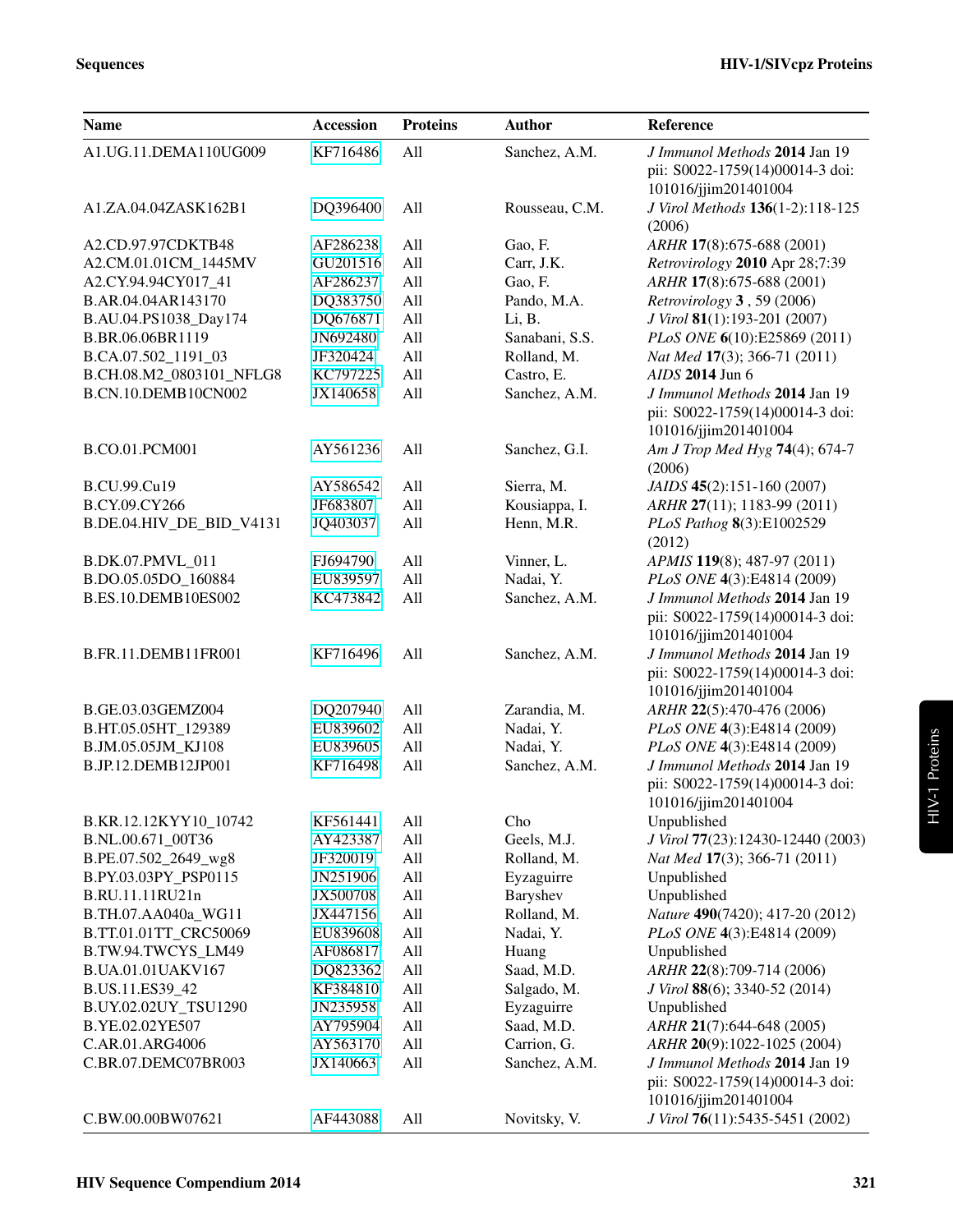| <b>Name</b>                    | Accession            | <b>Proteins</b> | <b>Author</b>                 | Reference                                               |
|--------------------------------|----------------------|-----------------|-------------------------------|---------------------------------------------------------|
| C.CN.09.09YNLX133sg            | KC898996             | All             | Han, X.                       | PLoS ONE 8(5):E65337 (2013)                             |
| C.CY.09.CY260                  | JF683803             | All             | Kousiappa, I.                 | ARHR 27(11); 1183-99 (2011)                             |
| C.ES.07.X2118_2                | EU884500             | All             | Fernandez-Garcia,             | ARHR 25(1); 93-102 (2009)                               |
|                                |                      |                 | A.                            |                                                         |
| C.ET.02.02ET_288               | AY713417             | All             | Brown, B.K.                   | J Virol 79(10):6089-6101 (2005)                         |
| C.GE.03.03GEMZ033              | DQ207941             | All             | Zarandia, M.                  | ARHR 22(5):470-476 (2006)                               |
| C.IL.98.98IS002                | AF286233             | All             | Rodenburg, C.M.               | ARHR 17(2):161-168 (2001)                               |
| C.IN.09.T125 2139              | KC156210             | All             | Hora                          | Unpublished                                             |
| C.KE.00.KER2010                | AF457054             | All             | Dowling, W.E.                 | AIDS 16(13):1809-1820 (2002)                            |
| C.MM.99.mIDU101_3              | AB097871             | All             | Takebe, Y.                    | AIDS 17(14):2077-87 (2003)                              |
| C.MW.09.703010256 CH256.w96    | KC156214             | All             | Hora                          | Unpublished                                             |
| C.SN.90.90SE_364               | AY713416             | All             | Brown, B.K.                   | J Virol 79(10):6089-6101 (2005)                         |
| C.SO.89.89SM_145               | AY713415             | All             | Brown, B.K.                   | J Virol 79(10):6089-6101 (2005)                         |
| C.TZ.08.707010457_CH457.w8     | KC156220             | All             | Hora                          | Unpublished                                             |
| C.US.11.17TB4_4G8              | KF526226             | All             | Ho, Y.-C.                     | Cell 155(3); 540-51 (2013)                              |
| C.UY.01.TRA3011                | AY563169             | All             | Carrion, G.                   | ARHR 20(9):1022-1025 (2004)                             |
| C.YE.02.02YE511                | AY795906             | All             | Saad, M.D.                    | ARHR 21(7):644-648 (2005)                               |
| C.ZA.07.704010042_CH042_TF     | KC156123             | All             | Hora                          | Unpublished                                             |
| C.ZM.11.DEMC11ZM006            | KF716467             | All             | Sanchez, A.M.                 | J Immunol Methods 2014 Jan 19                           |
|                                |                      |                 |                               | pii: S0022-1759(14)00014-3 doi:                         |
|                                |                      |                 |                               | 101016/jjim201401004                                    |
| D.CD.83.ELI                    | K03454               | All             | Alizon, M.                    | Cell 46(1):63-74 (1986)                                 |
| D.CM.10.DEMD10CM009            | JX140670             | All             | Sanchez, A.M.                 | J Immunol Methods 2014 Jan 19                           |
|                                |                      |                 |                               | pii: S0022-1759(14)00014-3 doi:                         |
|                                |                      |                 |                               | 101016/jjim201401004                                    |
| D.CY.06.CY163                  | FJ388945             | All             | Kousiappa, I.                 | ARHR 25(8); 727-40 (2009)                               |
| D.KE.11.DEMD11KE003            | KF716476             | All             | Sanchez, A.M.                 | J Immunol Methods 2014 Jan 19                           |
|                                |                      |                 |                               | pii: S0022-1759(14)00014-3 doi:                         |
|                                |                      |                 |                               | 101016/jjim201401004                                    |
| D.KR.04.04KBH8                 | DQ054367             | All             | Cho, Y.-K.                    | ARHR 29(4); 738-43 (2013)                               |
| D.SN.90.SE365<br>D.TD.99.MN011 | AB485648             | All             | Takekawa                      | Unpublished                                             |
| D.TZ.01.A280                   | AJ488926<br>AY253311 | All<br>All      | Vidal, N.                     | JAIDS 33(2):239-246 (2003)<br>ARHR 20(8):895-901 (2004) |
| D.UG.11.DEMD11UG003            | KF716480             | All             | Arroyo, M.A.<br>Sanchez, A.M. | J Immunol Methods 2014 Jan 19                           |
|                                |                      |                 |                               | pii: S0022-1759(14)00014-3 doi:                         |
|                                |                      |                 |                               | 101016/jjim201401004                                    |
| D.YE.02.02YE516                | AY795907             | All             | Saad, M.D.                    | ARHR 21(7):644-648 (2005)                               |
| D.ZA.90.R1                     | EF633445             | All             | Jacobs, G.B.                  | ARHR 23(12):1575-8 (2007)                               |
| F1.AO.06.AO_06_ANG125          | FJ900269             | All             | Guimaraes, M.L.               | Retrovirology 6, 39 (2009)                              |
| F1.AR.02.ARE933                | DQ189088             | All             | Aulicino, P.C.                | ARHR 21(2):158-164 (2005)                               |
| F1.BE.93.VI850                 | AF077336             | All             | Laukkanen, T.                 | Virology 269(1):95-104 (2000)                           |
| F1.BR.07.07BR844               | FJ771010             | All             | Sanabani, S.S.                | Virol J 2009 Jun 16;6:78                                |
| F1.CY.08.CY222                 | JF683771             | All             | Kousiappa, I.                 | ARHR 27(11); 1183-99 (2011)                             |
| F1.ES.11.DEMF110ES001          | JX140671             | All             | Sanchez, A.M.                 | J Immunol Methods 2014 Jan 19                           |
|                                |                      |                 |                               | pii: S0022-1759(14)00014-3 doi:                         |
|                                |                      |                 |                               | 101016/jjim201401004                                    |
| F1.FI.93.FIN9363               | AF075703             | All             | Laukkanen, T.                 | Virology 269(1):95-104 (2000)                           |
| F1.FR.96.96FR_MP411            | AJ249238             | All             | Triques, K.                   | ARHR 16(2):139-151 (2000)                               |
| F1.RO.96.BCI_R07               | AB485658             | All             | Takekawa                      | Unpublished                                             |
| F1.RU.08.D88_845               | GQ290462             | All             | Fernandez-Garcia,             | ARHR 25(11):1187-1191 (2009)                            |
|                                |                      |                 | A.                            |                                                         |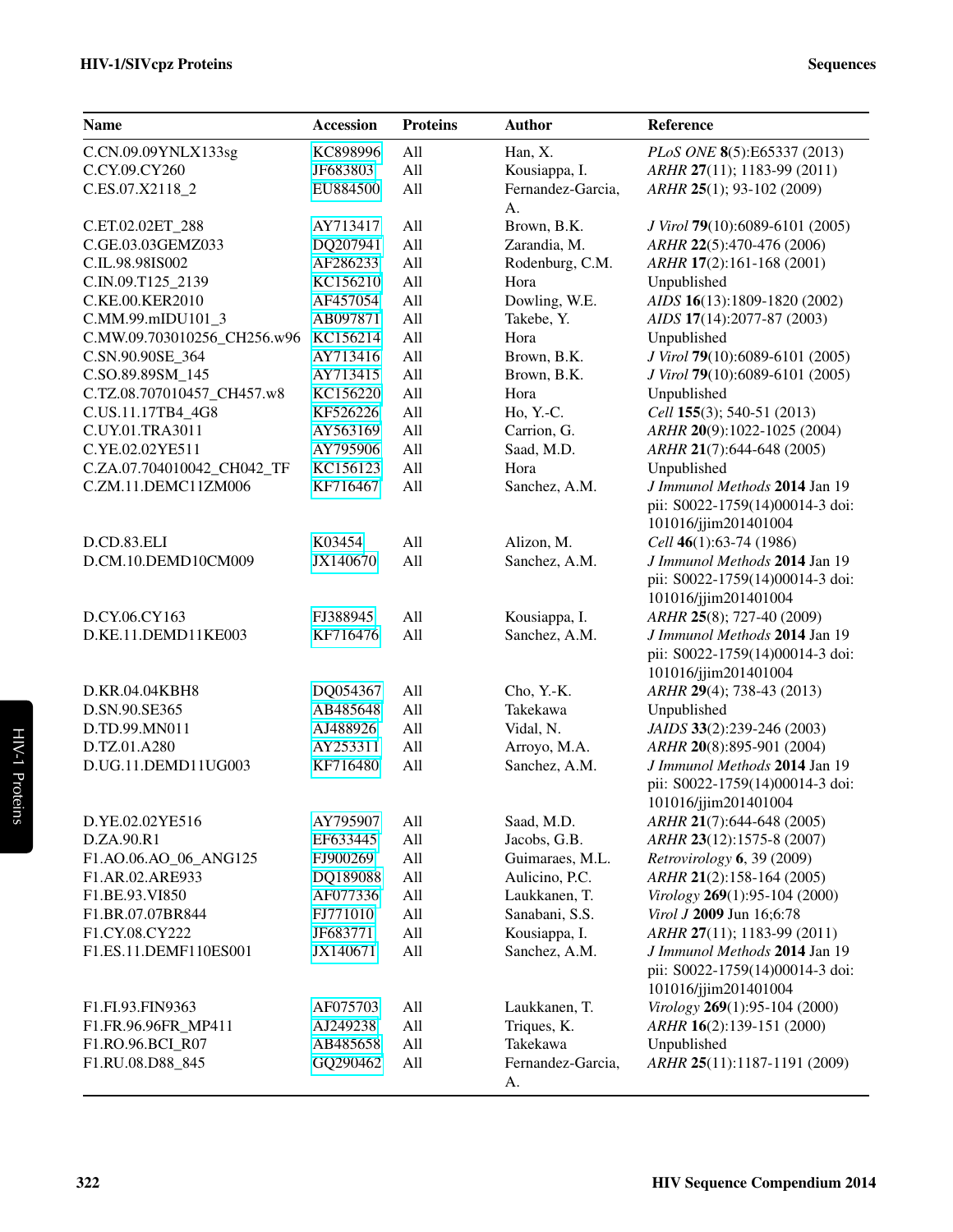| <b>Name</b>               | <b>Accession</b> | <b>Proteins</b> | <b>Author</b>     | Reference                                                  |
|---------------------------|------------------|-----------------|-------------------|------------------------------------------------------------|
| F2.CM.10.DEMF210CM007     | JX140673         | All             | Sanchez, A.M.     | J Immunol Methods 2014 Jan 19                              |
|                           |                  |                 |                   | pii: S0022-1759(14)00014-3 doi:<br>101016/jjim201401004    |
| F2.CM.97.CM53657          | AF377956         | All             | Carr, J.K.        | Virology 286(1):168-181 (2001)                             |
| G.BE.96.DRCBL             | AF084936         | All             | Oelrichs, R.B.    | ARHR 15(6):585-589 (1999)                                  |
| G.CM.10.DEMG10CM008       | JX140676         | All             | Sanchez, A.M.     | J Immunol Methods 2014 Jan 19                              |
|                           |                  |                 |                   | pii: S0022-1759(14)00014-3 doi:                            |
|                           |                  |                 |                   | 101016/jjim201401004                                       |
| G.CN.08.GX_2084_08        | JN106043         | All             | Liu, W.           | Zhonghua Liu Xing Bing Xue Za<br>Zhi $34(1)$ ; 53-6 (2013) |
| G.CU.99.Cu74              | AY586547         | All             | Sierra, M.        | JAIDS 45(2):151-160 (2007)                                 |
| G.ES.09.X2634_2           | GU362882         | All             | Cuevas, M.T.      | ARHR 26(9); 1019-25 (2010)                                 |
| G.GH.03.03GH175G          | AB287004         | All             | Takekawa          | Unpublished                                                |
| G.KE.09.DEMG09KE001       | KF716477         | All             | Sanchez, A.M.     | J Immunol Methods 2014 Jan 19                              |
|                           |                  |                 |                   | pii: S0022-1759(14)00014-3 doi:                            |
|                           |                  |                 |                   | 101016/jjim201401004                                       |
| G.NG.09.09NG_SC62         | JN248593         | All             | Charurat, M.      | J Infect Dis 2012 Feb 21                                   |
| G.PT.x.PT3306             | FR846409         | All             | Freitas, F.B.     | ARHR 2012 Sep 25                                           |
| G.SE.93.SE6165_G6165      | AF061642         | All             | Carr, J.K.        | Virology 247(1):22-31 (1998)                               |
| H.BE.93.VI991             | AF190127         | All             | Janssens, W.      | AIDS 14(11):1533-1543 (2000)                               |
| H.BE.93.VI997             | AF190128         | All             | Janssens, W.      | AIDS 14(11):1533-1543 (2000)                               |
| H.CF.90.056               | AF005496         | All             | Gao, F.           | J Virol 72(7):5680-5698 (1998)                             |
| H.GB.00.00GBAC4001        | FJ711703         | All             | Holzmayer, V.     | ARHR 25(7):721-726 (2009)                                  |
| J.CD.97.J_97DC_KTB147     | EF614151         | All             | Abecasis, A.B.    | J Virol 81(16):8543-8551 (2007)                            |
| J.CM.04.04CMU11421        | GU237072         | All             | Yamaguchi, J.     | ARHR 26(6); 693-7 (2010)                                   |
| J.SE.93.SE9280_7887       | AF082394         | All             | Laukkanen, T.     | ARHR 15(3):293-297 (1999)                                  |
| J.SE.94.SE9173_7022       | AF082395         | All             | Laukkanen, T.     | ARHR 15(3):293-297 (1999)                                  |
| K.CD.97.97ZR_EQTB11       | AJ249235         | All             | Triques, K.       | ARHR 16(2):139-151 (2000)                                  |
| K.CM.96.96CM_MP535        | AJ249239         | All             | Triques, K.       | ARHR 16(2):139-151 (2000)                                  |
| 01_AE.AF.07.569M          | GQ477441         | All             | Sanders-Buell, E. | ARHR 26(5):605-608 (2010)                                  |
| 01_AE.CN.10.CYM059        | JX112796         | All             | Feng, Y.          | AIDS 27(11):1793-1802 (2013)                               |
| 01_AE.HK.04.HK001         | DQ234790         | All             | Tsui              | Unpublished                                                |
| 01_AE.JP.x.DR0492         | AB253423         | All             | Sakamoto          | Unpublished                                                |
| 01_AE.TH.04.BKM           | DQ314732         | All             | Thitithanyanont   | Unpublished                                                |
| 01_AE.TH.09.AA111a_WG11   | JX448059         | All             | Rolland, M.       | Nature 490(7420); 417-20 (2012)                            |
| 01_AE.TH.90.CM240         | U54771           | All             | Carr, J.K.        | J Virol 70(9):5935-5943 (1996)                             |
| 01_AE.VN.98.98VNND15      | FJ185235         | All             | Liao, H.          | Virology 391(1):51-56 (2009)                               |
| 02_AG.CM.10.DE00210CM013  | KF859739         | All             | Sanchez, A.M.     | J Immunol Methods 2014 Jan 19                              |
|                           |                  |                 |                   | pii: S0022-1759(14)00014-3 doi:<br>101016/jjim201401004    |
| 02_AG.ES.06.P1261         | EU786671         | All             | Fernandez-Garcia, | ARHR 25(1); 93-102 (2009)                                  |
|                           |                  |                 | A.                |                                                            |
| 02_AG.FR.91.DJ263         | AF063223         | All             | Carr, J.K.        | Virology 247(1):22-31 (1998)                               |
| 02_AG.GH.03.03GH181AG     | AB286855         | All             | Sakamoto          | Unpublished                                                |
| 02_AG.KR.12.12MHI11_10746 | KF561437         | All             | Cho               | Unpublished                                                |
| 02_AG.LR.x.POC44951       | AB485636         | All             | Takekawa          | Unpublished                                                |
| 02_AG.NG.x.IBNG           | L39106           | All             | Howard, T.M.      | ARHR 10(12):1755-1757 (1994)                               |
| 02_AG.SN.98.98SE_MP1211   | AJ251056         | All             | Toure-Kane, C.    | ARHR 16(6):603-609 (2000)                                  |
| 02_AG.US.06.502_2696_FL01 | JF320297         | All             | Rolland, M.       | Nat Med 17(3); 366-71 (2011)                               |
| 03_AB.RU.97.KAL153_2      | AF193276         | All             | Liitsola, K.      | ARHR 16(11):1047-1053 (2000)                               |
| 04_cpx.CY.94.94CY032_3    | AF049337         | All             | Gao, F.           | J Virol 72(12):10234-10241 (1998)                          |
| 05_DF.BE.x.VI1310         | AF193253         | All             | Laukkanen, T.     | Virology 269(1):95-104 (2000)                              |
| 06_cpx.AU.96.BFP90        | AF064699         | All             | Oelrichs, R.B.    | ARHR 14(16):1495-1500 (1998)                               |

HIV-1 Proteins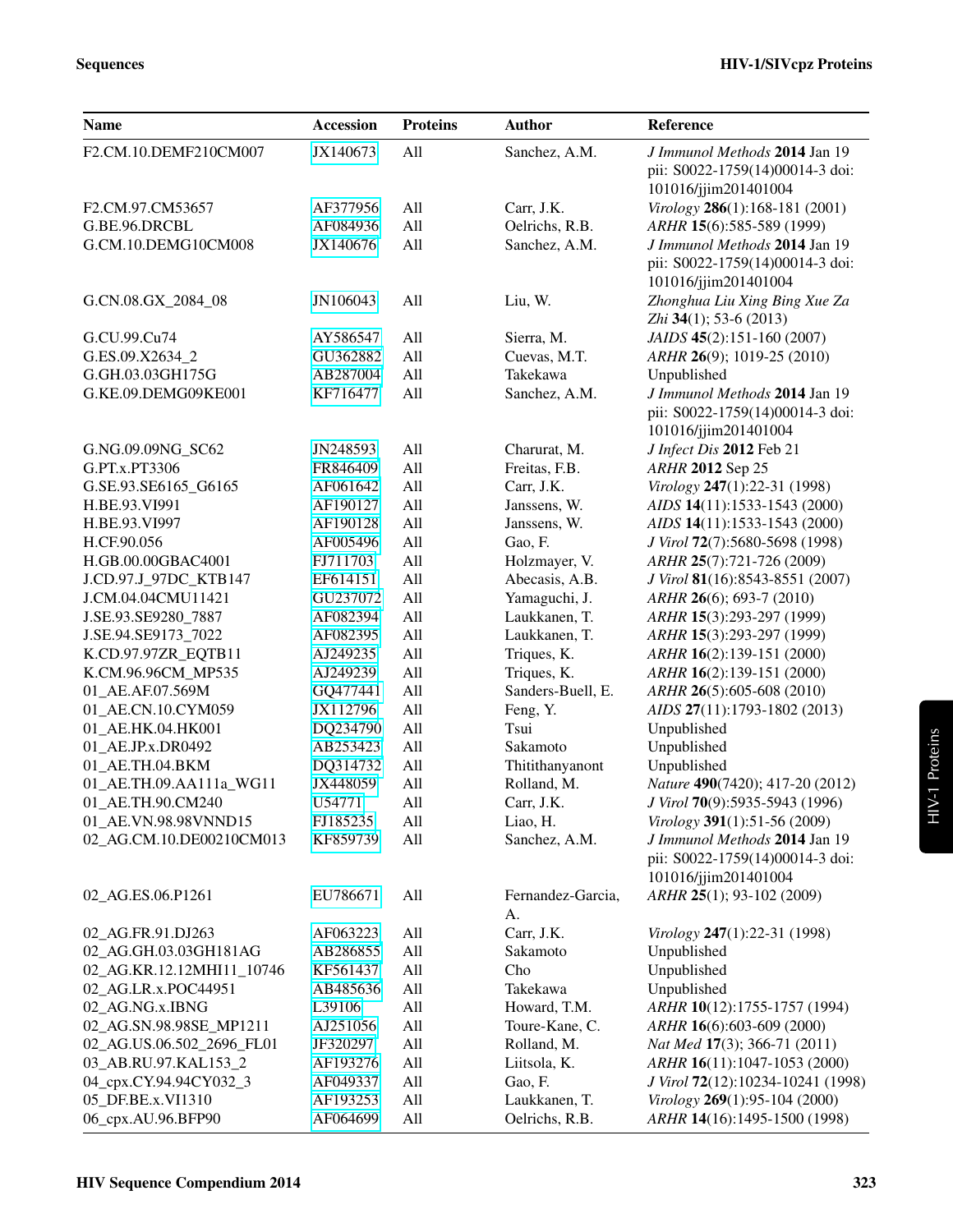| <b>Name</b>                | <b>Accession</b> | <b>Proteins</b> | <b>Author</b>     | Reference                                     |
|----------------------------|------------------|-----------------|-------------------|-----------------------------------------------|
| 07_BC.CN.98.98CN009        | AF286230         | All             | Rodenburg, C.M.   | ARHR 17(2):161-168 (2001)                     |
| 08_BC.CN.06.nx2            | HM067748         | All             | Miao              | Unpublished                                   |
| 09_cpx.GH.96.96GH2911      | AY093605         | All             | McCutchan, F.E.   | ARHR 20(8):819-826 (2004)                     |
| 10_CD.TZ.96.96TZ_BF061     | AF289548         | All             | Koulinska, I.N.   | ARHR 17(5):423-431 (2001)                     |
| 11_cpx.CM.95.95CM_1816     | AF492624         | All             | Wilbe, K.         | ARHR 18(12):849-56 (2002)                     |
| 12_BF.AR.99.ARMA159        | AF385936         | All             | Carr, J.K.        | AIDS 15(15):F41-F47 (2001)                    |
| 13_cpx.CM.96.96CM_1849     | AF460972         | All             | Wilbe, K.         | ARHR 18(12):849-56 (2002)                     |
| 14_BG.ES.05.X1870          | FJ670522         | All             | Cuevas, M.T.      | ARHR 26(9); 1019-25 (2010)                    |
| 15_01B.TH.99.99TH_MU2079   | AF516184         | All             | Viputtijul, K.    | ARHR 18(16):1235-1237 (2002)                  |
| 16_A2D.KR.97.97KR004       | AF286239         | All             | Gao, F.           | ARHR 17(8):675-688 (2001)                     |
| 17_BF.AR.99.ARMA038        | AY037281         | All             | Carr, J.K.        | AIDS 15(15):F41-F47 (2001)                    |
| 18_cpx.CU.99.CU76          | AY586540         | All             | Thomson, M.M.     | AIDS 19(11):1155-63 (2005)                    |
| 19_cpx.CU.99.CU7           | AY894994         | All             | Casado, G.        | JAIDS 40(5):532-537 (2005)                    |
| 20_BG.CU.99.Cu103          | AY586545         | All             | Sierra, M.        | JAIDS 45(2):151-160 (2007)                    |
| 21_A2D.KE.99.KER2003       | AF457051         | All             | Dowling, W.E.     | AIDS 16(13):1809-1820 (2002)                  |
| 22_01A1.CM.01.01CM_0001BBY | AY371159         | All             | Kijak, G.H.       | ARHR 20(5):521-530 (2004)                     |
| 23_BG.CU.03.CB118          | AY900571         | All             | Sierra, M.        | <i>JAIDS</i> 45(2):151-160 (2007)             |
| 24_BG.ES.08.X2456_2        | FJ670526         | All             | Cuevas, M.T.      | ARHR 26(9); 1019-25 (2010)                    |
| 25_cpx.CM.02.1918LE        | AY371169         | All             | Kijak, G.H.       | ARHR 20(5):521-530 (2004)                     |
| 26_AU.CD.02.02CD_MBTB047   | FM877782         | All             | Vidal, N.         | ARHR 25(8):823-832 (2009)                     |
| 27_cpx.FR.04.04CD_FR_KZS   | AM851091         | All             | Vidal, N.         | ARHR 24(2):315-321 (2008)                     |
| 28_BF.BR.99.BREPM12609     | DQ085873         | All             | Sa Filho, D.J.    | ARHR 22(1):1-13 (2006)                        |
| 29_BF.BR.01.BREPM16704     | DQ085876         | All             | Sa Filho, D.J.    | $ARHR$ 22(1):1-13 (2006)                      |
| 31_BC.BR.04.04BR142        | AY727527         | All             | Sanabani, S.      | ARHR 22(2):171-176 (2006)                     |
| 32_06A1.EE.01.EE0369       | AY535660         | All             | Adojaan, M.       | JAIDS 39(5):598-605 (2005)                    |
| 33_01B.ID.07.JKT189_C      | AB547463         | All             | SahBandar, I.N.   | ARHR 2010 Oct 19                              |
| 34_01B.TH.99.OUR2478P      | EF165541         | All             | Tovanabutra, S.   | ARHR 23(6):829-833 (2007)                     |
| 35_AD.AF.07.169H           | GQ477446         | All             | Sanders-Buell, E. | ARHR 26(5):605-608 (2010)                     |
| 36_cpx.CM.00.00CMNYU830    | EF087994         | All             | Powell, R.L.      | ARHR 23(8):1008-1019 (2007)                   |
| 37_cpx.CM.00.00CMNYU926    | EF116594         | All             | Powell, R.L.      | ARHR 23(7):923-933 (2007)                     |
| 38_BF1.UY.03.UY03_3389     | FJ213783         | All             | Ruchansky, D.     | $ARHR$ 25(3); 351-6 (2009)                    |
| 39_BF.BR.04.04BRRJ179      | EU735535         | All             | Guimaraes, M.L.   | AIDS 22(3):433-435 (2008)                     |
| 40_BF.BR.05.05BRRJ055      | EU735537         | All             | Guimaraes, M.L.   | AIDS 22(3):433-435 (2008)                     |
| 42_BF.LU.03.luBF_05_03     | EU170155         | All             | Struck            | Unpublished                                   |
| 43_02G.SA.03.J11223        | EU697904         | All             | Badreddine, S.    | ARHR 23(5):667-674 (2007)                     |
| 44_BF.CL.00.CH80           | FJ358521         | All             | Delgado, E.       | ARHR 26(7); 821-6 (2010)                      |
| 45_cpx.FR.04.04FR_AUK      | EU448295         | All             | Frange, P.        | Retrovirology 2008 Aug 1;5:69                 |
| 46_BF.BR.07.07BR_FPS625    | HM026456         | All             | Sanabani, S.S.    | Virol J 2010 Apr 16;7:74                      |
| 47_BF.ES.08.P1942          | GQ372987         | All             | Fernandez-Garcia, | ARHR 26(7); 827-32 (2010)                     |
| 48_01B.MY.07.07MYKT021     | GQ175883         | All             | А.<br>Li, Y.      | JAIDS 54(2):129-136 (2010)                    |
| 49_cpx.GM.03.N26677        | HQ385479         | All             | de Silva, T.I.    | <i>Retrovirology</i> $7(1):82(2010)$          |
| 51_01B.SG.11.11SG_HM021    | JN029801         | All             | $Ng$ , O.T.       | ARHR 2011 Sep 23                              |
| 52_01B.MY.03.03MYKL018_1   | DQ366664         | All             | Tee, K.K.         | JAIDS 43(5):523-529 (2006)                    |
| 53_01B.MY.11.11FIR164      | JX390610         | All             | Chow, W.Z.        | J Virol 86(20):11398-11399 (2012)             |
| 54_01B.MY.09.09MYSB023     | JX390976         | All             | Ng, K.T.          | J Virol 86(20):11405-11406 (2012)             |
| 55_01B.CN.10.HNCS102056    | JX574661         | All             | Han, X.           | Genome Announc 1(1):E00050-12                 |
|                            |                  |                 |                   | (2013)                                        |
| 57_BC.CN.09.09YNLX19sg     | KC899008         | All             | Han, X.           | PLoS ONE 8(5):E65337 (2013)                   |
| 61_BC.CN.10.JL100010       | KC990124         | All             | Li, X.            | Genome Announc 2013 Jun 27;1(3)               |
|                            |                  |                 |                   | pii: e00326-13 doi:<br>101128/genomeA00326-13 |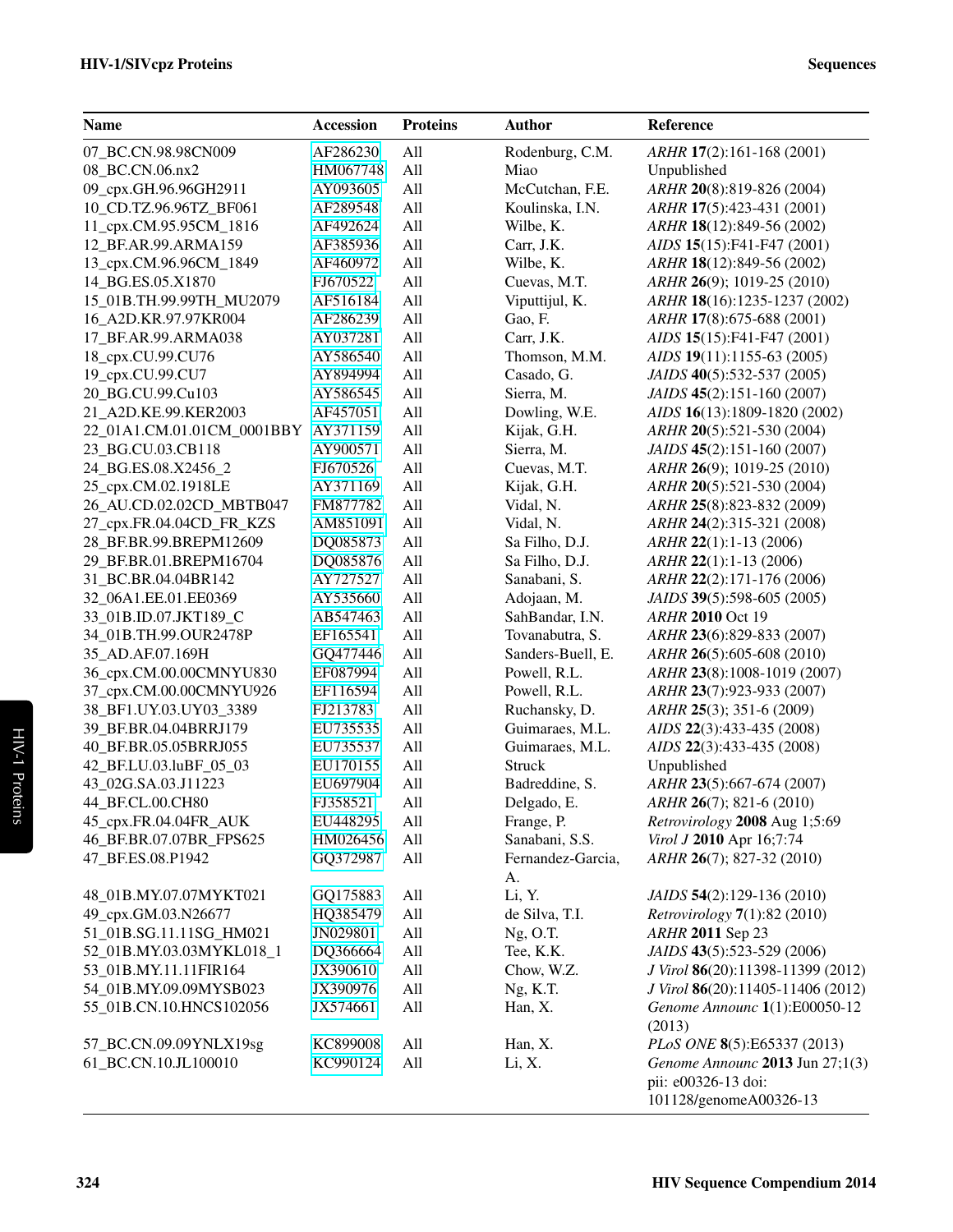| <b>Name</b>           | <b>Accession</b>   | <b>Proteins</b> | <b>Author</b>    | <b>Reference</b>                            |
|-----------------------|--------------------|-----------------|------------------|---------------------------------------------|
| O.BE.87.ANT70         | L20587             | All             | Vanden           | J Virol 68(3):1586-1596 (1994)              |
|                       |                    |                 | Haesevelde, M.   |                                             |
| O.CM.91.MVP5180       | L <sub>20571</sub> | All             | Gurtler, L.G.    | J Virol 68(3):1581-1585 (1994)              |
| O.CM.98.98CMA104      | AY169802           | All             | Yamaguchi, J.    | ARHR 19(11):979-988 (2003)                  |
| O.FR.92.VAU           | AF407418           | All             | Vartanian, J.P.  | J Gen Virol 83(Pt 4):801-805<br>(2002)      |
| O.GA.11.11Gab6352     | JX245015           | All             | Liegeois, F.     | <i>ARHR</i> 2013 Mar 8                      |
| O.SN.99.99SE_MP1299   | AJ302646           | All             | Toure-Kane, C.   | ARHR 17(12):1211-1216 (2001)                |
| O.US.10.LTNP          | JN571034           | All             | Buckheit, R.W.3. | ARHR 30(6); 511-513 (2014)                  |
| N.CM.02.DJO0131       | AY532635           | All             | Bodelle, P.      | ARHR 20(8):902-908 (2004)                   |
| N.CM.04.04CM 1015 04  | DQ017382           | All             | Yamaguchi, J.    | ARHR 22(1):83-92 (2006)                     |
| N.CM.06.U14842        | GQ324958           | All             | Vallari, A.      | ARHR 26(1):109-115 (2010)                   |
| N.CM.95.YBF30         | AJ006022           | All             | Simon, F.        | Nat Med 4(9):1032-1037 (1998)               |
| N.CM.97.YBF106        | AJ271370           | All             | Roques, P.       | AIDS 18(10):1371-1381 (2004)                |
| N.FR.11.N1 FR 2011    | JN572926           | All             | Delaugerre, C.   | Lancet 378(9806); 1894 (2011)               |
| P.CM.06.U14788        | HQ179987           | All             | Vallari, A.      | <i>J Virol</i> <b>85</b> (3); 1403-7 (2011) |
| P.FR.09.RBF168        | GU111555           | All             | Plantier, J.-C.  | Nat Med 15(8); 871-2 (2009)                 |
| CPZ.CD.06.BF1167      | JQ866001           | All             | Li, Y.           | J Virol 86(19):10776-10791 (2012)           |
| CPZ.CM.05.SIVcpzMT145 | DQ373066           | All             | Keele, B.F.      | Science 313(5786):523-526 (2006)            |
| CPZ.GA.88.GAB1        | X52154             | All             | Huet, T.         | Nature 345(6273):356-359 (1990)             |
| CPZ.TZ.06.SIVcpzTAN13 | JQ768416           | All             | Takehisa         | Unpublished                                 |
| CPZ.US.85.US_Marilyn  | AF103818           | All             | Gao, F.          | Nature 397(6718):436-441 (1999)             |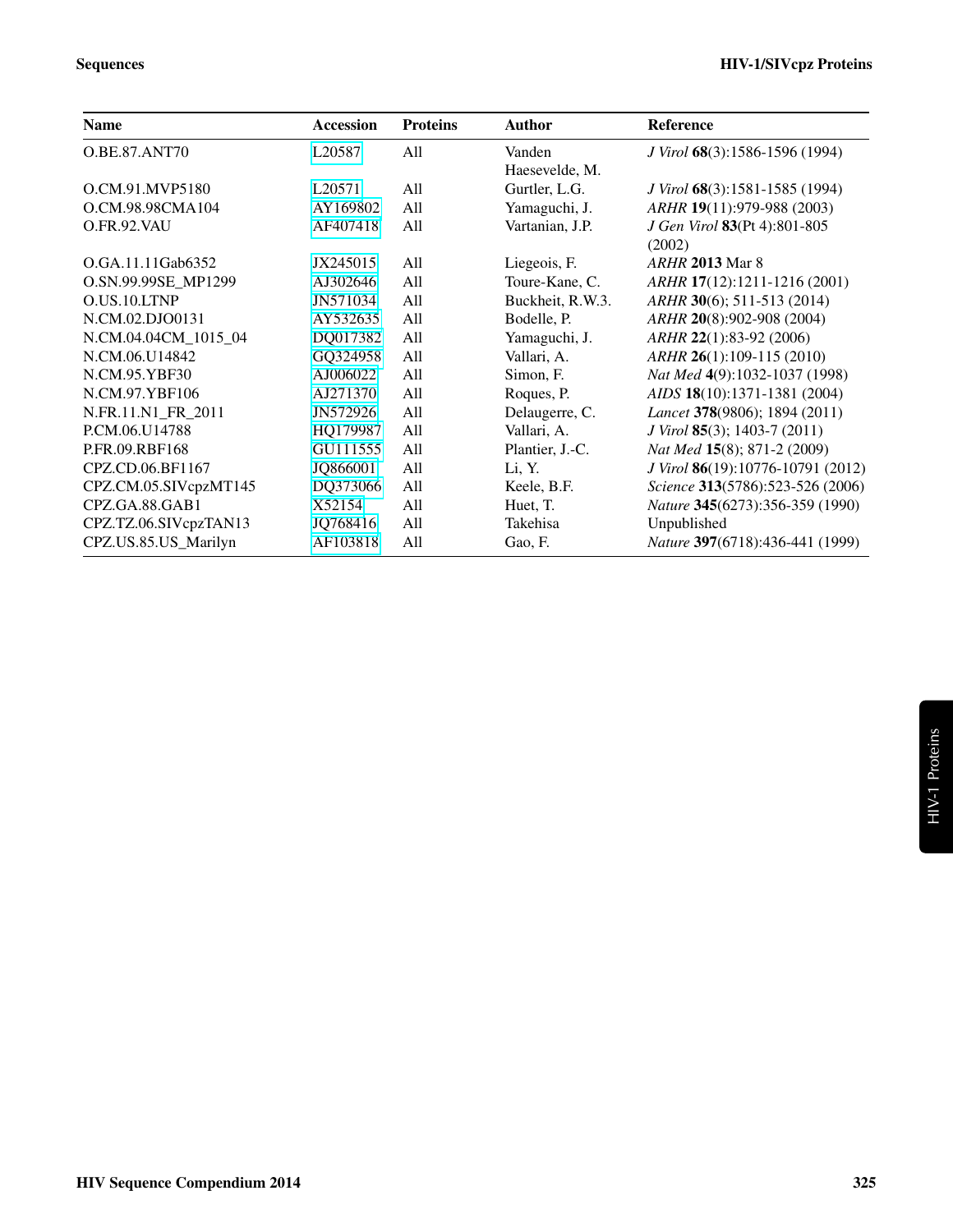<span id="page-9-2"></span><span id="page-9-1"></span><span id="page-9-0"></span>

|                                                                         | membrane binding     |                                                                    |                                 |                                                | phosphorylation site |                                                                                                                                 |                                |
|-------------------------------------------------------------------------|----------------------|--------------------------------------------------------------------|---------------------------------|------------------------------------------------|----------------------|---------------------------------------------------------------------------------------------------------------------------------|--------------------------------|
| B. FR. 83. HXB2                                                         | Gag start, p17 start |                                                                    |                                 |                                                |                      | MGARASVLSGGELDRWEKIRLRPGGKKKYKLKHIVWASRELERFAVNPGLLETSEGCRQILGQLQPSLQTGSEELRSLYNTVATLYCVHQRIEIKDTKEALDKIEEEQNKSKKKA.QQAAADTG.HS | p17 end p24 star<br>NOVSONYPIV |
| A1.AU.03.PS1044 Day0                                                    |                      |                                                                    |                                 |                                                |                      |                                                                                                                                 |                                |
| A1.CH.03.HIV CH BID V3538                                               |                      |                                                                    |                                 |                                                |                      |                                                                                                                                 |                                |
| ES.06.X2110<br>.IT.02.60000                                             |                      |                                                                    |                                 |                                                |                      |                                                                                                                                 |                                |
| A1.KE.11.DEMA111KE002                                                   |                      |                                                                    |                                 |                                                |                      |                                                                                                                                 |                                |
| RU.11.11RU6950<br>RW.11.DEMA111RW002                                    |                      |                                                                    |                                 |                                                |                      |                                                                                                                                 |                                |
| 95.SE8538                                                               |                      |                                                                    |                                 |                                                |                      |                                                                                                                                 |                                |
| A1.UA.01.01UADN139                                                      |                      |                                                                    |                                 |                                                |                      |                                                                                                                                 |                                |
| .11.DEMA110UG009                                                        |                      |                                                                    |                                 |                                                |                      |                                                                                                                                 |                                |
| .ZA.04.04ZASK162B1<br>.97CDKTB48                                        |                      |                                                                    |                                 |                                                |                      |                                                                                                                                 |                                |
| .CM.01.01CM 1445MV<br>.CY.94.94CY017 41                                 |                      |                                                                    |                                 |                                                |                      |                                                                                                                                 |                                |
| 04AR143170                                                              |                      |                                                                    |                                 |                                                |                      |                                                                                                                                 |                                |
| PS1038 Day174                                                           |                      |                                                                    |                                 |                                                |                      |                                                                                                                                 |                                |
| BR.06.06BR1119<br>.CA.07.502 1191 03                                    |                      |                                                                    |                                 |                                                |                      |                                                                                                                                 |                                |
| M2 0803101 NFLG8                                                        |                      |                                                                    |                                 |                                                |                      |                                                                                                                                 |                                |
| DEMB10CN002                                                             |                      |                                                                    |                                 |                                                |                      |                                                                                                                                 |                                |
|                                                                         |                      |                                                                    |                                 |                                                |                      |                                                                                                                                 |                                |
| HIV DE BID V4131                                                        |                      |                                                                    |                                 |                                                |                      |                                                                                                                                 |                                |
| 05D0 <sup>-160884</sup>                                                 |                      |                                                                    |                                 |                                                |                      |                                                                                                                                 |                                |
|                                                                         |                      |                                                                    |                                 |                                                |                      |                                                                                                                                 |                                |
|                                                                         |                      |                                                                    |                                 |                                                |                      |                                                                                                                                 |                                |
|                                                                         |                      |                                                                    |                                 |                                                |                      |                                                                                                                                 |                                |
|                                                                         |                      |                                                                    |                                 |                                                |                      |                                                                                                                                 |                                |
| 12KYY10 10742                                                           |                      |                                                                    |                                 |                                                |                      |                                                                                                                                 |                                |
| 502 <sup>-</sup> 2649 wq8                                               |                      |                                                                    |                                 |                                                |                      |                                                                                                                                 |                                |
| 3PY PSP0115                                                             |                      |                                                                    |                                 |                                                |                      |                                                                                                                                 |                                |
| .RU. 11. 11RU21n<br>$AA040a$ WG1                                        |                      |                                                                    |                                 |                                                |                      |                                                                                                                                 |                                |
| 01TT CRC50069                                                           |                      |                                                                    |                                 |                                                |                      |                                                                                                                                 |                                |
| TWCYS LM49<br>.01.01UAKV167                                             |                      |                                                                    |                                 |                                                |                      |                                                                                                                                 |                                |
| .ĒS39 42<br>.02UY TSU1290                                               |                      |                                                                    |                                 |                                                |                      |                                                                                                                                 |                                |
| .02YE507                                                                |                      |                                                                    |                                 |                                                |                      |                                                                                                                                 |                                |
| AR 01 ARG4006                                                           |                      |                                                                    |                                 |                                                |                      |                                                                                                                                 |                                |
| .BR.07.DEMC07BR003<br>.BW.00.00BW07621                                  |                      |                                                                    |                                 |                                                |                      |                                                                                                                                 |                                |
| .09YNLX133sa                                                            |                      |                                                                    |                                 |                                                |                      |                                                                                                                                 |                                |
|                                                                         |                      |                                                                    |                                 |                                                |                      |                                                                                                                                 |                                |
|                                                                         |                      |                                                                    |                                 |                                                |                      |                                                                                                                                 |                                |
|                                                                         |                      |                                                                    |                                 |                                                |                      |                                                                                                                                 |                                |
|                                                                         |                      |                                                                    |                                 |                                                |                      |                                                                                                                                 |                                |
|                                                                         |                      |                                                                    |                                 |                                                |                      |                                                                                                                                 |                                |
|                                                                         |                      |                                                                    |                                 |                                                |                      |                                                                                                                                 |                                |
|                                                                         |                      |                                                                    |                                 |                                                |                      |                                                                                                                                 |                                |
| 707010457_CH457.w8                                                      |                      |                                                                    |                                 |                                                |                      |                                                                                                                                 |                                |
| 17TB4 4G8                                                               |                      |                                                                    |                                 |                                                |                      |                                                                                                                                 |                                |
| 704010042 CH042 TF                                                      |                      |                                                                    |                                 |                                                |                      |                                                                                                                                 |                                |
| C.ZM.11.DEMC11ZM006                                                     |                      |                                                                    |                                 |                                                |                      |                                                                                                                                 |                                |
| 1. CD . 83 . FL T                                                       |                      |                                                                    |                                 |                                                |                      |                                                                                                                                 |                                |
| .CM.10.DEMD10CM009                                                      |                      |                                                                    |                                 |                                                |                      |                                                                                                                                 |                                |
| D.CY.06.CY163<br>D.KE.11.DEMD11KE003<br>D.KR.04.04KBH8<br>D.SN.90.SE365 |                      |                                                                    |                                 |                                                |                      |                                                                                                                                 |                                |
|                                                                         |                      |                                                                    |                                 |                                                |                      |                                                                                                                                 |                                |
| .TD.99.MN011<br>A280                                                    |                      |                                                                    |                                 |                                                |                      |                                                                                                                                 |                                |
| D.UG.11.DEMD11UG003                                                     |                      |                                                                    |                                 |                                                |                      |                                                                                                                                 |                                |
| D.YE.02.02YE516<br>D.ZA.90.R1                                           |                      |                                                                    |                                 |                                                |                      |                                                                                                                                 |                                |
| F1.A0.06.A0 06 ANG125                                                   |                      |                                                                    |                                 |                                                |                      |                                                                                                                                 |                                |
| F1.AR.02.ARE933                                                         |                      |                                                                    |                                 |                                                |                      |                                                                                                                                 |                                |
| BE.93.VI850<br>BR.07.07BR844                                            |                      |                                                                    |                                 |                                                |                      |                                                                                                                                 |                                |
|                                                                         |                      |                                                                    |                                 |                                                |                      |                                                                                                                                 |                                |
| 11.DEMF110ES001                                                         |                      |                                                                    |                                 |                                                |                      |                                                                                                                                 |                                |
| 1.FR.96.96FR MP411                                                      |                      |                                                                    |                                 |                                                |                      |                                                                                                                                 |                                |
| RO.96.BCI R07<br>F1.RU.08.D88 <sup>-</sup> 845                          |                      |                                                                    |                                 | . PV - E - L -                                 |                      |                                                                                                                                 |                                |
| CM.10.DEMF210CM007                                                      |                      |                                                                    |                                 |                                                |                      |                                                                                                                                 |                                |
| 2.CM.97.CM53657                                                         |                      | ----------R-RM--L-------D---L--------A---OK-MA----A----T--TK--F--- |                                 | K-G--------LO---D--<br>---K--VR------FEV-KI-K- |                      |                                                                                                                                 |                                |
| DEMG10CM008                                                             |                      |                                                                    |                                 |                                                |                      |                                                                                                                                 |                                |
| CN.08.GX 2084 08                                                        |                      |                                                                    |                                 |                                                |                      |                                                                                                                                 |                                |
| G.CU.99.Cu74<br>G.ES.09.X2634 2<br>G.GH.03.03GH175G                     |                      |                                                                    |                                 |                                                |                      |                                                                                                                                 |                                |
|                                                                         |                      | $RM - 1 - - - -$                                                   | -S-----A---O--MM----A----T----- |                                                | ·E-V-KL-KN·          |                                                                                                                                 |                                |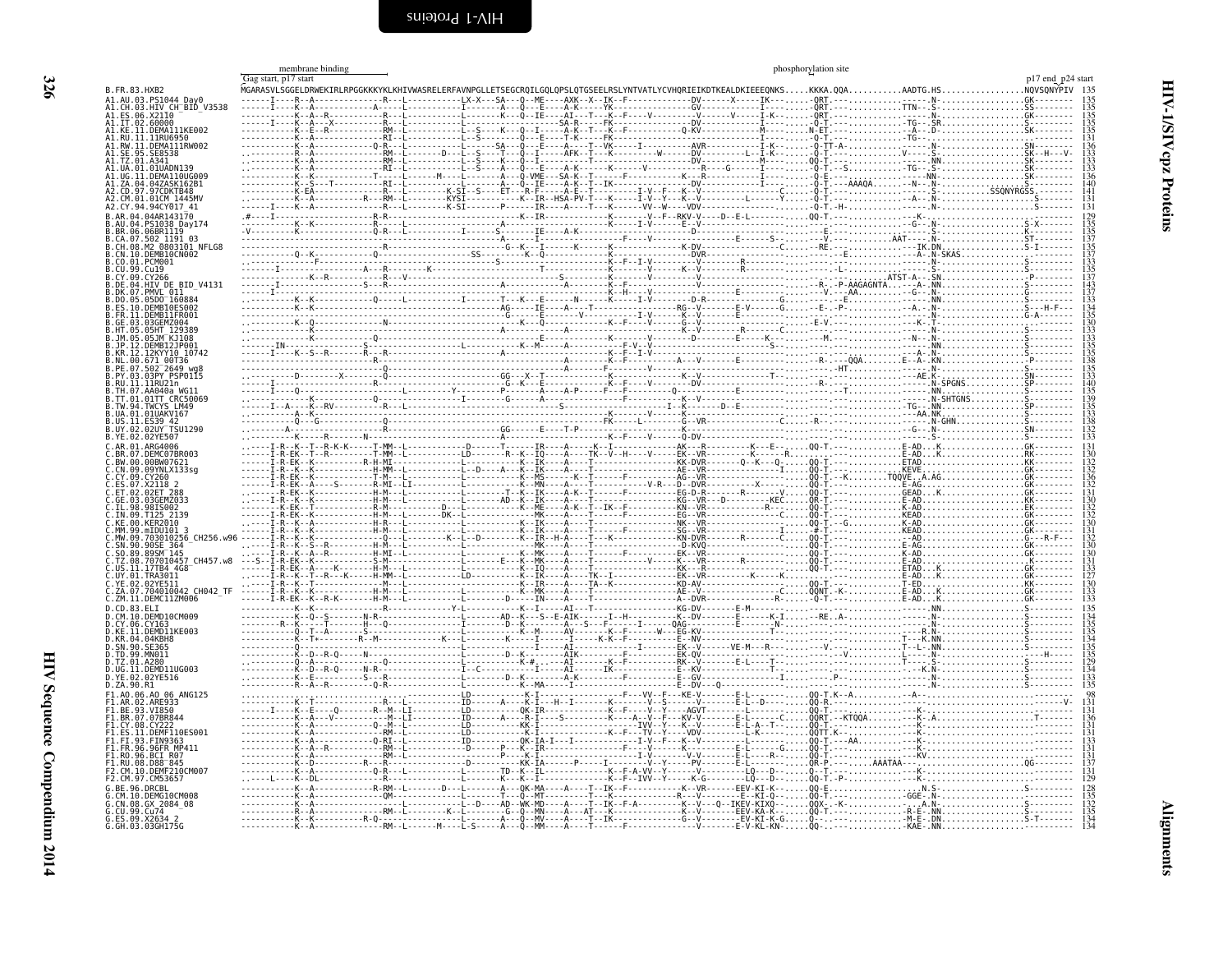|                                                                                      | Gag start, p17 start | membrane binding |  | phosphorylation site |                   |
|--------------------------------------------------------------------------------------|----------------------|------------------|--|----------------------|-------------------|
| B.FR.83.HXB2                                                                         |                      |                  |  |                      | p17 end_p24 start |
| G.KE.09.DEMG09KE001                                                                  |                      |                  |  |                      |                   |
| G.NG.09.09NG SC62<br>G.PT.x.PT3306<br>G.SE.93.SE6165 G6165                           |                      |                  |  |                      |                   |
| H.BE.93.VI991                                                                        |                      |                  |  |                      |                   |
| H.BE.93.VI997<br>H.CF.90.056                                                         |                      |                  |  |                      |                   |
| H.GB.00.00GBAC4001<br>J.CD.97.J 97DC KTB147                                          |                      |                  |  |                      |                   |
| .CM.04.04CMU11421<br>.SE.93.SE9280 7887                                              |                      |                  |  |                      |                   |
| J.SE.94.SE9173 <sup>-</sup> 7022                                                     |                      |                  |  |                      |                   |
| K.CM.96.96CMTMP535                                                                   |                      |                  |  |                      |                   |
|                                                                                      |                      |                  |  |                      |                   |
| 01 <sup>-</sup> AE.JP.x.DR0492                                                       |                      |                  |  |                      |                   |
|                                                                                      |                      |                  |  |                      |                   |
|                                                                                      |                      |                  |  |                      |                   |
|                                                                                      |                      |                  |  |                      |                   |
|                                                                                      |                      |                  |  |                      |                   |
| KR.12.12MHI11 10746                                                                  |                      |                  |  |                      |                   |
|                                                                                      |                      |                  |  |                      |                   |
| 06.502 2696 FL01                                                                     |                      |                  |  |                      |                   |
|                                                                                      |                      |                  |  |                      |                   |
| 05 DF.BE.X.VI1310<br>cpx.AU.96.BFP90                                                 |                      |                  |  |                      |                   |
|                                                                                      |                      |                  |  |                      |                   |
| .GH .96.96GH291<br>TZ.96.96TZ BF061                                                  |                      |                  |  |                      |                   |
| cpx.CM.95.95CM 1816                                                                  |                      |                  |  |                      |                   |
| 3 cpx.CM.96.96CM 1849                                                                |                      |                  |  |                      |                   |
| L6 <sup>-</sup> A2D.KR.97.97KR004                                                    |                      |                  |  |                      |                   |
| 17 <sup>-</sup> BF.AR.99.ARMA038<br>18 <sup>-</sup> cpx.CU.99.CU76                   |                      |                  |  |                      |                   |
| cpx.CU.99.CU7                                                                        |                      |                  |  |                      |                   |
| BG.CU.99.Cu103                                                                       |                      |                  |  |                      |                   |
|                                                                                      |                      |                  |  |                      |                   |
|                                                                                      |                      |                  |  |                      |                   |
| FR.04.04CD FR KZS                                                                    |                      |                  |  |                      |                   |
|                                                                                      |                      |                  |  |                      |                   |
|                                                                                      |                      |                  |  |                      |                   |
| 01B.ID.07.JKT189 C<br>99.0UR2478P                                                    |                      |                  |  |                      |                   |
|                                                                                      |                      |                  |  |                      |                   |
|                                                                                      |                      |                  |  |                      |                   |
| BR.05.05BRRJ055                                                                      |                      |                  |  |                      |                   |
| BF.LU.03.luBF_05_03                                                                  |                      |                  |  |                      |                   |
| FR.04.04FR AUK                                                                       |                      |                  |  |                      |                   |
| 07.07BR FPS625                                                                       |                      |                  |  |                      |                   |
|                                                                                      |                      |                  |  |                      |                   |
|                                                                                      |                      |                  |  |                      |                   |
|                                                                                      |                      |                  |  |                      |                   |
| CN.10.HNCS102056                                                                     |                      |                  |  |                      |                   |
| 1 <sup>-</sup> BC.CN.10.JL100010                                                     |                      |                  |  |                      |                   |
| 0.BE.87.ANT70<br>0.CM.91.MVP5180<br>0.CM.98.98CMA104                                 |                      |                  |  |                      |                   |
| 0.FR.92.VAU                                                                          |                      |                  |  |                      |                   |
| 0.6A.11.11Gab6352<br>0.SN.99.99SE_MP1299                                             |                      |                  |  |                      |                   |
| 0.05.10. LTNP                                                                        |                      |                  |  |                      |                   |
| N.CM.02.DJ00131<br>N.CM.04.04CM 1015_04<br>N.CM.06.U14842<br>N.CM.95.YBF30           |                      |                  |  |                      |                   |
|                                                                                      |                      |                  |  |                      |                   |
| N.CM.97.YBF106<br>N.FR.11.N1_FR_2011                                                 |                      |                  |  |                      |                   |
| P.CM.06.U14788                                                                       |                      |                  |  |                      |                   |
| P.FR.09.RBF168                                                                       |                      |                  |  |                      |                   |
| CPZ.CD.06.BF1167<br>CPZ.CM.05.SIVcpzMT145<br>CPZ.GA.88.GAB1<br>CPZ.TZ.06.SIVcpzTAN13 |                      |                  |  |                      |                   |
| CPZ.US.85.US Marilyn                                                                 |                      |                  |  |                      |                   |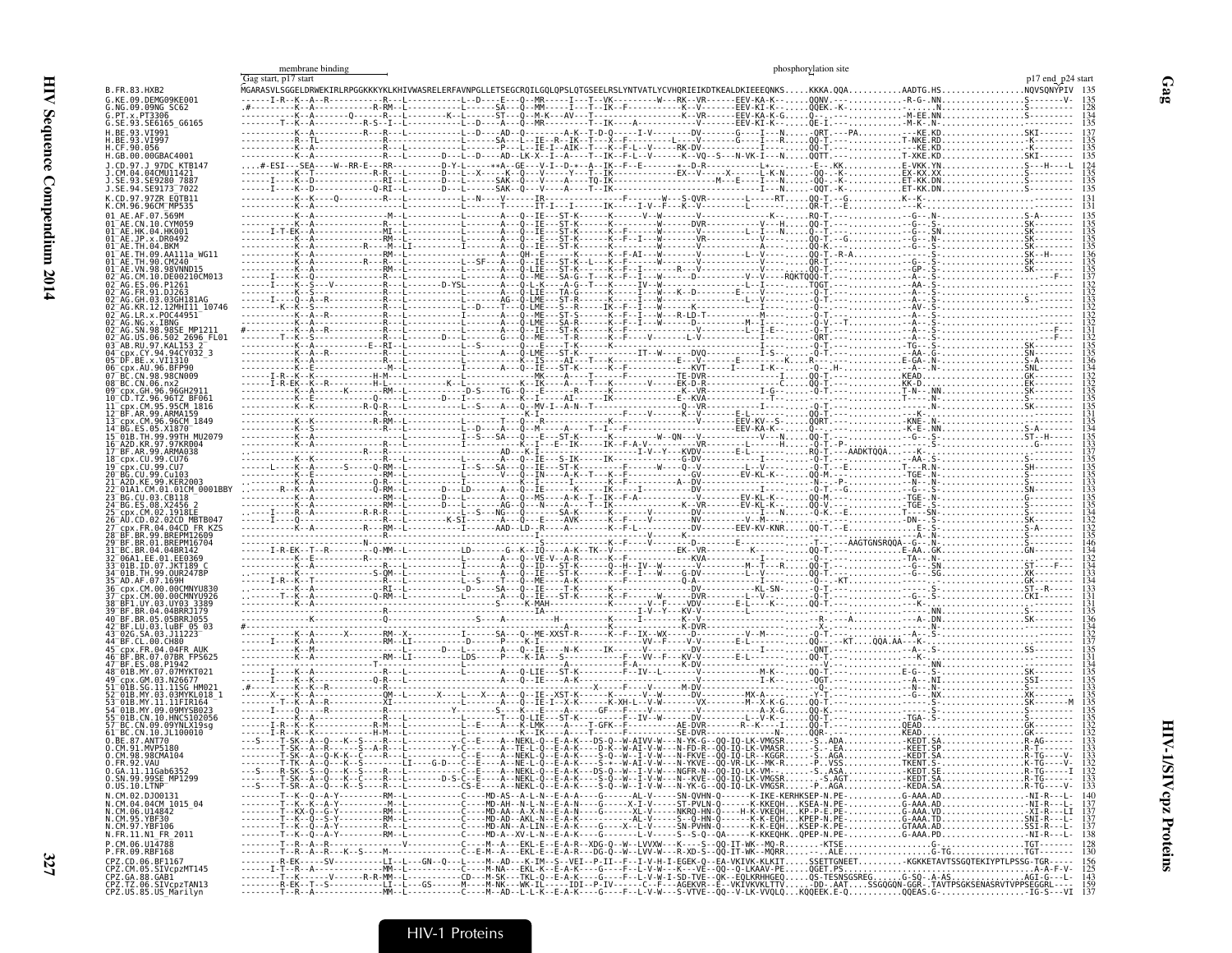<span id="page-11-0"></span>

|                                                                                                                                                    |                                                                                                                                                                      | CyPA binding |  | major homology region                                              |
|----------------------------------------------------------------------------------------------------------------------------------------------------|----------------------------------------------------------------------------------------------------------------------------------------------------------------------|--------------|--|--------------------------------------------------------------------|
| B.FR.83.HXB2                                                                                                                                       | QNIQGQMVHQAISPRTLNAWVKVVEEKA.FSPEVIPMFSALSEGATPQDLNTMLNTVGGHQAAMQMLKETINEEAAEWDRVHPVHAGPIAPGQMREPRGSDIAGTTSTLQEQIGWMTNNPPIPVGEIYKRWIILGLNKIVRMYSPTSILDIRQGPKEPFRDYVD |              |  |                                                                    |
| A1.AU.03.PS1044 Day0<br>A1.CH.03.HIV CH_BID_V3538<br>A1.CH.03.HIV CH_BID_V3538<br>A1.IT.02.60000<br>A1.KE.11.PEMAI1IKE002<br>A1.KE.11.PEMAI1IKE002 |                                                                                                                                                                      |              |  |                                                                    |
|                                                                                                                                                    |                                                                                                                                                                      |              |  |                                                                    |
|                                                                                                                                                    |                                                                                                                                                                      |              |  | 298<br>298<br>294<br>294                                           |
| A1.NL.11.DEMAI15002<br>A1.RU.11.11RU6950<br>A1.RW.11.DEMA111RW002                                                                                  |                                                                                                                                                                      |              |  |                                                                    |
| A1.SE.95.SE8538                                                                                                                                    |                                                                                                                                                                      |              |  | $\frac{296}{296}$                                                  |
| A1.UA.01.01UADN139<br>A1.UG.11.DEMA110UG009                                                                                                        |                                                                                                                                                                      |              |  | $\frac{296}{299}$                                                  |
| A1.ZA.04.04ZASK162B1                                                                                                                               |                                                                                                                                                                      |              |  | $\frac{303}{304}$                                                  |
| A2.CD.97.97CDKTB48<br>A2.CM.01.01CM 1445MV                                                                                                         |                                                                                                                                                                      |              |  | $\frac{294}{294}$                                                  |
| A2.CY.94.94CY017_41                                                                                                                                |                                                                                                                                                                      |              |  |                                                                    |
| B.AR.04.04AR143170<br>B.AU.04.PS1038 Day174                                                                                                        |                                                                                                                                                                      |              |  | 292<br>298<br>298                                                  |
| B.BR.06.06BRIII9<br>B.CA.07.502 1191 03<br>B.CA.07.502 1191 03<br>B.CH.08.M2_0803101_NFLG8                                                         |                                                                                                                                                                      |              |  | 300                                                                |
|                                                                                                                                                    |                                                                                                                                                                      |              |  | 298<br>300                                                         |
| B.CN.10.DEMB10CN002<br>B.CO.01.PCM001                                                                                                              |                                                                                                                                                                      |              |  |                                                                    |
| .CU.99.Cu19<br>B.CY.09.CY266                                                                                                                       |                                                                                                                                                                      |              |  | 300                                                                |
| BID_V4131<br>B.DE.04.HIV DE                                                                                                                        |                                                                                                                                                                      |              |  | 306<br>300                                                         |
| B.DK.07.PMVL 011<br>B.DO.05.05D0 160884                                                                                                            |                                                                                                                                                                      |              |  |                                                                    |
| B.ES.10.DEMBIOES002<br>.FR.11.DEMB11FR001                                                                                                          |                                                                                                                                                                      |              |  |                                                                    |
| GE.03.03GEMZ004                                                                                                                                    |                                                                                                                                                                      |              |  | $\frac{298}{293}$                                                  |
| .05.05HT 129389<br>.JM.05.05JM KJ108                                                                                                               |                                                                                                                                                                      |              |  |                                                                    |
| .JP.12.DEMB12JP00<br>B.KR.12.12KYY10 10742                                                                                                         |                                                                                                                                                                      |              |  | 296<br>298<br>298<br>301                                           |
| B.NL.00.671 00T36<br>B.PE.07.502 2649 wg8                                                                                                          |                                                                                                                                                                      |              |  |                                                                    |
| B.PY.03.03PY PSP0115                                                                                                                               |                                                                                                                                                                      |              |  | 296<br>296<br>303<br>298<br>298<br>296<br>295<br>295<br>296        |
| B.RU.11.11RU21n<br>B.TH.07.AA040a WG11                                                                                                             |                                                                                                                                                                      |              |  |                                                                    |
| B.TT.01.01TT CRC50069<br>B.TW.94.TWCYS LM49                                                                                                        |                                                                                                                                                                      |              |  |                                                                    |
| B.UA.01.01UAKV167                                                                                                                                  |                                                                                                                                                                      |              |  |                                                                    |
| B.US.11.<br>ES39 42<br>B.UY.02.02UY TSU1290                                                                                                        |                                                                                                                                                                      |              |  |                                                                    |
| B.YE.02.02YE507                                                                                                                                    |                                                                                                                                                                      |              |  |                                                                    |
| C.AR.01.ARG4006                                                                                                                                    |                                                                                                                                                                      |              |  | 294<br>293<br>295<br>295<br>299<br>295<br>294                      |
|                                                                                                                                                    |                                                                                                                                                                      |              |  |                                                                    |
|                                                                                                                                                    |                                                                                                                                                                      |              |  |                                                                    |
| C.BR.07.DEMG07BR003<br>C.BN.00.00BW07621<br>C.CN.09.00BW07621<br>C.CN.09.09YNLX133sg<br>C.ET.02.02ET.288<br>C.ET.02.02ET.288                       |                                                                                                                                                                      |              |  |                                                                    |
| C.GE.03.03GEMZ033<br>C.IL.98.98IS002                                                                                                               |                                                                                                                                                                      |              |  | 293<br>295<br>295<br>293<br>293<br>293<br>293                      |
| . IN 09 T125 2139                                                                                                                                  |                                                                                                                                                                      |              |  |                                                                    |
| C.KE.00.KER2010<br>C.MM.99.mIDU101 3                                                                                                               |                                                                                                                                                                      |              |  |                                                                    |
| C.MW.09.703010256 CH256.w96<br>C.SN.90.90SE 364                                                                                                    |                                                                                                                                                                      |              |  |                                                                    |
| C.SO.89.89SM 145                                                                                                                                   |                                                                                                                                                                      |              |  |                                                                    |
| C.TZ.08.707010457 CH457.w8<br>C.US.11.17TB4 4G8                                                                                                    |                                                                                                                                                                      |              |  | $\bar{294}$                                                        |
| C.UY.01.TRA3011<br>C.YE.02.02YE511                                                                                                                 |                                                                                                                                                                      |              |  | 296<br>296<br>293<br>293<br>296<br>296                             |
| Ć.ZA.07.704010042 CH042 TF                                                                                                                         |                                                                                                                                                                      |              |  |                                                                    |
| C.ZM.11.DEMCIIZM006<br>D. CD. 83. FLT                                                                                                              |                                                                                                                                                                      |              |  |                                                                    |
| D.CM.10.DEMD10CM009                                                                                                                                |                                                                                                                                                                      |              |  | 298                                                                |
| D.CY.06.CY163<br>D.KE.11.DEMD11KE003                                                                                                               |                                                                                                                                                                      |              |  |                                                                    |
| D.KR.04.04KBH8<br>D.SN.90.SE365                                                                                                                    |                                                                                                                                                                      |              |  | 29829729822972982292298                                            |
| D.TD.99.MN011                                                                                                                                      |                                                                                                                                                                      |              |  |                                                                    |
| D.TZ.01.A280<br>D.UG.11.DEMD11UG003                                                                                                                |                                                                                                                                                                      |              |  |                                                                    |
| D. YE. 02.02YE516<br>D.ZA.90.R1                                                                                                                    |                                                                                                                                                                      |              |  |                                                                    |
| F1.A0.06.A0_06_ANG125                                                                                                                              |                                                                                                                                                                      |              |  |                                                                    |
| F1.AR.02.ARE933<br>F1.BE.93.VI850                                                                                                                  |                                                                                                                                                                      |              |  | 261<br>294<br>294<br>294<br>294<br>294<br>294<br>294<br>294<br>292 |
| F1.BR.07.07BR844                                                                                                                                   |                                                                                                                                                                      |              |  |                                                                    |
| F1.CY.08.CY222<br>F1.ES.11.DEMF110ES001                                                                                                            |                                                                                                                                                                      |              |  |                                                                    |
| F1.FI.93.FIN9363<br>F1.FR.96.96FR MP411                                                                                                            |                                                                                                                                                                      |              |  |                                                                    |
| F1.RO.96.BCI R07                                                                                                                                   |                                                                                                                                                                      |              |  |                                                                    |
| F1.RU.08.D88 <sup>-</sup> 845<br>F2.CM.10.DEMF210CM007                                                                                             |                                                                                                                                                                      |              |  |                                                                    |
| F2.CM.97.CM53657                                                                                                                                   |                                                                                                                                                                      |              |  |                                                                    |
| G.BE.96.DRCBL                                                                                                                                      |                                                                                                                                                                      |              |  |                                                                    |
| G.CM.10.DEMG10CM008<br>G.CN.08.GX 2084_08<br>G.CU.99.Cu74                                                                                          |                                                                                                                                                                      |              |  |                                                                    |
| G.ES.09.X2634 2<br>G.GH.03.03GH175G                                                                                                                |                                                                                                                                                                      |              |  | 291<br>298<br>295<br>298<br>297                                    |
|                                                                                                                                                    |                                                                                                                                                                      |              |  |                                                                    |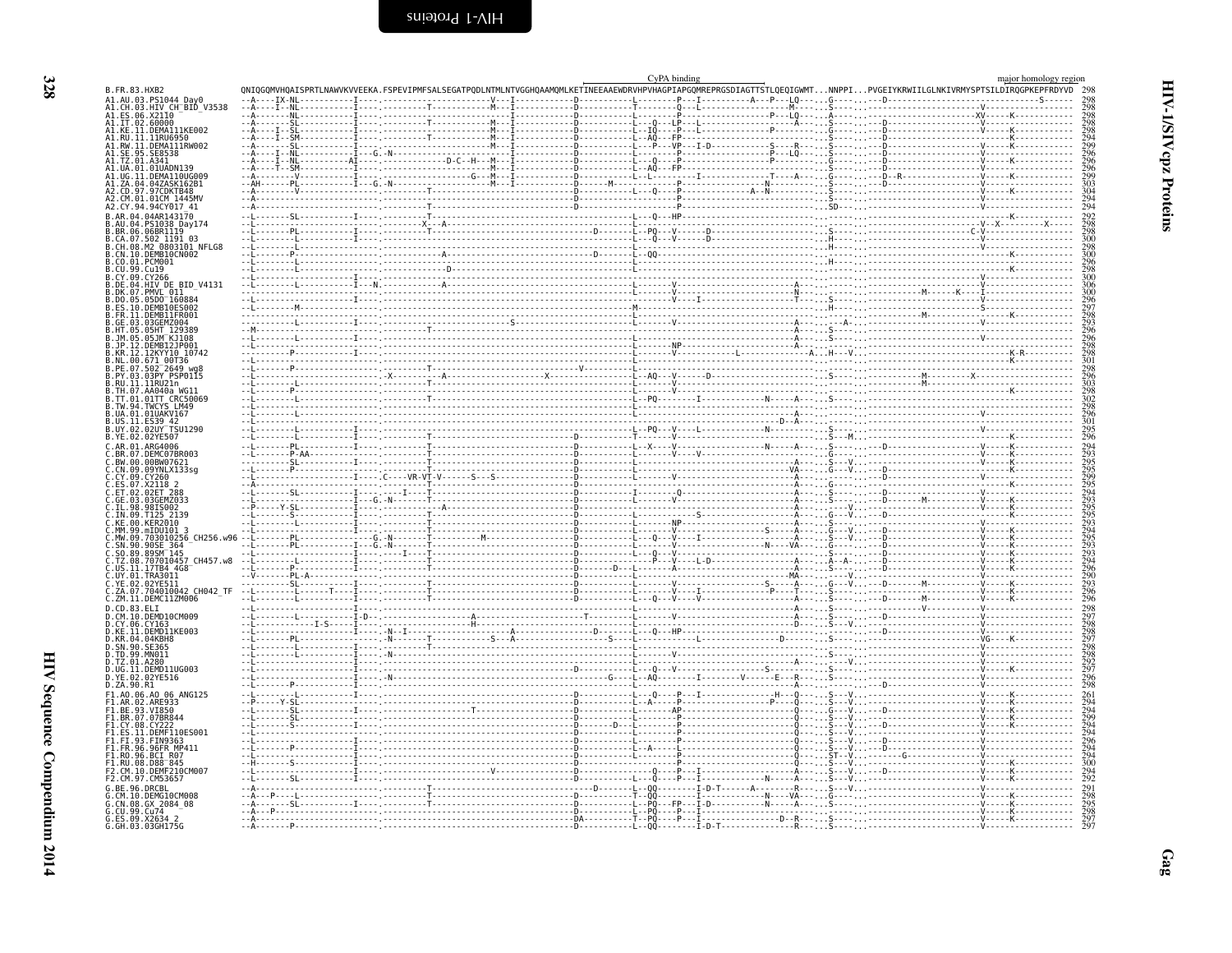| B.FR.83.HXB2                                                               |  | ONIQGOMVHQAISPRTLNAWVKVVEEKA.FSPEVIPMFSALSEGATPQDLNTMLNTVGGHQAAMQMLKETINEEAAEWDRVHPVHAGPIAPGQMREPRGSDIAGTTSTLQEQIGWMTNNPPIPVGEIYKRWIILGLNKIVRMYSPTSILDIRQGPKEPFRDYVD                                                           | CyPA binding |  |  | major homology region |
|----------------------------------------------------------------------------|--|--------------------------------------------------------------------------------------------------------------------------------------------------------------------------------------------------------------------------------|--------------|--|--|-----------------------|
| G.KE.09.DEMG09KE001                                                        |  |                                                                                                                                                                                                                                |              |  |  |                       |
| G.NG.09.09NG SC62<br>G.PT.x.PT3306                                         |  |                                                                                                                                                                                                                                |              |  |  |                       |
| G.SE.93.SE6165 G6165<br>H.BE.93.VI991                                      |  |                                                                                                                                                                                                                                |              |  |  |                       |
| H.CF.90.056                                                                |  |                                                                                                                                                                                                                                |              |  |  |                       |
| H.GB.00.00GBAC4001                                                         |  |                                                                                                                                                                                                                                |              |  |  |                       |
| CM.04.04CMU11421                                                           |  |                                                                                                                                                                                                                                |              |  |  |                       |
| SE.93.SE9280 7887.<br>J.SE.94.SE9173 7022                                  |  |                                                                                                                                                                                                                                |              |  |  |                       |
| K.CD.97.97ZR EQTB11<br>K.CM.96.96CM MP535                                  |  |                                                                                                                                                                                                                                |              |  |  |                       |
| 01 AE.AF.07.569M                                                           |  |                                                                                                                                                                                                                                |              |  |  |                       |
| 01 AE.CN.10.CYM059<br>01 AE.HK.04.HK001                                    |  |                                                                                                                                                                                                                                |              |  |  |                       |
| 01 <sup>-</sup> AE.JP.x.DR0492<br>$01^-$ AE.TH. $04$ .BKM                  |  |                                                                                                                                                                                                                                |              |  |  |                       |
| 01 <sup>-</sup> AE.TH.09.AA111a WG11<br>1 <sup>-</sup> AE.TH.90.CM240      |  |                                                                                                                                                                                                                                |              |  |  |                       |
| $91^-$ AE.VN. $98.98$ VNND $15\,$<br>02 <sup>-</sup> AG.CM.10.DE00210CM013 |  |                                                                                                                                                                                                                                |              |  |  |                       |
| 92 <sup>-</sup> AG.FR.91.DJ263                                             |  |                                                                                                                                                                                                                                |              |  |  |                       |
| 2 <sup>-</sup> AG.GH.03.03GH181AG                                          |  |                                                                                                                                                                                                                                |              |  |  |                       |
| 02 AG.KR.12.12MHI11 10746<br>02 <sup>-</sup> AG.LR.x.POC44951              |  |                                                                                                                                                                                                                                |              |  |  |                       |
| 92 <sup>−</sup> AG.NG.x.IBNG<br>92 <sup>-</sup> AG.SN.98.98SE MP1211       |  |                                                                                                                                                                                                                                |              |  |  |                       |
| 02 AG.US.06.502 2696 FL01<br>3 <sup>-</sup> AB.RU.97.KAL153 2              |  |                                                                                                                                                                                                                                |              |  |  |                       |
| 04 cpx.CY.94.94CY032 3<br>05 DF.BE.x.VI1310                                |  |                                                                                                                                                                                                                                |              |  |  |                       |
| 06 cpx.AU.96.BFP90<br>07 BC.CN.98.98CN009                                  |  |                                                                                                                                                                                                                                |              |  |  |                       |
| 98 <sup>-</sup> BC.CN.06.nx2<br>99 <sup>—</sup> срх.GH.96.96GH2            |  |                                                                                                                                                                                                                                |              |  |  |                       |
| 10 <sup>-</sup> CD T7 96 96T7 BE06                                         |  |                                                                                                                                                                                                                                |              |  |  |                       |
| 12 <sup>-</sup> BF.AR.99.ARMA159<br>cnx.CM.96.96CM 1849                    |  |                                                                                                                                                                                                                                |              |  |  |                       |
|                                                                            |  |                                                                                                                                                                                                                                |              |  |  |                       |
| 15 <sup>-</sup> 01B.TH.99.99TH MU207                                       |  |                                                                                                                                                                                                                                |              |  |  |                       |
| 17 <sup>-</sup> BF.AR.99.ARMA038<br>18 <sup>–</sup> cpx.CU.99.CU76         |  |                                                                                                                                                                                                                                |              |  |  |                       |
| 19 cnx.CU.99.CU7<br>20 <sup>-</sup> BG.CU.99.Cu103                         |  |                                                                                                                                                                                                                                |              |  |  |                       |
| CM.01.01CM 0001BBY                                                         |  |                                                                                                                                                                                                                                |              |  |  |                       |
| '4 <sup>-</sup> BG.ES.08.X2456                                             |  |                                                                                                                                                                                                                                |              |  |  |                       |
| 5 cpx.CM.02.1918LH<br>AU.CD.02.02CD MBTB04                                 |  |                                                                                                                                                                                                                                |              |  |  |                       |
| 8 BF.BR.99.BREPM12609!                                                     |  |                                                                                                                                                                                                                                |              |  |  |                       |
| 29 BF.BR.01.BREPM16704                                                     |  |                                                                                                                                                                                                                                |              |  |  |                       |
| 31 BC BR 04.04BR14<br>06A1.EE.01.EE0369                                    |  |                                                                                                                                                                                                                                |              |  |  |                       |
| -01B.ID.07.JKT189 C<br>4 <sup>-</sup> 01B TH 99 0UR24781                   |  |                                                                                                                                                                                                                                |              |  |  |                       |
| 5 <sup>-</sup> AD.AF.07.169H                                               |  |                                                                                                                                                                                                                                |              |  |  |                       |
| cnx.CM.00.00CMNYU926<br>BF1.UY.03.UY03.3389                                |  |                                                                                                                                                                                                                                |              |  |  |                       |
| .BR.04.04BRRJ179<br>10 BF BR 05 05BRR1055                                  |  |                                                                                                                                                                                                                                |              |  |  |                       |
| P BF.LU.03.luBF 05 03<br>3 02G SA 03 11223                                 |  |                                                                                                                                                                                                                                |              |  |  |                       |
| cnx.FR.04.04FR AUK"                                                        |  |                                                                                                                                                                                                                                |              |  |  |                       |
| 16 <sup>-</sup> BF.BR.07.07BR FPS625<br>17 BF.ES.08.P1942                  |  |                                                                                                                                                                                                                                |              |  |  |                       |
| 18 <sup>-</sup> 01B.MY.07.07MYKT021<br>9 <sup>-</sup> cpx.GM.03.N26677     |  |                                                                                                                                                                                                                                |              |  |  |                       |
|                                                                            |  |                                                                                                                                                                                                                                |              |  |  |                       |
| 01B.MY.11.11FIR16                                                          |  |                                                                                                                                                                                                                                |              |  |  |                       |
| $^-$ 01B.CN.10.HNCS102056                                                  |  |                                                                                                                                                                                                                                |              |  |  |                       |
| BC.CN.09.09YNLX19sc"<br>1 <sup>-</sup> BC.CN.10.JL100010                   |  |                                                                                                                                                                                                                                |              |  |  |                       |
| .BE.87.ANT70<br>Ō.CM.91.MVP5180<br>O.CM.98.98CMA104                        |  |                                                                                                                                                                                                                                |              |  |  |                       |
| 0.FR.92.VAU                                                                |  |                                                                                                                                                                                                                                |              |  |  |                       |
| 0.GA.11.11Gab6352<br>0.SN.99.99SE MP1299                                   |  |                                                                                                                                                                                                                                |              |  |  |                       |
| $0.05.10.$ LTNP<br>N.CM.02.DJ00131                                         |  |                                                                                                                                                                                                                                |              |  |  |                       |
| N.CM.04.04CM 1015_04<br>N.CM.06.U14842                                     |  |                                                                                                                                                                                                                                |              |  |  |                       |
|                                                                            |  |                                                                                                                                                                                                                                |              |  |  |                       |
| N.CM.95.YBF30<br>N.CM.97.YBF106<br>N.FR.11.N1_FR_2011                      |  |                                                                                                                                                                                                                                |              |  |  |                       |
| P.CM.06.U14788<br>P.FR.09.RBF168                                           |  |                                                                                                                                                                                                                                |              |  |  |                       |
|                                                                            |  |                                                                                                                                                                                                                                |              |  |  |                       |
| CPZ.CD.06.BF1167<br>CPZ.CM.05.SIVcpzMT145<br>CPZ.GA.88.GAB1                |  | Provided and the contract of the contract of the contract of the contract of the contract of the contract of the contract of the contract of the contract of the contract of the contract of the contract of the contract of t |              |  |  |                       |
| CPZ.TZ.06.SIVCpzTAN13<br>CPZ.US.85.US_Marilyn                              |  |                                                                                                                                                                                                                                |              |  |  |                       |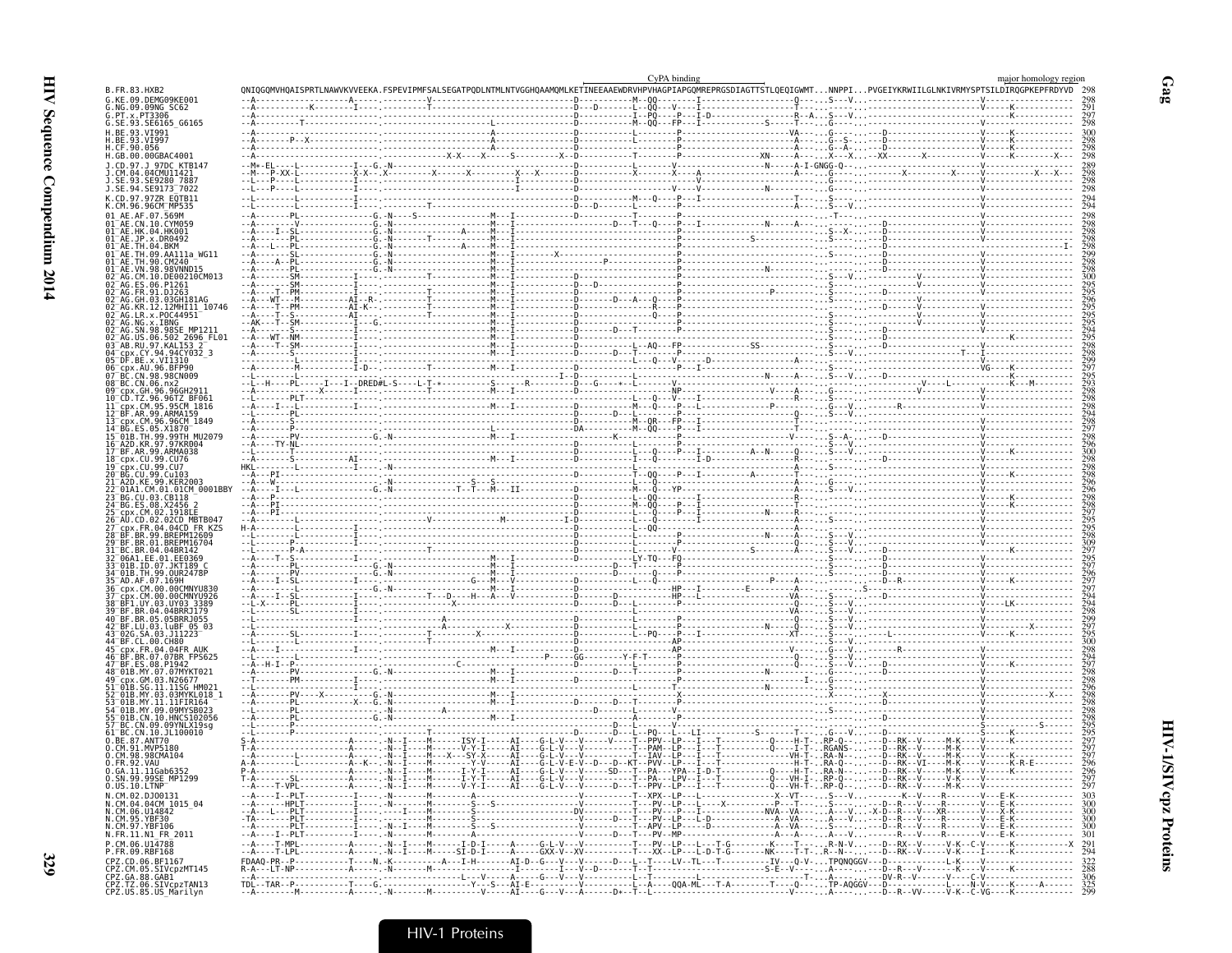<span id="page-13-0"></span>

|            |                                                                                                                                                                                          | major homology region |  |  |  | mology region and p2 start p2 start p2 start p2 start p2 start numit and p2 start metal p2 start metal metal p2 start and p2 start and p2 start metal metal metal metal p2 start p3 start p3 start p7 end p1 start p7 start m |  |
|------------|------------------------------------------------------------------------------------------------------------------------------------------------------------------------------------------|-----------------------|--|--|--|-------------------------------------------------------------------------------------------------------------------------------------------------------------------------------------------------------------------------------|--|
|            | B.FR.83.HXB2                                                                                                                                                                             |                       |  |  |  |                                                                                                                                                                                                                               |  |
|            | A1.AU.03.PS1044 Day0<br>A1.CH.03.HTV CHTBID_V3538<br>A1.CH.03.HTV CHTBID_V3538<br>A1.IT.02.60000<br>A1.KU.11.DEMA11IKE002<br>A1.RU.11.1IRU6950<br>A1.RU.11.1IRU6950<br>A1.RU.11.1IRU6950 |                       |  |  |  |                                                                                                                                                                                                                               |  |
|            |                                                                                                                                                                                          |                       |  |  |  |                                                                                                                                                                                                                               |  |
|            |                                                                                                                                                                                          |                       |  |  |  |                                                                                                                                                                                                                               |  |
|            |                                                                                                                                                                                          |                       |  |  |  |                                                                                                                                                                                                                               |  |
|            |                                                                                                                                                                                          |                       |  |  |  |                                                                                                                                                                                                                               |  |
|            |                                                                                                                                                                                          |                       |  |  |  |                                                                                                                                                                                                                               |  |
|            | UA.01.01UADN139<br>UG.11.DEMA110UG009                                                                                                                                                    |                       |  |  |  |                                                                                                                                                                                                                               |  |
|            |                                                                                                                                                                                          |                       |  |  |  |                                                                                                                                                                                                                               |  |
|            | .00.11.DEMAI1000009<br>.ZA.04.04ZASK162B1<br>.CD.97.97CDKTB48<br>.CM.01.01CM_1445MV                                                                                                      |                       |  |  |  |                                                                                                                                                                                                                               |  |
|            | 42.CY.94.94CY017 41                                                                                                                                                                      |                       |  |  |  |                                                                                                                                                                                                                               |  |
|            |                                                                                                                                                                                          |                       |  |  |  |                                                                                                                                                                                                                               |  |
|            | 04.PS1038 Dav174                                                                                                                                                                         |                       |  |  |  |                                                                                                                                                                                                                               |  |
|            | 07.502 1191 03.                                                                                                                                                                          |                       |  |  |  |                                                                                                                                                                                                                               |  |
|            | .08.M2 0803101 NFLG8                                                                                                                                                                     |                       |  |  |  |                                                                                                                                                                                                                               |  |
|            | .10.DEMB10CN002<br>.01.PCM001                                                                                                                                                            |                       |  |  |  |                                                                                                                                                                                                                               |  |
|            |                                                                                                                                                                                          |                       |  |  |  |                                                                                                                                                                                                                               |  |
|            | 94.HIV DE BID V4131                                                                                                                                                                      |                       |  |  |  |                                                                                                                                                                                                                               |  |
|            | PMVL 011                                                                                                                                                                                 |                       |  |  |  |                                                                                                                                                                                                                               |  |
|            | $05D0^-16088$                                                                                                                                                                            |                       |  |  |  |                                                                                                                                                                                                                               |  |
|            | DEMR11ER001                                                                                                                                                                              |                       |  |  |  |                                                                                                                                                                                                                               |  |
|            |                                                                                                                                                                                          |                       |  |  |  |                                                                                                                                                                                                                               |  |
|            |                                                                                                                                                                                          |                       |  |  |  |                                                                                                                                                                                                                               |  |
|            |                                                                                                                                                                                          |                       |  |  |  |                                                                                                                                                                                                                               |  |
|            | 00.671 00T36                                                                                                                                                                             |                       |  |  |  |                                                                                                                                                                                                                               |  |
|            | $502 - 2649$ was                                                                                                                                                                         |                       |  |  |  |                                                                                                                                                                                                                               |  |
|            | A3PY PSP011                                                                                                                                                                              |                       |  |  |  |                                                                                                                                                                                                                               |  |
|            | .AA040a WG1                                                                                                                                                                              |                       |  |  |  |                                                                                                                                                                                                                               |  |
|            | .01TT CRC50069                                                                                                                                                                           |                       |  |  |  |                                                                                                                                                                                                                               |  |
|            | TWCYS LM49<br>01UAKV167                                                                                                                                                                  |                       |  |  |  |                                                                                                                                                                                                                               |  |
|            |                                                                                                                                                                                          |                       |  |  |  |                                                                                                                                                                                                                               |  |
|            | 02UY TSU1290                                                                                                                                                                             |                       |  |  |  |                                                                                                                                                                                                                               |  |
|            |                                                                                                                                                                                          |                       |  |  |  |                                                                                                                                                                                                                               |  |
|            | DEMC07BR003                                                                                                                                                                              |                       |  |  |  |                                                                                                                                                                                                                               |  |
|            | BW.00.00BW07621<br>09YNLX133sq                                                                                                                                                           |                       |  |  |  |                                                                                                                                                                                                                               |  |
|            |                                                                                                                                                                                          |                       |  |  |  |                                                                                                                                                                                                                               |  |
|            |                                                                                                                                                                                          |                       |  |  |  |                                                                                                                                                                                                                               |  |
|            |                                                                                                                                                                                          |                       |  |  |  |                                                                                                                                                                                                                               |  |
|            |                                                                                                                                                                                          |                       |  |  |  |                                                                                                                                                                                                                               |  |
|            |                                                                                                                                                                                          |                       |  |  |  |                                                                                                                                                                                                                               |  |
|            |                                                                                                                                                                                          |                       |  |  |  |                                                                                                                                                                                                                               |  |
|            |                                                                                                                                                                                          |                       |  |  |  |                                                                                                                                                                                                                               |  |
|            |                                                                                                                                                                                          |                       |  |  |  |                                                                                                                                                                                                                               |  |
|            | TZ.08.707010457 CH457.w8<br>IS 11 17TR4 4G8                                                                                                                                              |                       |  |  |  |                                                                                                                                                                                                                               |  |
|            | 1.TRA3011                                                                                                                                                                                |                       |  |  |  |                                                                                                                                                                                                                               |  |
|            | 704010042 CH042 TF                                                                                                                                                                       |                       |  |  |  |                                                                                                                                                                                                                               |  |
|            | 7M 11 DEMC117M006                                                                                                                                                                        |                       |  |  |  |                                                                                                                                                                                                                               |  |
|            | 83.ELI                                                                                                                                                                                   |                       |  |  |  |                                                                                                                                                                                                                               |  |
|            | 0.DEMD10CM009<br>CY.06.CY163.                                                                                                                                                            |                       |  |  |  |                                                                                                                                                                                                                               |  |
|            | D.KE.II.DEMDI1KE003                                                                                                                                                                      |                       |  |  |  |                                                                                                                                                                                                                               |  |
|            | 0.KR.04.04KBH8<br>SN.90.SE365                                                                                                                                                            |                       |  |  |  |                                                                                                                                                                                                                               |  |
|            | .TD.99.MN011                                                                                                                                                                             |                       |  |  |  |                                                                                                                                                                                                                               |  |
|            |                                                                                                                                                                                          |                       |  |  |  |                                                                                                                                                                                                                               |  |
|            | D.UG.11.DEMD11UG003<br>D.YE.02.02YE516                                                                                                                                                   |                       |  |  |  |                                                                                                                                                                                                                               |  |
| D.ZA.90.R1 |                                                                                                                                                                                          |                       |  |  |  |                                                                                                                                                                                                                               |  |
|            | F1.A0.06.A0 06 ANG125                                                                                                                                                                    |                       |  |  |  |                                                                                                                                                                                                                               |  |
|            | .AR.02.ARE933<br>BE.93.VI850.                                                                                                                                                            |                       |  |  |  |                                                                                                                                                                                                                               |  |
|            | BR.07.07BR844                                                                                                                                                                            |                       |  |  |  |                                                                                                                                                                                                                               |  |
|            |                                                                                                                                                                                          |                       |  |  |  |                                                                                                                                                                                                                               |  |
|            | .93.FIN9363<br>.96.96FR MP411                                                                                                                                                            |                       |  |  |  |                                                                                                                                                                                                                               |  |
|            |                                                                                                                                                                                          |                       |  |  |  |                                                                                                                                                                                                                               |  |
|            |                                                                                                                                                                                          |                       |  |  |  |                                                                                                                                                                                                                               |  |
|            |                                                                                                                                                                                          |                       |  |  |  |                                                                                                                                                                                                                               |  |
|            |                                                                                                                                                                                          |                       |  |  |  |                                                                                                                                                                                                                               |  |
|            |                                                                                                                                                                                          |                       |  |  |  |                                                                                                                                                                                                                               |  |
|            | CN.08.GX 2084 08                                                                                                                                                                         |                       |  |  |  | .<br>.RXT-----------[-------------------R-----X---                                                                                                                                                                            |  |
|            | G.CU.99.Cu74 --<br>G.ES.09.X2634 2<br>G.GH.03.03GH175G                                                                                                                                   |                       |  |  |  | -KG.PKRMI------R---L------------------------                                                                                                                                                                                  |  |
|            |                                                                                                                                                                                          |                       |  |  |  |                                                                                                                                                                                                                               |  |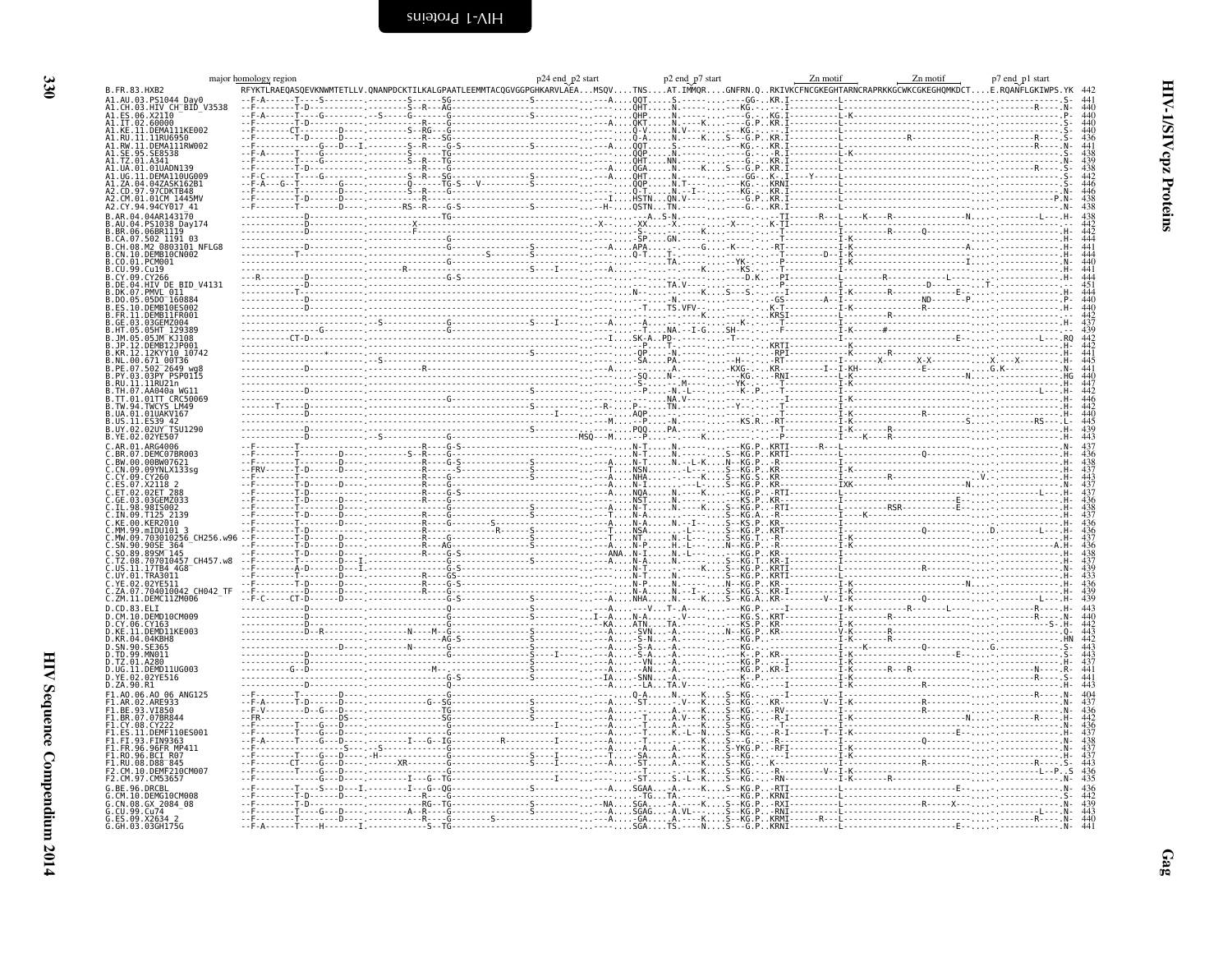|                                                                                                                                                  | major homology region |  |                                                                                                                                                                                                                                                                                                                                                      |  |  |
|--------------------------------------------------------------------------------------------------------------------------------------------------|-----------------------|--|------------------------------------------------------------------------------------------------------------------------------------------------------------------------------------------------------------------------------------------------------------------------------------------------------------------------------------------------------|--|--|
| <b>B.FR.83.HXB2</b>                                                                                                                              |                       |  |                                                                                                                                                                                                                                                                                                                                                      |  |  |
| G.KE.09.DEMG09KE001<br>G.NG.09.09NG_SC62                                                                                                         |                       |  |                                                                                                                                                                                                                                                                                                                                                      |  |  |
|                                                                                                                                                  |                       |  |                                                                                                                                                                                                                                                                                                                                                      |  |  |
| G. PT. x. PT3306<br>G. SE. 93. SE6165_G6165                                                                                                      |                       |  |                                                                                                                                                                                                                                                                                                                                                      |  |  |
|                                                                                                                                                  |                       |  |                                                                                                                                                                                                                                                                                                                                                      |  |  |
| H.BE.93.VI99<br>H.CF.90.056                                                                                                                      |                       |  |                                                                                                                                                                                                                                                                                                                                                      |  |  |
| H.GB.00.00GBAC4001                                                                                                                               |                       |  |                                                                                                                                                                                                                                                                                                                                                      |  |  |
| 1. CD. 97. 1. 97DC. KTR14                                                                                                                        |                       |  |                                                                                                                                                                                                                                                                                                                                                      |  |  |
| CM.04.04CMU11421                                                                                                                                 |                       |  |                                                                                                                                                                                                                                                                                                                                                      |  |  |
|                                                                                                                                                  |                       |  |                                                                                                                                                                                                                                                                                                                                                      |  |  |
|                                                                                                                                                  |                       |  |                                                                                                                                                                                                                                                                                                                                                      |  |  |
| CD.97.97ZR EOTB11                                                                                                                                |                       |  |                                                                                                                                                                                                                                                                                                                                                      |  |  |
| K.CM.96.96CM_MP535                                                                                                                               |                       |  |                                                                                                                                                                                                                                                                                                                                                      |  |  |
|                                                                                                                                                  |                       |  |                                                                                                                                                                                                                                                                                                                                                      |  |  |
| 01 AE CN 10 CYM059                                                                                                                               |                       |  |                                                                                                                                                                                                                                                                                                                                                      |  |  |
| HK.04.HK001<br>01 <sup>-</sup> AE.JP.x.DR0492                                                                                                    |                       |  |                                                                                                                                                                                                                                                                                                                                                      |  |  |
|                                                                                                                                                  |                       |  |                                                                                                                                                                                                                                                                                                                                                      |  |  |
| 01 <sup>-</sup> AE.TH.09.AA111a WG11                                                                                                             |                       |  |                                                                                                                                                                                                                                                                                                                                                      |  |  |
| 01 <sup>-</sup> AE.TH.90.CM240<br>VN.98.98VNND15                                                                                                 |                       |  |                                                                                                                                                                                                                                                                                                                                                      |  |  |
|                                                                                                                                                  |                       |  |                                                                                                                                                                                                                                                                                                                                                      |  |  |
|                                                                                                                                                  |                       |  |                                                                                                                                                                                                                                                                                                                                                      |  |  |
|                                                                                                                                                  |                       |  |                                                                                                                                                                                                                                                                                                                                                      |  |  |
|                                                                                                                                                  |                       |  |                                                                                                                                                                                                                                                                                                                                                      |  |  |
| LR.x.P0C44951                                                                                                                                    |                       |  |                                                                                                                                                                                                                                                                                                                                                      |  |  |
|                                                                                                                                                  |                       |  |                                                                                                                                                                                                                                                                                                                                                      |  |  |
|                                                                                                                                                  |                       |  |                                                                                                                                                                                                                                                                                                                                                      |  |  |
|                                                                                                                                                  |                       |  |                                                                                                                                                                                                                                                                                                                                                      |  |  |
| -AB.RU.97.KAL153 2<br>cpx.CY.94.94CY032 3                                                                                                        |                       |  |                                                                                                                                                                                                                                                                                                                                                      |  |  |
|                                                                                                                                                  |                       |  |                                                                                                                                                                                                                                                                                                                                                      |  |  |
|                                                                                                                                                  |                       |  |                                                                                                                                                                                                                                                                                                                                                      |  |  |
| BC.CN.98.98CN009                                                                                                                                 |                       |  |                                                                                                                                                                                                                                                                                                                                                      |  |  |
|                                                                                                                                                  |                       |  |                                                                                                                                                                                                                                                                                                                                                      |  |  |
|                                                                                                                                                  |                       |  |                                                                                                                                                                                                                                                                                                                                                      |  |  |
|                                                                                                                                                  |                       |  |                                                                                                                                                                                                                                                                                                                                                      |  |  |
| BF.AR.99.ARMA159                                                                                                                                 |                       |  |                                                                                                                                                                                                                                                                                                                                                      |  |  |
|                                                                                                                                                  |                       |  |                                                                                                                                                                                                                                                                                                                                                      |  |  |
|                                                                                                                                                  |                       |  |                                                                                                                                                                                                                                                                                                                                                      |  |  |
|                                                                                                                                                  |                       |  |                                                                                                                                                                                                                                                                                                                                                      |  |  |
|                                                                                                                                                  |                       |  |                                                                                                                                                                                                                                                                                                                                                      |  |  |
|                                                                                                                                                  |                       |  |                                                                                                                                                                                                                                                                                                                                                      |  |  |
|                                                                                                                                                  |                       |  |                                                                                                                                                                                                                                                                                                                                                      |  |  |
|                                                                                                                                                  |                       |  |                                                                                                                                                                                                                                                                                                                                                      |  |  |
|                                                                                                                                                  |                       |  |                                                                                                                                                                                                                                                                                                                                                      |  |  |
|                                                                                                                                                  |                       |  |                                                                                                                                                                                                                                                                                                                                                      |  |  |
|                                                                                                                                                  |                       |  |                                                                                                                                                                                                                                                                                                                                                      |  |  |
|                                                                                                                                                  |                       |  |                                                                                                                                                                                                                                                                                                                                                      |  |  |
|                                                                                                                                                  |                       |  |                                                                                                                                                                                                                                                                                                                                                      |  |  |
|                                                                                                                                                  |                       |  |                                                                                                                                                                                                                                                                                                                                                      |  |  |
| 9 BF.BR.01.BREPM16704!                                                                                                                           |                       |  |                                                                                                                                                                                                                                                                                                                                                      |  |  |
| 81⊤BC.BR.04.04BR142                                                                                                                              |                       |  |                                                                                                                                                                                                                                                                                                                                                      |  |  |
|                                                                                                                                                  |                       |  |                                                                                                                                                                                                                                                                                                                                                      |  |  |
|                                                                                                                                                  |                       |  |                                                                                                                                                                                                                                                                                                                                                      |  |  |
|                                                                                                                                                  |                       |  |                                                                                                                                                                                                                                                                                                                                                      |  |  |
|                                                                                                                                                  |                       |  |                                                                                                                                                                                                                                                                                                                                                      |  |  |
|                                                                                                                                                  |                       |  |                                                                                                                                                                                                                                                                                                                                                      |  |  |
|                                                                                                                                                  |                       |  |                                                                                                                                                                                                                                                                                                                                                      |  |  |
|                                                                                                                                                  |                       |  |                                                                                                                                                                                                                                                                                                                                                      |  |  |
|                                                                                                                                                  |                       |  |                                                                                                                                                                                                                                                                                                                                                      |  |  |
|                                                                                                                                                  |                       |  |                                                                                                                                                                                                                                                                                                                                                      |  |  |
|                                                                                                                                                  |                       |  |                                                                                                                                                                                                                                                                                                                                                      |  |  |
|                                                                                                                                                  |                       |  |                                                                                                                                                                                                                                                                                                                                                      |  |  |
|                                                                                                                                                  |                       |  |                                                                                                                                                                                                                                                                                                                                                      |  |  |
|                                                                                                                                                  |                       |  |                                                                                                                                                                                                                                                                                                                                                      |  |  |
|                                                                                                                                                  |                       |  |                                                                                                                                                                                                                                                                                                                                                      |  |  |
|                                                                                                                                                  |                       |  |                                                                                                                                                                                                                                                                                                                                                      |  |  |
|                                                                                                                                                  |                       |  |                                                                                                                                                                                                                                                                                                                                                      |  |  |
|                                                                                                                                                  |                       |  |                                                                                                                                                                                                                                                                                                                                                      |  |  |
| C.CN.09.09YNLX19sa                                                                                                                               |                       |  |                                                                                                                                                                                                                                                                                                                                                      |  |  |
| 61 BC.CN.10.JL100010                                                                                                                             |                       |  |                                                                                                                                                                                                                                                                                                                                                      |  |  |
| .CM.91.MVP5180                                                                                                                                   |                       |  |                                                                                                                                                                                                                                                                                                                                                      |  |  |
| .CM.98.98CMA104                                                                                                                                  |                       |  |                                                                                                                                                                                                                                                                                                                                                      |  |  |
| 0.FR.92.VAU<br>0.GA.11.11Gab6352                                                                                                                 |                       |  |                                                                                                                                                                                                                                                                                                                                                      |  |  |
|                                                                                                                                                  |                       |  |                                                                                                                                                                                                                                                                                                                                                      |  |  |
| 0.SN.99.99SE MP1299                                                                                                                              |                       |  |                                                                                                                                                                                                                                                                                                                                                      |  |  |
| $0.05.10.$ LTNP                                                                                                                                  |                       |  |                                                                                                                                                                                                                                                                                                                                                      |  |  |
| N.CM.02.DJ00131                                                                                                                                  |                       |  |                                                                                                                                                                                                                                                                                                                                                      |  |  |
| N.CM.04.04CM_1015_04<br>N.CM.06.U14842                                                                                                           |                       |  |                                                                                                                                                                                                                                                                                                                                                      |  |  |
|                                                                                                                                                  |                       |  |                                                                                                                                                                                                                                                                                                                                                      |  |  |
| N.CM.95.YBF30<br>N.CM.97.YBF106                                                                                                                  |                       |  |                                                                                                                                                                                                                                                                                                                                                      |  |  |
| N.FR.11.N1 FR 2011                                                                                                                               |                       |  |                                                                                                                                                                                                                                                                                                                                                      |  |  |
|                                                                                                                                                  |                       |  |                                                                                                                                                                                                                                                                                                                                                      |  |  |
|                                                                                                                                                  |                       |  |                                                                                                                                                                                                                                                                                                                                                      |  |  |
|                                                                                                                                                  |                       |  |                                                                                                                                                                                                                                                                                                                                                      |  |  |
|                                                                                                                                                  |                       |  |                                                                                                                                                                                                                                                                                                                                                      |  |  |
|                                                                                                                                                  |                       |  |                                                                                                                                                                                                                                                                                                                                                      |  |  |
| P.CM.06.U14788<br>P.FR.09.RBF168<br>CPZ.CD.06.BF1167<br>ČPŽ.ČM.05.SIVČPZMT145<br>CPZ.GA.88.GAB1<br>CPZ.TZ.06.SIVCpzTAN13<br>CPZ.US.85.US_Marilyn |                       |  | $\frac{1}{2}$<br>$\frac{1}{2}$<br>$\frac{1}{2}$<br>$\frac{1}{2}$<br>$\frac{1}{2}$<br>$\frac{1}{2}$<br>$\frac{1}{2}$<br>$\frac{1}{2}$<br>$\frac{1}{2}$<br>$\frac{1}{2}$<br>$\frac{1}{2}$<br>$\frac{1}{2}$<br>$\frac{1}{2}$<br>$\frac{1}{2}$<br>$\frac{1}{2}$<br>$\frac{1}{2}$<br>$\frac{1}{2}$<br>$\frac{1}{2}$<br>$\frac{1}{2}$<br>$\frac{1}{2}$<br> |  |  |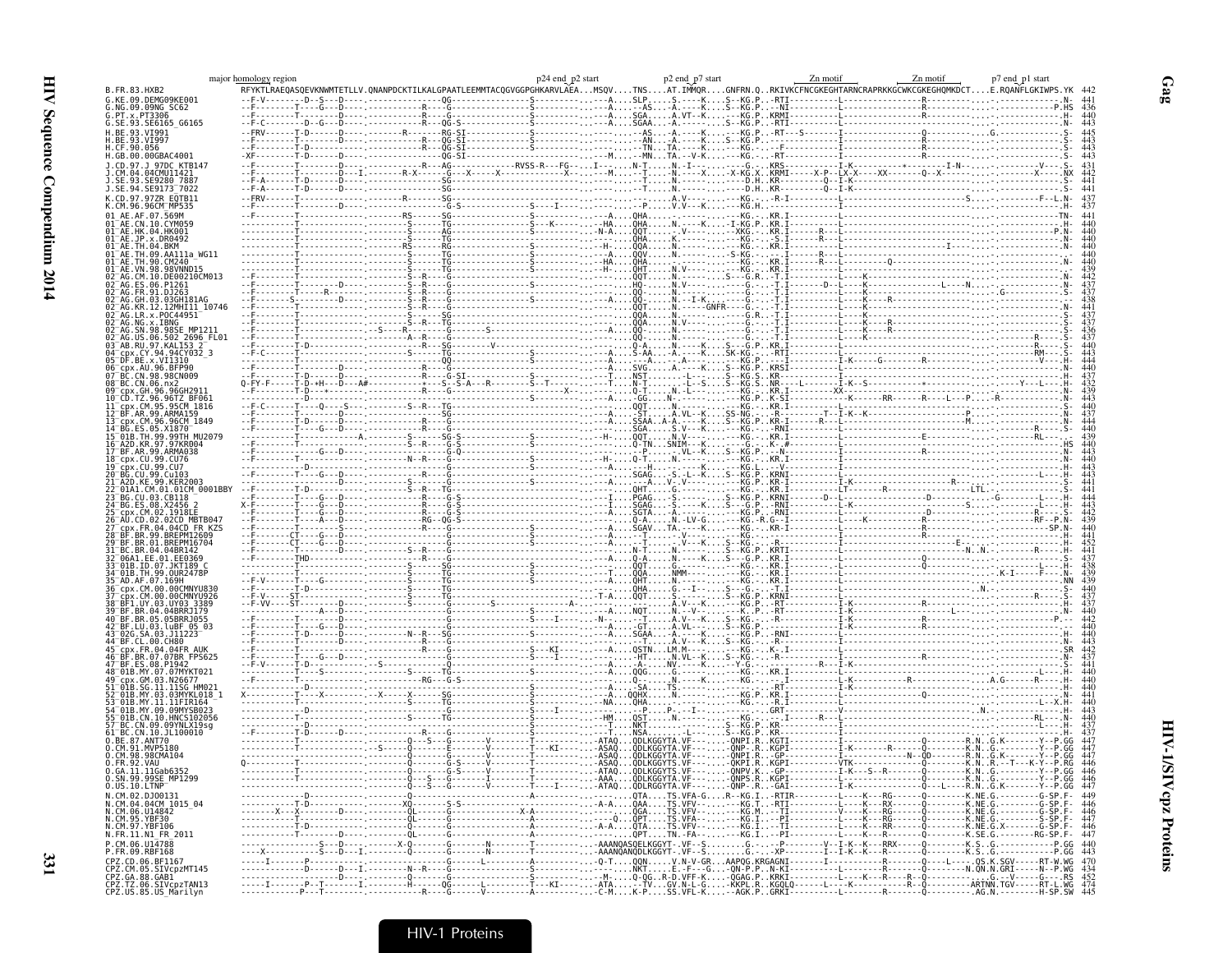|                                                                                                                                                                                                                                                    |                                                                                                                                                                                                                                                                                                                                                                                                                              |                                  | Vpr binding |
|----------------------------------------------------------------------------------------------------------------------------------------------------------------------------------------------------------------------------------------------------|------------------------------------------------------------------------------------------------------------------------------------------------------------------------------------------------------------------------------------------------------------------------------------------------------------------------------------------------------------------------------------------------------------------------------|----------------------------------|-------------|
| B.FR.83.HXB2                                                                                                                                                                                                                                       |                                                                                                                                                                                                                                                                                                                                                                                                                              |                                  |             |
| 31. AU. 0.3. PS1044 Day0<br>A1. AU. 0.3. HIV CH-BID_V3538<br>A1. ES. 06. X2110<br>A1. IT. 02. 60000<br>A1. KL. 11. DEMA111KE002<br>A1. RU. 11. 11. RUG950<br>A1. RU. 11. 11. RUG950<br>A1. RU. 11. 11. RUG950                                      |                                                                                                                                                                                                                                                                                                                                                                                                                              |                                  |             |
|                                                                                                                                                                                                                                                    |                                                                                                                                                                                                                                                                                                                                                                                                                              |                                  |             |
|                                                                                                                                                                                                                                                    |                                                                                                                                                                                                                                                                                                                                                                                                                              |                                  |             |
|                                                                                                                                                                                                                                                    |                                                                                                                                                                                                                                                                                                                                                                                                                              |                                  |             |
|                                                                                                                                                                                                                                                    |                                                                                                                                                                                                                                                                                                                                                                                                                              |                                  |             |
| A1.SE.95.SE8538<br>A1.SE.95.SE8538<br>A1.TZ.01.A341                                                                                                                                                                                                |                                                                                                                                                                                                                                                                                                                                                                                                                              |                                  |             |
|                                                                                                                                                                                                                                                    |                                                                                                                                                                                                                                                                                                                                                                                                                              |                                  |             |
| A1.UA.01.01UADN139<br>A1.UA.01.01UADN139<br>A1.UG.11.DEMA110UG009                                                                                                                                                                                  |                                                                                                                                                                                                                                                                                                                                                                                                                              |                                  |             |
| A1.ZA.04.04ZASK162B1<br>A2.CD.97.97CDKTB48<br>A2.CM.01.01CM_1445MV                                                                                                                                                                                 |                                                                                                                                                                                                                                                                                                                                                                                                                              |                                  |             |
|                                                                                                                                                                                                                                                    |                                                                                                                                                                                                                                                                                                                                                                                                                              |                                  |             |
| A2.CY.94.94CY017 41                                                                                                                                                                                                                                |                                                                                                                                                                                                                                                                                                                                                                                                                              |                                  |             |
| 04.04AR143170                                                                                                                                                                                                                                      |                                                                                                                                                                                                                                                                                                                                                                                                                              |                                  |             |
| B.AR.04.04AR1431/0<br>B.AR.04.P51038 Day174<br>B.CA.07.502 1119<br>B.CA.07.502 1191 03<br>B.CH.08.M2 0803101 NFLG8<br>B.CR.10.10.PCM001<br>B.CO.01.PCM001                                                                                          |                                                                                                                                                                                                                                                                                                                                                                                                                              |                                  |             |
|                                                                                                                                                                                                                                                    |                                                                                                                                                                                                                                                                                                                                                                                                                              |                                  |             |
|                                                                                                                                                                                                                                                    |                                                                                                                                                                                                                                                                                                                                                                                                                              |                                  |             |
|                                                                                                                                                                                                                                                    |                                                                                                                                                                                                                                                                                                                                                                                                                              |                                  |             |
|                                                                                                                                                                                                                                                    |                                                                                                                                                                                                                                                                                                                                                                                                                              |                                  |             |
|                                                                                                                                                                                                                                                    |                                                                                                                                                                                                                                                                                                                                                                                                                              |                                  |             |
| B.CU.91. PCT-110<br>B.CV.99. CV19<br>B.CY.99. CY266<br>B.DE.04. HIV DE BID_V4131<br>B.DK.07. PMVL_011<br>B.DO.05.05D0_160884<br>B.ES.19. REMB19E5002                                                                                               |                                                                                                                                                                                                                                                                                                                                                                                                                              |                                  |             |
|                                                                                                                                                                                                                                                    |                                                                                                                                                                                                                                                                                                                                                                                                                              |                                  |             |
| 11.DEMB11FR001<br>GE.03.03GEMZ004                                                                                                                                                                                                                  |                                                                                                                                                                                                                                                                                                                                                                                                                              |                                  |             |
| .HT.05.05HT 129389<br>.JM.05.05JM_KJ108                                                                                                                                                                                                            |                                                                                                                                                                                                                                                                                                                                                                                                                              |                                  |             |
|                                                                                                                                                                                                                                                    |                                                                                                                                                                                                                                                                                                                                                                                                                              |                                  |             |
|                                                                                                                                                                                                                                                    |                                                                                                                                                                                                                                                                                                                                                                                                                              |                                  |             |
|                                                                                                                                                                                                                                                    |                                                                                                                                                                                                                                                                                                                                                                                                                              |                                  |             |
|                                                                                                                                                                                                                                                    |                                                                                                                                                                                                                                                                                                                                                                                                                              |                                  |             |
|                                                                                                                                                                                                                                                    |                                                                                                                                                                                                                                                                                                                                                                                                                              |                                  |             |
|                                                                                                                                                                                                                                                    |                                                                                                                                                                                                                                                                                                                                                                                                                              |                                  |             |
|                                                                                                                                                                                                                                                    |                                                                                                                                                                                                                                                                                                                                                                                                                              |                                  |             |
|                                                                                                                                                                                                                                                    |                                                                                                                                                                                                                                                                                                                                                                                                                              |                                  |             |
|                                                                                                                                                                                                                                                    |                                                                                                                                                                                                                                                                                                                                                                                                                              |                                  |             |
| B. JM. 05. 05JM KJ108<br>B.JP. 12. DEMB12JP001<br>B.NR. 12. 12KYY10 1074<br>B.NL. 00. 671 00136<br>B.NL. 00. 671 00136<br>B.P. 07. 33. 03PY PSP0115<br>B.NU.11. 11RUAGUNG<br>B.TH. 07. AAQ408<br>B.TH. 07. AAQ408<br>B.U.N. 04. 11RUAGUNG<br>B.U.V |                                                                                                                                                                                                                                                                                                                                                                                                                              |                                  |             |
| C.AR.01.ARG4006                                                                                                                                                                                                                                    |                                                                                                                                                                                                                                                                                                                                                                                                                              |                                  |             |
| :.RR.07.DEMC07BR003<br>:.BR.07.DEMC07BR003<br>:.BW.00.00BW07621                                                                                                                                                                                    |                                                                                                                                                                                                                                                                                                                                                                                                                              |                                  |             |
| .CN.09.09YNLX133sg<br>09.CY260                                                                                                                                                                                                                     |                                                                                                                                                                                                                                                                                                                                                                                                                              |                                  |             |
| ĒS.07.X2II8 2<br>ET.02.02ET 288                                                                                                                                                                                                                    |                                                                                                                                                                                                                                                                                                                                                                                                                              |                                  |             |
|                                                                                                                                                                                                                                                    |                                                                                                                                                                                                                                                                                                                                                                                                                              |                                  |             |
|                                                                                                                                                                                                                                                    |                                                                                                                                                                                                                                                                                                                                                                                                                              |                                  |             |
|                                                                                                                                                                                                                                                    |                                                                                                                                                                                                                                                                                                                                                                                                                              |                                  |             |
| 99.mIDU101                                                                                                                                                                                                                                         |                                                                                                                                                                                                                                                                                                                                                                                                                              |                                  |             |
| 09.703010256 CH256.w96                                                                                                                                                                                                                             |                                                                                                                                                                                                                                                                                                                                                                                                                              |                                  |             |
| SN.90.90SE 364<br>SO.89.89SM 145                                                                                                                                                                                                                   |                                                                                                                                                                                                                                                                                                                                                                                                                              |                                  |             |
| 08.707010457_CH457.w8                                                                                                                                                                                                                              |                                                                                                                                                                                                                                                                                                                                                                                                                              |                                  |             |
| 11.17TB4 4G8<br>01.TRA3011                                                                                                                                                                                                                         |                                                                                                                                                                                                                                                                                                                                                                                                                              |                                  |             |
| 02.02YE511                                                                                                                                                                                                                                         |                                                                                                                                                                                                                                                                                                                                                                                                                              |                                  |             |
| 07.704010042 CH042 TF<br>11.DEMC11ZM006                                                                                                                                                                                                            |                                                                                                                                                                                                                                                                                                                                                                                                                              |                                  |             |
| D.CD.83.ELI                                                                                                                                                                                                                                        |                                                                                                                                                                                                                                                                                                                                                                                                                              |                                  |             |
| D.CM.10.DEMD10CM009<br>D.CY.06.CY163<br>D.KE.11.DEMD11KE003                                                                                                                                                                                        |                                                                                                                                                                                                                                                                                                                                                                                                                              |                                  |             |
|                                                                                                                                                                                                                                                    |                                                                                                                                                                                                                                                                                                                                                                                                                              |                                  |             |
| <b>D.KR. 04.04KBH8</b><br>D.KR. 04.04KBH8<br>D.SN. 90. SE365<br>D.TD. 99. MN011<br>D.TZ. 01. A280<br>D.UG. 11. DEMD11UG003<br>D.VE. 02. 02. YE516<br>D.ZA. 90. R1                                                                                  |                                                                                                                                                                                                                                                                                                                                                                                                                              |                                  |             |
|                                                                                                                                                                                                                                                    |                                                                                                                                                                                                                                                                                                                                                                                                                              |                                  |             |
|                                                                                                                                                                                                                                                    |                                                                                                                                                                                                                                                                                                                                                                                                                              |                                  |             |
|                                                                                                                                                                                                                                                    |                                                                                                                                                                                                                                                                                                                                                                                                                              |                                  |             |
|                                                                                                                                                                                                                                                    |                                                                                                                                                                                                                                                                                                                                                                                                                              |                                  |             |
| F1.A0.06.A0 06 ANG125                                                                                                                                                                                                                              |                                                                                                                                                                                                                                                                                                                                                                                                                              |                                  |             |
| F1.AR.02.ARE933<br>F1.BE.93.VI850<br>F1.BR.07.07BR844                                                                                                                                                                                              |                                                                                                                                                                                                                                                                                                                                                                                                                              |                                  |             |
|                                                                                                                                                                                                                                                    |                                                                                                                                                                                                                                                                                                                                                                                                                              |                                  |             |
| -1.CY.08.CY222<br>-1.CY.08.CY222<br>-1.ES.11.DEMF110ES001                                                                                                                                                                                          |                                                                                                                                                                                                                                                                                                                                                                                                                              |                                  |             |
| 1.FI.93.FIN9363                                                                                                                                                                                                                                    |                                                                                                                                                                                                                                                                                                                                                                                                                              |                                  |             |
| F1.FR.96.96FR MP411                                                                                                                                                                                                                                |                                                                                                                                                                                                                                                                                                                                                                                                                              |                                  |             |
| FI.RO.96.BCI RO7<br>F1.RU.08.D88 845                                                                                                                                                                                                               | $P_{1,1} = \begin{cases} \frac{1}{2}, \frac{1}{2}, \frac{1}{2}, \frac{1}{2}, \frac{1}{2}, \frac{1}{2}, \frac{1}{2}, \frac{1}{2}, \frac{1}{2}, \frac{1}{2}, \frac{1}{2}, \frac{1}{2}, \frac{1}{2}, \frac{1}{2}, \frac{1}{2}, \frac{1}{2}, \frac{1}{2}, \frac{1}{2}, \frac{1}{2}, \frac{1}{2}, \frac{1}{2}, \frac{1}{2}, \frac{1}{2}, \frac{1}{2}, \frac{1}{2}, \frac{1}{2}, \frac{1}{2}, \frac{1}{2}, \frac{1}{2}, \frac{1}{$ |                                  |             |
| 10.DEMF210CM007                                                                                                                                                                                                                                    |                                                                                                                                                                                                                                                                                                                                                                                                                              |                                  |             |
| 97.CM53657                                                                                                                                                                                                                                         |                                                                                                                                                                                                                                                                                                                                                                                                                              |                                  |             |
| 96.DRCBL<br>10.DEMG10CM008                                                                                                                                                                                                                         |                                                                                                                                                                                                                                                                                                                                                                                                                              |                                  |             |
| CN.08.GX 2084 08                                                                                                                                                                                                                                   |                                                                                                                                                                                                                                                                                                                                                                                                                              |                                  |             |
| G.CU.99.Cu74<br>G.ES.09.X2634 2<br>G.GH.03.03GH175G                                                                                                                                                                                                |                                                                                                                                                                                                                                                                                                                                                                                                                              |                                  |             |
|                                                                                                                                                                                                                                                    |                                                                                                                                                                                                                                                                                                                                                                                                                              | . . -R- -A-Š P- - - -R E- -Ë - - |             |

<span id="page-15-0"></span>HIV-1/SIV cpz Proteins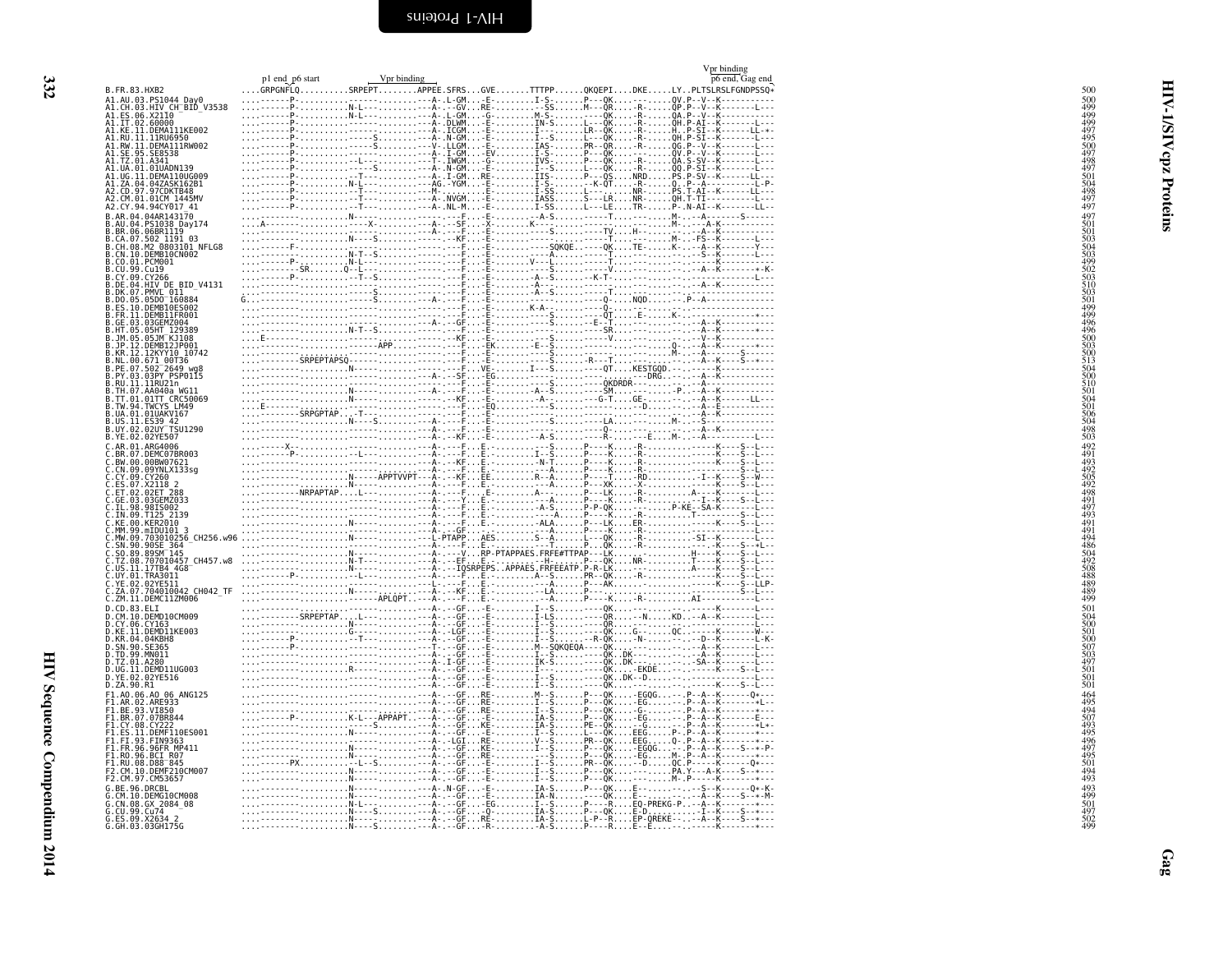|                                                                                                                                                                                                                                                        | p1 end p6 start<br>Vpr binding                                                                                                                                                                                                                                                                                                                                                                                                                                                                       |  | Vpr binding<br>p6 end, Gag end |
|--------------------------------------------------------------------------------------------------------------------------------------------------------------------------------------------------------------------------------------------------------|------------------------------------------------------------------------------------------------------------------------------------------------------------------------------------------------------------------------------------------------------------------------------------------------------------------------------------------------------------------------------------------------------------------------------------------------------------------------------------------------------|--|--------------------------------|
| B. FR. 83. HXB2                                                                                                                                                                                                                                        | GRPGNFLQSRPEPTAPPEE.SFRSGVETTTPPQKQEPIDKELYPLTSLRSLFGNDPSSQ*                                                                                                                                                                                                                                                                                                                                                                                                                                         |  |                                |
| G.KE.09.DEMG09KE001<br>G.NG.09.09NG SC62                                                                                                                                                                                                               |                                                                                                                                                                                                                                                                                                                                                                                                                                                                                                      |  |                                |
| G.PT.x.PT3306<br>G.SE.93.SE6165_G6165                                                                                                                                                                                                                  |                                                                                                                                                                                                                                                                                                                                                                                                                                                                                                      |  |                                |
|                                                                                                                                                                                                                                                        |                                                                                                                                                                                                                                                                                                                                                                                                                                                                                                      |  |                                |
| H.BE.93.VI991<br>H.BE.93.VI997<br>H.CF.90.056<br>H.GB.00.00GBAC4001                                                                                                                                                                                    |                                                                                                                                                                                                                                                                                                                                                                                                                                                                                                      |  |                                |
| J.CD.97.J 97DC_KTB147                                                                                                                                                                                                                                  |                                                                                                                                                                                                                                                                                                                                                                                                                                                                                                      |  |                                |
| J.CM.04.04CMU11421                                                                                                                                                                                                                                     |                                                                                                                                                                                                                                                                                                                                                                                                                                                                                                      |  |                                |
| J. SE. 93. SE9280 7887<br>J. SE. 94. SE9173 7022                                                                                                                                                                                                       |                                                                                                                                                                                                                                                                                                                                                                                                                                                                                                      |  |                                |
| K.CD.97.97ZR EQTB11<br>K.CM.96.96CM_MP535                                                                                                                                                                                                              |                                                                                                                                                                                                                                                                                                                                                                                                                                                                                                      |  |                                |
|                                                                                                                                                                                                                                                        |                                                                                                                                                                                                                                                                                                                                                                                                                                                                                                      |  |                                |
| 01 AE.AF.07.569M<br>01 AE.AF.07.569M<br>01 AE.CN.10.CYM059<br>01 AE.HK.04.BKM<br>01 AE.TH.04.BKM<br>01 AE.TH.09.CM211a_WG11<br>01 AE.TH.09.AA11a_WG11                                                                                                  |                                                                                                                                                                                                                                                                                                                                                                                                                                                                                                      |  |                                |
|                                                                                                                                                                                                                                                        |                                                                                                                                                                                                                                                                                                                                                                                                                                                                                                      |  |                                |
|                                                                                                                                                                                                                                                        |                                                                                                                                                                                                                                                                                                                                                                                                                                                                                                      |  |                                |
| 01 AE . TH . 90 . CM240<br>01 AE . VN . 98 . 98VNND15<br>02 _AG . CM . 10 . DE00210CM013                                                                                                                                                               |                                                                                                                                                                                                                                                                                                                                                                                                                                                                                                      |  |                                |
| 02 AG. ES. 06. P1261                                                                                                                                                                                                                                   |                                                                                                                                                                                                                                                                                                                                                                                                                                                                                                      |  |                                |
|                                                                                                                                                                                                                                                        |                                                                                                                                                                                                                                                                                                                                                                                                                                                                                                      |  |                                |
| 02-AG.GH.03.03GH181AG<br>02-AG.KR.12.12MHI11_10746<br>02-AG.KR.12.12MHI11_10746<br>02-AG.NG.x.IBNG<br>02-AG.NG.x.IBNG                                                                                                                                  |                                                                                                                                                                                                                                                                                                                                                                                                                                                                                                      |  |                                |
|                                                                                                                                                                                                                                                        |                                                                                                                                                                                                                                                                                                                                                                                                                                                                                                      |  |                                |
| 92-AG.SN.98.985E MP1211<br>02-AG.SN.98.985E MP1211<br>03-AB.RU.97.KAL153.2-696<br>04-Cpx.CY.94.94CY032_3<br>06-DF.BE.x.VI1310<br>06-Cpx.AU.96.BFP90<br>07-BC.CN.98.982CM009<br>07-BC.CN.98.982CM009                                                    |                                                                                                                                                                                                                                                                                                                                                                                                                                                                                                      |  |                                |
|                                                                                                                                                                                                                                                        |                                                                                                                                                                                                                                                                                                                                                                                                                                                                                                      |  |                                |
|                                                                                                                                                                                                                                                        |                                                                                                                                                                                                                                                                                                                                                                                                                                                                                                      |  |                                |
| 08 BC. CN. 06. nx2                                                                                                                                                                                                                                     |                                                                                                                                                                                                                                                                                                                                                                                                                                                                                                      |  |                                |
|                                                                                                                                                                                                                                                        |                                                                                                                                                                                                                                                                                                                                                                                                                                                                                                      |  |                                |
| 09 CDX.GH.96.96GH2911<br>10 CD.TZ.96.96TZ BF061<br>11 Cpx.CM.95.95CM 1816<br>12 BF.AR.99.ARMA159                                                                                                                                                       |                                                                                                                                                                                                                                                                                                                                                                                                                                                                                                      |  |                                |
|                                                                                                                                                                                                                                                        |                                                                                                                                                                                                                                                                                                                                                                                                                                                                                                      |  |                                |
| 13-Cpx, CM, 96, 96CM<br>14-BG, ES, 05, X1870<br>15-01B, TH, 99, 99TH MU2079<br>16-A2D, KR, 97, 97KR004                                                                                                                                                 |                                                                                                                                                                                                                                                                                                                                                                                                                                                                                                      |  |                                |
|                                                                                                                                                                                                                                                        |                                                                                                                                                                                                                                                                                                                                                                                                                                                                                                      |  |                                |
| 17 BF.AR.99.ARMA038<br>18 cpx.cu.99.cu76<br>19 cpx.cu.99.cu7                                                                                                                                                                                           |                                                                                                                                                                                                                                                                                                                                                                                                                                                                                                      |  |                                |
|                                                                                                                                                                                                                                                        |                                                                                                                                                                                                                                                                                                                                                                                                                                                                                                      |  |                                |
| 29-B6.CU.99.Cu103<br>21-A2D.KE.99.KER2003<br>22-01A1.CM.01.01.01003<br>23-B6.CU.03.CB118<br>24-B6.ES.08.X2456-2                                                                                                                                        |                                                                                                                                                                                                                                                                                                                                                                                                                                                                                                      |  |                                |
|                                                                                                                                                                                                                                                        |                                                                                                                                                                                                                                                                                                                                                                                                                                                                                                      |  |                                |
| 25 Cpx.CM.02.1918LE<br>26 AU.CD.02.02CD_MBTB047                                                                                                                                                                                                        |                                                                                                                                                                                                                                                                                                                                                                                                                                                                                                      |  |                                |
| cpx.FR.04.04CD FR KZS                                                                                                                                                                                                                                  |                                                                                                                                                                                                                                                                                                                                                                                                                                                                                                      |  |                                |
|                                                                                                                                                                                                                                                        |                                                                                                                                                                                                                                                                                                                                                                                                                                                                                                      |  |                                |
| 27 CDM . FR. 09. BREPMIZ609<br>28 BB: BR. 09. BREPMIZ609<br>31 BC. BR. 04. 04BEPMI4704<br>31 BC. BR. 04. 04BR142<br>33 GDB. I.E. 01. 057. DUR2478P<br>35 GDB. I.E. 07. 16081<br>35 GDB. TH. 07. 1608.<br>357 CDM . (17. 08. 000MWV0326<br>395 GDB. 107 |                                                                                                                                                                                                                                                                                                                                                                                                                                                                                                      |  |                                |
|                                                                                                                                                                                                                                                        |                                                                                                                                                                                                                                                                                                                                                                                                                                                                                                      |  |                                |
|                                                                                                                                                                                                                                                        |                                                                                                                                                                                                                                                                                                                                                                                                                                                                                                      |  |                                |
|                                                                                                                                                                                                                                                        |                                                                                                                                                                                                                                                                                                                                                                                                                                                                                                      |  |                                |
|                                                                                                                                                                                                                                                        |                                                                                                                                                                                                                                                                                                                                                                                                                                                                                                      |  |                                |
|                                                                                                                                                                                                                                                        |                                                                                                                                                                                                                                                                                                                                                                                                                                                                                                      |  |                                |
| 43-026.SA.03.J11223-<br>44-BF.CL.00.CH80                                                                                                                                                                                                               |                                                                                                                                                                                                                                                                                                                                                                                                                                                                                                      |  |                                |
| 45-CDX.FR.04.04FR.AUK<br>46-BF.BR.07.07BR FPS625<br>47-BF.ES.08.P1942                                                                                                                                                                                  |                                                                                                                                                                                                                                                                                                                                                                                                                                                                                                      |  |                                |
|                                                                                                                                                                                                                                                        |                                                                                                                                                                                                                                                                                                                                                                                                                                                                                                      |  |                                |
| 47-BT.LS.VO. 07.07MYKT021<br>49-CDX.GM.03.N26677<br>51-01B.SG.11.11SG_HM021                                                                                                                                                                            |                                                                                                                                                                                                                                                                                                                                                                                                                                                                                                      |  |                                |
| 52-01B.MY.03.03MYKL018-1<br>53-01B.MY.11.11FIR164                                                                                                                                                                                                      |                                                                                                                                                                                                                                                                                                                                                                                                                                                                                                      |  |                                |
| 54-01B.MY.09.09MYSB023<br>55-01B.CN.10.HNCS102056                                                                                                                                                                                                      |                                                                                                                                                                                                                                                                                                                                                                                                                                                                                                      |  |                                |
|                                                                                                                                                                                                                                                        |                                                                                                                                                                                                                                                                                                                                                                                                                                                                                                      |  |                                |
| 57 BC.CN.09.09YNLX19sg<br>0.BE.87.ANT70                                                                                                                                                                                                                |                                                                                                                                                                                                                                                                                                                                                                                                                                                                                                      |  |                                |
| 0.CM.91.MVP5180                                                                                                                                                                                                                                        |                                                                                                                                                                                                                                                                                                                                                                                                                                                                                                      |  |                                |
| 0.CM.98.98CMA104<br>0.FR.92.VAU                                                                                                                                                                                                                        |                                                                                                                                                                                                                                                                                                                                                                                                                                                                                                      |  |                                |
| 0.GA.11.11Gab6352<br>0.SN.99.99SE_MP1299                                                                                                                                                                                                               |                                                                                                                                                                                                                                                                                                                                                                                                                                                                                                      |  |                                |
| 0.0S.10.LTNP                                                                                                                                                                                                                                           |                                                                                                                                                                                                                                                                                                                                                                                                                                                                                                      |  |                                |
| N.CM.02.DJ00131<br>N.CM.04.04CM 1015 04                                                                                                                                                                                                                |                                                                                                                                                                                                                                                                                                                                                                                                                                                                                                      |  |                                |
| N.CM.06.U14842<br>N.CM.95.YBF30<br>N.CM.97.YBF106                                                                                                                                                                                                      |                                                                                                                                                                                                                                                                                                                                                                                                                                                                                                      |  |                                |
| N.FR.11.N1 FR 2011                                                                                                                                                                                                                                     |                                                                                                                                                                                                                                                                                                                                                                                                                                                                                                      |  |                                |
| P.CM.06.U14788<br>P.FR.09.RBF168                                                                                                                                                                                                                       |                                                                                                                                                                                                                                                                                                                                                                                                                                                                                                      |  |                                |
| CPZ.CD.06.BF1167                                                                                                                                                                                                                                       |                                                                                                                                                                                                                                                                                                                                                                                                                                                                                                      |  |                                |
| CPZ.CM.05.SIVcpzMT145<br>CPZ.GA.88.GAB1<br>CPZ.TZ.06.SIVcpzTAN13                                                                                                                                                                                       | $\begin{minipage}{0.99\textwidth} \begin{minipage}{0.99\textwidth} \begin{minipage}{0.99\textwidth} \begin{minipage}{0.99\textwidth} \begin{minipage}{0.99\textwidth} \begin{minipage}{0.99\textwidth} \begin{minipage}{0.99\textwidth} \begin{minipage}{0.99\textwidth} \begin{minipage}{0.99\textwidth} \begin{minipage}{0.99\textwidth} \begin{minipage}{0.99\textwidth} \begin{minipage}{0.99\textwidth} \begin{minipage}{0.99\textwidth} \begin{minipage}{0.99\textwidth} \begin{minipage}{0.9$ |  |                                |
|                                                                                                                                                                                                                                                        |                                                                                                                                                                                                                                                                                                                                                                                                                                                                                                      |  |                                |
| CPZ.US.85.US Marilyn                                                                                                                                                                                                                                   |                                                                                                                                                                                                                                                                                                                                                                                                                                                                                                      |  |                                |

**HIV-1/SIVcpz Proteins** 

 $Gag$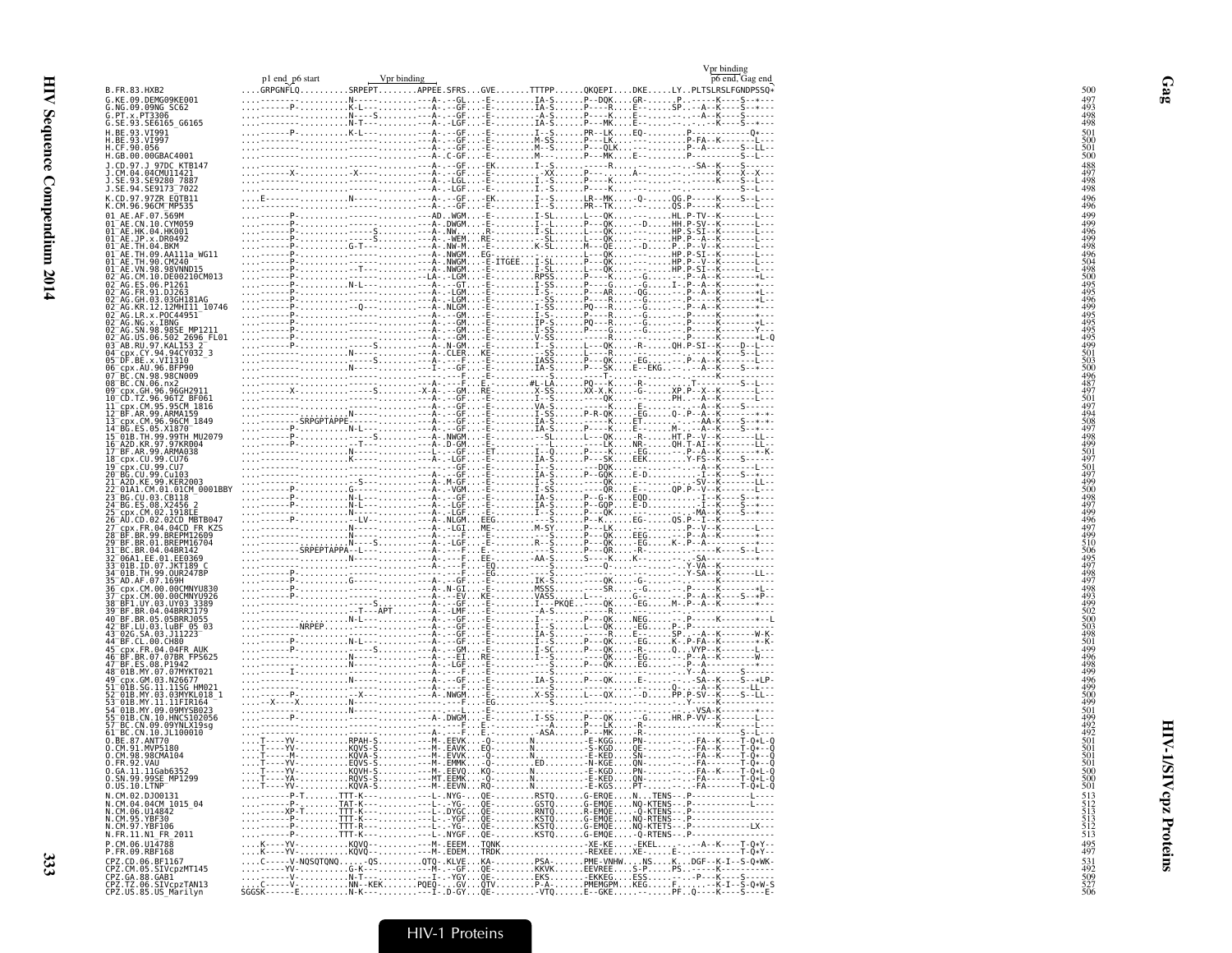<span id="page-17-1"></span><span id="page-17-0"></span>

|                                                                     | Pol start<br>Gag-Pol TF start |   |                                                           |                     |                                       |          | Gag-Pol TF end protease start                 |                                                                          |                                                                                                                                                                                             |                          |
|---------------------------------------------------------------------|-------------------------------|---|-----------------------------------------------------------|---------------------|---------------------------------------|----------|-----------------------------------------------|--------------------------------------------------------------------------|---------------------------------------------------------------------------------------------------------------------------------------------------------------------------------------------|--------------------------|
| B.FR.83.HXB2                                                        |                               |   |                                                           |                     |                                       |          |                                               |                                                                          | FFREDLAF.LQGKAREFSSEQTRANSPTRR.ELQVWGRDNNSPSEAGADRQGTVSFNFPQVTLWQRPLVTIKIGGQLKEALLDTGADDTVLEEMSLPGRWKPKMIGGIGGF<br>------EG----G.PTLS---I------I--VR-E---R--------------DID---K---R-------- |                          |
| A1.AU.03.PS1044 Day0<br>A1.CH.03.HIV CH BIĎ V3538                   |                               |   | . Q- - E- - K- P- - - - - - - - - - SG . A - WD G- - D- L |                     |                                       |          |                                               | -A.P--S---I------V--V-------------<br>-G.PALS---I-------I---R-E---R----- | ---------- <b>IN</b> --                                                                                                                                                                     |                          |
| ES.06.X2110<br>A1.IT.02.60000<br>A1.KE.11.DEMA1<br>.11.DEMA111KE002 |                               |   |                                                           |                     |                                       |          |                                               |                                                                          |                                                                                                                                                                                             |                          |
| A1.RU<br>.11.11RU6950<br>.11.DEMA111RW002                           |                               |   |                                                           |                     |                                       |          |                                               |                                                                          |                                                                                                                                                                                             |                          |
| <b>SE8538</b>                                                       |                               |   | .                                                         | .D-GDG--SE------E-- |                                       |          |                                               |                                                                          |                                                                                                                                                                                             |                          |
| UG.11.DEMA110UG009                                                  |                               |   |                                                           |                     |                                       |          |                                               |                                                                          |                                                                                                                                                                                             |                          |
| ZA.04.04ZASK162B1<br>CD 97 97CDKTR48                                |                               |   |                                                           |                     |                                       |          |                                               |                                                                          |                                                                                                                                                                                             |                          |
| 42.CM.01.01CM 1445MV<br>CY.94.94CY017 41                            |                               |   |                                                           |                     |                                       |          |                                               |                                                                          |                                                                                                                                                                                             |                          |
|                                                                     |                               |   |                                                           |                     |                                       |          |                                               |                                                                          |                                                                                                                                                                                             |                          |
| BR.06.06BR1119<br>CA 07 502 1191 03                                 |                               |   |                                                           |                     |                                       |          |                                               |                                                                          |                                                                                                                                                                                             | 109                      |
| CH.08.M2_0803101 NFLG8<br>CN.10.DEMB10CN002                         |                               |   |                                                           |                     |                                       |          |                                               |                                                                          |                                                                                                                                                                                             | 113<br>109<br>109<br>112 |
| .CO.01.PCM001<br>.CU.99.Cu19                                        |                               |   |                                                           |                     |                                       |          |                                               |                                                                          |                                                                                                                                                                                             |                          |
| .09.CY266<br>.DE.04.HIV DE BID V4131                                |                               |   |                                                           |                     |                                       |          |                                               |                                                                          |                                                                                                                                                                                             | $\frac{105}{109}$        |
| .DK.07.PMVL 011<br>05.05D0 160884                                   |                               |   |                                                           |                     |                                       |          |                                               |                                                                          |                                                                                                                                                                                             |                          |
| 10 DEMRIAES003                                                      |                               | . |                                                           |                     |                                       |          |                                               |                                                                          |                                                                                                                                                                                             |                          |
|                                                                     |                               |   |                                                           |                     |                                       |          |                                               |                                                                          |                                                                                                                                                                                             |                          |
|                                                                     |                               |   |                                                           |                     |                                       |          |                                               |                                                                          |                                                                                                                                                                                             |                          |
| 12.12KYY10 10742                                                    |                               |   |                                                           |                     |                                       |          |                                               |                                                                          |                                                                                                                                                                                             |                          |
| 03 03PY PSP0115                                                     |                               |   |                                                           |                     |                                       |          |                                               |                                                                          |                                                                                                                                                                                             |                          |
| TH 07 AA040a WG11<br>01TT CRC50069                                  |                               |   |                                                           |                     |                                       |          |                                               |                                                                          |                                                                                                                                                                                             | 109                      |
| TW 94 TWCYS IM49<br>UA.01.01UAKV167                                 |                               |   |                                                           |                     |                                       |          |                                               |                                                                          |                                                                                                                                                                                             | 109                      |
| .US.11.ES39 42<br>02UY TSU1296                                      |                               |   |                                                           |                     |                                       |          |                                               |                                                                          |                                                                                                                                                                                             |                          |
| B.YE.02.02YE507<br>AR.01.ARG4006                                    |                               |   |                                                           |                     |                                       |          |                                               |                                                                          |                                                                                                                                                                                             | ĨĨÔ                      |
| BR.07.DEMC07BR003<br>BW.00.00BW07621                                |                               |   |                                                           |                     |                                       |          |                                               |                                                                          |                                                                                                                                                                                             |                          |
| CN.09.09YNLX133sq                                                   |                               |   |                                                           |                     |                                       |          |                                               |                                                                          |                                                                                                                                                                                             |                          |
|                                                                     |                               |   |                                                           |                     |                                       |          |                                               |                                                                          |                                                                                                                                                                                             |                          |
|                                                                     |                               |   |                                                           |                     |                                       |          |                                               |                                                                          |                                                                                                                                                                                             |                          |
| TN 09 T125 2139<br>.KFR2010                                         |                               |   |                                                           |                     |                                       |          |                                               |                                                                          |                                                                                                                                                                                             |                          |
| MM.99.mIDU101<br>CH256.w96                                          |                               |   |                                                           |                     |                                       |          |                                               |                                                                          |                                                                                                                                                                                             | 105<br>107               |
|                                                                     |                               |   |                                                           |                     |                                       |          |                                               |                                                                          |                                                                                                                                                                                             | iŏi                      |
| .707010457 CH457.w8<br>11 17TB4 4G8                                 |                               |   |                                                           |                     |                                       |          |                                               |                                                                          |                                                                                                                                                                                             | 105<br>119               |
| 01 TRA3011                                                          |                               |   |                                                           |                     |                                       |          |                                               |                                                                          |                                                                                                                                                                                             |                          |
| 07.704010042 CH042 TF<br>∠M.11.DEMC11ZM006                          |                               |   |                                                           |                     |                                       |          |                                               |                                                                          |                                                                                                                                                                                             | 100                      |
| 10.DEMD10CM009                                                      |                               |   |                                                           |                     |                                       |          |                                               |                                                                          |                                                                                                                                                                                             |                          |
| CY.06.CY163<br>11.DEMD11KE003<br>04.04KBH8                          |                               |   |                                                           |                     |                                       |          |                                               |                                                                          |                                                                                                                                                                                             |                          |
| .TD.99.MN011                                                        |                               |   |                                                           | R- - - - D-PL - -T- |                                       |          |                                               |                                                                          |                                                                                                                                                                                             | 110                      |
| A280<br>D.UG.11.DEMD11UG003                                         |                               |   |                                                           |                     |                                       |          |                                               |                                                                          |                                                                                                                                                                                             | 110                      |
| .02YE516<br>D.ZA.90.R1                                              |                               |   |                                                           |                     |                                       |          | .-EGQR---S--S----I----<br>.TE---A---DL--I---E |                                                                          |                                                                                                                                                                                             | 108                      |
| F1.A0.06.A0 06 ANG125                                               |                               |   |                                                           |                     |                                       |          |                                               |                                                                          | RE-GK---K----------S---R-0RGDD-L------EGR-TR--S-LS---I------V--V-VE-----------------DIN---K------K--R--                                                                                     | 111                      |
| AR.02.ARE933<br>BE.93.VI850<br>F1 BR 07 07BR844                     |                               |   |                                                           |                     | .D-PL. - - - -                        | E-<br>E- |                                               |                                                                          |                                                                                                                                                                                             |                          |
| CY 08 CY22<br>.11.DEMF110ES001                                      |                               |   |                                                           |                     |                                       |          |                                               |                                                                          | DIN-                                                                                                                                                                                        |                          |
| .93.FIN9363<br>.96.96FR MP411                                       |                               |   |                                                           |                     |                                       |          |                                               |                                                                          |                                                                                                                                                                                             |                          |
| .96.BCI R07<br>$.08.088^-845$                                       |                               |   |                                                           |                     | 1.1.1.1.7.7.7.7.1.1.7                 |          |                                               |                                                                          |                                                                                                                                                                                             | 109                      |
| 10.DEMF210CM001<br>F2.CM.97.CM53657                                 |                               |   |                                                           |                     |                                       |          |                                               |                                                                          |                                                                                                                                                                                             | 109                      |
| 10.DEMG10CM008                                                      |                               |   |                                                           |                     |                                       |          |                                               |                                                                          | . DTN k                                                                                                                                                                                     |                          |
| CN.08.GX 2084 08<br>.CU.99.Cu74                                     |                               |   |                                                           |                     | .DSPQP-T--EGK-<br>.D-PLP-T--EGTGAEGE- |          |                                               |                                                                          |                                                                                                                                                                                             | 113                      |
| G.ES.09.X2634<br>G.GH.03.03GH175G                                   |                               |   |                                                           | .DSPL               |                                       |          |                                               | . PLSL --T----------V------T---------------DTN---K---                    |                                                                                                                                                                                             | 113                      |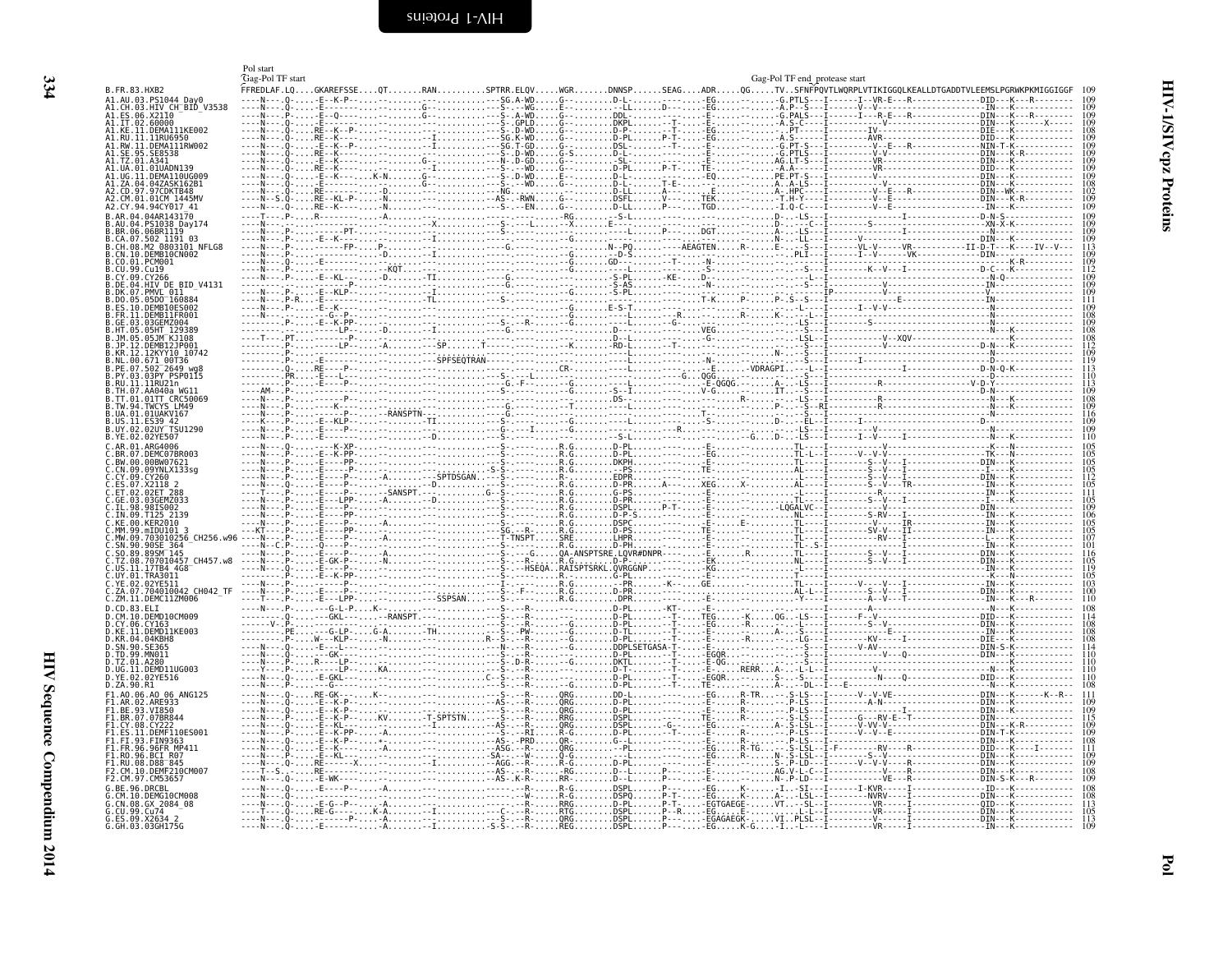|                                                                                                                        | Pol start<br>Gag-Pol TF start |  |  | Gag-Pol TF end_protease start |                                                                                                                                                                                                                                                                                                                                                                                                                                             |
|------------------------------------------------------------------------------------------------------------------------|-------------------------------|--|--|-------------------------------|---------------------------------------------------------------------------------------------------------------------------------------------------------------------------------------------------------------------------------------------------------------------------------------------------------------------------------------------------------------------------------------------------------------------------------------------|
| B.FR.83.HXB2                                                                                                           |                               |  |  |                               | FFREDLAF.LQGKAREFSSEQTRANSPTRR.ELQVWGRDNNSPSEAGADRQGTVSFNFPQVTLWQRPLVTIKIGGQLKEALLDTGADDTVLEEMSLPGRWKPKMIGGIGGF                                                                                                                                                                                                                                                                                                                             |
| G.KE.09.DEMG09KE001<br>G.NG.09.09NG SC62<br>G.PT.x.PT3306                                                              |                               |  |  |                               | $P_1^{\circ}\cdots P_n^{\circ}\cdots P_n^{\circ}\cdots\cdots P_n^{\circ}\cdots\cdots P_n^{\circ}\cdots\cdots P_n^{\circ}\cdots\cdots P_n^{\circ}\cdots\cdots P_{n-1}^{\circ}\cdots P_{n-1}^{\circ}\cdots P_{n-1}^{\circ}\cdots P_{n-1}^{\circ}\cdots P_{n-1}^{\circ}\cdots P_{n-1}^{\circ}\cdots P_{n-1}^{\circ}\cdots P_{n-1}^{\circ}\cdots P_{n-1}^{\circ}\cdots P_{n-1}^{\circ}\cdots P_{n-1}^{\circ}\cdots P_{n-1}^{\circ}\cdots P_{n-$ |
| G.SE.93.SE6165_G6165                                                                                                   | . 0 -                         |  |  |                               |                                                                                                                                                                                                                                                                                                                                                                                                                                             |
| H.BE.93.VI991<br>H.BE.93.VI99<br>H.CF.90.056                                                                           |                               |  |  |                               |                                                                                                                                                                                                                                                                                                                                                                                                                                             |
| H.GB.00.00GBAC4001<br>1.CD.97.1.97DC KTR141                                                                            |                               |  |  |                               |                                                                                                                                                                                                                                                                                                                                                                                                                                             |
| .CM.04.04CMU11421<br>.SE.93.SE9280 7887                                                                                |                               |  |  |                               |                                                                                                                                                                                                                                                                                                                                                                                                                                             |
| J.SE.94.SE9173 <sup>-</sup> 7022                                                                                       |                               |  |  |                               |                                                                                                                                                                                                                                                                                                                                                                                                                                             |
| K.CD.97.97ZR EQTB11<br>K.CM.96.96CM MP535                                                                              |                               |  |  |                               |                                                                                                                                                                                                                                                                                                                                                                                                                                             |
| 01 AE.AF.07.569M<br>01 AE.CN.10.CYM059<br>01 <sup>-</sup> AE.HK.04.HK001                                               |                               |  |  |                               |                                                                                                                                                                                                                                                                                                                                                                                                                                             |
| 01 <sup>-</sup> AE.JP.x.DR0492<br>01 <sup>-</sup> AF TH 04 RKM                                                         |                               |  |  |                               |                                                                                                                                                                                                                                                                                                                                                                                                                                             |
| 01 <sup>-</sup> AE.TH.90.CM240                                                                                         |                               |  |  |                               |                                                                                                                                                                                                                                                                                                                                                                                                                                             |
| $\mathsf{\scriptstyle \top}$ AG.CM.10.DE00210CM013                                                                     |                               |  |  |                               |                                                                                                                                                                                                                                                                                                                                                                                                                                             |
| 2 AG ES 06 P1261                                                                                                       |                               |  |  |                               |                                                                                                                                                                                                                                                                                                                                                                                                                                             |
| AG.KR.12.12MHI11 10746<br>AG.LR.x.POC44951                                                                             |                               |  |  |                               |                                                                                                                                                                                                                                                                                                                                                                                                                                             |
|                                                                                                                        |                               |  |  |                               |                                                                                                                                                                                                                                                                                                                                                                                                                                             |
| AG.US.06.502_2696_FL01<br>03 <sup>-</sup> AB.RU.97.KAL153 2                                                            |                               |  |  |                               |                                                                                                                                                                                                                                                                                                                                                                                                                                             |
| cpx.CY.94.94CY032 3<br>)5 <sup>-</sup> DF.BE.x.VI1310                                                                  |                               |  |  |                               |                                                                                                                                                                                                                                                                                                                                                                                                                                             |
| cnx.AU.96.BFP90<br>CN.98.98CN009                                                                                       |                               |  |  |                               |                                                                                                                                                                                                                                                                                                                                                                                                                                             |
| 08 BC.CN.06.nx2<br>TZ.96.96TZ BF061                                                                                    |                               |  |  |                               |                                                                                                                                                                                                                                                                                                                                                                                                                                             |
| ∶nx.CM.95.95CM 1816<br>BF.AR.99.ARMA159                                                                                |                               |  |  |                               |                                                                                                                                                                                                                                                                                                                                                                                                                                             |
| cnx.CM.96.96CM 1849"<br>14 RG FS 05 X1870                                                                              |                               |  |  |                               |                                                                                                                                                                                                                                                                                                                                                                                                                                             |
| L5 <sup>-</sup> 01B.TH.99.99TH MU2079<br>16 <sup>-</sup> 420 KR 97 97KR004                                             |                               |  |  |                               |                                                                                                                                                                                                                                                                                                                                                                                                                                             |
| 7 BF.AR.99.ARMA038<br>18 cnx CII 99 CII76                                                                              |                               |  |  |                               |                                                                                                                                                                                                                                                                                                                                                                                                                                             |
| 19 cpx.CU.99.CU7<br>"RG .CII .99 .Cu103                                                                                |                               |  |  |                               |                                                                                                                                                                                                                                                                                                                                                                                                                                             |
| 21 <sup>-</sup> A2D.KE.99.KER2003<br>$^-$ 01A1.CM.01.01CM 0001BBY                                                      |                               |  |  |                               |                                                                                                                                                                                                                                                                                                                                                                                                                                             |
| 4 BG.ES.08.X2456<br>25 cpx.CM.02.1918EE                                                                                |                               |  |  |                               |                                                                                                                                                                                                                                                                                                                                                                                                                                             |
| 26 AU CD 02 02CD MBTB04.<br>FR.04.04CD FR KZS                                                                          |                               |  |  |                               |                                                                                                                                                                                                                                                                                                                                                                                                                                             |
| 29 BF.BR.01.BREPM16704                                                                                                 |                               |  |  |                               |                                                                                                                                                                                                                                                                                                                                                                                                                                             |
| 31 BC.BR.04.04BR142                                                                                                    |                               |  |  |                               |                                                                                                                                                                                                                                                                                                                                                                                                                                             |
| 33 01B ID 07 JKT189<br>01B.TH.99.OUR2478F<br>-AD.AF.07.169H                                                            |                               |  |  |                               |                                                                                                                                                                                                                                                                                                                                                                                                                                             |
| cpx.CM.00.00CMNYU83<br>:nx.CM.00.00CMNYU926                                                                            |                               |  |  |                               |                                                                                                                                                                                                                                                                                                                                                                                                                                             |
| 38 BF1.UY.03.UY03 3389<br>39 BF BR 04 04BRRJ179                                                                        |                               |  |  |                               |                                                                                                                                                                                                                                                                                                                                                                                                                                             |
| BF.BR.05.05BRR1055<br>BF.LU.03.luBF 05 03"                                                                             |                               |  |  |                               |                                                                                                                                                                                                                                                                                                                                                                                                                                             |
| CL.00.CH80                                                                                                             |                               |  |  |                               |                                                                                                                                                                                                                                                                                                                                                                                                                                             |
| x.FR.04.04FR AU<br>RF FS 08 P1947                                                                                      |                               |  |  |                               |                                                                                                                                                                                                                                                                                                                                                                                                                                             |
| 48 01B.MY.07.07MYKT02<br>cnx.GM.03.N2667                                                                               |                               |  |  |                               |                                                                                                                                                                                                                                                                                                                                                                                                                                             |
| 01B.SG.11.11SG HM02"<br>01R MY 03 03MYKL018                                                                            |                               |  |  |                               |                                                                                                                                                                                                                                                                                                                                                                                                                                             |
| 01B.MY.11.11FIR164<br>14 A 18 MY AG AGMYSRA27                                                                          |                               |  |  |                               |                                                                                                                                                                                                                                                                                                                                                                                                                                             |
| 01B CN 10 HNCS102056<br>BC.CN.09.09YNLX19sg                                                                            |                               |  |  |                               |                                                                                                                                                                                                                                                                                                                                                                                                                                             |
| 61 <sup>-</sup> BC.CN.10.JL100010<br>.BE.87.ANT70<br>0.CM.91.MVP5180                                                   |                               |  |  |                               |                                                                                                                                                                                                                                                                                                                                                                                                                                             |
|                                                                                                                        |                               |  |  |                               |                                                                                                                                                                                                                                                                                                                                                                                                                                             |
| 0.CM.98.98CMA104<br>0.FR.92.VAU<br>0.GA.11.11Gab6352<br>0.SN.99.99SE_MP1299<br>0.US.10.LTNP                            |                               |  |  |                               |                                                                                                                                                                                                                                                                                                                                                                                                                                             |
| N.CM.02.DJ00131                                                                                                        |                               |  |  |                               |                                                                                                                                                                                                                                                                                                                                                                                                                                             |
|                                                                                                                        |                               |  |  |                               |                                                                                                                                                                                                                                                                                                                                                                                                                                             |
| N.CM.04.04CM 1015_04<br>N.CM.06.U14842<br>N.CM.95.YBF30<br>N.CM.97.YBF106                                              |                               |  |  |                               |                                                                                                                                                                                                                                                                                                                                                                                                                                             |
| N.FR.11.N1_FR_2011<br>P.CM.06.U14788                                                                                   |                               |  |  |                               |                                                                                                                                                                                                                                                                                                                                                                                                                                             |
| P.FR.09.RBF168                                                                                                         |                               |  |  |                               |                                                                                                                                                                                                                                                                                                                                                                                                                                             |
|                                                                                                                        |                               |  |  |                               |                                                                                                                                                                                                                                                                                                                                                                                                                                             |
| . P. P. O. 06. BE1167<br>CPZ.CD.06. BE1167<br>CPZ.CM.05. SIVCpzMT145<br>CPZ.7Z.06. SIVCpzTAN13<br>CPZ.US.88.US_Marilyn |                               |  |  |                               |                                                                                                                                                                                                                                                                                                                                                                                                                                             |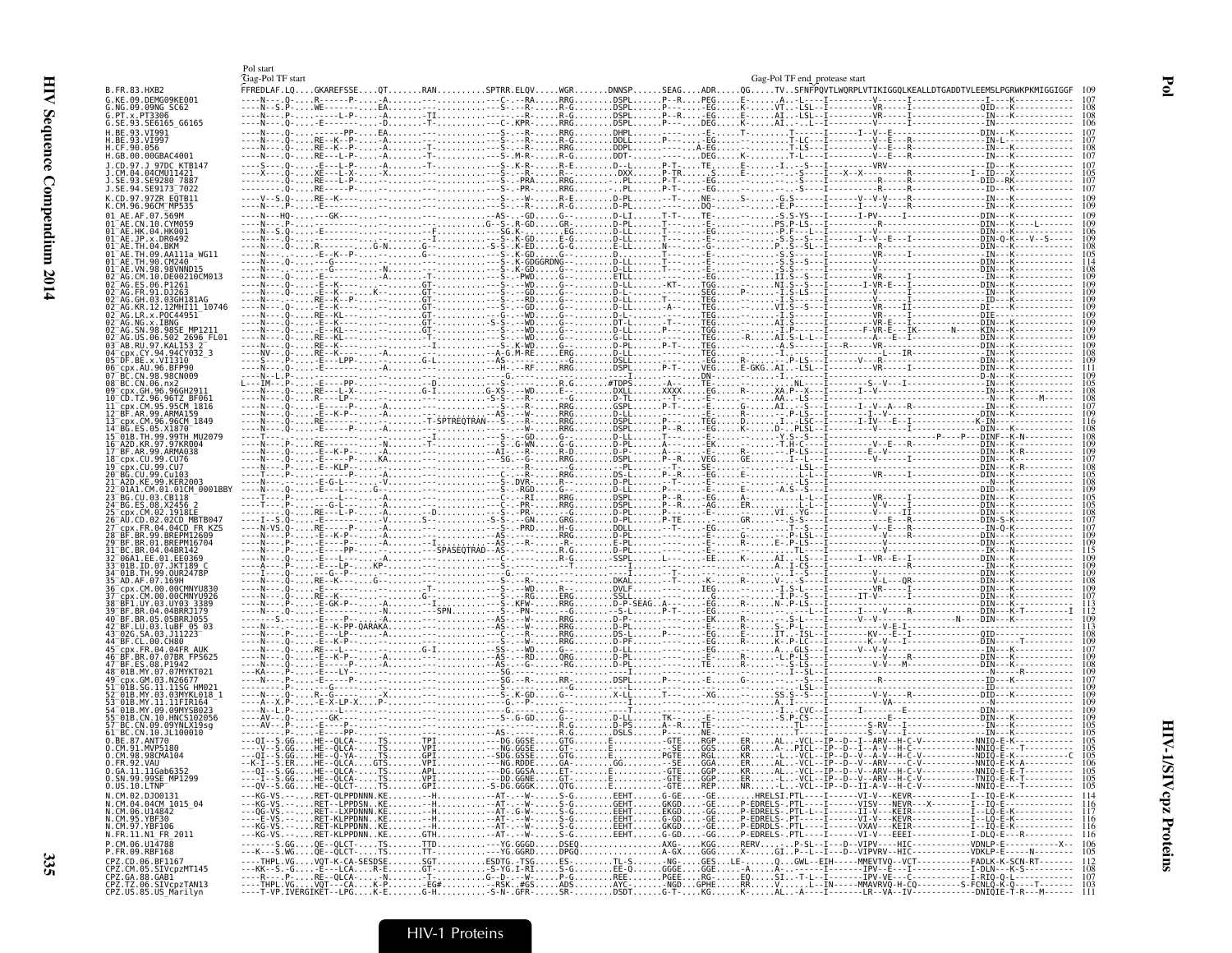<span id="page-19-0"></span>

|                                                                          | protease end p66, p51 RT start                                                                                                                                                 | D67N | D110 catalytic site |
|--------------------------------------------------------------------------|--------------------------------------------------------------------------------------------------------------------------------------------------------------------------------|------|---------------------|
| B. FR. 83. HXB2                                                          | IKVRQYDQILIEICGHKAIGTVLVGPTPVNIIGRNLLTQIGCTLNFPISPIETVPVKLKPGMDGPKVKQWPLTEEKIKALVEICTEMEKEGKISKIGPENPYNTPVFAIKKKDSTKWRKLVDFRELNKRTQDFWEVQLGIPHPAGLKKKKSVTVLDVGDAYFSVPLDEDF 279 |      |                     |
| A1.AU.03.<br>.PS1044_Day0<br>.HIV CH BID V3538<br>.CH.03.                |                                                                                                                                                                                |      |                     |
| A1.ES.06.X21I0<br>A1.IT.02.60000<br>A1.KE.11.DEMA111KE002                |                                                                                                                                                                                |      |                     |
| A1.RU.11.11RU6950<br>A1.RW.11.DEMA111RW002                               |                                                                                                                                                                                |      |                     |
| .SE.95.SE8538                                                            |                                                                                                                                                                                |      |                     |
| A1.TZ.01.A341<br>A1.UA.01.01UADN139                                      |                                                                                                                                                                                |      |                     |
| A1.UG.11.DEMA110UG009<br>A1 7A 04 047ASK162R1                            |                                                                                                                                                                                |      |                     |
| A2.CD.97.97CDKTB48<br>A2 CM 01 01CM 1445MV                               |                                                                                                                                                                                |      |                     |
| A2.CY.94.94CY017 41                                                      |                                                                                                                                                                                |      |                     |
| B.AR.04.04AR143170<br>.04.PS1038 Day174                                  |                                                                                                                                                                                |      |                     |
| .BR.06.06BR1119<br>CA.07.502 1191 03                                     |                                                                                                                                                                                |      |                     |
| CH.08.M2 0803101 NFLG8<br>CN.10.DEMB10CN002                              |                                                                                                                                                                                |      |                     |
| CO.01.PCM001<br>B.CU.99.Cu19                                             |                                                                                                                                                                                |      |                     |
| B.CY.09.CY266<br>B.DE.04.HIV DE BID V4131                                |                                                                                                                                                                                |      |                     |
| B.DK.07.PMVL 011                                                         |                                                                                                                                                                                |      |                     |
| DO.05.05D0 160884                                                        |                                                                                                                                                                                |      |                     |
| FR.11.DEMB11FR001<br>SE.03.03GEMZ004                                     |                                                                                                                                                                                |      |                     |
| HT 05 05HT 129389                                                        |                                                                                                                                                                                |      |                     |
| R 1P 12 DEMRT21P00<br>B.KR.12.12KYY10 10742                              |                                                                                                                                                                                |      |                     |
| B.NL.00.671_00T36<br>B.PE.07.502_2649_wg                                 |                                                                                                                                                                                |      |                     |
| в. рү. 03.03Рү РЗРОЇІВ<br>B.RV.11.11RU21n                                |                                                                                                                                                                                |      |                     |
| B.TH.07.AA040a WG11                                                      |                                                                                                                                                                                |      |                     |
| 8.TT.01.01TT CRC50069<br>B.TW.94.TWCYS LM49                              |                                                                                                                                                                                |      |                     |
| B.UA.01.01UAKV167<br>B.US.11.ES39 42                                     |                                                                                                                                                                                |      |                     |
| B.UY.02.02UY TSU1290<br>B.YE.02.02YE507                                  |                                                                                                                                                                                |      |                     |
| .AR.01.ARG4006                                                           |                                                                                                                                                                                |      |                     |
| C.BR.07.DEMC07BR003<br>C.BW.00.00BW07621                                 |                                                                                                                                                                                |      |                     |
| C.CN.09.09YNLX133sg<br>C.CY.09.CY260                                     |                                                                                                                                                                                |      |                     |
| C.ES.07.X2118 2                                                          |                                                                                                                                                                                |      |                     |
| C.ET.02.02ET 288<br>C.GE.03.03GEMZ033<br>C.IL.98.98IS002                 |                                                                                                                                                                                |      |                     |
| C.IN.09.T125_2139<br>C.KE.00.KER2010                                     |                                                                                                                                                                                |      |                     |
| C.MM.99.mIDU101<br>CH256 W96                                             |                                                                                                                                                                                |      |                     |
| SN.90.90SE 364                                                           |                                                                                                                                                                                |      |                     |
| T7 08 707010457 CH457 w8                                                 |                                                                                                                                                                                |      |                     |
| C.US.11.17TB4 4G8<br>C.UY.01.TRA30I1                                     |                                                                                                                                                                                |      |                     |
| Č.YE.02.02YE5II<br>C.ZA.07.704010042 CH042 TF                            |                                                                                                                                                                                |      |                     |
| C.ZM.11.DEMC11ZM006                                                      |                                                                                                                                                                                |      |                     |
| D.CD.83.ELI<br>D.CM.10.DEMD10CM009                                       |                                                                                                                                                                                |      |                     |
| D. CY.06. CY163<br>D.KE.11.DEMD11KE003                                   |                                                                                                                                                                                |      |                     |
| D.KR.04.04KBH8<br>D.SN.90.SE365                                          |                                                                                                                                                                                |      |                     |
| D.TD.99.MN011<br>D.TZ.01.A280                                            |                                                                                                                                                                                |      |                     |
| D.UG.11.DEMD11UG003                                                      |                                                                                                                                                                                |      |                     |
| D.ZA.90.R1                                                               |                                                                                                                                                                                |      |                     |
| F1.A0.06.A0 06 ANG125<br>F1.AR.02.ARE933                                 |                                                                                                                                                                                |      |                     |
| F1.BE.93.VI850<br>F1.BR.07.07BR844                                       |                                                                                                                                                                                |      |                     |
| F1.CY.08.CY222<br>.ES.11.DEMF110ES001                                    |                                                                                                                                                                                |      |                     |
| F1.FI.93.FIN9363                                                         |                                                                                                                                                                                |      |                     |
| F1.FR.96.96FR_MP411<br>FI.RO.96.BCI.R07<br>F1.RU.08.D88 <sup>-</sup> 845 |                                                                                                                                                                                |      |                     |
| .CM.10.DEMF210CM007                                                      |                                                                                                                                                                                |      |                     |
| F2.CM.97.CM53657                                                         |                                                                                                                                                                                |      |                     |
| G.RE.96.DRCRI<br>G.CM.10.DEMG10CM008                                     |                                                                                                                                                                                |      |                     |
| G.CN.08.GX_2084_08                                                       |                                                                                                                                                                                |      |                     |
| G.CU.99.Cu74<br>G.ES.09.X2634 2<br>G.GH.03.03GH175G                      |                                                                                                                                                                                |      |                     |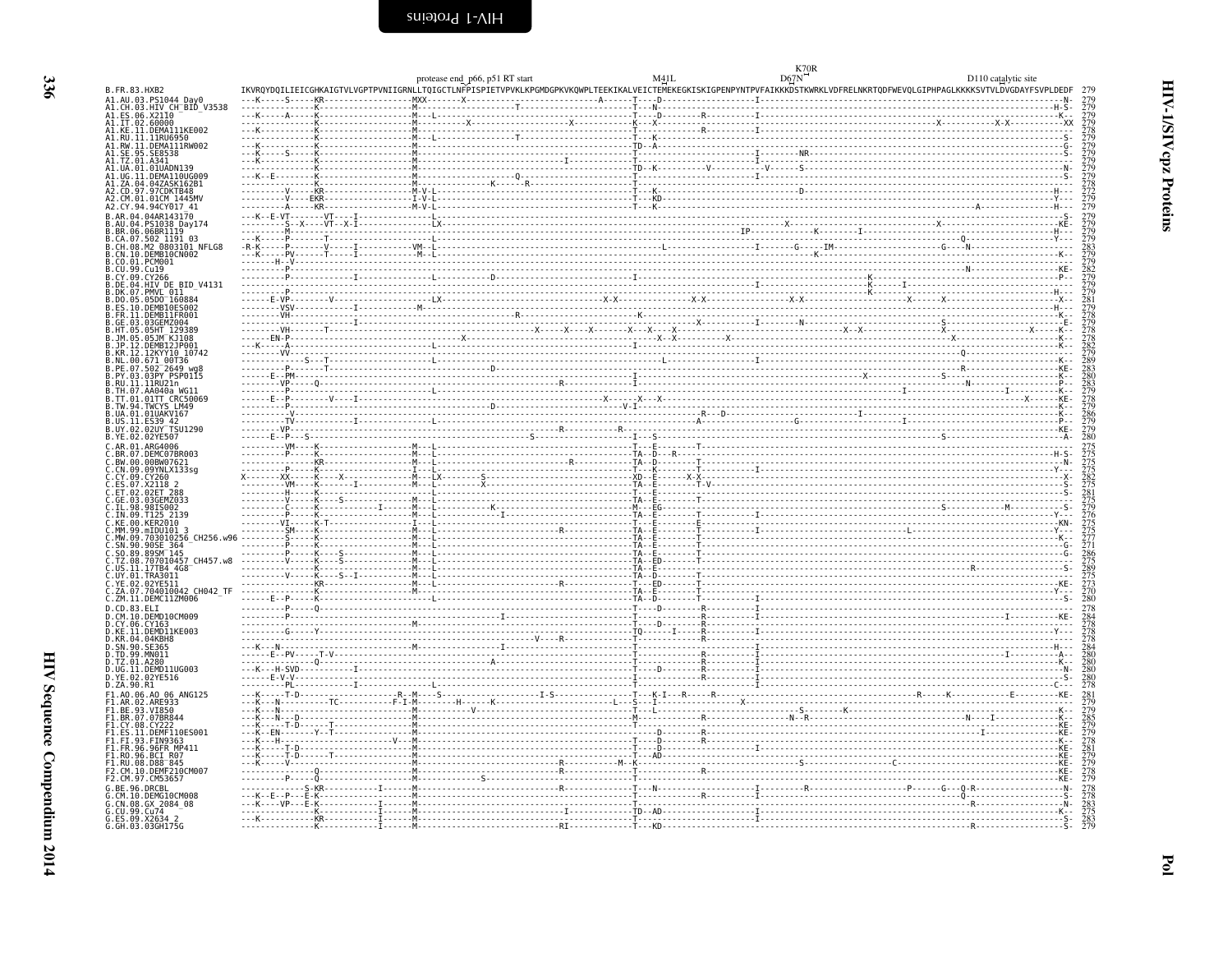HIV

Sequence Compendium

| B. FR. 83. HXB2<br>G.KE.09.DEMG09KE001<br>G.NG.09.09NG SC62                                     |  |  |  |
|-------------------------------------------------------------------------------------------------|--|--|--|
| 6.PT. x. PT3306<br>G.SE.93.SE6165 G6165                                                         |  |  |  |
| H.BE.93.VI991<br>H.BE.93.VI997                                                                  |  |  |  |
| H.CF.90.056<br>H.GB.00.00GBAC4001                                                               |  |  |  |
|                                                                                                 |  |  |  |
| J.SE.93.SE9280 7887<br>J.SE.94.SE9173 <sup>-</sup> 7022                                         |  |  |  |
| K.CD.97.97ZR EQTB11<br>K.CM.96.96CM MP535                                                       |  |  |  |
| 01 AE.AF.07.569M                                                                                |  |  |  |
|                                                                                                 |  |  |  |
| $01 - AF$ . TH $.04$ . BKM<br>01 AE. TH.09. AA111a WG11<br>L <sup>-</sup> AE.TH.90.CM240        |  |  |  |
| 01 AE. VN. 98. 98 VNND15<br>2 <sup>-</sup> AG.CM.10.DE00210CM013                                |  |  |  |
| 2 <sup>-</sup> AG.FR.91.DJ263                                                                   |  |  |  |
| 2 <sup>-</sup> AG.GH.03.03GH181AG                                                               |  |  |  |
| 02 <sup>-</sup> AG.LR.x.P0C44951<br>AG.NG.x.IBNG                                                |  |  |  |
| 02 AG.SN.98.98SE MP1211<br>02 AG.US.06.502 2696 FL01<br>03 AB.RU.97.KAL153 2                    |  |  |  |
| 04 CDX.CY.94.94CY032 3<br>$05^-$ DF.BE.x.VI1310                                                 |  |  |  |
| 06 CDX. AU. 96. BFP90<br>07 BC.CN.98.98CN009                                                    |  |  |  |
| 08 BC.CN.06.nx2<br>$09^-$ cpx.GH.96.96GH                                                        |  |  |  |
| TZ.96.96TZ BF061                                                                                |  |  |  |
| CM.96.96CM 1849                                                                                 |  |  |  |
|                                                                                                 |  |  |  |
| 18 cpx.CU.99.CU76                                                                               |  |  |  |
| CU.99.Cu103                                                                                     |  |  |  |
| CM.01.01CM 0001BBY                                                                              |  |  |  |
|                                                                                                 |  |  |  |
|                                                                                                 |  |  |  |
|                                                                                                 |  |  |  |
| 33 01B.ID.07.JKT189 0                                                                           |  |  |  |
| 35 <sup>-</sup> AD.AF.07.169H                                                                   |  |  |  |
|                                                                                                 |  |  |  |
| 38 BF1.UY.03.UY03 3389<br>39 BF BR 04.04BRRJ179                                                 |  |  |  |
| ⊤BF.LU.03.luBF 05 03                                                                            |  |  |  |
| 5 cpx.FR.04.04FR AUK                                                                            |  |  |  |
| 16 <sup>-</sup> BF.BR.07.07BR FPS625<br>47 BF.ES.08.P1942<br>48 <sup>-</sup> 01B.MY.07.07MYKT02 |  |  |  |
|                                                                                                 |  |  |  |
|                                                                                                 |  |  |  |
|                                                                                                 |  |  |  |
| 57 BC.CN.09.09YNLX19sg<br>61 BC.CN.10.JL100010<br>.BE.87.ANT70                                  |  |  |  |
| 0.CM.91.MVP5180<br>0.CM.98.98CMA104<br>0.FR.92.VAU                                              |  |  |  |
|                                                                                                 |  |  |  |
| 0.6A.11.11Gab6352<br>0.SN.99.99SE_MP1299<br>0.05.10.LTNP                                        |  |  |  |
| N.CM.02.DJ00131<br>N.CM.04.04CM_1015_04<br>N.CM.06.U14842                                       |  |  |  |
|                                                                                                 |  |  |  |
| N.CM.95.YBF30<br>N.CM.97.YBF106<br>N.FR.11.N1_FR_2011                                           |  |  |  |
| P.CM.06.U14788<br>P.FR.09.RBF168                                                                |  |  |  |
| CPZ.CD.06.BF1167                                                                                |  |  |  |
| CPZ.CM.05.SIVCP2MT145<br>CPZ.GA.88.GAB1<br>CPZ.TZ.06.SIVCP2TAN13<br>CPZ.US.85.US_Marilyn        |  |  |  |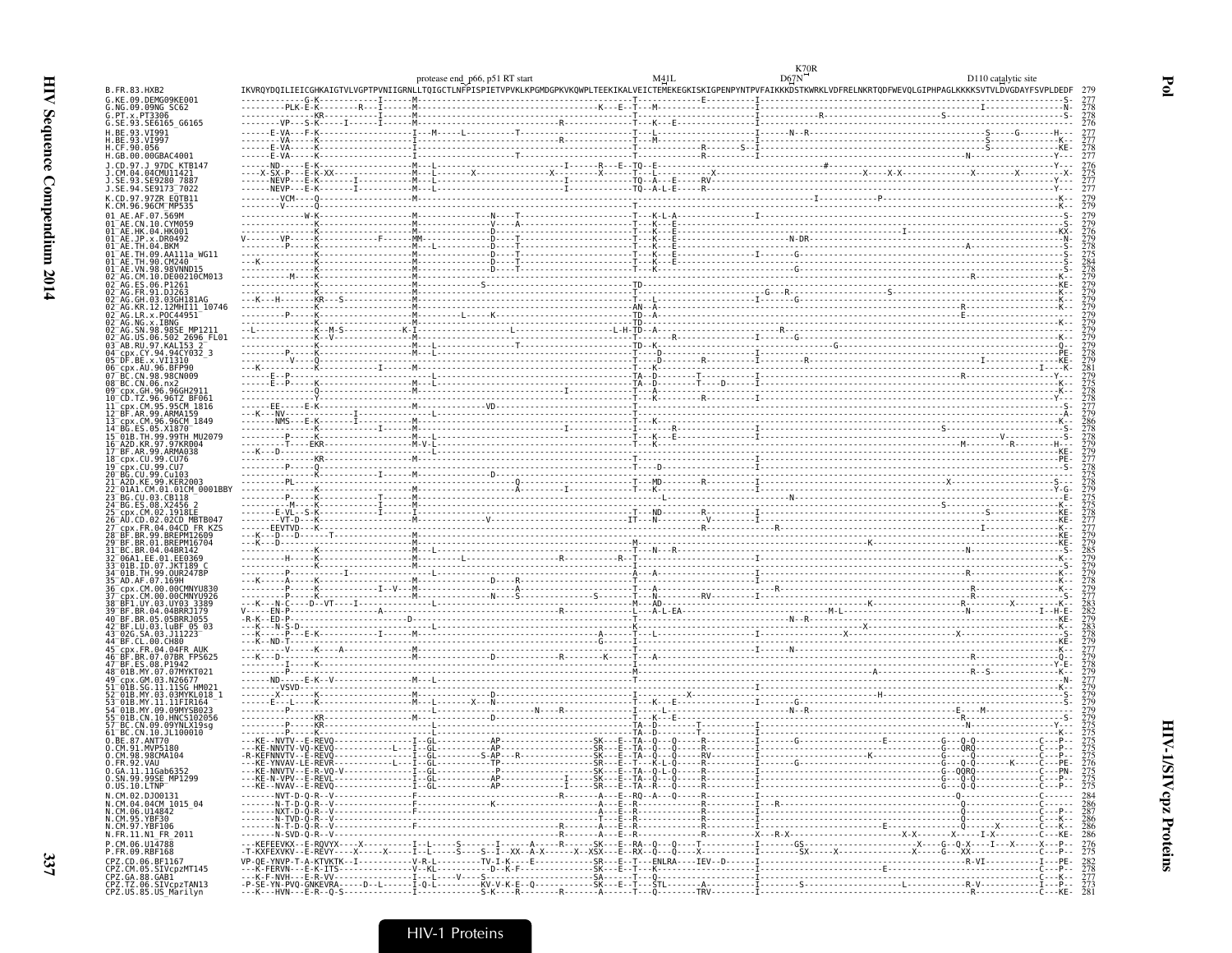<span id="page-21-0"></span>

|                                                                                       |                                                                                                                                                                                                                                                                                                                                                                                                                                                  | T215Y<br>polymerase motif |  |
|---------------------------------------------------------------------------------------|--------------------------------------------------------------------------------------------------------------------------------------------------------------------------------------------------------------------------------------------------------------------------------------------------------------------------------------------------------------------------------------------------------------------------------------------------|---------------------------|--|
| B.FR.83.HXB2<br>A1.AU.03.PS1044 Day0                                                  | RKYTAFTIPSINNETPGIRYQYNVLPQGWKGSPAIFQSSMTKILEPFRKQNPDIVIYQYMDDLYVGSDLEIGQHRTKIEELRQHLLRWGLTTPD.KKHQKEPPFLWMGYELHPDKWTVQPIVLPEKDSWTVNDIQKLVGKLNWASQIYPGIKVRQLCKLLRGTKALTEVI                                                                                                                                                                                                                                                                       |                           |  |
| A1.CH.03.HIV CH BID V3538                                                             |                                                                                                                                                                                                                                                                                                                                                                                                                                                  |                           |  |
| A1.ES.06.X2110                                                                        |                                                                                                                                                                                                                                                                                                                                                                                                                                                  |                           |  |
| A1.ET.02.66000<br>A1.KE.11.DEMA111KE002<br>A1.RU.11.11RU6950<br>A1.RW.11.DEMA111RW002 |                                                                                                                                                                                                                                                                                                                                                                                                                                                  |                           |  |
|                                                                                       |                                                                                                                                                                                                                                                                                                                                                                                                                                                  |                           |  |
| A1.SE.95.SE8538<br>A1.TZ.01.A341                                                      |                                                                                                                                                                                                                                                                                                                                                                                                                                                  |                           |  |
| A1.12.01.011<br>A1.UA.01.01UADN139<br>A1.UG.11.DEMA110UG009                           |                                                                                                                                                                                                                                                                                                                                                                                                                                                  |                           |  |
| A1.ZA.04.04ZASK162B1                                                                  |                                                                                                                                                                                                                                                                                                                                                                                                                                                  |                           |  |
| A2.CD.97.97CDKTB48                                                                    |                                                                                                                                                                                                                                                                                                                                                                                                                                                  |                           |  |
| A2.CM.01.01CM 1445MV<br>A2.CY.94.94CY017 41                                           |                                                                                                                                                                                                                                                                                                                                                                                                                                                  |                           |  |
| B.AR.04.04AR143170                                                                    |                                                                                                                                                                                                                                                                                                                                                                                                                                                  |                           |  |
| .AU.04.PS1038 Day174<br>.BR.06.06BR1119                                               |                                                                                                                                                                                                                                                                                                                                                                                                                                                  |                           |  |
| .CA.07.502_1191 03                                                                    |                                                                                                                                                                                                                                                                                                                                                                                                                                                  |                           |  |
| .CH.08.M2 0803101 NFLG8<br>B.CN.10.DEMB10CN002                                        |                                                                                                                                                                                                                                                                                                                                                                                                                                                  |                           |  |
| B.CO.01.PCM001                                                                        |                                                                                                                                                                                                                                                                                                                                                                                                                                                  |                           |  |
| B.CU.99.Cu19<br>B.CY.09.CY266                                                         |                                                                                                                                                                                                                                                                                                                                                                                                                                                  |                           |  |
| .DE.04.HIV DE BID V4131                                                               |                                                                                                                                                                                                                                                                                                                                                                                                                                                  |                           |  |
| B.DK.07.PMVL_011--<br>B.DO.05.05DO_160884                                             |                                                                                                                                                                                                                                                                                                                                                                                                                                                  |                           |  |
| ES.10.DEMB10ES002<br>.FR.11.DEMB11FR001                                               |                                                                                                                                                                                                                                                                                                                                                                                                                                                  |                           |  |
| GE.03.03GEMZ004                                                                       |                                                                                                                                                                                                                                                                                                                                                                                                                                                  |                           |  |
| HT.05.05HT 129389<br>JM.05.05JM KJ108                                                 |                                                                                                                                                                                                                                                                                                                                                                                                                                                  |                           |  |
| .DEMB12JP001                                                                          |                                                                                                                                                                                                                                                                                                                                                                                                                                                  |                           |  |
| .KR.12.12KYY10 10742<br>B.NL.00.671 00T36                                             |                                                                                                                                                                                                                                                                                                                                                                                                                                                  |                           |  |
| B.PE.07.502 <sup>-2649</sup> wa8                                                      |                                                                                                                                                                                                                                                                                                                                                                                                                                                  |                           |  |
| B.PY.03.03PY PSP0115<br>B.RU.11.11RU21n                                               |                                                                                                                                                                                                                                                                                                                                                                                                                                                  |                           |  |
| B.TH.07.AA040a WG11                                                                   |                                                                                                                                                                                                                                                                                                                                                                                                                                                  |                           |  |
| B.TT.01.01TT CRC50069<br>B.TW.94.TWCYS LM49                                           |                                                                                                                                                                                                                                                                                                                                                                                                                                                  |                           |  |
| B.UA.01.01UAKV167                                                                     |                                                                                                                                                                                                                                                                                                                                                                                                                                                  |                           |  |
| B.US.11.ES39 42<br>B.UY.02.02UY TSU1290                                               |                                                                                                                                                                                                                                                                                                                                                                                                                                                  |                           |  |
| B.YE.02.02YE507                                                                       |                                                                                                                                                                                                                                                                                                                                                                                                                                                  |                           |  |
| C.AR.01.ARG4006<br>C.BR.07.DEMC07BR003<br>C.BW.00.00BW07621<br>C.CN.09.09YNLX133sg    | $\begin{minipage}[t]{.00\textwidth} \begin{tabular}{ c c c c } \hline & \multicolumn{1}{ c }{0.0\textwidth} \begin{tabular}{ c c c } \hline & \multicolumn{1}{ c }{0.0\textwidth} \begin{tabular}{ c c c } \hline \multicolumn{1}{ c }{0.0\textwidth} \begin{tabular}{ c c c } \hline \multicolumn{1}{ c }{0.0\textwidth} \begin{tabular}{ c c c } \hline \multicolumn{1}{ c }{0.0\textwidth} \begin{tabular}{ c c c } \hline \multicolumn{1}{ $ |                           |  |
|                                                                                       |                                                                                                                                                                                                                                                                                                                                                                                                                                                  |                           |  |
| .CY.09.CY260                                                                          |                                                                                                                                                                                                                                                                                                                                                                                                                                                  |                           |  |
| X2118 2                                                                               |                                                                                                                                                                                                                                                                                                                                                                                                                                                  |                           |  |
| 02ET 288<br>C.GE.03.03GEMZ033                                                         |                                                                                                                                                                                                                                                                                                                                                                                                                                                  |                           |  |
| C.IL.98.98IS002<br>C.IN.09.T125 2139                                                  |                                                                                                                                                                                                                                                                                                                                                                                                                                                  |                           |  |
| C.KE.00.KER2010                                                                       |                                                                                                                                                                                                                                                                                                                                                                                                                                                  |                           |  |
| 010256 CH256.w96                                                                      |                                                                                                                                                                                                                                                                                                                                                                                                                                                  |                           |  |
|                                                                                       |                                                                                                                                                                                                                                                                                                                                                                                                                                                  |                           |  |
| .TZ.08.707010457 CH457.w8                                                             |                                                                                                                                                                                                                                                                                                                                                                                                                                                  |                           |  |
| C.US.11.17TB4 4G8                                                                     |                                                                                                                                                                                                                                                                                                                                                                                                                                                  |                           |  |
| .UY.01.TRA3011<br>YE.02.02YE511                                                       |                                                                                                                                                                                                                                                                                                                                                                                                                                                  |                           |  |
| .704010042 CH042 TF                                                                   |                                                                                                                                                                                                                                                                                                                                                                                                                                                  |                           |  |
| C.ZM.11.DEMC11ZM006<br>D.CD.83.ELI                                                    |                                                                                                                                                                                                                                                                                                                                                                                                                                                  |                           |  |
| D. CM. 10. DEMD10CM009                                                                |                                                                                                                                                                                                                                                                                                                                                                                                                                                  |                           |  |
| D.CY.06.CY163<br>D.KE.11.DEMD11KE003<br>D.KR.04.04KBH8<br>D.SN.90.SE365               |                                                                                                                                                                                                                                                                                                                                                                                                                                                  |                           |  |
|                                                                                       |                                                                                                                                                                                                                                                                                                                                                                                                                                                  |                           |  |
| D.TD.99.MN011                                                                         |                                                                                                                                                                                                                                                                                                                                                                                                                                                  |                           |  |
| D.TZ.01.A280                                                                          |                                                                                                                                                                                                                                                                                                                                                                                                                                                  |                           |  |
| D.UG.11.DEMD11UG003<br>02YE516                                                        |                                                                                                                                                                                                                                                                                                                                                                                                                                                  |                           |  |
| D.ZA.90.R1                                                                            |                                                                                                                                                                                                                                                                                                                                                                                                                                                  |                           |  |
| F1.A0.06.A0 06 ANG125                                                                 |                                                                                                                                                                                                                                                                                                                                                                                                                                                  |                           |  |
| FI.AR.02.AŘE933<br>F1.BE.93.VI850                                                     |                                                                                                                                                                                                                                                                                                                                                                                                                                                  |                           |  |
| .BR.07.07BR844<br>F1.CY.08.CY222                                                      |                                                                                                                                                                                                                                                                                                                                                                                                                                                  |                           |  |
| .DEMF110ES001                                                                         |                                                                                                                                                                                                                                                                                                                                                                                                                                                  |                           |  |
| F1.FI.93.FIN9363<br>F1.FI.93.FIN9363<br>F1.FR.96.96FR MP411<br>F1.RU.08.D88_845       |                                                                                                                                                                                                                                                                                                                                                                                                                                                  |                           |  |
|                                                                                       |                                                                                                                                                                                                                                                                                                                                                                                                                                                  |                           |  |
| F2.CM.10.DEMF210CM007                                                                 |                                                                                                                                                                                                                                                                                                                                                                                                                                                  |                           |  |
| F2.CM.97.CM53657                                                                      |                                                                                                                                                                                                                                                                                                                                                                                                                                                  |                           |  |
| G.RE.96.DRCRL                                                                         |                                                                                                                                                                                                                                                                                                                                                                                                                                                  |                           |  |
| G.CM.10.DEMG10CM008<br>G.CN.08.GX 2084_08<br>G.CU.99.Cu74                             |                                                                                                                                                                                                                                                                                                                                                                                                                                                  |                           |  |
|                                                                                       |                                                                                                                                                                                                                                                                                                                                                                                                                                                  |                           |  |
| G.ES.09.X2634 2<br>G.GH.03.03GH175G                                                   |                                                                                                                                                                                                                                                                                                                                                                                                                                                  |                           |  |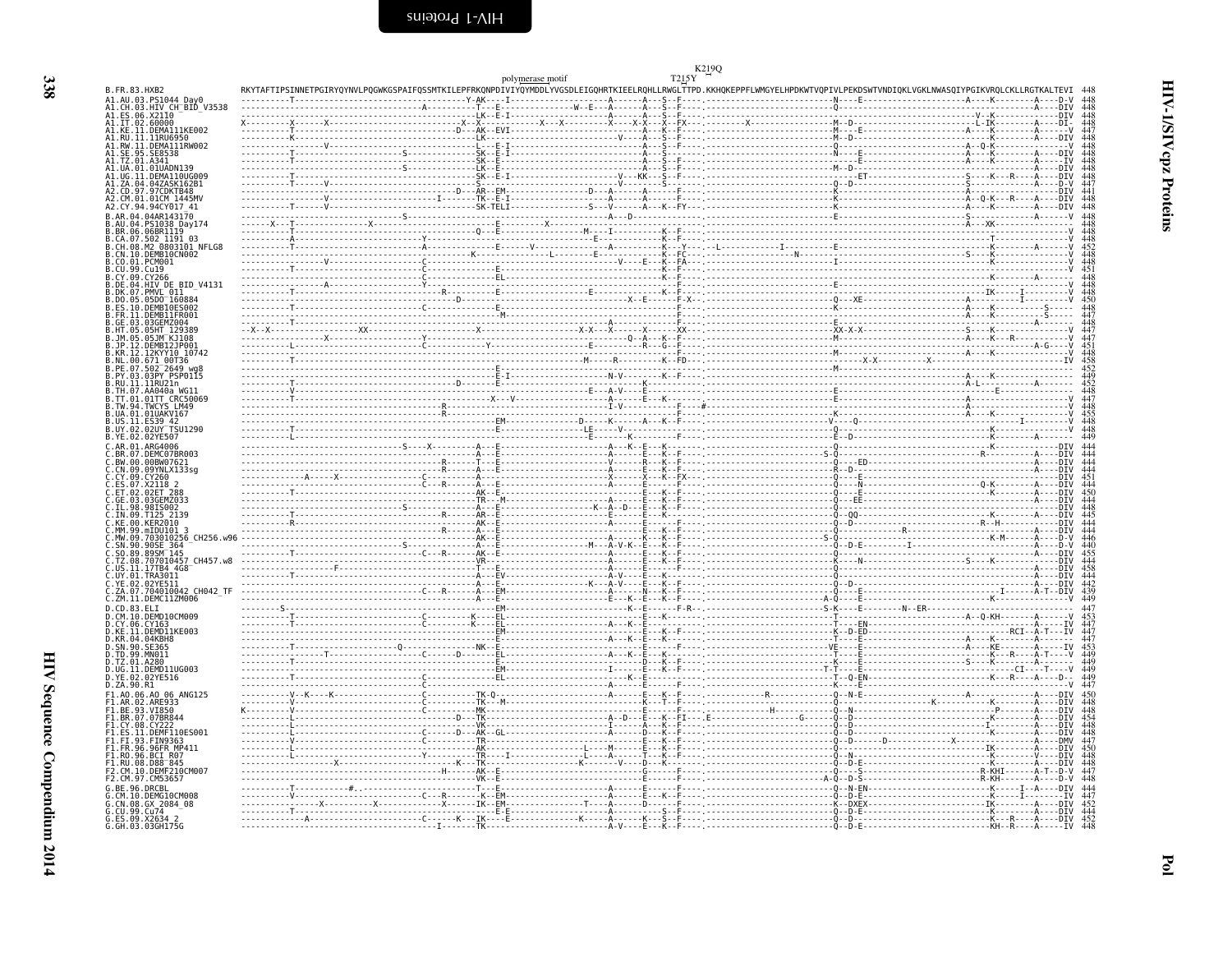| B. FR. 83. HXB2<br>G.KE.09.DEMG09KE001                                                                         |  | RKYTAFTIPSINNETPGIRYQYNVLPQGWKGSPAIFQSSMTKILEPFRKQNPDIVIYQYMDDLYVGSDLEIGQHRTKIEELRQHLLRWGLTTPD.KKHQKEPPFLWMGYELHPDKWTVQPIVLPEKDSWTVNDIQKLVGKLNWASQIYPGIKVRQLCKLLRGTKALTEVI 448 |  |
|----------------------------------------------------------------------------------------------------------------|--|--------------------------------------------------------------------------------------------------------------------------------------------------------------------------------|--|
| G.NG.09.09NG SC62<br>G. PT. x. PT3306                                                                          |  |                                                                                                                                                                                |  |
| G.SE.93.SE6165 G6165<br>H.BE.93.VI991                                                                          |  |                                                                                                                                                                                |  |
| H.BE.93.VI997<br>H.CF.90.056                                                                                   |  |                                                                                                                                                                                |  |
| H.GB.00.00GBAC4001                                                                                             |  |                                                                                                                                                                                |  |
| J.CD.97.J 97DC KTB147<br>J.CM.04.04CMU11421                                                                    |  |                                                                                                                                                                                |  |
| J.SE.94.SE9173 <sup>-</sup> 7022                                                                               |  |                                                                                                                                                                                |  |
| K.CD.97.97ZR EQTB11<br>K.CM.96.96CM MP535                                                                      |  |                                                                                                                                                                                |  |
| 01 AE.AF.07.569M                                                                                               |  |                                                                                                                                                                                |  |
| 01 AE.CN.10.CYM059<br>01 AE.HK.04.HK001                                                                        |  |                                                                                                                                                                                |  |
| 01-AE.JP.x.DR0492<br>01-AE.IH.04.BKM<br>01 AE. TH.09. AA111a WG11                                              |  |                                                                                                                                                                                |  |
| 01 <sup>-</sup> AE.TH.90.CM240<br>01 AE. VN. 98. 98VNND15                                                      |  |                                                                                                                                                                                |  |
| 02 AG.CM.10.DE00210CM013<br>02 AG.ES.06.P1261                                                                  |  |                                                                                                                                                                                |  |
| 02 AG. FR. 91. DJ263                                                                                           |  |                                                                                                                                                                                |  |
| 02 AG.GH.03.03GH181AG<br>02 AG.KR.12.12MHIII 10746                                                             |  |                                                                                                                                                                                |  |
| 02 AG.LR.x.P0C44951<br>02 AG.NG.X.IBNG<br>02 AG.SN.98.98SE_MP1211                                              |  |                                                                                                                                                                                |  |
| 02 AG. US. 06. 502 2696 FL01                                                                                   |  |                                                                                                                                                                                |  |
| 03 AB.RU.97.KAL153 2<br>04 cpx.CY.94.94CY032 3                                                                 |  |                                                                                                                                                                                |  |
| 05 DF.BE.x.VI1310                                                                                              |  |                                                                                                                                                                                |  |
| BC.CN.98.98CN009<br>08 BC.CN.06.nx2                                                                            |  |                                                                                                                                                                                |  |
| 09 Cpx.GH.96.96GH2911<br>10 CD.TZ.96.96TZ_BF061                                                                |  |                                                                                                                                                                                |  |
| cpx.CM.95.95CM 1816<br>12 BF AR 99 ARMA159                                                                     |  |                                                                                                                                                                                |  |
| 13 cpx.CM.96.96CM 1849<br>14 BG.ES.05.X1870                                                                    |  |                                                                                                                                                                                |  |
| 15 01B. TH. 99. 99TH MU2079                                                                                    |  |                                                                                                                                                                                |  |
| 16-A2D.KR.97.97KR004<br>17-BF.AR.99.ARMA038<br>18-cpx.CU.99.CU76                                               |  |                                                                                                                                                                                |  |
| 19 cpx. CU. 99. CU7<br>20 BG. CU. 99. CU103                                                                    |  |                                                                                                                                                                                |  |
| 21 A2D.KE.99.KER2003<br>01A1.CM.01.01CM 0001BBY                                                                |  |                                                                                                                                                                                |  |
| 23 BG.CU.03.CB118<br>24 BG.ES.08.X2456 2<br>25 cpx.CM.02.1918LE                                                |  |                                                                                                                                                                                |  |
| 26 AU.CD.02.02CD MBTB047                                                                                       |  |                                                                                                                                                                                |  |
| -cpx.FR.04.04CD FR.KZS<br>-BF.BR.99.BREPM12609                                                                 |  |                                                                                                                                                                                |  |
| 29 BF.BR.01.BREPM16704                                                                                         |  |                                                                                                                                                                                |  |
| 31 BC.BR.04.04BR142<br>32 06A1.EE.01.EE0369<br>33 01B.ID.07.JKT189 C                                           |  |                                                                                                                                                                                |  |
| 34 01B. TH. 99. 0UR2478P<br>35 AD. AF. 07. 169H                                                                |  |                                                                                                                                                                                |  |
| 36 CDX.CM.00.00CMNYU830<br>cpx.CM.00.00CMNYU926                                                                |  |                                                                                                                                                                                |  |
| 38 BF1.UY.03.UY03_3389<br>39 BF.BR.04.04BRRJ179                                                                |  |                                                                                                                                                                                |  |
| 40 BF.BR.05.05BRRJ055<br>42 BF.LU.03.luBF 05 03                                                                |  |                                                                                                                                                                                |  |
| 43 02G.SA.03.J11223<br>44 BF.CL.00.CH80                                                                        |  |                                                                                                                                                                                |  |
| 45-CDX.FR.04.04FR AUK<br>46-BF.BR.07.07BR FPS625<br>47-BF.ES.08.P1942                                          |  |                                                                                                                                                                                |  |
| 48 01B.MY.07.07MYKT021                                                                                         |  |                                                                                                                                                                                |  |
| 49 Cpx.GM.03.N26677                                                                                            |  |                                                                                                                                                                                |  |
| 52 <sup>-</sup> 01B.MY.03.03MYKL018    1<br>53 <sup>-</sup> 01B.MY.11.11FIR164                                 |  |                                                                                                                                                                                |  |
| 54 <sup>-</sup> 01B.MY.09.09MYSB023<br>55 01B.CN.10. HNCS102056                                                |  |                                                                                                                                                                                |  |
| 57 BC.CN.09.09YNLX19sg<br>61 BC.CN.10.JL100010                                                                 |  |                                                                                                                                                                                |  |
| 0.BE.87.ANT70<br>0.CM.91.MVP5180<br>0.CM.98.98CMA104                                                           |  |                                                                                                                                                                                |  |
| 0. FR. 92. VAU                                                                                                 |  |                                                                                                                                                                                |  |
| 0.6A.11.11Gab6352<br>0.SN.99.99SE_MP1299                                                                       |  |                                                                                                                                                                                |  |
| $0.05.10.LTNP^-$<br>N.CM.02.DJ00131                                                                            |  |                                                                                                                                                                                |  |
| N.CM.04.04CM<br>N.CM.06.0114842<br>N.CM.06.014842<br>N.CM.95.YBF30<br>N.FR.11.N1_FR_2011<br>N.FR.11.N1_FR_2011 |  |                                                                                                                                                                                |  |
|                                                                                                                |  |                                                                                                                                                                                |  |
|                                                                                                                |  |                                                                                                                                                                                |  |
| P.CM.06.U14788<br>P.FR.09.RBF168                                                                               |  |                                                                                                                                                                                |  |
| CPZ.CD.06.BF1167<br>CPZ.CD.00.BF1107<br>CPZ.CM.05.SIVCpzMT145<br>CPZ.GA.88.GAB1<br>CPZ.TZ.06.SIVCpzTAN13       |  |                                                                                                                                                                                |  |
|                                                                                                                |  |                                                                                                                                                                                |  |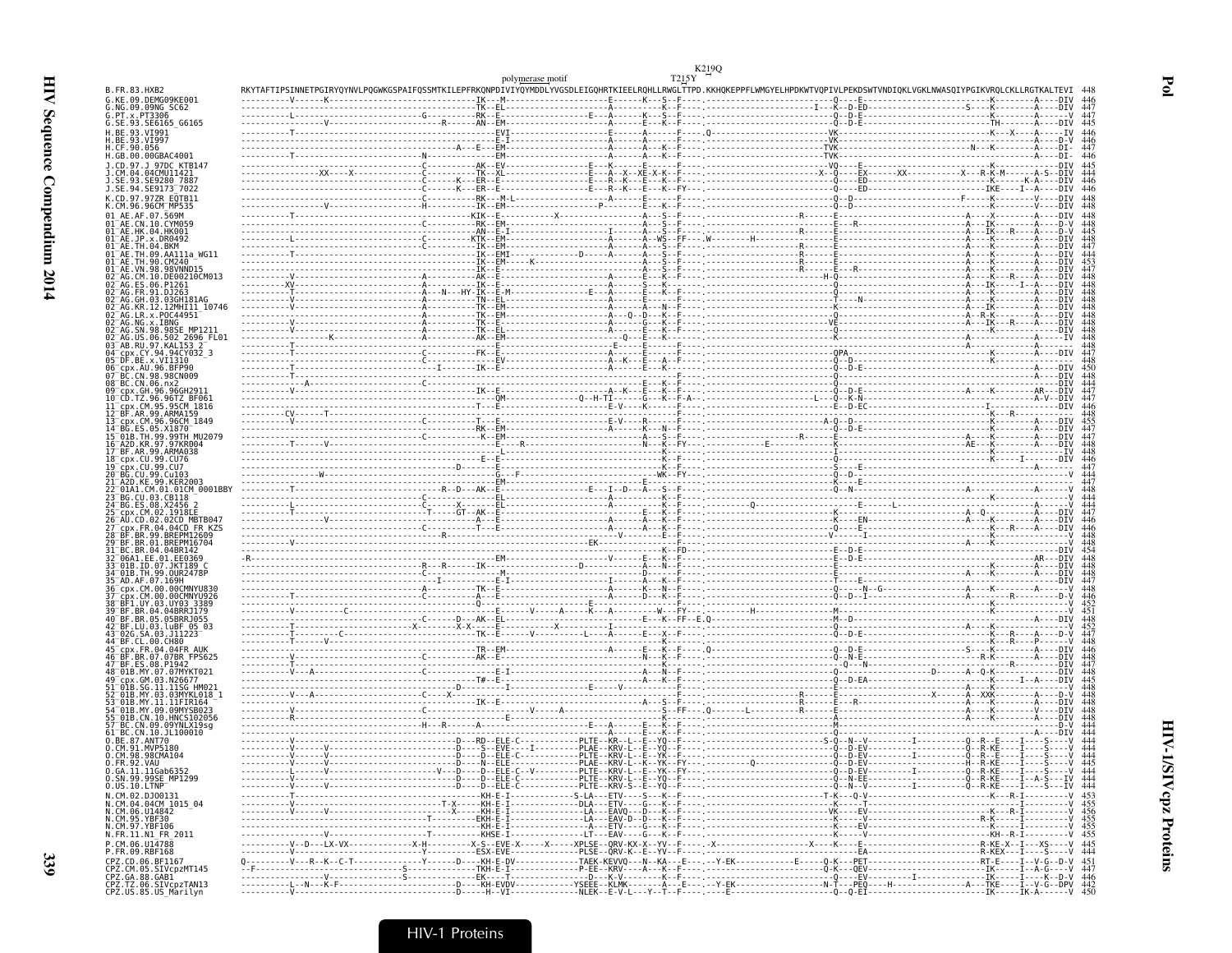| B. FR. 83. HXB2                                   |  |  |  |
|---------------------------------------------------|--|--|--|
| A1.AU.03.PS1044_Day0<br>A1.CH.03.HIV_CH_BID_V3538 |  |  |  |
| A1.ES.06.X2110<br>A1.IT.02.60000                  |  |  |  |
| A1.KE.11.DEMA111KE002                             |  |  |  |
| A1.RU.11.11RU6950<br>.RW.11.DEMĀĪĪĪRW002          |  |  |  |
|                                                   |  |  |  |
| UA.01.01UADN13                                    |  |  |  |
| UG.11.DEMA110UG009                                |  |  |  |
| ZA.04.04ZASK162B1<br>CD.97.97CDKTB48              |  |  |  |
| A2.CM.01.01CM 1445MV                              |  |  |  |
| A2.CY.94.94CY017 41                               |  |  |  |
| R.AR.04.04AR143170<br>B.AU.04.PS1038 Dav174       |  |  |  |
| B.BR.06.06BR1119                                  |  |  |  |
| B.CA.07.502 1191 03<br>B.CH.08.M2 0803101 NFLG8   |  |  |  |
| B.CN.10.DEMB10CN002                               |  |  |  |
| .01.PCM001<br>B.CU.99.Cu19                        |  |  |  |
| R. CY. 09<br>. CY266                              |  |  |  |
| HIV DE BID V4131.<br>07.PMVL 011                  |  |  |  |
| $.05.05$ DO $^-$ 160884                           |  |  |  |
| 11 DEMR11ER001                                    |  |  |  |
|                                                   |  |  |  |
|                                                   |  |  |  |
| .1P.12.DEMRT21P001                                |  |  |  |
| .KR.12.12KYY10 10742<br>NL.00.671 00T36           |  |  |  |
| PE.07.502 <sup>-2649</sup> was                    |  |  |  |
| B.PY.03.03PY PSP0115<br>.RU.11.11RU21n            |  |  |  |
| TH 07 AA040a WG1                                  |  |  |  |
| B.TT.01.01TT CRC50069<br>94 TWCYS 1 M49           |  |  |  |
| UA.01.01UAKV167                                   |  |  |  |
| B.US.11.ES39_42<br>.02UY TSU1290<br>B.UY.02       |  |  |  |
| B.YE.02.02YE507                                   |  |  |  |
| C.AR.01.ARG4006                                   |  |  |  |
| .BR.07.DEMC07BR003<br>.BW.00.00BW07621            |  |  |  |
| C.CN.09.09YNLX133so                               |  |  |  |
| C.CY.09.CY260<br>C.ES.07.X2118 2                  |  |  |  |
|                                                   |  |  |  |
|                                                   |  |  |  |
|                                                   |  |  |  |
|                                                   |  |  |  |
|                                                   |  |  |  |
|                                                   |  |  |  |
| C.TZ.08.707010457 CH457.w8                        |  |  |  |
| .17TB4 4G8<br>UY.01.TRA3011                       |  |  |  |
| .02YE511<br>. 02<br>.704010042 CH042 TF           |  |  |  |
| C.ZM.11.DEMC11ZM006                               |  |  |  |
| D. CD. 83. FI T                                   |  |  |  |
| D.CM.10.DEMD10CM009<br>D.CY.06.CY163              |  |  |  |
| D.KE.11.DEMD11KE003                               |  |  |  |
| D.KR.04.04KBH8                                    |  |  |  |
| .TD.99.MN011                                      |  |  |  |
| TZ.01.A280<br>D.UG.11.DEMD11UG003                 |  |  |  |
| D.YE.02.02YE516                                   |  |  |  |
| D.ZA.90.R1<br>F1.A0.06.A0 06 ANG125               |  |  |  |
| F1.AR.02.ARE933                                   |  |  |  |
| F1.BE.93.VI850<br>F1.BR.07.07BR844                |  |  |  |
| F1 CY 08 CY222                                    |  |  |  |
| F1.ES.11.DEMF110ES001<br>F1.FI.93.FIN9363         |  |  |  |
| F1.FR.96.96FR MP411                               |  |  |  |
| F1.RO.96.BCI R07                                  |  |  |  |
| F1.RU.08.D88 845<br>F2.CM.10.DEMF210CM007         |  |  |  |
| F2.CM.97.CM53657                                  |  |  |  |
| 96 DRCBI<br>10.DEMG10CM008                        |  |  |  |
| CN.08.GX 2084 08                                  |  |  |  |
| G.CU.99.Cu74<br>G.ES.09.X2634 2                   |  |  |  |
| G.GH.03.03GH175G                                  |  |  |  |

HIV-1/SIV cpz Proteins

<span id="page-23-0"></span>p51 RT end\_p15 RNase H start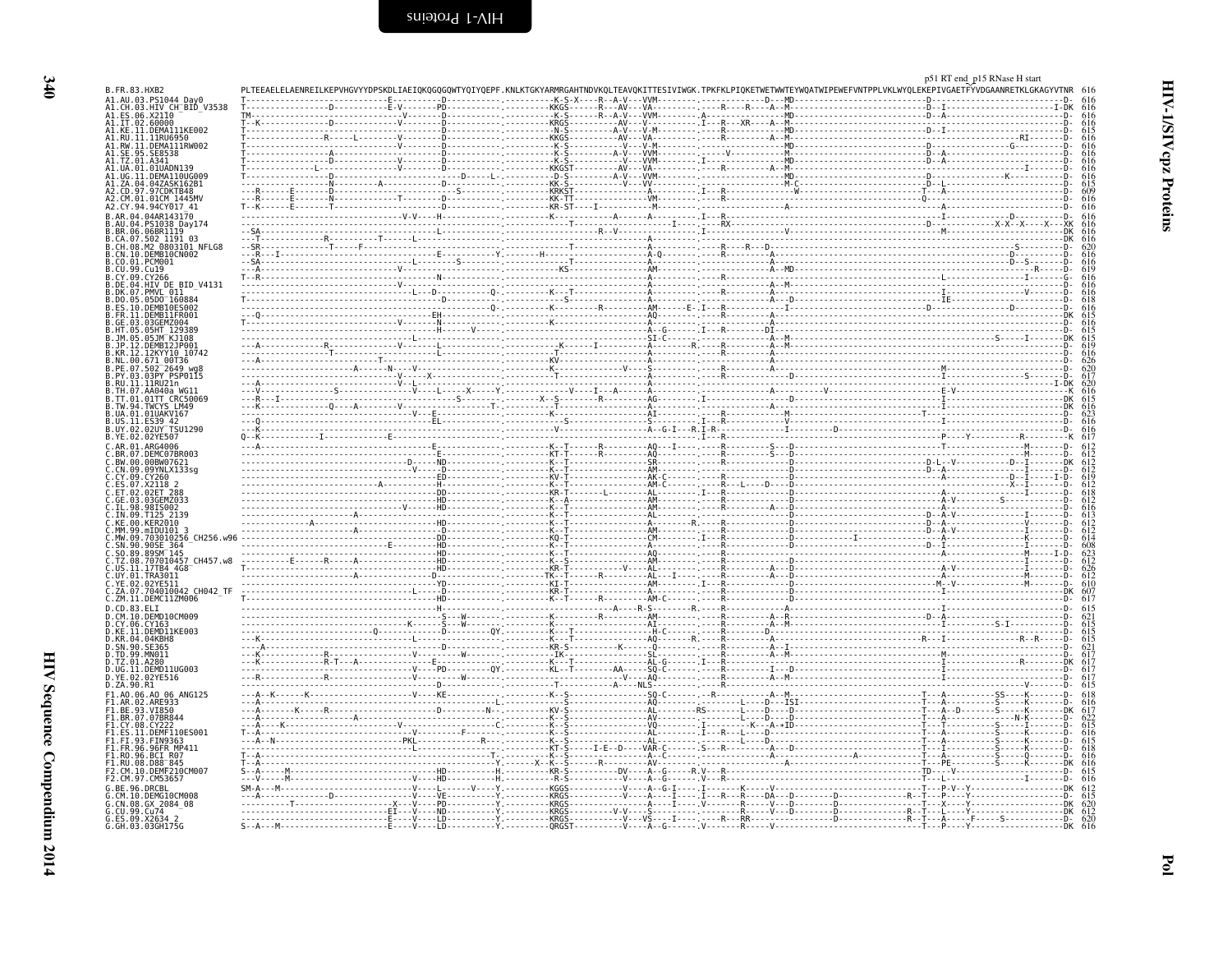|                                                                                                 |                                                                                                                                                                                |  |  | p51 RT end_p15 RNase H start |  |
|-------------------------------------------------------------------------------------------------|--------------------------------------------------------------------------------------------------------------------------------------------------------------------------------|--|--|------------------------------|--|
| B.FR.83.HXB2                                                                                    | PLTEEAELELAENREILKEPVHGVYYDPSKDLIAEIQKQGQGQWTYQIYQEPF.KNLKTGKYARMRGAHTNDVKQLTEAVQKITTESIVIWGK.TPKFKLPIQKETWETWWTEYWQATWIPEWEFVNTPPLVKLWYQLEKEPIVGAETFYVDGAANRETKLGKAGYVTNR 616 |  |  |                              |  |
| G.KE.09.DEMG09KE001<br>G.NG.09.09NG SC62                                                        |                                                                                                                                                                                |  |  |                              |  |
| G. PT. x. PT3306<br>G.SE.93.SE6165 G6165                                                        |                                                                                                                                                                                |  |  |                              |  |
|                                                                                                 |                                                                                                                                                                                |  |  |                              |  |
| H.CF.90.056                                                                                     |                                                                                                                                                                                |  |  |                              |  |
| H.GB.00.00GBAC4001                                                                              |                                                                                                                                                                                |  |  |                              |  |
| J.CD.97.J 97DC KTB147                                                                           |                                                                                                                                                                                |  |  |                              |  |
| J.SE.93.SE9280 7887<br>J.SE.94.SE9173 <sup>-</sup> 7022                                         |                                                                                                                                                                                |  |  |                              |  |
| K.CD.97.97ZR EOTB11                                                                             |                                                                                                                                                                                |  |  |                              |  |
| K.CM.96.96CM MP535                                                                              |                                                                                                                                                                                |  |  |                              |  |
|                                                                                                 |                                                                                                                                                                                |  |  |                              |  |
|                                                                                                 |                                                                                                                                                                                |  |  |                              |  |
|                                                                                                 |                                                                                                                                                                                |  |  |                              |  |
|                                                                                                 |                                                                                                                                                                                |  |  |                              |  |
|                                                                                                 |                                                                                                                                                                                |  |  |                              |  |
|                                                                                                 |                                                                                                                                                                                |  |  |                              |  |
|                                                                                                 |                                                                                                                                                                                |  |  |                              |  |
|                                                                                                 |                                                                                                                                                                                |  |  |                              |  |
|                                                                                                 |                                                                                                                                                                                |  |  |                              |  |
| US.06.502 2696 FL01                                                                             |                                                                                                                                                                                |  |  |                              |  |
|                                                                                                 |                                                                                                                                                                                |  |  |                              |  |
| 05 DF.BE.X.VI1310                                                                               |                                                                                                                                                                                |  |  |                              |  |
|                                                                                                 |                                                                                                                                                                                |  |  |                              |  |
|                                                                                                 |                                                                                                                                                                                |  |  |                              |  |
| cpx.CM.95.95CM 1816                                                                             |                                                                                                                                                                                |  |  |                              |  |
|                                                                                                 |                                                                                                                                                                                |  |  |                              |  |
| 13 <sup>-</sup> срх.СМ.96.96СМ 1849                                                             |                                                                                                                                                                                |  |  |                              |  |
| 16 A2D.KR.97.97KR004                                                                            |                                                                                                                                                                                |  |  |                              |  |
| 17 BF.AR.99.ARMA038                                                                             |                                                                                                                                                                                |  |  |                              |  |
| 18 <sup>-</sup> cpx.CU.99.CU76<br>19 <sup>-</sup> cnx.CU.99.CU7                                 |                                                                                                                                                                                |  |  |                              |  |
| 20 BG.CU.99.Cu103                                                                               |                                                                                                                                                                                |  |  |                              |  |
|                                                                                                 |                                                                                                                                                                                |  |  |                              |  |
|                                                                                                 |                                                                                                                                                                                |  |  |                              |  |
|                                                                                                 |                                                                                                                                                                                |  |  |                              |  |
| cpx.FR.04.04CD FR KZ9                                                                           |                                                                                                                                                                                |  |  |                              |  |
|                                                                                                 |                                                                                                                                                                                |  |  |                              |  |
|                                                                                                 |                                                                                                                                                                                |  |  |                              |  |
|                                                                                                 |                                                                                                                                                                                |  |  |                              |  |
|                                                                                                 |                                                                                                                                                                                |  |  |                              |  |
|                                                                                                 |                                                                                                                                                                                |  |  |                              |  |
|                                                                                                 |                                                                                                                                                                                |  |  |                              |  |
|                                                                                                 |                                                                                                                                                                                |  |  |                              |  |
|                                                                                                 |                                                                                                                                                                                |  |  |                              |  |
| CDX.FR.04.04FR AIIK                                                                             |                                                                                                                                                                                |  |  |                              |  |
|                                                                                                 |                                                                                                                                                                                |  |  |                              |  |
|                                                                                                 |                                                                                                                                                                                |  |  |                              |  |
|                                                                                                 |                                                                                                                                                                                |  |  |                              |  |
|                                                                                                 |                                                                                                                                                                                |  |  |                              |  |
| CN 10 HNC510205                                                                                 |                                                                                                                                                                                |  |  |                              |  |
|                                                                                                 |                                                                                                                                                                                |  |  |                              |  |
| BC.CN.10.JL100010<br>.BE.87.ANT70                                                               |                                                                                                                                                                                |  |  |                              |  |
| 0.CM.91.MVP5180<br>0.CM.98.98CMA104                                                             |                                                                                                                                                                                |  |  |                              |  |
| 0.FR.92.VAU                                                                                     |                                                                                                                                                                                |  |  |                              |  |
| <u>U.GA.II.IIGab63</u><br>0.SN.99.99SE_MP1299                                                   |                                                                                                                                                                                |  |  |                              |  |
| 0.05.10. LTNP                                                                                   |                                                                                                                                                                                |  |  |                              |  |
| N.CM.02.DJ00131                                                                                 |                                                                                                                                                                                |  |  |                              |  |
| N.CM.04.04CM 1015_04<br>N.CM.06.U14842<br>N.CM.95.YBF30<br>N.CM.97.YBF106<br>N.FR.11.N1_FR_2011 |                                                                                                                                                                                |  |  |                              |  |
|                                                                                                 |                                                                                                                                                                                |  |  |                              |  |
| P.CM.06.U14788                                                                                  |                                                                                                                                                                                |  |  |                              |  |
| P.FR.09.RBF168                                                                                  |                                                                                                                                                                                |  |  |                              |  |
| CPZ.CD.06.BF1167                                                                                |                                                                                                                                                                                |  |  |                              |  |
| CPZ.CM.05.SIVCp2MT145<br>CPZ.GA.88.GAB1<br>CPZ.TZ.06.SIVCpzTAN13                                |                                                                                                                                                                                |  |  |                              |  |
| CPZ.US.85.US Marilyn                                                                            |                                                                                                                                                                                |  |  |                              |  |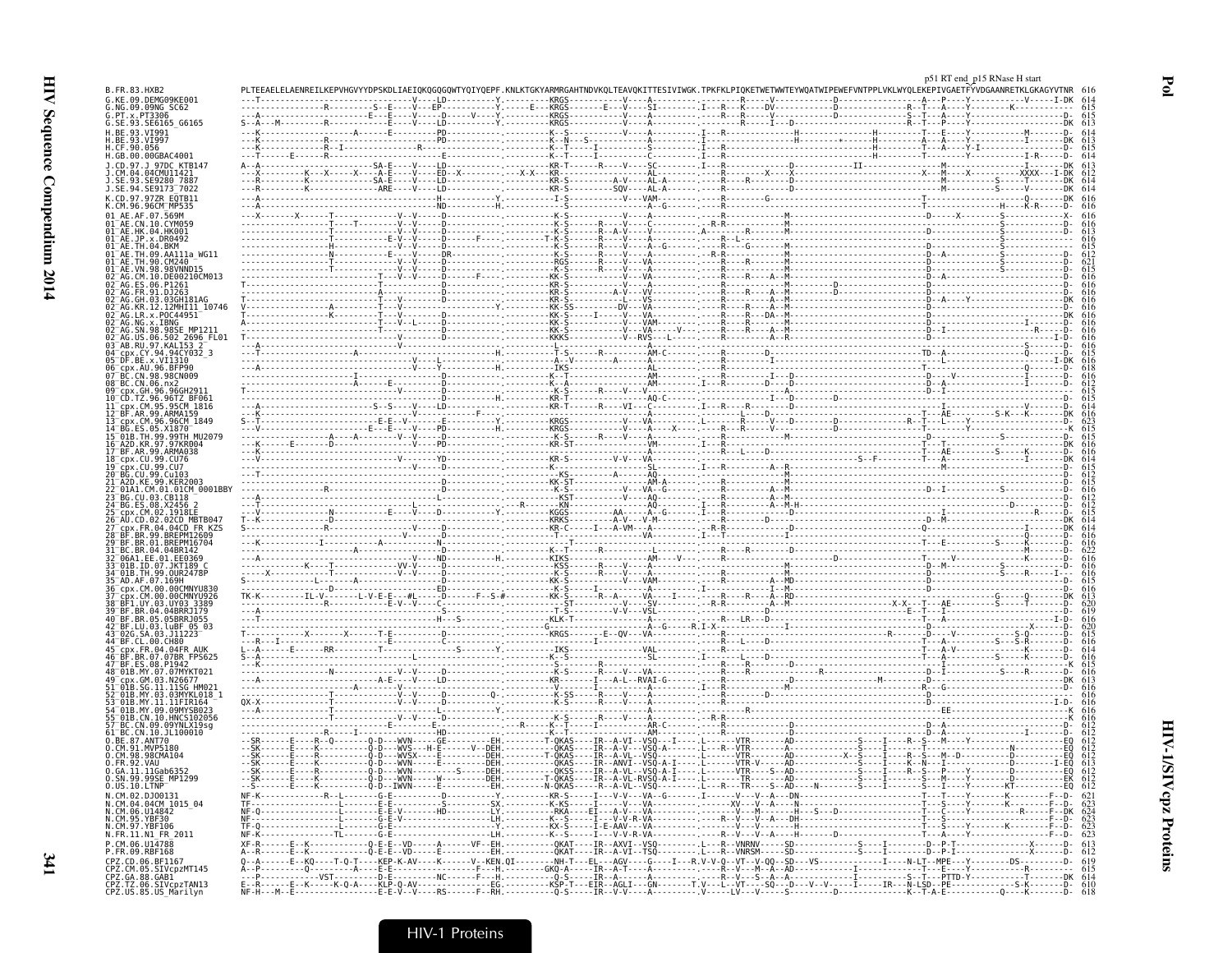<span id="page-25-0"></span>

| GROKVVTLTDTTNOKTELQAIYLALQDSGLEVNIVTDSQYALGIIQAQPDQSESELVNQIIEQLIKKEKVYLAWVPAHKGIGGNEQVDKLVSAGIRKVLFLDGIDKAQD.EHEKYHSNWRAMASDFNLPPVVAKEIVASCDKC.QLKGEAMHGQVDCSPGIWQLDCTHLE<br>B.FR.83.HXB2<br>A1.AU.03.PS1044<br>A1.CH.03.HIV CH <sup>-</sup> BIĎ V3538<br>A1.ES.06.X21I0<br>A1.IT.02.60000<br>A1.KE.11.DEMA111KE002<br>A1.RU.11.11RU6950<br>A1.RW.11.DEMA111RW002<br>A1.SE.95.SE8538<br>A1.TZ.01.A341<br>A1.UA.01.01UADN139<br>A1.UG.11.DEMA110UG009<br>A1.ZA.04.04ZASK162B1<br>A2.CD.97.97CDKTB48<br>A2.CM.01.01CM_1445MV<br>A2.CY.94.94CY017_41<br>B.AR.04.04AR143170<br>.AU.04.PS1038 Day174<br>.RR.06.06BR1119<br>.RR.06.06BR1119<br>.CA.07.502 1191 03<br>.CH.08.M2 0803101 NFLG8<br>.CN.10.DEMB10CN002<br>.CO.01.PCM001<br>. CU.99. Cu19<br>CY.09.CY266<br>DE.04.HIV DE BID V4131<br>DK.07.PMVL 011<br>$.05D0^-160884$<br>.DO . 05<br>.DEMBIOES002<br>.FR.11.DEMB11FR001<br>GE.03.03GEMZ004.<br>.HT.05.05HT 129389<br>.1M 05 051M K1108<br>.JP.12.DEMB12JP001<br>KR.12.12KYY10 10742<br>.NL.00.671_00T36<br>.PE.07.502 <sup>-</sup> 2649 wg8<br>PY.03.03PY PSP0115<br>RU.11.11RU21n<br>TH.07.AA040a WG1<br>TT.01.01TT CRC50069<br>TW.94.TWCYS LM49<br>UA.01.01UAKV167<br>UY.02.02UY TSU1290<br>B.YE.02.02YE507<br>.AR.01.ARG4006<br>BR.07.DEMC07BR003<br>BW.00.00BW07621<br>: CN.09.09YNLX133sg<br>.CY.09.CY260<br>.ES.07.X2118 2<br>.ET.02.02ET.288<br>.ET.02.02ET 288<br>.GE.03.03GEMZ033<br>.IL.98.98IS002<br>.IN.09.T125-2139<br>.KE.00.KER2010<br>--K-T- |                                                                           |
|----------------------------------------------------------------------------------------------------------------------------------------------------------------------------------------------------------------------------------------------------------------------------------------------------------------------------------------------------------------------------------------------------------------------------------------------------------------------------------------------------------------------------------------------------------------------------------------------------------------------------------------------------------------------------------------------------------------------------------------------------------------------------------------------------------------------------------------------------------------------------------------------------------------------------------------------------------------------------------------------------------------------------------------------------------------------------------------------------------------------------------------------------------------------------------------------------------------------------------------------------------------------------------------------------------------------------------------------------------------------------------------------------------------------------------------------------------------------|---------------------------------------------------------------------------|
|                                                                                                                                                                                                                                                                                                                                                                                                                                                                                                                                                                                                                                                                                                                                                                                                                                                                                                                                                                                                                                                                                                                                                                                                                                                                                                                                                                                                                                                                      |                                                                           |
|                                                                                                                                                                                                                                                                                                                                                                                                                                                                                                                                                                                                                                                                                                                                                                                                                                                                                                                                                                                                                                                                                                                                                                                                                                                                                                                                                                                                                                                                      |                                                                           |
|                                                                                                                                                                                                                                                                                                                                                                                                                                                                                                                                                                                                                                                                                                                                                                                                                                                                                                                                                                                                                                                                                                                                                                                                                                                                                                                                                                                                                                                                      |                                                                           |
|                                                                                                                                                                                                                                                                                                                                                                                                                                                                                                                                                                                                                                                                                                                                                                                                                                                                                                                                                                                                                                                                                                                                                                                                                                                                                                                                                                                                                                                                      |                                                                           |
|                                                                                                                                                                                                                                                                                                                                                                                                                                                                                                                                                                                                                                                                                                                                                                                                                                                                                                                                                                                                                                                                                                                                                                                                                                                                                                                                                                                                                                                                      |                                                                           |
|                                                                                                                                                                                                                                                                                                                                                                                                                                                                                                                                                                                                                                                                                                                                                                                                                                                                                                                                                                                                                                                                                                                                                                                                                                                                                                                                                                                                                                                                      | 784433444448784448787784784                                               |
|                                                                                                                                                                                                                                                                                                                                                                                                                                                                                                                                                                                                                                                                                                                                                                                                                                                                                                                                                                                                                                                                                                                                                                                                                                                                                                                                                                                                                                                                      |                                                                           |
|                                                                                                                                                                                                                                                                                                                                                                                                                                                                                                                                                                                                                                                                                                                                                                                                                                                                                                                                                                                                                                                                                                                                                                                                                                                                                                                                                                                                                                                                      |                                                                           |
|                                                                                                                                                                                                                                                                                                                                                                                                                                                                                                                                                                                                                                                                                                                                                                                                                                                                                                                                                                                                                                                                                                                                                                                                                                                                                                                                                                                                                                                                      |                                                                           |
|                                                                                                                                                                                                                                                                                                                                                                                                                                                                                                                                                                                                                                                                                                                                                                                                                                                                                                                                                                                                                                                                                                                                                                                                                                                                                                                                                                                                                                                                      |                                                                           |
|                                                                                                                                                                                                                                                                                                                                                                                                                                                                                                                                                                                                                                                                                                                                                                                                                                                                                                                                                                                                                                                                                                                                                                                                                                                                                                                                                                                                                                                                      |                                                                           |
|                                                                                                                                                                                                                                                                                                                                                                                                                                                                                                                                                                                                                                                                                                                                                                                                                                                                                                                                                                                                                                                                                                                                                                                                                                                                                                                                                                                                                                                                      |                                                                           |
|                                                                                                                                                                                                                                                                                                                                                                                                                                                                                                                                                                                                                                                                                                                                                                                                                                                                                                                                                                                                                                                                                                                                                                                                                                                                                                                                                                                                                                                                      |                                                                           |
|                                                                                                                                                                                                                                                                                                                                                                                                                                                                                                                                                                                                                                                                                                                                                                                                                                                                                                                                                                                                                                                                                                                                                                                                                                                                                                                                                                                                                                                                      |                                                                           |
|                                                                                                                                                                                                                                                                                                                                                                                                                                                                                                                                                                                                                                                                                                                                                                                                                                                                                                                                                                                                                                                                                                                                                                                                                                                                                                                                                                                                                                                                      |                                                                           |
|                                                                                                                                                                                                                                                                                                                                                                                                                                                                                                                                                                                                                                                                                                                                                                                                                                                                                                                                                                                                                                                                                                                                                                                                                                                                                                                                                                                                                                                                      |                                                                           |
|                                                                                                                                                                                                                                                                                                                                                                                                                                                                                                                                                                                                                                                                                                                                                                                                                                                                                                                                                                                                                                                                                                                                                                                                                                                                                                                                                                                                                                                                      |                                                                           |
|                                                                                                                                                                                                                                                                                                                                                                                                                                                                                                                                                                                                                                                                                                                                                                                                                                                                                                                                                                                                                                                                                                                                                                                                                                                                                                                                                                                                                                                                      | 7864<br>7843<br>7834<br>7837<br>787<br>784<br>794                         |
|                                                                                                                                                                                                                                                                                                                                                                                                                                                                                                                                                                                                                                                                                                                                                                                                                                                                                                                                                                                                                                                                                                                                                                                                                                                                                                                                                                                                                                                                      |                                                                           |
|                                                                                                                                                                                                                                                                                                                                                                                                                                                                                                                                                                                                                                                                                                                                                                                                                                                                                                                                                                                                                                                                                                                                                                                                                                                                                                                                                                                                                                                                      |                                                                           |
|                                                                                                                                                                                                                                                                                                                                                                                                                                                                                                                                                                                                                                                                                                                                                                                                                                                                                                                                                                                                                                                                                                                                                                                                                                                                                                                                                                                                                                                                      |                                                                           |
|                                                                                                                                                                                                                                                                                                                                                                                                                                                                                                                                                                                                                                                                                                                                                                                                                                                                                                                                                                                                                                                                                                                                                                                                                                                                                                                                                                                                                                                                      |                                                                           |
|                                                                                                                                                                                                                                                                                                                                                                                                                                                                                                                                                                                                                                                                                                                                                                                                                                                                                                                                                                                                                                                                                                                                                                                                                                                                                                                                                                                                                                                                      | 784<br>785                                                                |
|                                                                                                                                                                                                                                                                                                                                                                                                                                                                                                                                                                                                                                                                                                                                                                                                                                                                                                                                                                                                                                                                                                                                                                                                                                                                                                                                                                                                                                                                      | 780                                                                       |
|                                                                                                                                                                                                                                                                                                                                                                                                                                                                                                                                                                                                                                                                                                                                                                                                                                                                                                                                                                                                                                                                                                                                                                                                                                                                                                                                                                                                                                                                      |                                                                           |
|                                                                                                                                                                                                                                                                                                                                                                                                                                                                                                                                                                                                                                                                                                                                                                                                                                                                                                                                                                                                                                                                                                                                                                                                                                                                                                                                                                                                                                                                      | $\frac{780}{787}$                                                         |
|                                                                                                                                                                                                                                                                                                                                                                                                                                                                                                                                                                                                                                                                                                                                                                                                                                                                                                                                                                                                                                                                                                                                                                                                                                                                                                                                                                                                                                                                      |                                                                           |
|                                                                                                                                                                                                                                                                                                                                                                                                                                                                                                                                                                                                                                                                                                                                                                                                                                                                                                                                                                                                                                                                                                                                                                                                                                                                                                                                                                                                                                                                      |                                                                           |
| MM.99.mIDU101_3                                                                                                                                                                                                                                                                                                                                                                                                                                                                                                                                                                                                                                                                                                                                                                                                                                                                                                                                                                                                                                                                                                                                                                                                                                                                                                                                                                                                                                                      |                                                                           |
| MW.09.703010256<br>CH256 W96                                                                                                                                                                                                                                                                                                                                                                                                                                                                                                                                                                                                                                                                                                                                                                                                                                                                                                                                                                                                                                                                                                                                                                                                                                                                                                                                                                                                                                         |                                                                           |
| .SN.90.90SE_364<br>.SO.89.89SM <sup>_</sup> 145<br>C.TZ.08.707010457 CH457.w8                                                                                                                                                                                                                                                                                                                                                                                                                                                                                                                                                                                                                                                                                                                                                                                                                                                                                                                                                                                                                                                                                                                                                                                                                                                                                                                                                                                        | 780                                                                       |
| .US.11.17TB4 4G8<br>.UY.01.TRA3011                                                                                                                                                                                                                                                                                                                                                                                                                                                                                                                                                                                                                                                                                                                                                                                                                                                                                                                                                                                                                                                                                                                                                                                                                                                                                                                                                                                                                                   | 794<br>794<br>780<br>775<br>775<br>785                                    |
| Č.YE.02.02YE5II<br>C.ZA.07.704010042 CH042 TF                                                                                                                                                                                                                                                                                                                                                                                                                                                                                                                                                                                                                                                                                                                                                                                                                                                                                                                                                                                                                                                                                                                                                                                                                                                                                                                                                                                                                        |                                                                           |
| C.ZM.11.DEMCIIZM006<br>D.CD.83.ELI                                                                                                                                                                                                                                                                                                                                                                                                                                                                                                                                                                                                                                                                                                                                                                                                                                                                                                                                                                                                                                                                                                                                                                                                                                                                                                                                                                                                                                   |                                                                           |
| .CM.10.DEMD10CM009<br>D.CY.06.CY163                                                                                                                                                                                                                                                                                                                                                                                                                                                                                                                                                                                                                                                                                                                                                                                                                                                                                                                                                                                                                                                                                                                                                                                                                                                                                                                                                                                                                                  |                                                                           |
| .KE.11.DEMD11KE003<br>.KR.04.04KBH8                                                                                                                                                                                                                                                                                                                                                                                                                                                                                                                                                                                                                                                                                                                                                                                                                                                                                                                                                                                                                                                                                                                                                                                                                                                                                                                                                                                                                                  |                                                                           |
| SN.90.SE365<br>D.TD.99.MN011                                                                                                                                                                                                                                                                                                                                                                                                                                                                                                                                                                                                                                                                                                                                                                                                                                                                                                                                                                                                                                                                                                                                                                                                                                                                                                                                                                                                                                         | 783<br>789<br>783<br>783<br>783<br>785<br>785<br>785<br>785<br>785<br>783 |
| D.TZ.01.A280<br>D.UG.11.DEMD11UG003                                                                                                                                                                                                                                                                                                                                                                                                                                                                                                                                                                                                                                                                                                                                                                                                                                                                                                                                                                                                                                                                                                                                                                                                                                                                                                                                                                                                                                  |                                                                           |
| D.YE.02.02YE516<br>D.ZA.90.R1                                                                                                                                                                                                                                                                                                                                                                                                                                                                                                                                                                                                                                                                                                                                                                                                                                                                                                                                                                                                                                                                                                                                                                                                                                                                                                                                                                                                                                        |                                                                           |
| F1.A0.06.A0 06 ANG125<br>F1.AR.02.ARE933                                                                                                                                                                                                                                                                                                                                                                                                                                                                                                                                                                                                                                                                                                                                                                                                                                                                                                                                                                                                                                                                                                                                                                                                                                                                                                                                                                                                                             | 786                                                                       |
| F1.BE.93.VI850<br>F1.BR.07.07BR844                                                                                                                                                                                                                                                                                                                                                                                                                                                                                                                                                                                                                                                                                                                                                                                                                                                                                                                                                                                                                                                                                                                                                                                                                                                                                                                                                                                                                                   | 785<br>790                                                                |
| F1.CY.08.CY22<br>ES.11.DEMF110ES001                                                                                                                                                                                                                                                                                                                                                                                                                                                                                                                                                                                                                                                                                                                                                                                                                                                                                                                                                                                                                                                                                                                                                                                                                                                                                                                                                                                                                                  | 783<br>784                                                                |
| F1.FI.93.FIN9363<br>F1.FR.96.96FR MP411                                                                                                                                                                                                                                                                                                                                                                                                                                                                                                                                                                                                                                                                                                                                                                                                                                                                                                                                                                                                                                                                                                                                                                                                                                                                                                                                                                                                                              | $\frac{783}{786}$                                                         |
| F1.RO.96.BCI R07                                                                                                                                                                                                                                                                                                                                                                                                                                                                                                                                                                                                                                                                                                                                                                                                                                                                                                                                                                                                                                                                                                                                                                                                                                                                                                                                                                                                                                                     | $\frac{784}{784}$                                                         |
| F1.RU.08.D88-845<br>F2.CM.10.DEMF210CM007<br>F2.CM.97.CM53657                                                                                                                                                                                                                                                                                                                                                                                                                                                                                                                                                                                                                                                                                                                                                                                                                                                                                                                                                                                                                                                                                                                                                                                                                                                                                                                                                                                                        | $\frac{783}{784}$                                                         |
| .BE.96.DRCBL                                                                                                                                                                                                                                                                                                                                                                                                                                                                                                                                                                                                                                                                                                                                                                                                                                                                                                                                                                                                                                                                                                                                                                                                                                                                                                                                                                                                                                                         | 780                                                                       |
| G.CM.10.DEMG10CM008<br>G.CN.00.GX_2084_08<br>G.CU.99.Cu74                                                                                                                                                                                                                                                                                                                                                                                                                                                                                                                                                                                                                                                                                                                                                                                                                                                                                                                                                                                                                                                                                                                                                                                                                                                                                                                                                                                                            | 783<br>788                                                                |
| G.ES.09.X2634 2<br>G.GH.03.03GH175G<br>-K- - II - - - E - - - - - A - - - - - 0 - - - - - - - KS - - - - - - -                                                                                                                                                                                                                                                                                                                                                                                                                                                                                                                                                                                                                                                                                                                                                                                                                                                                                                                                                                                                                                                                                                                                                                                                                                                                                                                                                       | $\frac{780}{788}$<br>788                                                  |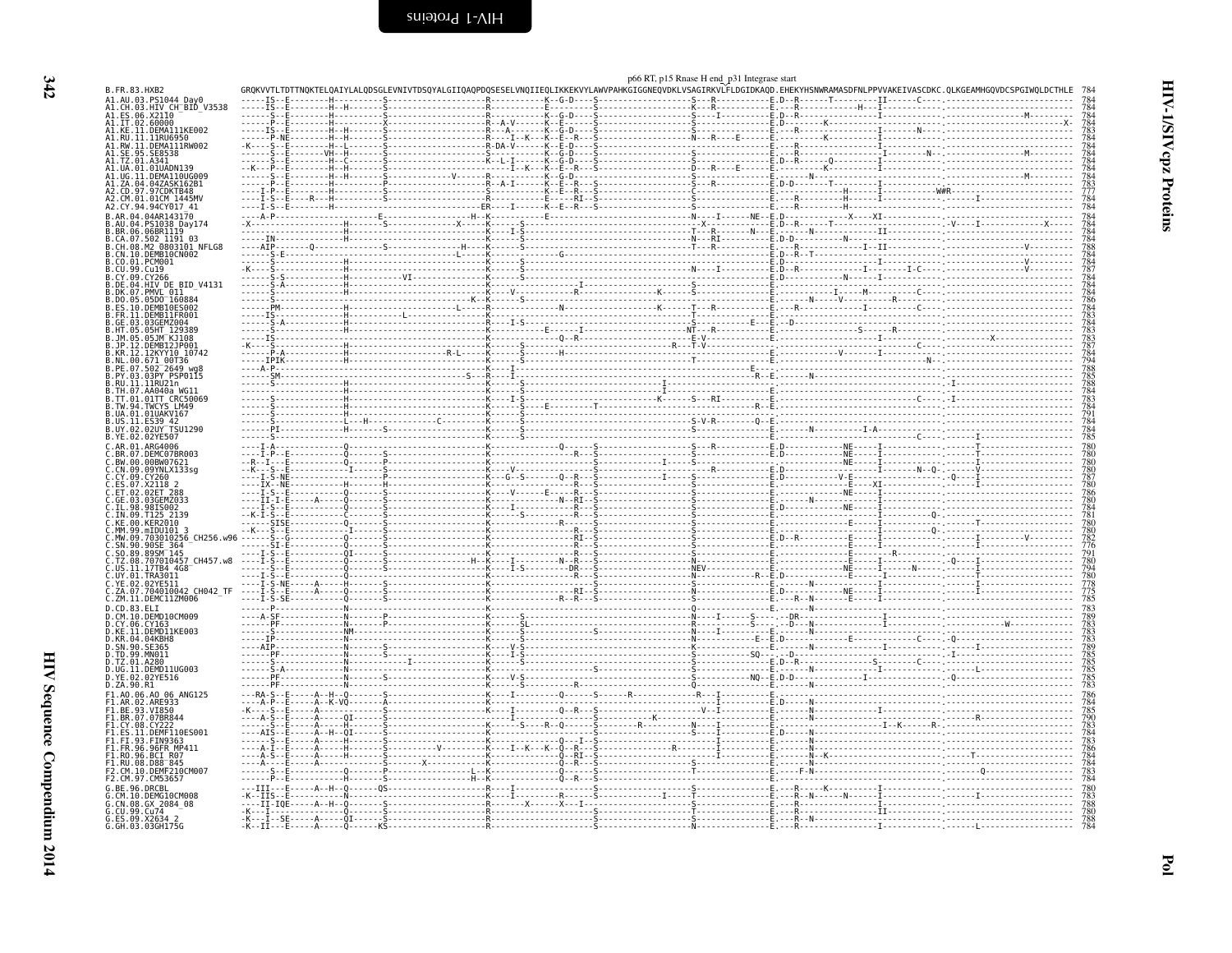|                                                                                            |  |  | p66 RT, p15 Rnase H end_p31 Integrase start |  |                                                                                                                                                                                                                                                                                                                                                                                                                                                                                                                                                                          |
|--------------------------------------------------------------------------------------------|--|--|---------------------------------------------|--|--------------------------------------------------------------------------------------------------------------------------------------------------------------------------------------------------------------------------------------------------------------------------------------------------------------------------------------------------------------------------------------------------------------------------------------------------------------------------------------------------------------------------------------------------------------------------|
| 3.FR.83.HXB2<br>KE.09.DEMG09KE001                                                          |  |  |                                             |  | GROKVVTLTDTTNOKTELOAIYLALQDSGLEVNIVTDSQYALGIIQAQPDQSESELVNQIIEQLIKKEKVYLAWVPAHKGIGGNEQVDKLVSAGIRKVLFLDGIDKAQD.EHEKYHSNWRAMASDFNLPPVVAKEIVASCDKC.QLKGEAMHGQVDCS                                                                                                                                                                                                                                                                                                                                                                                                           |
| NG.09.09NG SC62<br>PT.x.PT3306                                                             |  |  |                                             |  |                                                                                                                                                                                                                                                                                                                                                                                                                                                                                                                                                                          |
| SE.93.SE6165 G6165<br>BE.93.VI991                                                          |  |  |                                             |  |                                                                                                                                                                                                                                                                                                                                                                                                                                                                                                                                                                          |
| .BE.93.VĪ997<br>.CF.90.056                                                                 |  |  |                                             |  | $\begin{minipage}[t]{.000\textwidth} \includegraphics{ \begin{minipage}[t]{0.000\textwidth} \includegraphics{ \begin{minipage}[t]{0.000\textwidth} \includegraphics{ \begin{minipage}[t]{0.000\textwidth} \includegraphics{ \begin{minipage}[t]{0.000\textwidth} \includegraphics{ \begin{minipage}[t]{0.000\textwidth} \includegraphics{ \begin{minipage}[t]{0.000\textwidth} \includegraphics{ \begin{minipage}[t]{0.000\textwidth} \includegraphics{ \begin{minipage}[t]{0.000\textwidth} \includegraphics{ \begin{minipage}[t]{0.000\textwidth} \includegraphics{ \$ |
| .GB.00.00GBAC4001<br>CD.97.J 97DC KTB147                                                   |  |  |                                             |  |                                                                                                                                                                                                                                                                                                                                                                                                                                                                                                                                                                          |
| CM.04.04CMU11421<br>SE.93.SE9280 7887                                                      |  |  |                                             |  |                                                                                                                                                                                                                                                                                                                                                                                                                                                                                                                                                                          |
| SE.94.SE9173 7022                                                                          |  |  |                                             |  |                                                                                                                                                                                                                                                                                                                                                                                                                                                                                                                                                                          |
| CD.97.97ZR EQTB11<br>CM.96.96CM MP535                                                      |  |  |                                             |  |                                                                                                                                                                                                                                                                                                                                                                                                                                                                                                                                                                          |
| AE.AF.07.569M<br>"AE.CN.10.CYM059                                                          |  |  |                                             |  |                                                                                                                                                                                                                                                                                                                                                                                                                                                                                                                                                                          |
| 1 AE.HK.04.HK001<br>$\mathsf{A}\mathsf{E}.\mathsf{JP}.\mathsf{x}.\mathsf{D}\mathsf{R0492}$ |  |  |                                             |  |                                                                                                                                                                                                                                                                                                                                                                                                                                                                                                                                                                          |
| AE.TH.04.BKM<br>"AE.TH.09.AA111a WG1                                                       |  |  |                                             |  |                                                                                                                                                                                                                                                                                                                                                                                                                                                                                                                                                                          |
| 1 <sup>-</sup> AF TH 90 CM240<br>$1^-$ AE.VN.98.98VNND $15$                                |  |  |                                             |  |                                                                                                                                                                                                                                                                                                                                                                                                                                                                                                                                                                          |
| AG.CM.10.DE00210CM013<br>"AG.ES.06.P1261                                                   |  |  |                                             |  |                                                                                                                                                                                                                                                                                                                                                                                                                                                                                                                                                                          |
| $^-$ AG.FR.91.DJ263<br>AG.GH.03.03GH181AG                                                  |  |  |                                             |  |                                                                                                                                                                                                                                                                                                                                                                                                                                                                                                                                                                          |
| AG.KR.12.12MHI11 10746<br>"AG.LR.x.POC44951"                                               |  |  |                                             |  |                                                                                                                                                                                                                                                                                                                                                                                                                                                                                                                                                                          |
| AG.NG.X.IBNG<br>AG.SN.98.98SE MP1211                                                       |  |  |                                             |  |                                                                                                                                                                                                                                                                                                                                                                                                                                                                                                                                                                          |
| AG.US.06.502 2696 FL01<br>3 <sup>-</sup> AB.RU.97.KAL153                                   |  |  |                                             |  |                                                                                                                                                                                                                                                                                                                                                                                                                                                                                                                                                                          |
| cpx.CY.94.94CY032 3<br>DF.BE.x.VI1310                                                      |  |  |                                             |  |                                                                                                                                                                                                                                                                                                                                                                                                                                                                                                                                                                          |
| cpx.AU.96.BFP90"<br>BC.CN.98.98CN009                                                       |  |  |                                             |  |                                                                                                                                                                                                                                                                                                                                                                                                                                                                                                                                                                          |
| 8 BC.CN.06.nx2<br>$-cpx.GH.96.96GH2911$                                                    |  |  |                                             |  |                                                                                                                                                                                                                                                                                                                                                                                                                                                                                                                                                                          |
| "CD.TZ.96.96TZ BF061<br>cpx.CM.95.95CM 1816                                                |  |  |                                             |  |                                                                                                                                                                                                                                                                                                                                                                                                                                                                                                                                                                          |
| BF.AR.99.ARMA159<br>срх.CM.96.96CM 1849 <sup>-</sup>                                       |  |  |                                             |  |                                                                                                                                                                                                                                                                                                                                                                                                                                                                                                                                                                          |
| BG.ES.05.X1870<br>01B.TH.99.99TH MU2079                                                    |  |  |                                             |  |                                                                                                                                                                                                                                                                                                                                                                                                                                                                                                                                                                          |
| -A2D.KR.97.97KR004<br>-BF.AR.99.ARMA038                                                    |  |  |                                             |  |                                                                                                                                                                                                                                                                                                                                                                                                                                                                                                                                                                          |
| cpx.CU.99.CU76"<br>cpx.CU.99.CU7<br>BG.CU.99.Cu103                                         |  |  |                                             |  |                                                                                                                                                                                                                                                                                                                                                                                                                                                                                                                                                                          |
| A2D.KE.99.KER2003                                                                          |  |  |                                             |  |                                                                                                                                                                                                                                                                                                                                                                                                                                                                                                                                                                          |
| 01A1.CM.01.01CM 0001BBY<br>BG.CU.03.CB118                                                  |  |  |                                             |  |                                                                                                                                                                                                                                                                                                                                                                                                                                                                                                                                                                          |
| BG.ES.08.X2456<br>cpx.CM.02.1918EE                                                         |  |  |                                             |  |                                                                                                                                                                                                                                                                                                                                                                                                                                                                                                                                                                          |
| AU CD 02 02CD MBTB04.<br>CDX.FR.04.04CD FR KZS                                             |  |  |                                             |  |                                                                                                                                                                                                                                                                                                                                                                                                                                                                                                                                                                          |
| BF.BR.99.BREPM12609<br>BF.BR.01.BREPM16704                                                 |  |  |                                             |  |                                                                                                                                                                                                                                                                                                                                                                                                                                                                                                                                                                          |
| BC.BR.04.04BR142<br>06A1.EE.01.EE0369                                                      |  |  |                                             |  |                                                                                                                                                                                                                                                                                                                                                                                                                                                                                                                                                                          |
| 01B.ID.07.JKT189 C<br>01B.TH.99.OUR2478P"                                                  |  |  |                                             |  |                                                                                                                                                                                                                                                                                                                                                                                                                                                                                                                                                                          |
| $\mathsf{\scriptstyle{-A D.AF.07.169H}}$<br>cpx.CM.00.00CMNYU830                           |  |  |                                             |  |                                                                                                                                                                                                                                                                                                                                                                                                                                                                                                                                                                          |
| cpx.CM.00.00CMNYU926<br>BF1.UY.03.UY03 3389"                                               |  |  |                                             |  |                                                                                                                                                                                                                                                                                                                                                                                                                                                                                                                                                                          |
| BF.BR.04.04BRRJ179<br>0 BF.BR.05.05BRRJ055                                                 |  |  |                                             |  |                                                                                                                                                                                                                                                                                                                                                                                                                                                                                                                                                                          |
| ⊤BF.LU.03.luBF 05 03<br>702G.SA.03.J11223                                                  |  |  |                                             |  |                                                                                                                                                                                                                                                                                                                                                                                                                                                                                                                                                                          |
| BF.CL.00.CH80<br>cpx.FR.04.04FR AUK                                                        |  |  |                                             |  |                                                                                                                                                                                                                                                                                                                                                                                                                                                                                                                                                                          |
| BF.BR.07.07BR FPS625<br>BF.ES.08.P1942                                                     |  |  |                                             |  |                                                                                                                                                                                                                                                                                                                                                                                                                                                                                                                                                                          |
| 01B.MY.07.07MYKT021-<br>cpx.GM.03.N26677                                                   |  |  |                                             |  |                                                                                                                                                                                                                                                                                                                                                                                                                                                                                                                                                                          |
| 01B.SG.11.11SG HM02<br>01B.MY.03.03MYKL018                                                 |  |  |                                             |  |                                                                                                                                                                                                                                                                                                                                                                                                                                                                                                                                                                          |
| 01B.MY.11.11FIR164<br>01B.MY.09.09MYSB023                                                  |  |  |                                             |  |                                                                                                                                                                                                                                                                                                                                                                                                                                                                                                                                                                          |
| $01B$ .CN.10.HNCS102056<br>BC.CN.09.09YNLX19sg                                             |  |  |                                             |  |                                                                                                                                                                                                                                                                                                                                                                                                                                                                                                                                                                          |
| BC.CN.10.JL100010<br>BE.87.ANT70                                                           |  |  |                                             |  |                                                                                                                                                                                                                                                                                                                                                                                                                                                                                                                                                                          |
| .CM.91.MVP5180<br>.CM.98.98CMA104                                                          |  |  |                                             |  |                                                                                                                                                                                                                                                                                                                                                                                                                                                                                                                                                                          |
| <b>FR.92.VAU</b><br>,.GA.II.IIGab635                                                       |  |  |                                             |  |                                                                                                                                                                                                                                                                                                                                                                                                                                                                                                                                                                          |
| .SN.99.99SE MP1299<br>).US.10.LTNP <sup>-</sup>                                            |  |  |                                             |  |                                                                                                                                                                                                                                                                                                                                                                                                                                                                                                                                                                          |
| I.CM.02.DJ00131<br>$CM.04.04$ CM 1015_04                                                   |  |  |                                             |  |                                                                                                                                                                                                                                                                                                                                                                                                                                                                                                                                                                          |
| I.CM.06.U14842                                                                             |  |  |                                             |  |                                                                                                                                                                                                                                                                                                                                                                                                                                                                                                                                                                          |
| cm.95.YBF30<br>I.CM.95.YBF30<br>I.CM.97.YBF106<br>I.FR.11.N1_FR_2011                       |  |  |                                             |  |                                                                                                                                                                                                                                                                                                                                                                                                                                                                                                                                                                          |
| CM.06.U14788                                                                               |  |  |                                             |  |                                                                                                                                                                                                                                                                                                                                                                                                                                                                                                                                                                          |
| FR.09.RBF168<br>PZ.CD.06.BF1167                                                            |  |  |                                             |  |                                                                                                                                                                                                                                                                                                                                                                                                                                                                                                                                                                          |
| .PZ.CD.06.BPI107<br>PZ.CM.05.SIVcpzMT145<br>PZ.GA.88.GAB1<br>PZ.TZ.06.SIVcpzTAN13          |  |  |                                             |  |                                                                                                                                                                                                                                                                                                                                                                                                                                                                                                                                                                          |
| PZ.US.85.US_Marilyn:                                                                       |  |  |                                             |  |                                                                                                                                                                                                                                                                                                                                                                                                                                                                                                                                                                          |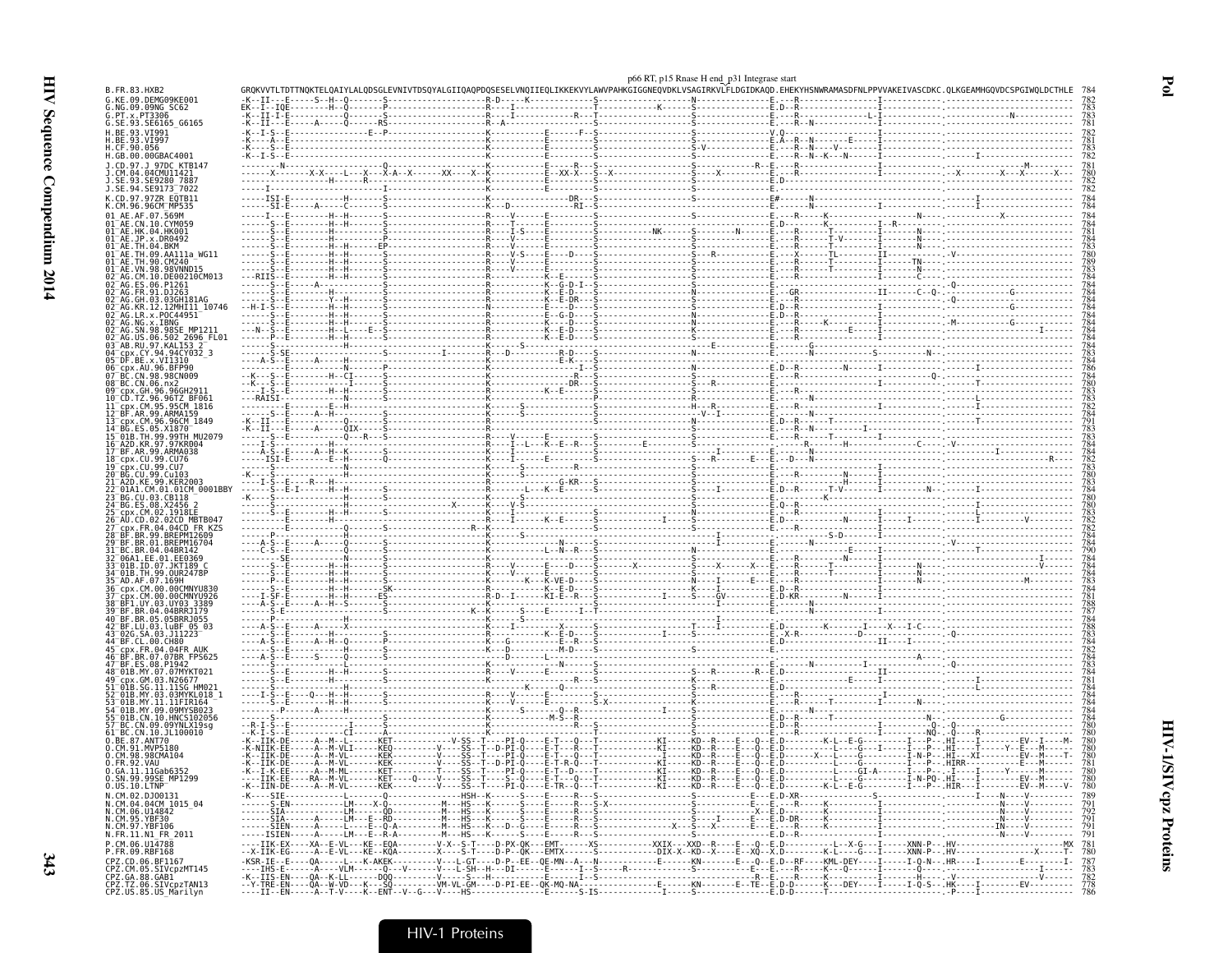| B.FR.83.HXB2<br>A1.AU.03.PS1044 Day0                                                                            |  | GKVILVAVHVASGYIEAEVIPAETGOETAYFLLKLAGRWPVKTIHTDNGSNFTGATVRAACWWAGIKOEFGIPYNPOSOGVVESMNKELKKIIGOVRDOAEHLKTAVOMAVFIHNFKRK.GGIGGYSAGERIVDIIATD.                                                                                                                                                                                                                                   |                                               |
|-----------------------------------------------------------------------------------------------------------------|--|--------------------------------------------------------------------------------------------------------------------------------------------------------------------------------------------------------------------------------------------------------------------------------------------------------------------------------------------------------------------------------|-----------------------------------------------|
| A1.CH.03.HIV CH BID V3538                                                                                       |  | $\begin{picture}(1,1) \put(0,0) {\put(0,0){\vector(1,0){15}} \put(0,0) {\put(0,0){\vector(1,0){15}} \put(0,0) {\put(0,0){\vector(1,0){15}} \put(0,0) {\put(0,0){\vector(1,0){15}} \put(0,0) {\put(0,0){\vector(1,0){15}} \put(0,0) {\put(0,0){\vector(1,0){15}} \put(0,0) {\put(0,0){\vector(1,0){15}} \put(0,0) {\put(0,0){\vector(1,0){15}} \put(0,0) {\put(0,0){\vector(1,$ |                                               |
| A1.ES.06.X2110<br>A1.IT.02.60000<br>A1.KE.11.DEMA111KE002<br>A1.RU.11.11RU6950                                  |  |                                                                                                                                                                                                                                                                                                                                                                                | $\frac{936}{937}$                             |
|                                                                                                                 |  |                                                                                                                                                                                                                                                                                                                                                                                | 937<br>937                                    |
| A1.RW.11.DEMA111RW002<br>A1.SE.95.SE8538<br>A1.TZ.01.A341                                                       |  |                                                                                                                                                                                                                                                                                                                                                                                |                                               |
| A1.UA.01.01UADN139<br>A1.UG.11.DEMA110UG009                                                                     |  |                                                                                                                                                                                                                                                                                                                                                                                |                                               |
| A1.ZA.04.04ZASK162B1<br>A2.CD.97.97CDKTB48<br>A2.CM.01.01CM 1445MV                                              |  |                                                                                                                                                                                                                                                                                                                                                                                | $\frac{930}{937}$                             |
| A2.CY.94.94CY017 41<br>B.AR.04.04AR143170                                                                       |  |                                                                                                                                                                                                                                                                                                                                                                                | 937                                           |
| B.AU.04.PS1038_Day174<br>B.BR.06.06BR1119                                                                       |  |                                                                                                                                                                                                                                                                                                                                                                                |                                               |
| B.CA.07.502 1191 03<br>B.CH.08.M2_0803101 NFLG8                                                                 |  |                                                                                                                                                                                                                                                                                                                                                                                |                                               |
| B.CN.10.DEMB10CN002<br>B.CO.01.PCM001                                                                           |  |                                                                                                                                                                                                                                                                                                                                                                                | 937<br>937<br>9341<br>937<br>937<br>940       |
| B.CU.99.Cu19<br>.CY.09.CY266                                                                                    |  |                                                                                                                                                                                                                                                                                                                                                                                |                                               |
| B.DE.04.HIV DE BID V4131<br>B.DK.07.PMVL 011                                                                    |  |                                                                                                                                                                                                                                                                                                                                                                                | 937<br>937<br>937                             |
| B.DO.05.05DO 160884<br>B.ES.10.DEMB10ES002                                                                      |  |                                                                                                                                                                                                                                                                                                                                                                                | $\frac{939}{937}$                             |
| B. FR. 11. DEMB11FR001<br>B.GE.03.03GEMZ004<br>B.HT.05.05HT 129389                                              |  |                                                                                                                                                                                                                                                                                                                                                                                | 936<br>937                                    |
| 051M K1108                                                                                                      |  |                                                                                                                                                                                                                                                                                                                                                                                | 936<br>936<br>936<br>940                      |
| B.JP.12.DEMB12JP001<br>B.KR.12.12KYY10_10742                                                                    |  |                                                                                                                                                                                                                                                                                                                                                                                |                                               |
| B.NL.00.671_00T36<br>B.PE.07.502 <sup>-</sup> 2649_wg8<br>B.PY.03.03PY_PSP0115<br>B.RU.11.11RU21n <sub></sub> . |  |                                                                                                                                                                                                                                                                                                                                                                                |                                               |
| .TH.07.AA040a WG11                                                                                              |  |                                                                                                                                                                                                                                                                                                                                                                                | 9384173653841733893933938                     |
| B.TT.01.01TT CRC50069<br>B.TW.94.TWCYS LM49                                                                     |  |                                                                                                                                                                                                                                                                                                                                                                                |                                               |
| B.UA.01.01UAKV167<br>B.US.11.ES39 42<br>B.UY.02.02UY TSU1290                                                    |  |                                                                                                                                                                                                                                                                                                                                                                                |                                               |
| B.YE.02.02YE507                                                                                                 |  |                                                                                                                                                                                                                                                                                                                                                                                |                                               |
| C.AR.01.ARG4006<br>C.BR.07.DEMC07BR003<br>.BW.00.00BW07621                                                      |  |                                                                                                                                                                                                                                                                                                                                                                                |                                               |
| .CN.09.09YNLX133sg<br>.CY.09.CY260                                                                              |  |                                                                                                                                                                                                                                                                                                                                                                                |                                               |
| C.ET.02.<br>.02ET 28                                                                                            |  |                                                                                                                                                                                                                                                                                                                                                                                | 933<br>933<br>940<br>933<br>933<br>933<br>933 |
| .GE.03<br>$.$ IL.98                                                                                             |  |                                                                                                                                                                                                                                                                                                                                                                                |                                               |
| IN.09.T125 2139<br>C.KE.00.KER2010                                                                              |  |                                                                                                                                                                                                                                                                                                                                                                                | 934<br>933<br>933<br>935<br>935<br>929        |
| C.MM.99.mIDU101 3<br>C.MW.09.703010256.CH256.w96<br>C.SN.90.90SE 364                                            |  |                                                                                                                                                                                                                                                                                                                                                                                |                                               |
| C.SO.89.89SMT145<br>C.TZ.08.707010457 CH457.w8                                                                  |  |                                                                                                                                                                                                                                                                                                                                                                                |                                               |
| C.US.11.17TB4 4G8<br>C.UY.01.TRA30I1                                                                            |  |                                                                                                                                                                                                                                                                                                                                                                                | $\frac{933}{947}$<br>$\frac{932}{931}$        |
| .02YE511<br>.ZA.07.704010042_CH042 TF                                                                           |  |                                                                                                                                                                                                                                                                                                                                                                                | $\frac{928}{938}$                             |
| C.ZM.11.DEMC11ZM006<br>D.CD.83.ELI                                                                              |  |                                                                                                                                                                                                                                                                                                                                                                                |                                               |
| D.CM.10.DEMD10CM009<br>D.CY.06.CY163                                                                            |  |                                                                                                                                                                                                                                                                                                                                                                                | 936<br>942<br>936                             |
| D.KE.11.DEMDĪ1KE003<br>D.KR.04.04KBH8                                                                           |  |                                                                                                                                                                                                                                                                                                                                                                                | 936<br>936<br>942<br>938                      |
| D.SN.90.SE365<br>D.TD.99.MN011                                                                                  |  |                                                                                                                                                                                                                                                                                                                                                                                |                                               |
| D.TZ.01.A280<br>D.UG.11.DEMD11UG003<br>D.YE.02.02YE516                                                          |  |                                                                                                                                                                                                                                                                                                                                                                                |                                               |
| D.ZA.90.R1                                                                                                      |  |                                                                                                                                                                                                                                                                                                                                                                                | 936                                           |
| F1.A0.06.A0 06 ANG125<br>F1.AR.02.ARE933<br>F1.BE.93.VI850                                                      |  |                                                                                                                                                                                                                                                                                                                                                                                | 939<br>937<br>938<br>943                      |
| F1.BR.07.07BR844<br>F1.CY.08.CY22                                                                               |  |                                                                                                                                                                                                                                                                                                                                                                                |                                               |
| F1.ES.11.DEMF110ES001<br>F1.FI.93.FIN9363                                                                       |  |                                                                                                                                                                                                                                                                                                                                                                                | 936<br>937                                    |
| F1.FR.96.96FR MP411<br>F1.RO.96.BCI R07                                                                         |  |                                                                                                                                                                                                                                                                                                                                                                                | 936<br>939<br>937<br>937                      |
| F1.RU.08.D88 <sup>-</sup> 845<br>F2.CM.10.DEMF210CM007                                                          |  |                                                                                                                                                                                                                                                                                                                                                                                | $\frac{936}{937}$                             |
| / F2.CM.97.CM5365<br>G.BE.96.DRCBL                                                                              |  |                                                                                                                                                                                                                                                                                                                                                                                |                                               |
|                                                                                                                 |  |                                                                                                                                                                                                                                                                                                                                                                                | $\frac{936}{941}$                             |
| G.CM.10.DEMG10CM008<br>G.CN.08.GX 2084_08<br>G.CU.99.Cu74<br>G.ES.09.X2634 2<br>G.GH.03.03GH175G                |  |                                                                                                                                                                                                                                                                                                                                                                                | $\frac{933}{941}$                             |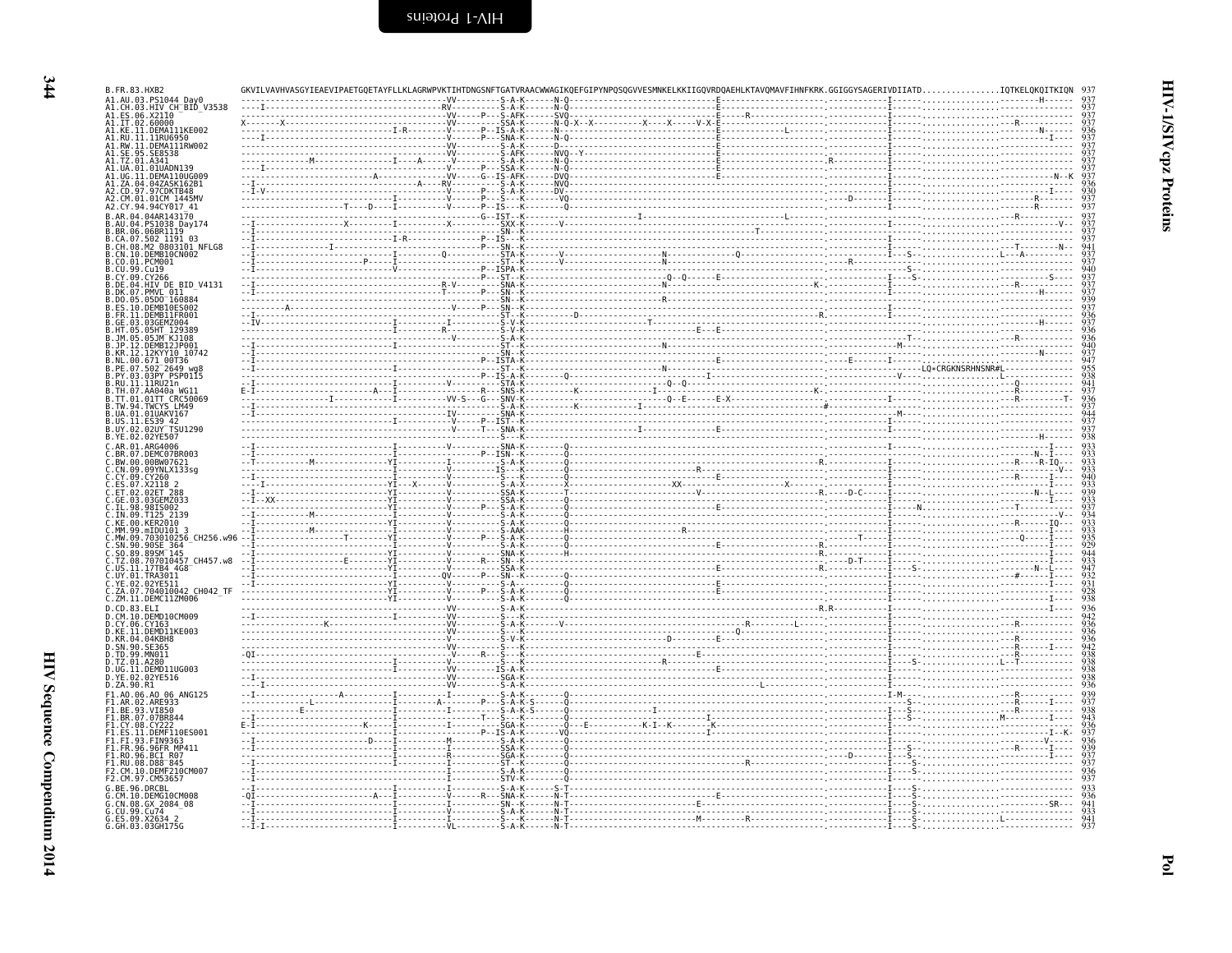| G.KE.09.DEMG09KE001<br>G.NG.09.09NG SC62<br>G.PT.x.PT3306                                |  |  |                                |
|------------------------------------------------------------------------------------------|--|--|--------------------------------|
| G.SE.93.SE6165_G6165                                                                     |  |  |                                |
| H.BE.93.VI991                                                                            |  |  |                                |
| H.CF.90.056<br>H.GB.00.00GBAC4001                                                        |  |  |                                |
| J.CD.97.J 97DC KTB147                                                                    |  |  |                                |
| 788<br>.94.SE9173 <sup>-</sup> 7022                                                      |  |  |                                |
| CD.97.97ZR EOTB11                                                                        |  |  |                                |
| .AF.07.569M                                                                              |  |  |                                |
| CN 10 CYM059<br>04.HK001                                                                 |  |  |                                |
| x.DR0492<br>AE.                                                                          |  |  |                                |
| 04.BKM<br>09.AA111a WG11                                                                 |  |  |                                |
| .TH.90.CM240<br>VN.98.98VNND15                                                           |  |  |                                |
| 10.DE00210CM01<br>06.P1261                                                               |  |  |                                |
| FR.91.DJ263<br>.03.03GH181AG<br>.12.12MHI11_10746                                        |  |  |                                |
| LR.x.POC44951-<br>NG.x.IBNG                                                              |  |  |                                |
|                                                                                          |  |  |                                |
| .98.98SE MP1211<br>.06.502 2696 FL01<br>.97.KAL153 2                                     |  |  |                                |
| x.VI1310                                                                                 |  |  |                                |
| .96.BFP96<br>CN.98.98CN009                                                               |  |  |                                |
| .06.nx2                                                                                  |  |  |                                |
| -ČD.TZ.96.96TZ BF061<br>-cpx.CM.95.95CM 1816                                             |  |  |                                |
| BF.AR.99.ARMA159<br>CM.96.96CM 1849                                                      |  |  |                                |
| 05.X1870                                                                                 |  |  |                                |
| 01B.TH.99.99TH MU2079<br>A2D.KR.97.97KR004                                               |  |  |                                |
| BF.AR.99.ARMA038<br>cpx.CU.99.CU76                                                       |  |  |                                |
| BG.CU.99.Cu103                                                                           |  |  |                                |
| .99.KER2003                                                                              |  |  |                                |
| 01A1.CM.01.01CM_0001BBY<br>BG.CU.03.CB118                                                |  |  |                                |
| CM.02.1918EI                                                                             |  |  |                                |
| ĀŪ.CD.02.02CD MBTB047<br>cpx.FR.04.04CD FR KZS<br>BF.BR.99.BREPM12609                    |  |  |                                |
|                                                                                          |  |  |                                |
| .BR.04.04BR142<br>06A1.EE.01.EE0369                                                      |  |  |                                |
| 01B.ID.07.JKT189<br>TH.99.0UR2478P                                                       |  |  |                                |
| CM 00 00CMNYU83                                                                          |  |  |                                |
| CM.00.00CMNYU926<br>BF1.UY.03.UY03 3389                                                  |  |  |                                |
| 04.04BRRJ179<br>05.05BRRJ055.                                                            |  |  |                                |
| <sup>-</sup> BF.LU.03.luBF 05_03<br><sup>-</sup> 02G.SA.03.J11223                        |  |  |                                |
| BF.CL.00.CH80<br>FR.04.04FR AUK                                                          |  |  |                                |
| BR.07.07BR FPS625<br>08.P1947                                                            |  |  |                                |
| MY.07.07MYKT021<br>GM.03.N2667                                                           |  |  |                                |
| SG.11.11SG<br>HM <sub>02</sub><br>MY.03.03MYKL018 1                                      |  |  |                                |
| 01B.MY.11.11FIR164<br>01B.MY.09.09MYSB023                                                |  |  |                                |
| CN.10.HNCS102056                                                                         |  |  |                                |
| BC.CN.09.09YNLX19sg                                                                      |  |  |                                |
| 61 <sup>-</sup> BC.CN.10.JL100010<br>O.BE.87.ANT70<br>O.CM.91.MVP5180                    |  |  |                                |
| 98.98CMA104<br>0.FR.92.VAU                                                               |  |  |                                |
| 11Gab6353<br>0.SN.99.99SE_MP1299                                                         |  |  |                                |
| 0.05.10. LTNP<br>CM.02.DJ00131                                                           |  |  |                                |
| 04.04CM 1015 04<br>CM.06.014842                                                          |  |  |                                |
| .CM.95.YBF30                                                                             |  |  |                                |
| N.FR.11.N1 FR 2011                                                                       |  |  |                                |
| P. CM. 06. 1114788<br>P.FR.09.RBF168                                                     |  |  |                                |
| PZ.CD.06.BF1167                                                                          |  |  |                                |
| CPZ.CM.05.SIVCpzMT145<br>CPZ.GA.88.GAB1<br>CPZ.TZ.06.SIVcpzTAN13<br>CPZ.US.85.US_Marilyn |  |  |                                |
|                                                                                          |  |  | . L - - DL - - - - - L - V - - |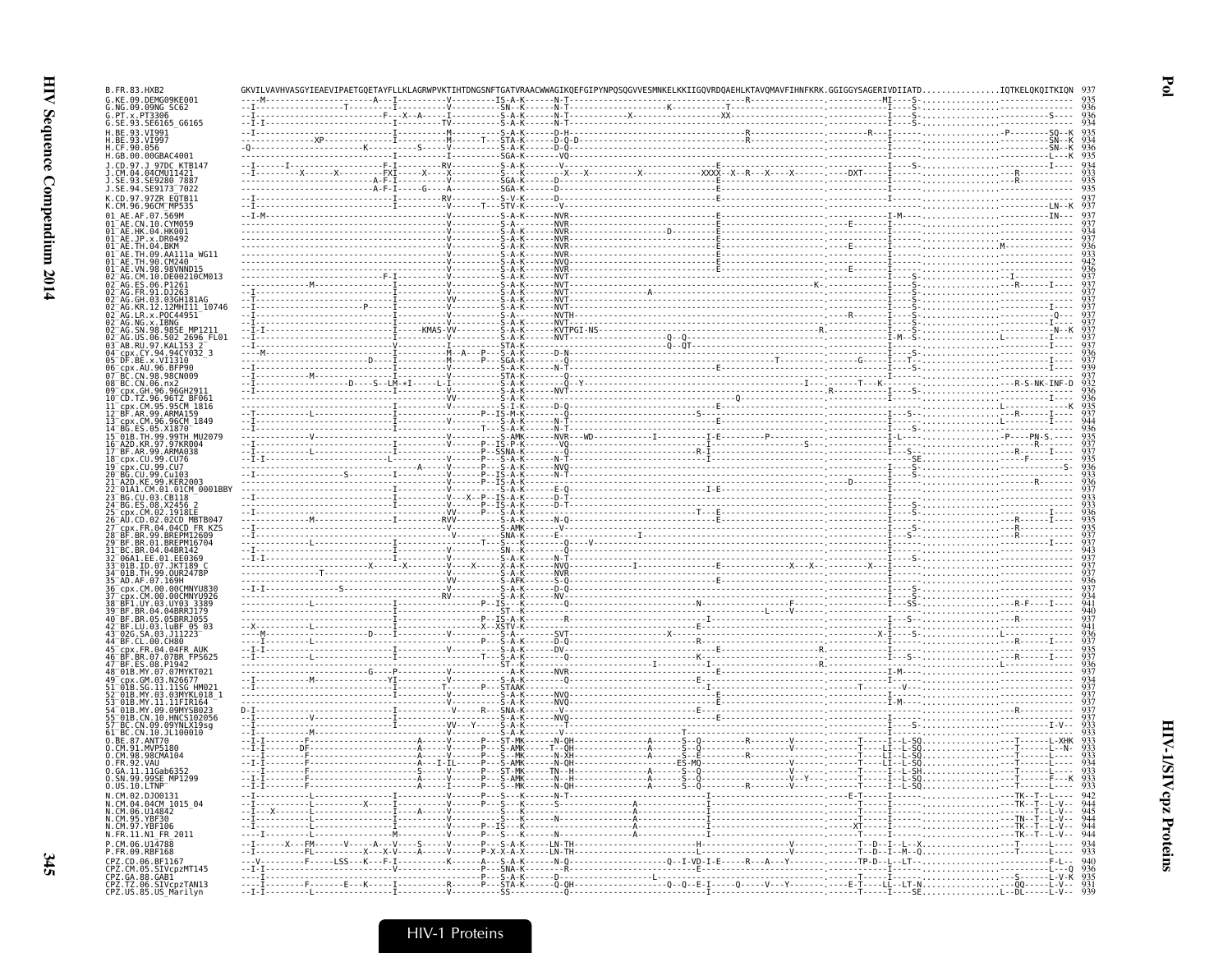|                                                                                                                                                                                                                                                        |                                                                                                                                                                                                                                                                                                                                                                                                                                                            | p31 Integrase end<br>Pol end |
|--------------------------------------------------------------------------------------------------------------------------------------------------------------------------------------------------------------------------------------------------------|------------------------------------------------------------------------------------------------------------------------------------------------------------------------------------------------------------------------------------------------------------------------------------------------------------------------------------------------------------------------------------------------------------------------------------------------------------|------------------------------|
| B.FR.83.HXB2                                                                                                                                                                                                                                           | FRVYYRDSRNPLWKGPAKLLWKGEGAVVIQDNSDIKVVPRRKAKIIRDYGKQMAGDDCVASRQDED*                                                                                                                                                                                                                                                                                                                                                                                        |                              |
| B. FR. 83. HXB2<br>A1. CH. 83. HYV CH-BID_V3538<br>A1. LE. 80. X2110<br>A1. LE. 80. X2110<br>A1. LE. 02. CO000<br>A1. LE. 02. CO000<br>A1. LE. 10. CO0000<br>A1. RU. 11. LEMATIRN092<br>A1. RU. 11. LEMATIRN092<br>A1. RU. 11. LEMATIRN092<br>A1.      |                                                                                                                                                                                                                                                                                                                                                                                                                                                            |                              |
|                                                                                                                                                                                                                                                        | $\begin{tabular}{ c c } \hline \multicolumn{3}{ c }{\hline \multicolumn{3}{ c }{\hline \multicolumn{3}{ c }{\hline \multicolumn{3}{ c }{\hline \multicolumn{3}{ c }{\hline \multicolumn{3}{ c }{\hline \multicolumn{3}{ c }{\hline \multicolumn{3}{ c }{\hline \multicolumn{3}{ c }{\hline \multicolumn{3}{ c }{\hline \multicolumn{3}{ c }{\hline \multicolumn{3}{ c }{\hline \multicolumn{3}{ c }{\hline \multicolumn{3}{ c }{\hline \multicolumn{3}{ c$ |                              |
|                                                                                                                                                                                                                                                        |                                                                                                                                                                                                                                                                                                                                                                                                                                                            |                              |
|                                                                                                                                                                                                                                                        |                                                                                                                                                                                                                                                                                                                                                                                                                                                            |                              |
|                                                                                                                                                                                                                                                        |                                                                                                                                                                                                                                                                                                                                                                                                                                                            |                              |
|                                                                                                                                                                                                                                                        |                                                                                                                                                                                                                                                                                                                                                                                                                                                            |                              |
|                                                                                                                                                                                                                                                        |                                                                                                                                                                                                                                                                                                                                                                                                                                                            |                              |
|                                                                                                                                                                                                                                                        |                                                                                                                                                                                                                                                                                                                                                                                                                                                            |                              |
|                                                                                                                                                                                                                                                        |                                                                                                                                                                                                                                                                                                                                                                                                                                                            |                              |
|                                                                                                                                                                                                                                                        |                                                                                                                                                                                                                                                                                                                                                                                                                                                            |                              |
|                                                                                                                                                                                                                                                        |                                                                                                                                                                                                                                                                                                                                                                                                                                                            |                              |
|                                                                                                                                                                                                                                                        |                                                                                                                                                                                                                                                                                                                                                                                                                                                            |                              |
|                                                                                                                                                                                                                                                        |                                                                                                                                                                                                                                                                                                                                                                                                                                                            |                              |
|                                                                                                                                                                                                                                                        |                                                                                                                                                                                                                                                                                                                                                                                                                                                            |                              |
|                                                                                                                                                                                                                                                        |                                                                                                                                                                                                                                                                                                                                                                                                                                                            |                              |
|                                                                                                                                                                                                                                                        |                                                                                                                                                                                                                                                                                                                                                                                                                                                            |                              |
|                                                                                                                                                                                                                                                        |                                                                                                                                                                                                                                                                                                                                                                                                                                                            |                              |
|                                                                                                                                                                                                                                                        |                                                                                                                                                                                                                                                                                                                                                                                                                                                            |                              |
|                                                                                                                                                                                                                                                        |                                                                                                                                                                                                                                                                                                                                                                                                                                                            |                              |
|                                                                                                                                                                                                                                                        |                                                                                                                                                                                                                                                                                                                                                                                                                                                            |                              |
|                                                                                                                                                                                                                                                        |                                                                                                                                                                                                                                                                                                                                                                                                                                                            |                              |
|                                                                                                                                                                                                                                                        |                                                                                                                                                                                                                                                                                                                                                                                                                                                            |                              |
| A2. CM, 01.01.012011<br>A2. CV, 94.94CY017 41<br>B.AR. 04.04.94CY017 41<br>B.AR. 04.04.951038<br>B.RU.04.951038<br>B.RU.04.951038<br>B.RU.04.951038<br>B.RU.04.951038<br>B.CM.06.9621119<br>B.CM.07.562<br>B.CM.07.99.CV266<br>B.CM.10.0EMB10CN001<br> |                                                                                                                                                                                                                                                                                                                                                                                                                                                            |                              |
|                                                                                                                                                                                                                                                        |                                                                                                                                                                                                                                                                                                                                                                                                                                                            |                              |
|                                                                                                                                                                                                                                                        |                                                                                                                                                                                                                                                                                                                                                                                                                                                            |                              |
|                                                                                                                                                                                                                                                        |                                                                                                                                                                                                                                                                                                                                                                                                                                                            |                              |
|                                                                                                                                                                                                                                                        |                                                                                                                                                                                                                                                                                                                                                                                                                                                            |                              |
|                                                                                                                                                                                                                                                        |                                                                                                                                                                                                                                                                                                                                                                                                                                                            |                              |
|                                                                                                                                                                                                                                                        |                                                                                                                                                                                                                                                                                                                                                                                                                                                            |                              |
|                                                                                                                                                                                                                                                        |                                                                                                                                                                                                                                                                                                                                                                                                                                                            |                              |
|                                                                                                                                                                                                                                                        |                                                                                                                                                                                                                                                                                                                                                                                                                                                            |                              |
|                                                                                                                                                                                                                                                        |                                                                                                                                                                                                                                                                                                                                                                                                                                                            |                              |
|                                                                                                                                                                                                                                                        |                                                                                                                                                                                                                                                                                                                                                                                                                                                            |                              |
|                                                                                                                                                                                                                                                        |                                                                                                                                                                                                                                                                                                                                                                                                                                                            |                              |
|                                                                                                                                                                                                                                                        |                                                                                                                                                                                                                                                                                                                                                                                                                                                            |                              |
|                                                                                                                                                                                                                                                        |                                                                                                                                                                                                                                                                                                                                                                                                                                                            |                              |
|                                                                                                                                                                                                                                                        |                                                                                                                                                                                                                                                                                                                                                                                                                                                            |                              |
|                                                                                                                                                                                                                                                        |                                                                                                                                                                                                                                                                                                                                                                                                                                                            |                              |
|                                                                                                                                                                                                                                                        |                                                                                                                                                                                                                                                                                                                                                                                                                                                            |                              |
|                                                                                                                                                                                                                                                        |                                                                                                                                                                                                                                                                                                                                                                                                                                                            |                              |
|                                                                                                                                                                                                                                                        |                                                                                                                                                                                                                                                                                                                                                                                                                                                            |                              |
|                                                                                                                                                                                                                                                        |                                                                                                                                                                                                                                                                                                                                                                                                                                                            |                              |
|                                                                                                                                                                                                                                                        |                                                                                                                                                                                                                                                                                                                                                                                                                                                            |                              |
|                                                                                                                                                                                                                                                        |                                                                                                                                                                                                                                                                                                                                                                                                                                                            |                              |
|                                                                                                                                                                                                                                                        |                                                                                                                                                                                                                                                                                                                                                                                                                                                            |                              |
|                                                                                                                                                                                                                                                        |                                                                                                                                                                                                                                                                                                                                                                                                                                                            |                              |
|                                                                                                                                                                                                                                                        |                                                                                                                                                                                                                                                                                                                                                                                                                                                            |                              |
| G.CM.10.DEMG10CM008<br>G.CN.08.GX 2084_08<br>G.CU.99.Cu74<br>G.ES.09.X2634_2<br>G.GH.03.03GH175G                                                                                                                                                       |                                                                                                                                                                                                                                                                                                                                                                                                                                                            |                              |
|                                                                                                                                                                                                                                                        |                                                                                                                                                                                                                                                                                                                                                                                                                                                            |                              |
|                                                                                                                                                                                                                                                        |                                                                                                                                                                                                                                                                                                                                                                                                                                                            |                              |

<span id="page-29-0"></span>HIV-1/SIV cpz Proteins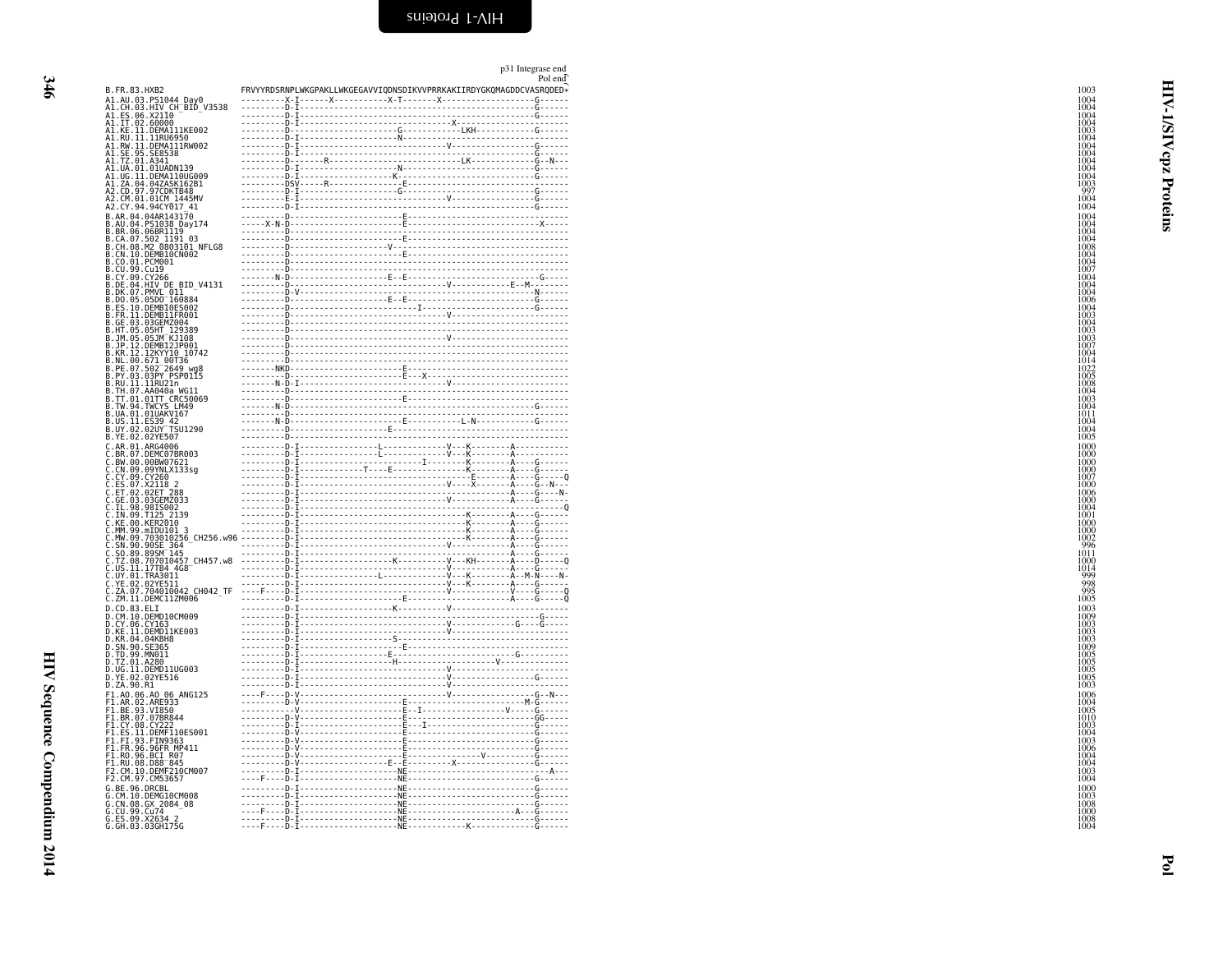| B.FR.83.HXB2                                                                                                                                                      |  | FRVYYRDSRNPLWKGPAKLLWKGEGAVVIQDNSDIKVVPRRKAKIIRDYGKQMAGDDCVASRQDED* |
|-------------------------------------------------------------------------------------------------------------------------------------------------------------------|--|---------------------------------------------------------------------|
| G.KE.09.DEMG09KE001                                                                                                                                               |  |                                                                     |
| G.NG.09.09NG SC62<br>G.PT.x.PT3306                                                                                                                                |  |                                                                     |
| G.SE.93.SE6165 G6165<br>H.BE.93.VI991                                                                                                                             |  |                                                                     |
| H.BE.93.VI997<br>H.BE.93.VI997<br>H.CF.90.056<br>H.GB.00.00GBAC4001                                                                                               |  |                                                                     |
|                                                                                                                                                                   |  |                                                                     |
| J.CD.97.J 97DC KTB147<br>J.CM.04.04CMU11421                                                                                                                       |  |                                                                     |
|                                                                                                                                                                   |  |                                                                     |
| J. ŠE. 93. ŠE9280 7887<br>J. SE. 94. SE9173 7022                                                                                                                  |  |                                                                     |
| K.CD.97.97ZR EQTB11<br>K.CM.96.96CM_MP535                                                                                                                         |  |                                                                     |
|                                                                                                                                                                   |  |                                                                     |
| 01 AE .AF .07 .569M<br>01 AE .CN .10 .CYM059<br>01 AE .HK .04 .HK001<br>01 AE .JP .x .DR0492<br>01 AE .JP .x .DR0492<br>01 -AE .TH .04 .BKM                       |  |                                                                     |
|                                                                                                                                                                   |  |                                                                     |
|                                                                                                                                                                   |  |                                                                     |
| 01-AE:TH:09.AA111a_WG11<br>01-AE:TH:09.AA111a_WG11<br>01-AE:TH:90.CM240<br>02-AG:CM:10.DE00210CM013                                                               |  |                                                                     |
|                                                                                                                                                                   |  |                                                                     |
|                                                                                                                                                                   |  |                                                                     |
|                                                                                                                                                                   |  |                                                                     |
|                                                                                                                                                                   |  |                                                                     |
|                                                                                                                                                                   |  |                                                                     |
|                                                                                                                                                                   |  |                                                                     |
|                                                                                                                                                                   |  |                                                                     |
|                                                                                                                                                                   |  |                                                                     |
|                                                                                                                                                                   |  |                                                                     |
|                                                                                                                                                                   |  |                                                                     |
|                                                                                                                                                                   |  |                                                                     |
|                                                                                                                                                                   |  |                                                                     |
|                                                                                                                                                                   |  |                                                                     |
|                                                                                                                                                                   |  |                                                                     |
|                                                                                                                                                                   |  |                                                                     |
| -018.-7.03.1970<br>-01B.TH.99.99TH MU2079<br>-A2D.KR.97.97KR004<br>-EPX.CU.99.CU76<br>-CPX.CU.99.CU76                                                             |  |                                                                     |
|                                                                                                                                                                   |  |                                                                     |
|                                                                                                                                                                   |  |                                                                     |
| – cpx.c0.99.c07<br>– BG.c0.99.c07<br>– BG.c0.99.c0103<br>– A2D.KE.99.KER2003<br>– 01A1.cM.01.01CM_0001BBY                                                         |  |                                                                     |
| BG.CU.03.CB118<br>BG.ES.08.X2456                                                                                                                                  |  |                                                                     |
|                                                                                                                                                                   |  |                                                                     |
| -00.15.100.42490<br>-AU.CD.02.02CD MBTB047<br>-AU.CD.02.02CD MBTB047<br>-BF.BR.99.BREPM12609<br>-BF.BR.99.BREPM16704<br>-BC.8R.04.04.BR1420<br>-BC.8R.04.04.BR420 |  |                                                                     |
|                                                                                                                                                                   |  |                                                                     |
|                                                                                                                                                                   |  |                                                                     |
|                                                                                                                                                                   |  |                                                                     |
|                                                                                                                                                                   |  |                                                                     |
|                                                                                                                                                                   |  |                                                                     |
|                                                                                                                                                                   |  |                                                                     |
|                                                                                                                                                                   |  |                                                                     |
|                                                                                                                                                                   |  |                                                                     |
|                                                                                                                                                                   |  |                                                                     |
|                                                                                                                                                                   |  |                                                                     |
|                                                                                                                                                                   |  |                                                                     |
|                                                                                                                                                                   |  |                                                                     |
|                                                                                                                                                                   |  |                                                                     |
|                                                                                                                                                                   |  |                                                                     |
|                                                                                                                                                                   |  |                                                                     |
|                                                                                                                                                                   |  |                                                                     |
| 01B.CN.10.HNCS102056<br>BC.CN.09.09YNLX19sg                                                                                                                       |  |                                                                     |
| BC.CN.10.JL100010                                                                                                                                                 |  |                                                                     |
| 0. BE.87. ANT70<br>0. CM.91. MVP5180<br>0. CM.98.98CMA104                                                                                                         |  |                                                                     |
|                                                                                                                                                                   |  |                                                                     |
| 0.FR.92.VAU<br>0.GA.11.11Gab6352<br>0.SN.99.99SE_MP1299                                                                                                           |  |                                                                     |
| $0.05.10.$ LTNP                                                                                                                                                   |  |                                                                     |
| N.CM.02.DJ00131<br>N.CM.04.04CM_1015_04                                                                                                                           |  |                                                                     |
|                                                                                                                                                                   |  |                                                                     |
| N.CM.06.U14842<br>N.CM.95.YBF30<br>N.CM.97.YBF106                                                                                                                 |  |                                                                     |
| N.FR.11.N1 FR 2011                                                                                                                                                |  |                                                                     |
| P.CM.06.U14788                                                                                                                                                    |  |                                                                     |
| P.FR.09.RBF168                                                                                                                                                    |  |                                                                     |
| CPZ.CD.06.BF1167<br>CPZ.CM.05.SIVCPZMT145                                                                                                                         |  | ---------D-V-----R----------KEGEE------------K-----V--AGG--D--N---  |
| CPZ.GA.88.GABI<br>CPZ.GA.88.GABI<br>CPZ.US.85.US_Marilyn                                                                                                          |  |                                                                     |
|                                                                                                                                                                   |  |                                                                     |
|                                                                                                                                                                   |  |                                                                     |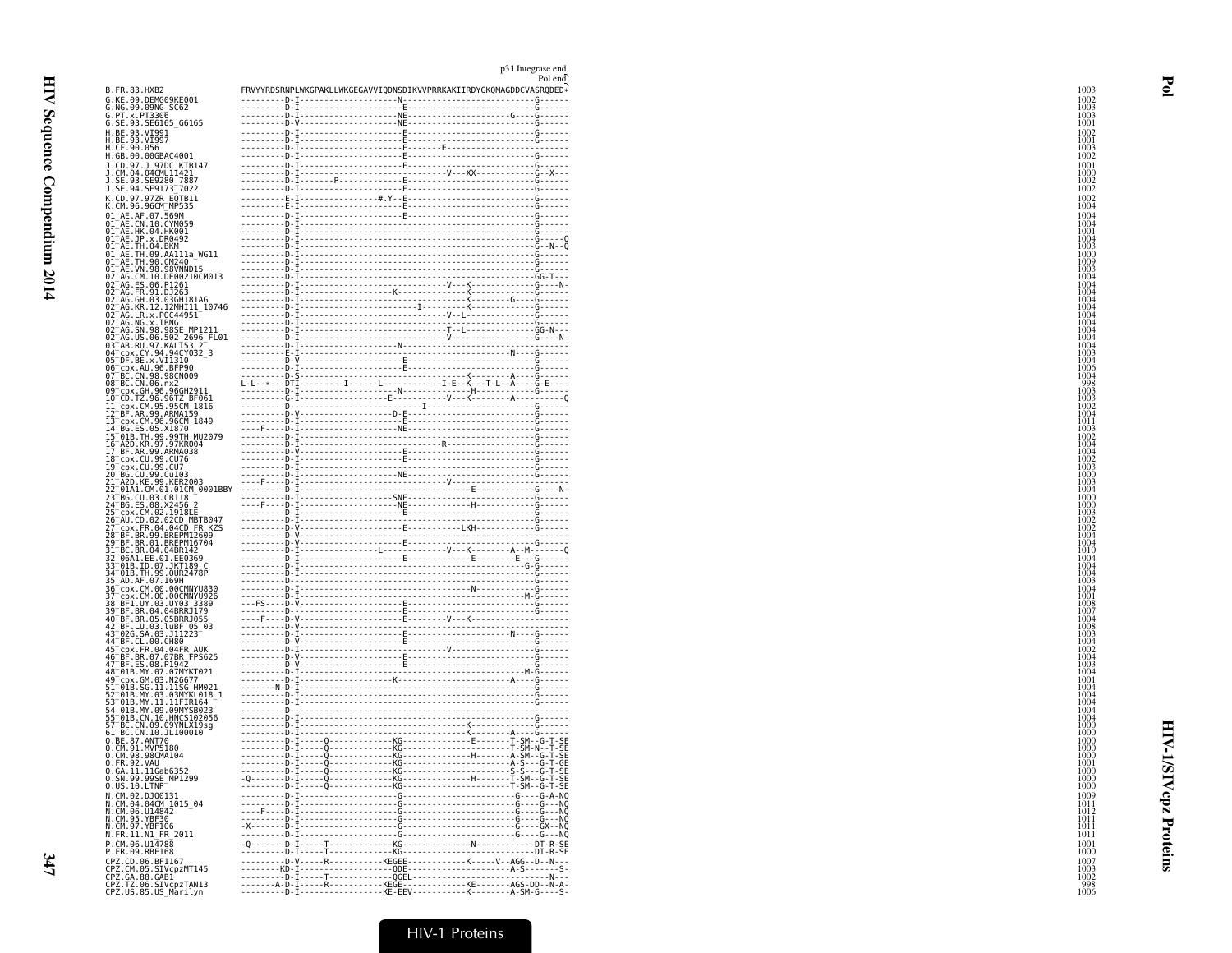<span id="page-31-0"></span>

| A1.CH.03.HIV CH BID V3538                                                                              |  |  |  |                                                                                                                                                                                                                                                                                                                                                                                                                                                         |  |
|--------------------------------------------------------------------------------------------------------|--|--|--|---------------------------------------------------------------------------------------------------------------------------------------------------------------------------------------------------------------------------------------------------------------------------------------------------------------------------------------------------------------------------------------------------------------------------------------------------------|--|
| A1.ES.06.X21I0<br>A1.IT.02.60000                                                                       |  |  |  |                                                                                                                                                                                                                                                                                                                                                                                                                                                         |  |
| A1.KE.11.DEMA111KE002<br>1.RU.11.11RU6950                                                              |  |  |  |                                                                                                                                                                                                                                                                                                                                                                                                                                                         |  |
| DEMA111RW002                                                                                           |  |  |  |                                                                                                                                                                                                                                                                                                                                                                                                                                                         |  |
|                                                                                                        |  |  |  |                                                                                                                                                                                                                                                                                                                                                                                                                                                         |  |
| UA.01.01UADN139                                                                                        |  |  |  |                                                                                                                                                                                                                                                                                                                                                                                                                                                         |  |
| <b>UG. 11. DEMA110UG009</b><br>04 047ASK162R1                                                          |  |  |  |                                                                                                                                                                                                                                                                                                                                                                                                                                                         |  |
| 97.97CDKTR48                                                                                           |  |  |  |                                                                                                                                                                                                                                                                                                                                                                                                                                                         |  |
| A2.CM.01.01CM 1445MV<br>A2.CY.94.94CY017 41                                                            |  |  |  |                                                                                                                                                                                                                                                                                                                                                                                                                                                         |  |
| B.AR.04.04AR143170                                                                                     |  |  |  |                                                                                                                                                                                                                                                                                                                                                                                                                                                         |  |
| .04.PS1038 Day174<br>06.06BR1119.                                                                      |  |  |  |                                                                                                                                                                                                                                                                                                                                                                                                                                                         |  |
| .502 1191 03<br>.M2_0803101_NFLG8<br>. 07                                                              |  |  |  |                                                                                                                                                                                                                                                                                                                                                                                                                                                         |  |
| . 08<br>.10.DEMB10CN002                                                                                |  |  |  |                                                                                                                                                                                                                                                                                                                                                                                                                                                         |  |
| .01.PCM001                                                                                             |  |  |  |                                                                                                                                                                                                                                                                                                                                                                                                                                                         |  |
| .99.Cu19                                                                                               |  |  |  |                                                                                                                                                                                                                                                                                                                                                                                                                                                         |  |
| DE.04.HIV DE BID V4131                                                                                 |  |  |  |                                                                                                                                                                                                                                                                                                                                                                                                                                                         |  |
| DK.07.PMVL 011<br>05D0 160884                                                                          |  |  |  |                                                                                                                                                                                                                                                                                                                                                                                                                                                         |  |
|                                                                                                        |  |  |  |                                                                                                                                                                                                                                                                                                                                                                                                                                                         |  |
|                                                                                                        |  |  |  |                                                                                                                                                                                                                                                                                                                                                                                                                                                         |  |
|                                                                                                        |  |  |  |                                                                                                                                                                                                                                                                                                                                                                                                                                                         |  |
| 12. DEMRT21P001                                                                                        |  |  |  |                                                                                                                                                                                                                                                                                                                                                                                                                                                         |  |
| .KR.12.12KYY10 10742                                                                                   |  |  |  |                                                                                                                                                                                                                                                                                                                                                                                                                                                         |  |
| NL.00.671 00T36<br>$07.502^-2649$ was                                                                  |  |  |  |                                                                                                                                                                                                                                                                                                                                                                                                                                                         |  |
| 03PY PSP0115                                                                                           |  |  |  |                                                                                                                                                                                                                                                                                                                                                                                                                                                         |  |
| 11.11RU71n<br>07 AA040a WG1                                                                            |  |  |  |                                                                                                                                                                                                                                                                                                                                                                                                                                                         |  |
| .01.01TT CRC50069                                                                                      |  |  |  |                                                                                                                                                                                                                                                                                                                                                                                                                                                         |  |
| TWCYS LM49<br>.01UAKV167                                                                               |  |  |  |                                                                                                                                                                                                                                                                                                                                                                                                                                                         |  |
| ES39 42                                                                                                |  |  |  |                                                                                                                                                                                                                                                                                                                                                                                                                                                         |  |
| $.02$ HY $-$ TSH1296<br>B.YE.02.02YE507                                                                |  |  |  |                                                                                                                                                                                                                                                                                                                                                                                                                                                         |  |
| ARG4006                                                                                                |  |  |  |                                                                                                                                                                                                                                                                                                                                                                                                                                                         |  |
| .DEMC07BR003                                                                                           |  |  |  |                                                                                                                                                                                                                                                                                                                                                                                                                                                         |  |
| 00BW07621<br>CN.09.09YNLX133sq                                                                         |  |  |  |                                                                                                                                                                                                                                                                                                                                                                                                                                                         |  |
|                                                                                                        |  |  |  |                                                                                                                                                                                                                                                                                                                                                                                                                                                         |  |
| .X2118                                                                                                 |  |  |  |                                                                                                                                                                                                                                                                                                                                                                                                                                                         |  |
|                                                                                                        |  |  |  |                                                                                                                                                                                                                                                                                                                                                                                                                                                         |  |
|                                                                                                        |  |  |  |                                                                                                                                                                                                                                                                                                                                                                                                                                                         |  |
|                                                                                                        |  |  |  |                                                                                                                                                                                                                                                                                                                                                                                                                                                         |  |
| CH256.w96                                                                                              |  |  |  |                                                                                                                                                                                                                                                                                                                                                                                                                                                         |  |
|                                                                                                        |  |  |  |                                                                                                                                                                                                                                                                                                                                                                                                                                                         |  |
| 89SM 145<br>TZ.08.707010457 CH457.w8                                                                   |  |  |  |                                                                                                                                                                                                                                                                                                                                                                                                                                                         |  |
| 17TR4 4G8                                                                                              |  |  |  |                                                                                                                                                                                                                                                                                                                                                                                                                                                         |  |
| 01 TRA3011                                                                                             |  |  |  |                                                                                                                                                                                                                                                                                                                                                                                                                                                         |  |
| $.704010042$ CH042 TF                                                                                  |  |  |  |                                                                                                                                                                                                                                                                                                                                                                                                                                                         |  |
| .ZM.11.DEMC11ZM006<br>83 FLT                                                                           |  |  |  |                                                                                                                                                                                                                                                                                                                                                                                                                                                         |  |
| 10.DEMD10CM009                                                                                         |  |  |  |                                                                                                                                                                                                                                                                                                                                                                                                                                                         |  |
| 06.CY163<br>.DEMD11KE003                                                                               |  |  |  |                                                                                                                                                                                                                                                                                                                                                                                                                                                         |  |
| .04KBH8                                                                                                |  |  |  |                                                                                                                                                                                                                                                                                                                                                                                                                                                         |  |
| .99.MN011                                                                                              |  |  |  |                                                                                                                                                                                                                                                                                                                                                                                                                                                         |  |
| 01.A280                                                                                                |  |  |  |                                                                                                                                                                                                                                                                                                                                                                                                                                                         |  |
| D.UG.11.DEMD11UG003<br>02.02YE516                                                                      |  |  |  |                                                                                                                                                                                                                                                                                                                                                                                                                                                         |  |
| D.ZA.90.R1                                                                                             |  |  |  |                                                                                                                                                                                                                                                                                                                                                                                                                                                         |  |
| .AO.06.AO 06 ANG125<br>02.ARE933                                                                       |  |  |  |                                                                                                                                                                                                                                                                                                                                                                                                                                                         |  |
| BE.93.VI850                                                                                            |  |  |  |                                                                                                                                                                                                                                                                                                                                                                                                                                                         |  |
| 07.07BR844                                                                                             |  |  |  |                                                                                                                                                                                                                                                                                                                                                                                                                                                         |  |
|                                                                                                        |  |  |  |                                                                                                                                                                                                                                                                                                                                                                                                                                                         |  |
|                                                                                                        |  |  |  |                                                                                                                                                                                                                                                                                                                                                                                                                                                         |  |
| .BCI R07                                                                                               |  |  |  |                                                                                                                                                                                                                                                                                                                                                                                                                                                         |  |
| $-1.$ RU.08.D88 $-845$<br>2.CM.10.DEMF210CM00                                                          |  |  |  |                                                                                                                                                                                                                                                                                                                                                                                                                                                         |  |
|                                                                                                        |  |  |  |                                                                                                                                                                                                                                                                                                                                                                                                                                                         |  |
|                                                                                                        |  |  |  |                                                                                                                                                                                                                                                                                                                                                                                                                                                         |  |
|                                                                                                        |  |  |  |                                                                                                                                                                                                                                                                                                                                                                                                                                                         |  |
|                                                                                                        |  |  |  |                                                                                                                                                                                                                                                                                                                                                                                                                                                         |  |
| F2.CM.97.CM53657<br>96 DRCRI<br>.10.DEMG10CM008<br>CN.08.GX_2084_08<br>G.CU.99.Cu74<br>G.ES.09.X2634 2 |  |  |  | $\begin{bmatrix} \textbf{1}_{\textbf{0}} & \textbf{2}_{\textbf{0}} & \textbf{3}_{\textbf{0}} & \textbf{4}_{\textbf{0}} & \textbf{5}_{\textbf{0}} & \textbf{6}_{\textbf{0}} & \textbf{7}_{\textbf{0}} & \textbf{8}_{\textbf{0}} & \textbf{9}_{\textbf{0}} & \textbf{9}_{\textbf{0}} & \textbf{10}_{\textbf{0}} & \textbf{10}_{\textbf{0}} & \textbf{10}_{\textbf{0}} & \textbf{10}_{\textbf{0}} & \textbf{10}_{\textbf{0}} & \textbf{10}_{\textbf{0}} &$ |  |

<span id="page-31-1"></span>Vif start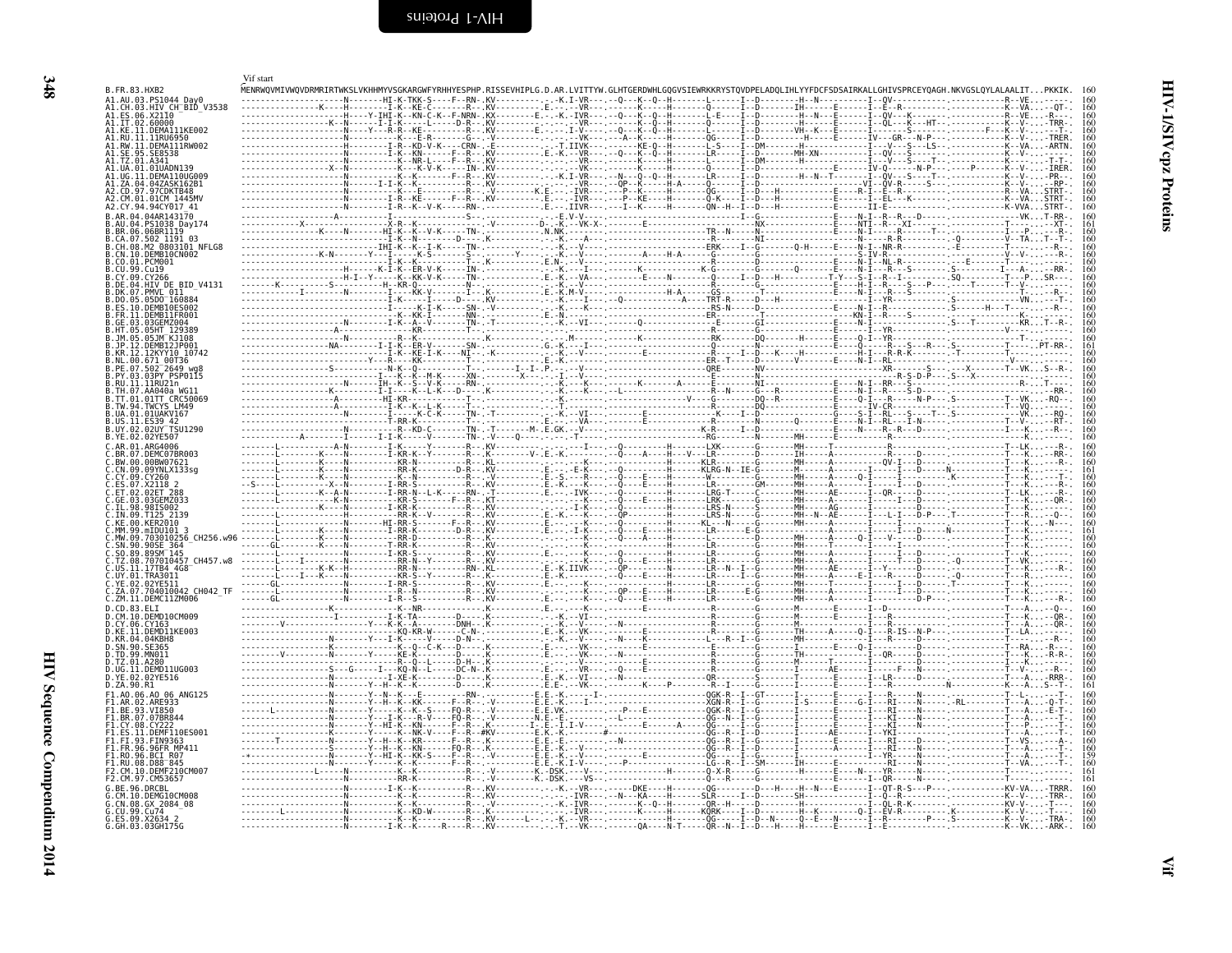|                                                                                                                  | Vif start |  |                                                                                                                                                                                                                                                                                                                     |  |          |
|------------------------------------------------------------------------------------------------------------------|-----------|--|---------------------------------------------------------------------------------------------------------------------------------------------------------------------------------------------------------------------------------------------------------------------------------------------------------------------|--|----------|
| B.FR.83.HXB2<br>G.KE.09.DEMG09KE001                                                                              |           |  |                                                                                                                                                                                                                                                                                                                     |  |          |
| G.NG.09.09NG SC62<br>G. PT. x. PT3306                                                                            |           |  |                                                                                                                                                                                                                                                                                                                     |  |          |
| G.SE.93.SE6165 G6165                                                                                             |           |  |                                                                                                                                                                                                                                                                                                                     |  |          |
| .93.VI99.<br>H.CE.90.056                                                                                         |           |  |                                                                                                                                                                                                                                                                                                                     |  |          |
| H.GB.00.00GBAC4001                                                                                               |           |  |                                                                                                                                                                                                                                                                                                                     |  |          |
| J.CD.97.J 97DC KTB147<br>.CM.04.04CMU11421                                                                       |           |  |                                                                                                                                                                                                                                                                                                                     |  |          |
| SE.93.SE9280 7887<br>J.SE.94.SE9173 <sup>-</sup> 7022                                                            |           |  |                                                                                                                                                                                                                                                                                                                     |  |          |
| K.CD.97.97ZR EOTB11<br>K.CM.96.96CM MP535                                                                        |           |  |                                                                                                                                                                                                                                                                                                                     |  |          |
|                                                                                                                  |           |  |                                                                                                                                                                                                                                                                                                                     |  |          |
|                                                                                                                  |           |  |                                                                                                                                                                                                                                                                                                                     |  |          |
|                                                                                                                  |           |  |                                                                                                                                                                                                                                                                                                                     |  |          |
|                                                                                                                  |           |  |                                                                                                                                                                                                                                                                                                                     |  |          |
|                                                                                                                  |           |  |                                                                                                                                                                                                                                                                                                                     |  |          |
|                                                                                                                  |           |  |                                                                                                                                                                                                                                                                                                                     |  |          |
| 12MHI11 10746                                                                                                    |           |  |                                                                                                                                                                                                                                                                                                                     |  |          |
|                                                                                                                  |           |  |                                                                                                                                                                                                                                                                                                                     |  |          |
| 06.502 2696 FL01                                                                                                 |           |  |                                                                                                                                                                                                                                                                                                                     |  |          |
|                                                                                                                  |           |  |                                                                                                                                                                                                                                                                                                                     |  |          |
| 05 DF.BE.x.VI1310                                                                                                |           |  |                                                                                                                                                                                                                                                                                                                     |  |          |
|                                                                                                                  |           |  |                                                                                                                                                                                                                                                                                                                     |  |          |
| GH 96 96GH                                                                                                       |           |  |                                                                                                                                                                                                                                                                                                                     |  |          |
| 95CM 1816                                                                                                        |           |  |                                                                                                                                                                                                                                                                                                                     |  |          |
| CM.96.96CM 1849                                                                                                  |           |  |                                                                                                                                                                                                                                                                                                                     |  |          |
|                                                                                                                  |           |  |                                                                                                                                                                                                                                                                                                                     |  |          |
| .KR.97.97KR004<br>99.ARMA038                                                                                     |           |  |                                                                                                                                                                                                                                                                                                                     |  |          |
|                                                                                                                  |           |  |                                                                                                                                                                                                                                                                                                                     |  |          |
| 99.Cu103                                                                                                         |           |  |                                                                                                                                                                                                                                                                                                                     |  |          |
|                                                                                                                  |           |  |                                                                                                                                                                                                                                                                                                                     |  |          |
|                                                                                                                  |           |  |                                                                                                                                                                                                                                                                                                                     |  |          |
| cpx.FR.04.04CD FR KZ9                                                                                            |           |  |                                                                                                                                                                                                                                                                                                                     |  |          |
|                                                                                                                  |           |  |                                                                                                                                                                                                                                                                                                                     |  |          |
|                                                                                                                  |           |  |                                                                                                                                                                                                                                                                                                                     |  |          |
| 01B TD 07 1KT189 C                                                                                               |           |  |                                                                                                                                                                                                                                                                                                                     |  |          |
| 99.OUR2478P                                                                                                      |           |  |                                                                                                                                                                                                                                                                                                                     |  |          |
|                                                                                                                  |           |  |                                                                                                                                                                                                                                                                                                                     |  |          |
|                                                                                                                  |           |  |                                                                                                                                                                                                                                                                                                                     |  |          |
| 05.05BRR1055<br>BF.LU.03.luBF 05 03                                                                              |           |  |                                                                                                                                                                                                                                                                                                                     |  |          |
|                                                                                                                  |           |  |                                                                                                                                                                                                                                                                                                                     |  |          |
| FR 04 04FR AIIH                                                                                                  |           |  |                                                                                                                                                                                                                                                                                                                     |  |          |
|                                                                                                                  |           |  |                                                                                                                                                                                                                                                                                                                     |  |          |
|                                                                                                                  |           |  |                                                                                                                                                                                                                                                                                                                     |  |          |
|                                                                                                                  |           |  |                                                                                                                                                                                                                                                                                                                     |  |          |
| N 10 HNCS10205                                                                                                   |           |  |                                                                                                                                                                                                                                                                                                                     |  |          |
| 10.JL100010                                                                                                      |           |  |                                                                                                                                                                                                                                                                                                                     |  |          |
| BE.87.ANT70<br>.CM.91.MVP5186                                                                                    |           |  |                                                                                                                                                                                                                                                                                                                     |  |          |
| ).CM.98.98CMA104<br>.FR.92.VAU                                                                                   |           |  | .QKVKA-N----Y-K-R-R--TD-Y-K-----IN-.-V--R-Y--V-.P.-C.IMV----. --MP---EEQ--H------QCRK-I--I---T--K----H--T--TE----R--T--QR-L-Q---PE--.SQ--T--L---R-VVKA-RNR                                                                                                                                                          |  |          |
| <u>U.GA.II.IIGab633</u>                                                                                          |           |  |                                                                                                                                                                                                                                                                                                                     |  |          |
| 0.SN.99.99SE_MP1299<br>0.05.10. LTNP                                                                             |           |  | -------L-------QKVKA-N----Y-K-R-R-TKD-H------TRN-.----S-Y--V-.M.-C.V-V----. --MP---EDQ--H------QY-K-K--I---RI--Q--T---E---R-I--QR-LTK---P--- SQ--T--L---R-VVKA-RS-. 16                                                                                                                                              |  | 16       |
| N.CM.02.D00131<br>N.CM.04.04CM 1015_04<br>N.CM.06.U14842<br>N.CM.05.YBF30<br>N.CM.95.YBF30<br>N.FR.11.N1_FR_2011 |           |  | $\frac{1}{1}$ $\frac{1}{1}$ $\frac{1}{1}$ $\frac{1}{1}$ $\frac{1}{1}$ $\frac{1}{1}$ $\frac{1}{1}$ $\frac{1}{1}$ $\frac{1}{1}$ $\frac{1}{1}$ $\frac{1}{1}$ $\frac{1}{1}$ $\frac{1}{1}$ $\frac{1}{1}$ $\frac{1}{1}$ $\frac{1}{1}$ $\frac{1}{1}$ $\frac{1}{1}$ $\frac{1}{1}$ $\frac{1}{1}$ $\frac{1}{1}$ $\frac{1}{1}$ |  |          |
|                                                                                                                  |           |  |                                                                                                                                                                                                                                                                                                                     |  |          |
|                                                                                                                  |           |  |                                                                                                                                                                                                                                                                                                                     |  | 16<br>16 |
| P.CM.06.U14788                                                                                                   |           |  | -------------IP-EKVKA-N----Y-K-R-K-T-K--------TT--.----A-Y--V-.T.-T.IIV-X--.--MP---EEQ--H-A-V---QGK-T--I---T--R----H--Q------V-R-I--DR-LXX---S---.SQ----------KVVVGKVXR-.                                                                                                                                           |  |          |
| P.FR.09.RBF168                                                                                                   |           |  | ------------IS-EKVKA-N----Y-K-R-K-TKN--------TV--.----G-Y--V-.A.-T.I-V----.--MP---EEQ--H-A-V---QGK-T--I---T--R----H--Q------V-R-I--DR-LNK---S---.SQ-----F---KVVVGKV-R-.                                                                                                                                             |  |          |
| CPZ.CD.06.BF1167<br>CPZ.CM.05.SIVcpzMT145<br>CPZ.GA.88.GAB1<br>CPZ.TZ.06.SIVcpzTAN13                             |           |  |                                                                                                                                                                                                                                                                                                                     |  |          |
| CPZ.US.85.US Marilyn                                                                                             |           |  |                                                                                                                                                                                                                                                                                                                     |  |          |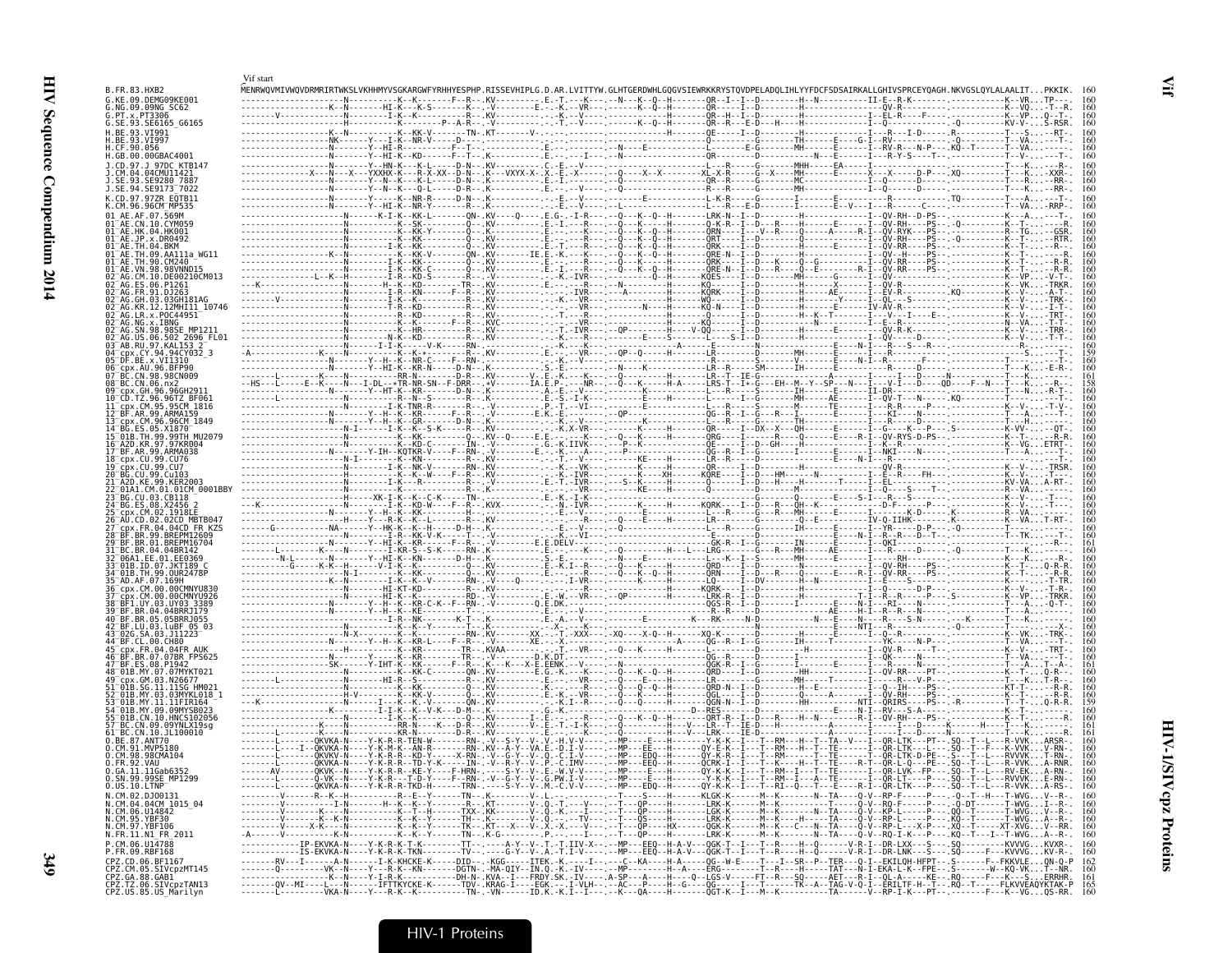HIV Sequence Compendium 2014 HIV Sequence Compendium 2014

<span id="page-33-0"></span>

|                                                                                           | Vif end                                                                                                                                                                                                                                                                                                                                                                                                                                              |                                        |             |
|-------------------------------------------------------------------------------------------|------------------------------------------------------------------------------------------------------------------------------------------------------------------------------------------------------------------------------------------------------------------------------------------------------------------------------------------------------------------------------------------------------------------------------------------------------|----------------------------------------|-------------|
| B.FR.83.HXB2                                                                              | PPLPSVTKLTEDRWNKPQKTKGHRGSHTMNGH*                                                                                                                                                                                                                                                                                                                                                                                                                    | 192<br>193                             |             |
| A1.AU.03.PS1044_Day0<br>A1.CH.03.HIV CH_BID_V3538<br>A1.ES.06.X2110<br>A1.IT.02.60000     |                                                                                                                                                                                                                                                                                                                                                                                                                                                      | 193                                    | ₹           |
|                                                                                           |                                                                                                                                                                                                                                                                                                                                                                                                                                                      | 193                                    |             |
| A1.KE.11.DEMA111KE002                                                                     |                                                                                                                                                                                                                                                                                                                                                                                                                                                      | 193<br>193<br>193<br>193               |             |
| A1.RU.11.11RU6950<br>A1.RW.11.DEMA111RW002<br>A1.SE.95.SE8538                             |                                                                                                                                                                                                                                                                                                                                                                                                                                                      |                                        | <b>AIST</b> |
| A1.TZ.01.A341                                                                             |                                                                                                                                                                                                                                                                                                                                                                                                                                                      | 193<br>193                             | zdo         |
| A1.UA.01.01UADN139                                                                        |                                                                                                                                                                                                                                                                                                                                                                                                                                                      |                                        |             |
| A1.UG.11.DEMA110UG009<br>A1.ZA.04.04ZASK162B1                                             |                                                                                                                                                                                                                                                                                                                                                                                                                                                      | 193<br>193<br>193<br>193               |             |
| A2.CD.97.97CDKTB48<br>A2.CM.01.01CM 1445MV                                                |                                                                                                                                                                                                                                                                                                                                                                                                                                                      | 193                                    |             |
| A2.CY.94.94CY017 41                                                                       |                                                                                                                                                                                                                                                                                                                                                                                                                                                      | 193                                    | Proteins    |
| B.AR.04.04AR143170<br>B.AU.04.PS1038 Day174                                               |                                                                                                                                                                                                                                                                                                                                                                                                                                                      | 193<br>194                             |             |
| B.BR.06.06BRI119<br>B.CA.07.502 1191 03                                                   |                                                                                                                                                                                                                                                                                                                                                                                                                                                      | $^{193}_{193}$                         |             |
| B.CH.08.M2 0803101 NFLG8                                                                  |                                                                                                                                                                                                                                                                                                                                                                                                                                                      | 189                                    |             |
| B.CN.10.DEMB10CN002<br>B.CO.01.PCM001                                                     |                                                                                                                                                                                                                                                                                                                                                                                                                                                      | 193                                    |             |
| B.CU.99.Cu19                                                                              |                                                                                                                                                                                                                                                                                                                                                                                                                                                      | 193<br>193<br>189<br>193               |             |
| B.CY.09.CY266<br>B.DE.04.HIV DE BID_V4131<br>B.DK.07.PMVL_011                             |                                                                                                                                                                                                                                                                                                                                                                                                                                                      |                                        |             |
| B.DO.05.05D0 160884                                                                       |                                                                                                                                                                                                                                                                                                                                                                                                                                                      | 193<br>193                             |             |
| B.ES.10.DEMB10ES002                                                                       |                                                                                                                                                                                                                                                                                                                                                                                                                                                      | 193                                    |             |
| B.FR.11.DEMB11FR001<br>B.GE.03.03GEMZ004                                                  |                                                                                                                                                                                                                                                                                                                                                                                                                                                      | 193<br>193<br>193<br>193               |             |
|                                                                                           |                                                                                                                                                                                                                                                                                                                                                                                                                                                      |                                        |             |
| B.HT.05.05HT 129389<br>B.JM.05.05JM KJ108<br>B.JP.12.DEMBI2JP001<br>B.KR.12.12KYY10_10742 |                                                                                                                                                                                                                                                                                                                                                                                                                                                      | i 94                                   |             |
|                                                                                           | $\begin{minipage}{0.99\textwidth} \begin{tabular}{ c c c } \hline \multicolumn{3}{ c }{\textbf{R}} & \multicolumn{3}{ c }{\textbf{R}} & \multicolumn{3}{ c }{\textbf{R}} & \multicolumn{3}{ c }{\textbf{R}} & \multicolumn{3}{ c }{\textbf{R}} & \multicolumn{3}{ c }{\textbf{R}} & \multicolumn{3}{ c }{\textbf{R}} & \multicolumn{3}{ c }{\textbf{R}} & \multicolumn{3}{ c }{\textbf{R}} & \multicolumn{3}{ c }{\textbf{R}} & \multicolumn{3}{ $   | 193                                    |             |
| B.NL.00.671 00T36<br>B.PE.07.502 2649 wg8<br>B.PY.03.03PY PSP0115                         | $\begin{minipage}{0.99\textwidth} \begin{tabular}{ c c c } \hline & \multicolumn{3}{ c }{0.99\textwidth} & \multicolumn{3}{ c }{0.99\textwidth} & \multicolumn{3}{ c }{0.99\textwidth} & \multicolumn{3}{ c }{0.99\textwidth} & \multicolumn{3}{ c }{0.99\textwidth} & \multicolumn{3}{ c }{0.99\textwidth} & \multicolumn{3}{ c }{0.99\textwidth} & \multicolumn{3}{ c }{0.99\textwidth} & \multicolumn{3}{ c }{0.99\textwidth} & \multicolumn{3}{$ | 193<br>193<br>193<br>193<br>193        |             |
| B.RU.11.11RU21n                                                                           |                                                                                                                                                                                                                                                                                                                                                                                                                                                      |                                        |             |
| B.TH.07.AA040a WG11<br>B.TT.01.01TT CRC50069                                              |                                                                                                                                                                                                                                                                                                                                                                                                                                                      | 193                                    |             |
| B.TW.94.TWCYS LM49<br>B.UA.01.01UAKV167                                                   |                                                                                                                                                                                                                                                                                                                                                                                                                                                      | 193<br>193<br>193<br>193               |             |
| B.US.11.ES39 42<br>B.UY.02.02UY TSU1290                                                   |                                                                                                                                                                                                                                                                                                                                                                                                                                                      |                                        |             |
| B.YE.02.02YE507                                                                           |                                                                                                                                                                                                                                                                                                                                                                                                                                                      | 193                                    |             |
| C.AR.01.ARG4006<br>C.BR.07.DEMC07BR003                                                    | R--V---------RDR--N-I-----                                                                                                                                                                                                                                                                                                                                                                                                                           |                                        |             |
| C.BW.00.00BW07621                                                                         |                                                                                                                                                                                                                                                                                                                                                                                                                                                      | 193<br>192<br>193<br>194<br>193<br>193 |             |
| C.CN.09.09YNLX133sg                                                                       |                                                                                                                                                                                                                                                                                                                                                                                                                                                      |                                        |             |
| C.CY.09.CY260<br>C.ES.07.X2118 2<br>C.ET.02.02ET 288<br>C.GE.03.03GEMZ033                 |                                                                                                                                                                                                                                                                                                                                                                                                                                                      |                                        |             |
|                                                                                           | R--V----------R-R--N-------                                                                                                                                                                                                                                                                                                                                                                                                                          | 193                                    |             |
|                                                                                           | C. EL. 98. 9815062<br>C. IL. 98. 9815062<br>C. IL. 99. 9815062<br>C. Ne. 99. IL. 199. 9815062<br>C. Ne. 99. IL. 199. 9815062<br>C. Ne. 99. 1001101 3<br>C. SN. 99. 99810256 CH256. w96<br>C. SN. 90. 9982. 364<br>C. SN. 90. 9982. 364<br>C. SN.                                                                                                                                                                                                     | 193<br>193<br>193<br>193               |             |
|                                                                                           |                                                                                                                                                                                                                                                                                                                                                                                                                                                      |                                        |             |
|                                                                                           |                                                                                                                                                                                                                                                                                                                                                                                                                                                      | $\frac{194}{193}$                      |             |
| $C.S0.\overline{89}.895M-145$                                                             | - - - - - IR - - V - - - - - N - - RIR - R - - N - - - - - - -                                                                                                                                                                                                                                                                                                                                                                                       | 193<br>193<br>193                      |             |
| C.TZ.08.707010457 CH457.w8                                                                |                                                                                                                                                                                                                                                                                                                                                                                                                                                      |                                        |             |
| C.US.11.17TB4 4G8<br>C.UY.01.TRA3011                                                      |                                                                                                                                                                                                                                                                                                                                                                                                                                                      | 193<br>193<br>193                      |             |
|                                                                                           |                                                                                                                                                                                                                                                                                                                                                                                                                                                      | 193                                    |             |
| C.YE.02.02YE511<br>C.ZA.07.704010042 CH042_TF<br>C.ZM.11.DEMC11ZM006                      |                                                                                                                                                                                                                                                                                                                                                                                                                                                      | 193                                    |             |
| D.CD.83.ELI<br>D.CM.10.DEMD10CM009                                                        | R Q-R                                                                                                                                                                                                                                                                                                                                                                                                                                                | 193                                    |             |
|                                                                                           |                                                                                                                                                                                                                                                                                                                                                                                                                                                      | 193<br>193<br>193                      |             |
| D.CY.06.CY163<br>D.KE.11.DEMD11KE003<br>D.KR.04.04KBH8                                    |                                                                                                                                                                                                                                                                                                                                                                                                                                                      | 193                                    |             |
| D.SN.90.SE365<br>D.TD.99.MN011                                                            |                                                                                                                                                                                                                                                                                                                                                                                                                                                      | 193<br>193<br>193<br>193<br>193        |             |
| D.TZ.01.A280                                                                              |                                                                                                                                                                                                                                                                                                                                                                                                                                                      |                                        |             |
| D.UG.11.DEMD11UG003<br>D.YE.02.02YE516<br>D.ZA.90.R1                                      |                                                                                                                                                                                                                                                                                                                                                                                                                                                      |                                        |             |
| F1.A0.06.A0 06 ANG125                                                                     | 0. V I N - I                                                                                                                                                                                                                                                                                                                                                                                                                                         | 194<br>193                             |             |
| F1.AR.02.ARE933                                                                           |                                                                                                                                                                                                                                                                                                                                                                                                                                                      |                                        |             |
| F1.BE.93.VI850<br>F1.BR.07.07BR844                                                        |                                                                                                                                                                                                                                                                                                                                                                                                                                                      | 193<br>193<br>193<br>193               |             |
| F1.CY.08.CY222<br>F1.ES.11.DEMF110ES001                                                   |                                                                                                                                                                                                                                                                                                                                                                                                                                                      | i 93                                   |             |
| F1.FI.93.FIN9363                                                                          | K - - V - - - - - - - - EIR - - - - - - - - - - -                                                                                                                                                                                                                                                                                                                                                                                                    | 193                                    |             |
| F1.FR.96.96FR MP411<br>F1.R0.96.BCI R07                                                   | K--V-------REIR------------                                                                                                                                                                                                                                                                                                                                                                                                                          | 193<br>192<br>193                      |             |
| F1.RU.08.D88-845<br>F1.RU.08.D88-845<br>F2.CM.10.DEMF210CM007<br>F2.CM.97.CM53657         |                                                                                                                                                                                                                                                                                                                                                                                                                                                      | 194                                    |             |
|                                                                                           |                                                                                                                                                                                                                                                                                                                                                                                                                                                      | <i>i</i> <sup>94</sup>                 |             |
| G.BE.96.DRCBL<br>G. CM. 10. DEMG10CM008                                                   | R E R  ENP                                                                                                                                                                                                                                                                                                                                                                                                                                           | 193                                    |             |
| G. CN. 08. GX 2084 08                                                                     |                                                                                                                                                                                                                                                                                                                                                                                                                                                      | 193<br>193<br>193<br>193               |             |
| G.CU.99.Cu74                                                                              |                                                                                                                                                                                                                                                                                                                                                                                                                                                      |                                        |             |
| G.ES.09.X2634 2<br>G.GH.03.03GH175G                                                       |                                                                                                                                                                                                                                                                                                                                                                                                                                                      | 193                                    |             |
|                                                                                           |                                                                                                                                                                                                                                                                                                                                                                                                                                                      |                                        |             |
|                                                                                           |                                                                                                                                                                                                                                                                                                                                                                                                                                                      |                                        |             |
|                                                                                           |                                                                                                                                                                                                                                                                                                                                                                                                                                                      |                                        |             |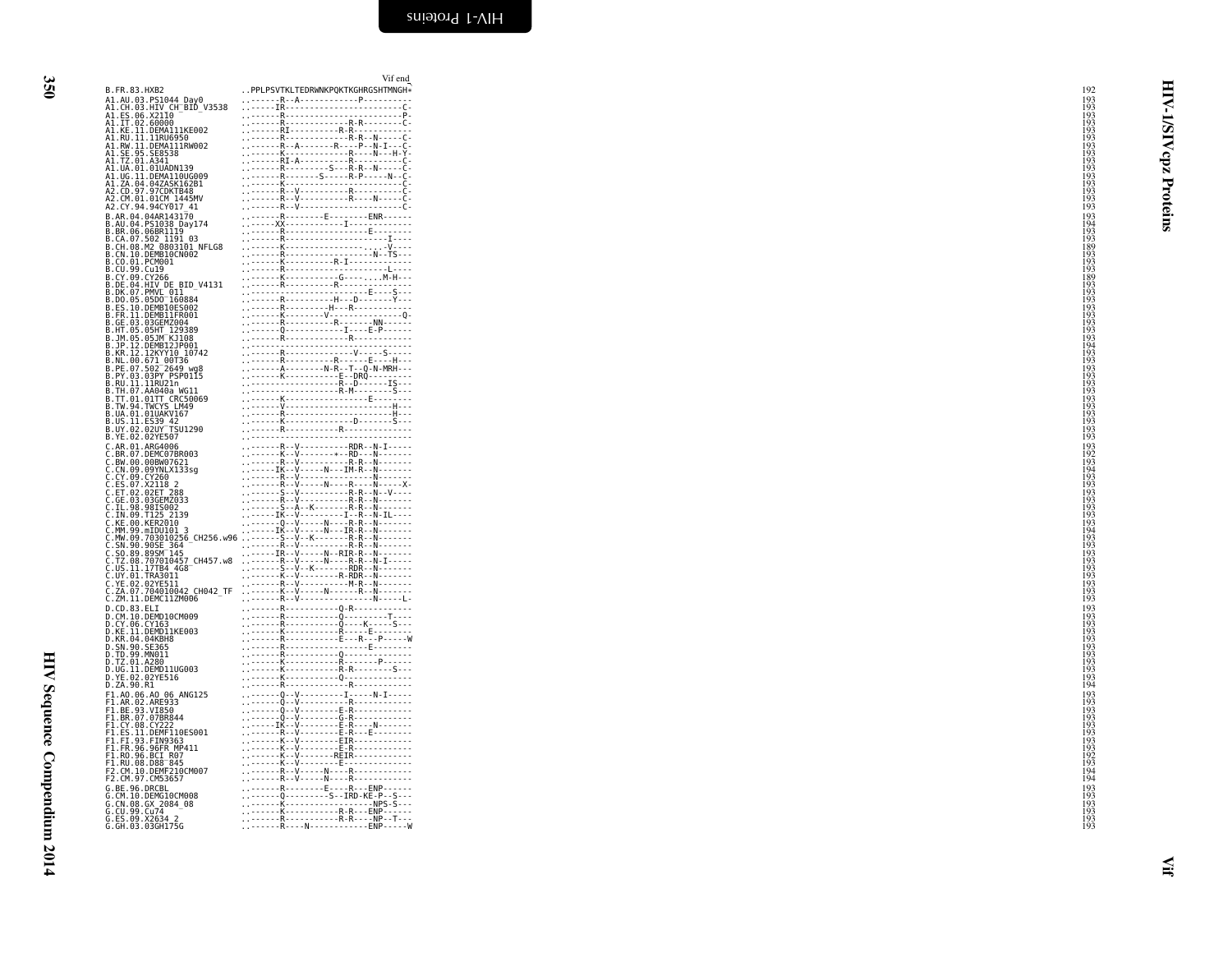| B.FR.83.HXB2<br>R-S-IR-R-ENL--T---<br>R-----*--------ENP--S-Y-<br>R---R---R--K-N---S-Y-<br>E-A----------R---ENP------<br>G.KE.09.DEMG09KE001<br>G.NG.09.09NG_SC62<br>G.PT.x.PT3306<br>G.SE.93.SE6165 G6165<br>H.BE.93.VI991<br>H.BE.93.VI997<br>H.CF.90.056<br>H.GB.00.00GBAC4001<br>J.CD.97.J 97DC KTB147<br>J.CM.04.04CMUII421<br>J.SE.94.SE9173 <sup>-</sup> 7022<br>K.CD.97.97ZR EQTB11<br>K.CM.96.96CM_MP535<br>01 AE AF 07 569M<br>01 AE.CN.10.CYM059<br>01 AE.HK.04.HK001<br>01 AE.JP.x.DR0492<br>$01^-$ AE.TH.04.BKM<br>01 AE.TH.09.AA111a_WG11<br>01 AE.TH.90.CM240<br>01 AE. VN. 98. 98VNND15<br>02 AG. CM. 10. DE00210CM013<br>02 AG.ES.06.P1261<br>02 AG. FR. 91. DJ263<br>02 AG. GH. 03. 03GH181AG<br>02 AG.KR.12.12MHI11 10746<br>02 AG.LR.x.P0C44951<br>02 AG. NG. X. IBNG<br>02 AG. SN. 98. 9865 MP1211<br>02 AG.US.06.502 2696 FL01<br>03 AB.RU.97.KAL153 2<br>04 Cpx.CY.94.94CY032_3<br>05 DF.BE.x.VI1310<br>06 cpx. AU. 96. BFP90<br>07 BC. CN. 98. 98CN009<br>08 BC. CN. 06. nx2<br>09 cpx.GH.96.96GH2911<br>10 CD.TZ.96.96TZ BF061<br>11 cpx.CM.95.95CM_1816<br>12-BF.AR.99.ARMA159<br>13-cpx.CM.96.96CM_1849<br>14-BG.ES.05.X1870<br>15 01B. TH. 99.99TH MU2079<br>16 A2D.KR. 97.97KR004<br>17 BF.AR.99.ARMA038<br>18 cpx. CU. 99. CU76<br>19 cpx.CU.99.CU7<br>20 BG.CU.99.Cu103<br>21 A2D.KE.99.KER2003<br>22 <sup>-</sup> 01A1.CM.01.01CM 0001BBY<br>23 BG.CU.03.CB118<br>24 BG.ES.08.X2456<br>25 <sup>-</sup> cpx.CM.02.1918EE<br>26 AU.CD.02.02CD MBTB047<br>27 cpx.FR.04.04CD FR.KZS<br>28 BF.BR.99.BREPM12609<br>29 BF.BR.01.BREPM16704<br>31 BC.BR.04.04BR142<br>32-06A1.EE.01.EE0369<br>33-01B.ID.07.JKT189_C<br>34 <sup>-</sup> 01B.TH.99.0UR2478P<br>35 <sup>-</sup> AD.AF.07.169H<br>36 cpx. CM. 00.00CMNYU830<br>37 cpx.CM.00.00CMNYU926<br>38 BF1.UY.03.UY03_3389<br>39 BF.BR.04.04BRRJ179<br>40 BF.BR.05.05BRRJ055<br>42 BF.LU.03.luBF.05.03<br>43-026.5A.03.311223-03<br>44-BF.CL.00.CH80<br>45-Cpx.FR.04.04FR AUK<br>46-BF.BR.07.07BR FPS625<br>47-BF.ES.08.P1942<br>48 01B.MY.07.07MYKT021<br>49 Cpx.GM.03.N26677<br>51 01B.SG.11.11SG_HM021<br>52 01B.MY.03.03MYKL018 1<br>53 <sup>-</sup> 01B.MY.11.11FIR164<br>54 01B.MY.09.09MYSB023<br>55 01B.CN.10.HNCS102056<br>57 BC.CN.09.09YNLX19sg<br>61 BC.CN.10.JL100010<br>0.BE.87.ANT70<br>0.CM.91.MVP5180<br>0.CM.98.98CMA104<br>0.FR.92.VAU<br>0.GA.11.11Gab6352<br>0. SN. 99. 99SE_MP1299<br>0.US.10.LTNP<br>Q - - - - - - - - RHLR - RDQPE - - S - - - - -<br>N.CM.02.DJ00131<br>N.CM.04.04CM_1015_04<br>H 0 - NPI -<br>N.CM.06.U14842<br>N.CM.95.YBF30<br>N.CM.97.YBF106<br>ER - - - 0 - - - NPI - - - P-<br>: : - - - - - - - - - - - - - - EH- - - 0 - - - - NP - - - - - -<br>N.FR.11.N1_FR_2011<br>. 01 - -0 - I - SN - -R - - - XQE - - S - S - CY<br>. - - - - - - -QI - -Q - I - SX - -R - X - RQE - - S - S - CY<br>P.CM.06.U14788<br>P.FR.09.RBF168<br>CPZ.CD.06.BF1167<br>CPZ.CM.05.SIVCpzMT145<br>CPZ.GA.88.GAB1<br>CPZ.TZ.06.SIVcpzTAN13<br>$G.R--A-V------H--IR---N-TI--Y-$<br>CPZ.US.85.US_Marilyn |  | Vif end                           |
|-------------------------------------------------------------------------------------------------------------------------------------------------------------------------------------------------------------------------------------------------------------------------------------------------------------------------------------------------------------------------------------------------------------------------------------------------------------------------------------------------------------------------------------------------------------------------------------------------------------------------------------------------------------------------------------------------------------------------------------------------------------------------------------------------------------------------------------------------------------------------------------------------------------------------------------------------------------------------------------------------------------------------------------------------------------------------------------------------------------------------------------------------------------------------------------------------------------------------------------------------------------------------------------------------------------------------------------------------------------------------------------------------------------------------------------------------------------------------------------------------------------------------------------------------------------------------------------------------------------------------------------------------------------------------------------------------------------------------------------------------------------------------------------------------------------------------------------------------------------------------------------------------------------------------------------------------------------------------------------------------------------------------------------------------------------------------------------------------------------------------------------------------------------------------------------------------------------------------------------------------------------------------------------------------------------------------------------------------------------------------------------------------------------------------------------------------------------------------------------------------------------------------------------------------------------------------------------------------------------------------------------------------------------------------------------------------------------------------------------------------------------------------------------------------------------------------------------------------------------------------------------------------------------------------------------------------------------------------------------------------------------|--|-----------------------------------|
|                                                                                                                                                                                                                                                                                                                                                                                                                                                                                                                                                                                                                                                                                                                                                                                                                                                                                                                                                                                                                                                                                                                                                                                                                                                                                                                                                                                                                                                                                                                                                                                                                                                                                                                                                                                                                                                                                                                                                                                                                                                                                                                                                                                                                                                                                                                                                                                                                                                                                                                                                                                                                                                                                                                                                                                                                                                                                                                                                                                                             |  | PPLPSVTKLTEDRWNKPQKTKGHRGSHTMNGH* |
|                                                                                                                                                                                                                                                                                                                                                                                                                                                                                                                                                                                                                                                                                                                                                                                                                                                                                                                                                                                                                                                                                                                                                                                                                                                                                                                                                                                                                                                                                                                                                                                                                                                                                                                                                                                                                                                                                                                                                                                                                                                                                                                                                                                                                                                                                                                                                                                                                                                                                                                                                                                                                                                                                                                                                                                                                                                                                                                                                                                                             |  |                                   |
|                                                                                                                                                                                                                                                                                                                                                                                                                                                                                                                                                                                                                                                                                                                                                                                                                                                                                                                                                                                                                                                                                                                                                                                                                                                                                                                                                                                                                                                                                                                                                                                                                                                                                                                                                                                                                                                                                                                                                                                                                                                                                                                                                                                                                                                                                                                                                                                                                                                                                                                                                                                                                                                                                                                                                                                                                                                                                                                                                                                                             |  |                                   |
|                                                                                                                                                                                                                                                                                                                                                                                                                                                                                                                                                                                                                                                                                                                                                                                                                                                                                                                                                                                                                                                                                                                                                                                                                                                                                                                                                                                                                                                                                                                                                                                                                                                                                                                                                                                                                                                                                                                                                                                                                                                                                                                                                                                                                                                                                                                                                                                                                                                                                                                                                                                                                                                                                                                                                                                                                                                                                                                                                                                                             |  |                                   |
|                                                                                                                                                                                                                                                                                                                                                                                                                                                                                                                                                                                                                                                                                                                                                                                                                                                                                                                                                                                                                                                                                                                                                                                                                                                                                                                                                                                                                                                                                                                                                                                                                                                                                                                                                                                                                                                                                                                                                                                                                                                                                                                                                                                                                                                                                                                                                                                                                                                                                                                                                                                                                                                                                                                                                                                                                                                                                                                                                                                                             |  |                                   |
|                                                                                                                                                                                                                                                                                                                                                                                                                                                                                                                                                                                                                                                                                                                                                                                                                                                                                                                                                                                                                                                                                                                                                                                                                                                                                                                                                                                                                                                                                                                                                                                                                                                                                                                                                                                                                                                                                                                                                                                                                                                                                                                                                                                                                                                                                                                                                                                                                                                                                                                                                                                                                                                                                                                                                                                                                                                                                                                                                                                                             |  |                                   |
|                                                                                                                                                                                                                                                                                                                                                                                                                                                                                                                                                                                                                                                                                                                                                                                                                                                                                                                                                                                                                                                                                                                                                                                                                                                                                                                                                                                                                                                                                                                                                                                                                                                                                                                                                                                                                                                                                                                                                                                                                                                                                                                                                                                                                                                                                                                                                                                                                                                                                                                                                                                                                                                                                                                                                                                                                                                                                                                                                                                                             |  |                                   |
|                                                                                                                                                                                                                                                                                                                                                                                                                                                                                                                                                                                                                                                                                                                                                                                                                                                                                                                                                                                                                                                                                                                                                                                                                                                                                                                                                                                                                                                                                                                                                                                                                                                                                                                                                                                                                                                                                                                                                                                                                                                                                                                                                                                                                                                                                                                                                                                                                                                                                                                                                                                                                                                                                                                                                                                                                                                                                                                                                                                                             |  |                                   |
|                                                                                                                                                                                                                                                                                                                                                                                                                                                                                                                                                                                                                                                                                                                                                                                                                                                                                                                                                                                                                                                                                                                                                                                                                                                                                                                                                                                                                                                                                                                                                                                                                                                                                                                                                                                                                                                                                                                                                                                                                                                                                                                                                                                                                                                                                                                                                                                                                                                                                                                                                                                                                                                                                                                                                                                                                                                                                                                                                                                                             |  |                                   |
|                                                                                                                                                                                                                                                                                                                                                                                                                                                                                                                                                                                                                                                                                                                                                                                                                                                                                                                                                                                                                                                                                                                                                                                                                                                                                                                                                                                                                                                                                                                                                                                                                                                                                                                                                                                                                                                                                                                                                                                                                                                                                                                                                                                                                                                                                                                                                                                                                                                                                                                                                                                                                                                                                                                                                                                                                                                                                                                                                                                                             |  |                                   |
|                                                                                                                                                                                                                                                                                                                                                                                                                                                                                                                                                                                                                                                                                                                                                                                                                                                                                                                                                                                                                                                                                                                                                                                                                                                                                                                                                                                                                                                                                                                                                                                                                                                                                                                                                                                                                                                                                                                                                                                                                                                                                                                                                                                                                                                                                                                                                                                                                                                                                                                                                                                                                                                                                                                                                                                                                                                                                                                                                                                                             |  |                                   |
|                                                                                                                                                                                                                                                                                                                                                                                                                                                                                                                                                                                                                                                                                                                                                                                                                                                                                                                                                                                                                                                                                                                                                                                                                                                                                                                                                                                                                                                                                                                                                                                                                                                                                                                                                                                                                                                                                                                                                                                                                                                                                                                                                                                                                                                                                                                                                                                                                                                                                                                                                                                                                                                                                                                                                                                                                                                                                                                                                                                                             |  |                                   |
|                                                                                                                                                                                                                                                                                                                                                                                                                                                                                                                                                                                                                                                                                                                                                                                                                                                                                                                                                                                                                                                                                                                                                                                                                                                                                                                                                                                                                                                                                                                                                                                                                                                                                                                                                                                                                                                                                                                                                                                                                                                                                                                                                                                                                                                                                                                                                                                                                                                                                                                                                                                                                                                                                                                                                                                                                                                                                                                                                                                                             |  |                                   |
|                                                                                                                                                                                                                                                                                                                                                                                                                                                                                                                                                                                                                                                                                                                                                                                                                                                                                                                                                                                                                                                                                                                                                                                                                                                                                                                                                                                                                                                                                                                                                                                                                                                                                                                                                                                                                                                                                                                                                                                                                                                                                                                                                                                                                                                                                                                                                                                                                                                                                                                                                                                                                                                                                                                                                                                                                                                                                                                                                                                                             |  |                                   |
|                                                                                                                                                                                                                                                                                                                                                                                                                                                                                                                                                                                                                                                                                                                                                                                                                                                                                                                                                                                                                                                                                                                                                                                                                                                                                                                                                                                                                                                                                                                                                                                                                                                                                                                                                                                                                                                                                                                                                                                                                                                                                                                                                                                                                                                                                                                                                                                                                                                                                                                                                                                                                                                                                                                                                                                                                                                                                                                                                                                                             |  |                                   |
|                                                                                                                                                                                                                                                                                                                                                                                                                                                                                                                                                                                                                                                                                                                                                                                                                                                                                                                                                                                                                                                                                                                                                                                                                                                                                                                                                                                                                                                                                                                                                                                                                                                                                                                                                                                                                                                                                                                                                                                                                                                                                                                                                                                                                                                                                                                                                                                                                                                                                                                                                                                                                                                                                                                                                                                                                                                                                                                                                                                                             |  |                                   |
|                                                                                                                                                                                                                                                                                                                                                                                                                                                                                                                                                                                                                                                                                                                                                                                                                                                                                                                                                                                                                                                                                                                                                                                                                                                                                                                                                                                                                                                                                                                                                                                                                                                                                                                                                                                                                                                                                                                                                                                                                                                                                                                                                                                                                                                                                                                                                                                                                                                                                                                                                                                                                                                                                                                                                                                                                                                                                                                                                                                                             |  |                                   |
|                                                                                                                                                                                                                                                                                                                                                                                                                                                                                                                                                                                                                                                                                                                                                                                                                                                                                                                                                                                                                                                                                                                                                                                                                                                                                                                                                                                                                                                                                                                                                                                                                                                                                                                                                                                                                                                                                                                                                                                                                                                                                                                                                                                                                                                                                                                                                                                                                                                                                                                                                                                                                                                                                                                                                                                                                                                                                                                                                                                                             |  |                                   |
|                                                                                                                                                                                                                                                                                                                                                                                                                                                                                                                                                                                                                                                                                                                                                                                                                                                                                                                                                                                                                                                                                                                                                                                                                                                                                                                                                                                                                                                                                                                                                                                                                                                                                                                                                                                                                                                                                                                                                                                                                                                                                                                                                                                                                                                                                                                                                                                                                                                                                                                                                                                                                                                                                                                                                                                                                                                                                                                                                                                                             |  |                                   |
|                                                                                                                                                                                                                                                                                                                                                                                                                                                                                                                                                                                                                                                                                                                                                                                                                                                                                                                                                                                                                                                                                                                                                                                                                                                                                                                                                                                                                                                                                                                                                                                                                                                                                                                                                                                                                                                                                                                                                                                                                                                                                                                                                                                                                                                                                                                                                                                                                                                                                                                                                                                                                                                                                                                                                                                                                                                                                                                                                                                                             |  |                                   |
|                                                                                                                                                                                                                                                                                                                                                                                                                                                                                                                                                                                                                                                                                                                                                                                                                                                                                                                                                                                                                                                                                                                                                                                                                                                                                                                                                                                                                                                                                                                                                                                                                                                                                                                                                                                                                                                                                                                                                                                                                                                                                                                                                                                                                                                                                                                                                                                                                                                                                                                                                                                                                                                                                                                                                                                                                                                                                                                                                                                                             |  |                                   |
|                                                                                                                                                                                                                                                                                                                                                                                                                                                                                                                                                                                                                                                                                                                                                                                                                                                                                                                                                                                                                                                                                                                                                                                                                                                                                                                                                                                                                                                                                                                                                                                                                                                                                                                                                                                                                                                                                                                                                                                                                                                                                                                                                                                                                                                                                                                                                                                                                                                                                                                                                                                                                                                                                                                                                                                                                                                                                                                                                                                                             |  |                                   |
|                                                                                                                                                                                                                                                                                                                                                                                                                                                                                                                                                                                                                                                                                                                                                                                                                                                                                                                                                                                                                                                                                                                                                                                                                                                                                                                                                                                                                                                                                                                                                                                                                                                                                                                                                                                                                                                                                                                                                                                                                                                                                                                                                                                                                                                                                                                                                                                                                                                                                                                                                                                                                                                                                                                                                                                                                                                                                                                                                                                                             |  |                                   |
|                                                                                                                                                                                                                                                                                                                                                                                                                                                                                                                                                                                                                                                                                                                                                                                                                                                                                                                                                                                                                                                                                                                                                                                                                                                                                                                                                                                                                                                                                                                                                                                                                                                                                                                                                                                                                                                                                                                                                                                                                                                                                                                                                                                                                                                                                                                                                                                                                                                                                                                                                                                                                                                                                                                                                                                                                                                                                                                                                                                                             |  |                                   |
|                                                                                                                                                                                                                                                                                                                                                                                                                                                                                                                                                                                                                                                                                                                                                                                                                                                                                                                                                                                                                                                                                                                                                                                                                                                                                                                                                                                                                                                                                                                                                                                                                                                                                                                                                                                                                                                                                                                                                                                                                                                                                                                                                                                                                                                                                                                                                                                                                                                                                                                                                                                                                                                                                                                                                                                                                                                                                                                                                                                                             |  |                                   |
|                                                                                                                                                                                                                                                                                                                                                                                                                                                                                                                                                                                                                                                                                                                                                                                                                                                                                                                                                                                                                                                                                                                                                                                                                                                                                                                                                                                                                                                                                                                                                                                                                                                                                                                                                                                                                                                                                                                                                                                                                                                                                                                                                                                                                                                                                                                                                                                                                                                                                                                                                                                                                                                                                                                                                                                                                                                                                                                                                                                                             |  |                                   |
|                                                                                                                                                                                                                                                                                                                                                                                                                                                                                                                                                                                                                                                                                                                                                                                                                                                                                                                                                                                                                                                                                                                                                                                                                                                                                                                                                                                                                                                                                                                                                                                                                                                                                                                                                                                                                                                                                                                                                                                                                                                                                                                                                                                                                                                                                                                                                                                                                                                                                                                                                                                                                                                                                                                                                                                                                                                                                                                                                                                                             |  |                                   |
|                                                                                                                                                                                                                                                                                                                                                                                                                                                                                                                                                                                                                                                                                                                                                                                                                                                                                                                                                                                                                                                                                                                                                                                                                                                                                                                                                                                                                                                                                                                                                                                                                                                                                                                                                                                                                                                                                                                                                                                                                                                                                                                                                                                                                                                                                                                                                                                                                                                                                                                                                                                                                                                                                                                                                                                                                                                                                                                                                                                                             |  |                                   |
|                                                                                                                                                                                                                                                                                                                                                                                                                                                                                                                                                                                                                                                                                                                                                                                                                                                                                                                                                                                                                                                                                                                                                                                                                                                                                                                                                                                                                                                                                                                                                                                                                                                                                                                                                                                                                                                                                                                                                                                                                                                                                                                                                                                                                                                                                                                                                                                                                                                                                                                                                                                                                                                                                                                                                                                                                                                                                                                                                                                                             |  |                                   |
|                                                                                                                                                                                                                                                                                                                                                                                                                                                                                                                                                                                                                                                                                                                                                                                                                                                                                                                                                                                                                                                                                                                                                                                                                                                                                                                                                                                                                                                                                                                                                                                                                                                                                                                                                                                                                                                                                                                                                                                                                                                                                                                                                                                                                                                                                                                                                                                                                                                                                                                                                                                                                                                                                                                                                                                                                                                                                                                                                                                                             |  |                                   |
|                                                                                                                                                                                                                                                                                                                                                                                                                                                                                                                                                                                                                                                                                                                                                                                                                                                                                                                                                                                                                                                                                                                                                                                                                                                                                                                                                                                                                                                                                                                                                                                                                                                                                                                                                                                                                                                                                                                                                                                                                                                                                                                                                                                                                                                                                                                                                                                                                                                                                                                                                                                                                                                                                                                                                                                                                                                                                                                                                                                                             |  |                                   |
|                                                                                                                                                                                                                                                                                                                                                                                                                                                                                                                                                                                                                                                                                                                                                                                                                                                                                                                                                                                                                                                                                                                                                                                                                                                                                                                                                                                                                                                                                                                                                                                                                                                                                                                                                                                                                                                                                                                                                                                                                                                                                                                                                                                                                                                                                                                                                                                                                                                                                                                                                                                                                                                                                                                                                                                                                                                                                                                                                                                                             |  |                                   |
|                                                                                                                                                                                                                                                                                                                                                                                                                                                                                                                                                                                                                                                                                                                                                                                                                                                                                                                                                                                                                                                                                                                                                                                                                                                                                                                                                                                                                                                                                                                                                                                                                                                                                                                                                                                                                                                                                                                                                                                                                                                                                                                                                                                                                                                                                                                                                                                                                                                                                                                                                                                                                                                                                                                                                                                                                                                                                                                                                                                                             |  |                                   |
|                                                                                                                                                                                                                                                                                                                                                                                                                                                                                                                                                                                                                                                                                                                                                                                                                                                                                                                                                                                                                                                                                                                                                                                                                                                                                                                                                                                                                                                                                                                                                                                                                                                                                                                                                                                                                                                                                                                                                                                                                                                                                                                                                                                                                                                                                                                                                                                                                                                                                                                                                                                                                                                                                                                                                                                                                                                                                                                                                                                                             |  |                                   |
|                                                                                                                                                                                                                                                                                                                                                                                                                                                                                                                                                                                                                                                                                                                                                                                                                                                                                                                                                                                                                                                                                                                                                                                                                                                                                                                                                                                                                                                                                                                                                                                                                                                                                                                                                                                                                                                                                                                                                                                                                                                                                                                                                                                                                                                                                                                                                                                                                                                                                                                                                                                                                                                                                                                                                                                                                                                                                                                                                                                                             |  |                                   |
|                                                                                                                                                                                                                                                                                                                                                                                                                                                                                                                                                                                                                                                                                                                                                                                                                                                                                                                                                                                                                                                                                                                                                                                                                                                                                                                                                                                                                                                                                                                                                                                                                                                                                                                                                                                                                                                                                                                                                                                                                                                                                                                                                                                                                                                                                                                                                                                                                                                                                                                                                                                                                                                                                                                                                                                                                                                                                                                                                                                                             |  |                                   |
|                                                                                                                                                                                                                                                                                                                                                                                                                                                                                                                                                                                                                                                                                                                                                                                                                                                                                                                                                                                                                                                                                                                                                                                                                                                                                                                                                                                                                                                                                                                                                                                                                                                                                                                                                                                                                                                                                                                                                                                                                                                                                                                                                                                                                                                                                                                                                                                                                                                                                                                                                                                                                                                                                                                                                                                                                                                                                                                                                                                                             |  |                                   |
|                                                                                                                                                                                                                                                                                                                                                                                                                                                                                                                                                                                                                                                                                                                                                                                                                                                                                                                                                                                                                                                                                                                                                                                                                                                                                                                                                                                                                                                                                                                                                                                                                                                                                                                                                                                                                                                                                                                                                                                                                                                                                                                                                                                                                                                                                                                                                                                                                                                                                                                                                                                                                                                                                                                                                                                                                                                                                                                                                                                                             |  |                                   |
|                                                                                                                                                                                                                                                                                                                                                                                                                                                                                                                                                                                                                                                                                                                                                                                                                                                                                                                                                                                                                                                                                                                                                                                                                                                                                                                                                                                                                                                                                                                                                                                                                                                                                                                                                                                                                                                                                                                                                                                                                                                                                                                                                                                                                                                                                                                                                                                                                                                                                                                                                                                                                                                                                                                                                                                                                                                                                                                                                                                                             |  |                                   |
|                                                                                                                                                                                                                                                                                                                                                                                                                                                                                                                                                                                                                                                                                                                                                                                                                                                                                                                                                                                                                                                                                                                                                                                                                                                                                                                                                                                                                                                                                                                                                                                                                                                                                                                                                                                                                                                                                                                                                                                                                                                                                                                                                                                                                                                                                                                                                                                                                                                                                                                                                                                                                                                                                                                                                                                                                                                                                                                                                                                                             |  |                                   |
|                                                                                                                                                                                                                                                                                                                                                                                                                                                                                                                                                                                                                                                                                                                                                                                                                                                                                                                                                                                                                                                                                                                                                                                                                                                                                                                                                                                                                                                                                                                                                                                                                                                                                                                                                                                                                                                                                                                                                                                                                                                                                                                                                                                                                                                                                                                                                                                                                                                                                                                                                                                                                                                                                                                                                                                                                                                                                                                                                                                                             |  |                                   |
|                                                                                                                                                                                                                                                                                                                                                                                                                                                                                                                                                                                                                                                                                                                                                                                                                                                                                                                                                                                                                                                                                                                                                                                                                                                                                                                                                                                                                                                                                                                                                                                                                                                                                                                                                                                                                                                                                                                                                                                                                                                                                                                                                                                                                                                                                                                                                                                                                                                                                                                                                                                                                                                                                                                                                                                                                                                                                                                                                                                                             |  |                                   |
|                                                                                                                                                                                                                                                                                                                                                                                                                                                                                                                                                                                                                                                                                                                                                                                                                                                                                                                                                                                                                                                                                                                                                                                                                                                                                                                                                                                                                                                                                                                                                                                                                                                                                                                                                                                                                                                                                                                                                                                                                                                                                                                                                                                                                                                                                                                                                                                                                                                                                                                                                                                                                                                                                                                                                                                                                                                                                                                                                                                                             |  |                                   |
|                                                                                                                                                                                                                                                                                                                                                                                                                                                                                                                                                                                                                                                                                                                                                                                                                                                                                                                                                                                                                                                                                                                                                                                                                                                                                                                                                                                                                                                                                                                                                                                                                                                                                                                                                                                                                                                                                                                                                                                                                                                                                                                                                                                                                                                                                                                                                                                                                                                                                                                                                                                                                                                                                                                                                                                                                                                                                                                                                                                                             |  |                                   |
|                                                                                                                                                                                                                                                                                                                                                                                                                                                                                                                                                                                                                                                                                                                                                                                                                                                                                                                                                                                                                                                                                                                                                                                                                                                                                                                                                                                                                                                                                                                                                                                                                                                                                                                                                                                                                                                                                                                                                                                                                                                                                                                                                                                                                                                                                                                                                                                                                                                                                                                                                                                                                                                                                                                                                                                                                                                                                                                                                                                                             |  |                                   |
|                                                                                                                                                                                                                                                                                                                                                                                                                                                                                                                                                                                                                                                                                                                                                                                                                                                                                                                                                                                                                                                                                                                                                                                                                                                                                                                                                                                                                                                                                                                                                                                                                                                                                                                                                                                                                                                                                                                                                                                                                                                                                                                                                                                                                                                                                                                                                                                                                                                                                                                                                                                                                                                                                                                                                                                                                                                                                                                                                                                                             |  |                                   |
|                                                                                                                                                                                                                                                                                                                                                                                                                                                                                                                                                                                                                                                                                                                                                                                                                                                                                                                                                                                                                                                                                                                                                                                                                                                                                                                                                                                                                                                                                                                                                                                                                                                                                                                                                                                                                                                                                                                                                                                                                                                                                                                                                                                                                                                                                                                                                                                                                                                                                                                                                                                                                                                                                                                                                                                                                                                                                                                                                                                                             |  |                                   |
|                                                                                                                                                                                                                                                                                                                                                                                                                                                                                                                                                                                                                                                                                                                                                                                                                                                                                                                                                                                                                                                                                                                                                                                                                                                                                                                                                                                                                                                                                                                                                                                                                                                                                                                                                                                                                                                                                                                                                                                                                                                                                                                                                                                                                                                                                                                                                                                                                                                                                                                                                                                                                                                                                                                                                                                                                                                                                                                                                                                                             |  |                                   |
|                                                                                                                                                                                                                                                                                                                                                                                                                                                                                                                                                                                                                                                                                                                                                                                                                                                                                                                                                                                                                                                                                                                                                                                                                                                                                                                                                                                                                                                                                                                                                                                                                                                                                                                                                                                                                                                                                                                                                                                                                                                                                                                                                                                                                                                                                                                                                                                                                                                                                                                                                                                                                                                                                                                                                                                                                                                                                                                                                                                                             |  |                                   |
|                                                                                                                                                                                                                                                                                                                                                                                                                                                                                                                                                                                                                                                                                                                                                                                                                                                                                                                                                                                                                                                                                                                                                                                                                                                                                                                                                                                                                                                                                                                                                                                                                                                                                                                                                                                                                                                                                                                                                                                                                                                                                                                                                                                                                                                                                                                                                                                                                                                                                                                                                                                                                                                                                                                                                                                                                                                                                                                                                                                                             |  |                                   |
|                                                                                                                                                                                                                                                                                                                                                                                                                                                                                                                                                                                                                                                                                                                                                                                                                                                                                                                                                                                                                                                                                                                                                                                                                                                                                                                                                                                                                                                                                                                                                                                                                                                                                                                                                                                                                                                                                                                                                                                                                                                                                                                                                                                                                                                                                                                                                                                                                                                                                                                                                                                                                                                                                                                                                                                                                                                                                                                                                                                                             |  |                                   |
|                                                                                                                                                                                                                                                                                                                                                                                                                                                                                                                                                                                                                                                                                                                                                                                                                                                                                                                                                                                                                                                                                                                                                                                                                                                                                                                                                                                                                                                                                                                                                                                                                                                                                                                                                                                                                                                                                                                                                                                                                                                                                                                                                                                                                                                                                                                                                                                                                                                                                                                                                                                                                                                                                                                                                                                                                                                                                                                                                                                                             |  |                                   |
|                                                                                                                                                                                                                                                                                                                                                                                                                                                                                                                                                                                                                                                                                                                                                                                                                                                                                                                                                                                                                                                                                                                                                                                                                                                                                                                                                                                                                                                                                                                                                                                                                                                                                                                                                                                                                                                                                                                                                                                                                                                                                                                                                                                                                                                                                                                                                                                                                                                                                                                                                                                                                                                                                                                                                                                                                                                                                                                                                                                                             |  |                                   |
|                                                                                                                                                                                                                                                                                                                                                                                                                                                                                                                                                                                                                                                                                                                                                                                                                                                                                                                                                                                                                                                                                                                                                                                                                                                                                                                                                                                                                                                                                                                                                                                                                                                                                                                                                                                                                                                                                                                                                                                                                                                                                                                                                                                                                                                                                                                                                                                                                                                                                                                                                                                                                                                                                                                                                                                                                                                                                                                                                                                                             |  |                                   |
|                                                                                                                                                                                                                                                                                                                                                                                                                                                                                                                                                                                                                                                                                                                                                                                                                                                                                                                                                                                                                                                                                                                                                                                                                                                                                                                                                                                                                                                                                                                                                                                                                                                                                                                                                                                                                                                                                                                                                                                                                                                                                                                                                                                                                                                                                                                                                                                                                                                                                                                                                                                                                                                                                                                                                                                                                                                                                                                                                                                                             |  |                                   |
|                                                                                                                                                                                                                                                                                                                                                                                                                                                                                                                                                                                                                                                                                                                                                                                                                                                                                                                                                                                                                                                                                                                                                                                                                                                                                                                                                                                                                                                                                                                                                                                                                                                                                                                                                                                                                                                                                                                                                                                                                                                                                                                                                                                                                                                                                                                                                                                                                                                                                                                                                                                                                                                                                                                                                                                                                                                                                                                                                                                                             |  |                                   |
|                                                                                                                                                                                                                                                                                                                                                                                                                                                                                                                                                                                                                                                                                                                                                                                                                                                                                                                                                                                                                                                                                                                                                                                                                                                                                                                                                                                                                                                                                                                                                                                                                                                                                                                                                                                                                                                                                                                                                                                                                                                                                                                                                                                                                                                                                                                                                                                                                                                                                                                                                                                                                                                                                                                                                                                                                                                                                                                                                                                                             |  |                                   |
|                                                                                                                                                                                                                                                                                                                                                                                                                                                                                                                                                                                                                                                                                                                                                                                                                                                                                                                                                                                                                                                                                                                                                                                                                                                                                                                                                                                                                                                                                                                                                                                                                                                                                                                                                                                                                                                                                                                                                                                                                                                                                                                                                                                                                                                                                                                                                                                                                                                                                                                                                                                                                                                                                                                                                                                                                                                                                                                                                                                                             |  |                                   |
|                                                                                                                                                                                                                                                                                                                                                                                                                                                                                                                                                                                                                                                                                                                                                                                                                                                                                                                                                                                                                                                                                                                                                                                                                                                                                                                                                                                                                                                                                                                                                                                                                                                                                                                                                                                                                                                                                                                                                                                                                                                                                                                                                                                                                                                                                                                                                                                                                                                                                                                                                                                                                                                                                                                                                                                                                                                                                                                                                                                                             |  |                                   |
|                                                                                                                                                                                                                                                                                                                                                                                                                                                                                                                                                                                                                                                                                                                                                                                                                                                                                                                                                                                                                                                                                                                                                                                                                                                                                                                                                                                                                                                                                                                                                                                                                                                                                                                                                                                                                                                                                                                                                                                                                                                                                                                                                                                                                                                                                                                                                                                                                                                                                                                                                                                                                                                                                                                                                                                                                                                                                                                                                                                                             |  |                                   |
|                                                                                                                                                                                                                                                                                                                                                                                                                                                                                                                                                                                                                                                                                                                                                                                                                                                                                                                                                                                                                                                                                                                                                                                                                                                                                                                                                                                                                                                                                                                                                                                                                                                                                                                                                                                                                                                                                                                                                                                                                                                                                                                                                                                                                                                                                                                                                                                                                                                                                                                                                                                                                                                                                                                                                                                                                                                                                                                                                                                                             |  |                                   |
|                                                                                                                                                                                                                                                                                                                                                                                                                                                                                                                                                                                                                                                                                                                                                                                                                                                                                                                                                                                                                                                                                                                                                                                                                                                                                                                                                                                                                                                                                                                                                                                                                                                                                                                                                                                                                                                                                                                                                                                                                                                                                                                                                                                                                                                                                                                                                                                                                                                                                                                                                                                                                                                                                                                                                                                                                                                                                                                                                                                                             |  |                                   |
|                                                                                                                                                                                                                                                                                                                                                                                                                                                                                                                                                                                                                                                                                                                                                                                                                                                                                                                                                                                                                                                                                                                                                                                                                                                                                                                                                                                                                                                                                                                                                                                                                                                                                                                                                                                                                                                                                                                                                                                                                                                                                                                                                                                                                                                                                                                                                                                                                                                                                                                                                                                                                                                                                                                                                                                                                                                                                                                                                                                                             |  |                                   |
|                                                                                                                                                                                                                                                                                                                                                                                                                                                                                                                                                                                                                                                                                                                                                                                                                                                                                                                                                                                                                                                                                                                                                                                                                                                                                                                                                                                                                                                                                                                                                                                                                                                                                                                                                                                                                                                                                                                                                                                                                                                                                                                                                                                                                                                                                                                                                                                                                                                                                                                                                                                                                                                                                                                                                                                                                                                                                                                                                                                                             |  |                                   |
|                                                                                                                                                                                                                                                                                                                                                                                                                                                                                                                                                                                                                                                                                                                                                                                                                                                                                                                                                                                                                                                                                                                                                                                                                                                                                                                                                                                                                                                                                                                                                                                                                                                                                                                                                                                                                                                                                                                                                                                                                                                                                                                                                                                                                                                                                                                                                                                                                                                                                                                                                                                                                                                                                                                                                                                                                                                                                                                                                                                                             |  |                                   |
|                                                                                                                                                                                                                                                                                                                                                                                                                                                                                                                                                                                                                                                                                                                                                                                                                                                                                                                                                                                                                                                                                                                                                                                                                                                                                                                                                                                                                                                                                                                                                                                                                                                                                                                                                                                                                                                                                                                                                                                                                                                                                                                                                                                                                                                                                                                                                                                                                                                                                                                                                                                                                                                                                                                                                                                                                                                                                                                                                                                                             |  |                                   |
|                                                                                                                                                                                                                                                                                                                                                                                                                                                                                                                                                                                                                                                                                                                                                                                                                                                                                                                                                                                                                                                                                                                                                                                                                                                                                                                                                                                                                                                                                                                                                                                                                                                                                                                                                                                                                                                                                                                                                                                                                                                                                                                                                                                                                                                                                                                                                                                                                                                                                                                                                                                                                                                                                                                                                                                                                                                                                                                                                                                                             |  |                                   |
|                                                                                                                                                                                                                                                                                                                                                                                                                                                                                                                                                                                                                                                                                                                                                                                                                                                                                                                                                                                                                                                                                                                                                                                                                                                                                                                                                                                                                                                                                                                                                                                                                                                                                                                                                                                                                                                                                                                                                                                                                                                                                                                                                                                                                                                                                                                                                                                                                                                                                                                                                                                                                                                                                                                                                                                                                                                                                                                                                                                                             |  | C-----QPEN---S---                 |

|                                               | Vif end                                                                                                                                                                                                                                                                                                                                                                                                                                                                        |
|-----------------------------------------------|--------------------------------------------------------------------------------------------------------------------------------------------------------------------------------------------------------------------------------------------------------------------------------------------------------------------------------------------------------------------------------------------------------------------------------------------------------------------------------|
| B2                                            | PPLPSVTKLTEDRWNKPQKTKGHRGSHTMNGH*                                                                                                                                                                                                                                                                                                                                                                                                                                              |
| MG09KE001<br>NG SC62                          | R - - - - - - - - S - - IR - R - ENL - - T - - -                                                                                                                                                                                                                                                                                                                                                                                                                               |
| 306                                           |                                                                                                                                                                                                                                                                                                                                                                                                                                                                                |
| 6165_G6165<br>991                             |                                                                                                                                                                                                                                                                                                                                                                                                                                                                                |
| 997                                           |                                                                                                                                                                                                                                                                                                                                                                                                                                                                                |
| 6<br>GBAC4001                                 |                                                                                                                                                                                                                                                                                                                                                                                                                                                                                |
| 97DC KTB147                                   |                                                                                                                                                                                                                                                                                                                                                                                                                                                                                |
| CMU11421                                      |                                                                                                                                                                                                                                                                                                                                                                                                                                                                                |
| 9280 7887<br>9173 7022                        |                                                                                                                                                                                                                                                                                                                                                                                                                                                                                |
| ZR EQTB11                                     |                                                                                                                                                                                                                                                                                                                                                                                                                                                                                |
| CM <sup>-</sup> MP535                         | $\cdots -V - 0 - V - \cdots - R - \cdots - S - Q - \cdots$                                                                                                                                                                                                                                                                                                                                                                                                                     |
| 7.569M                                        | K - - - - - - - - - - G - - GENP - - - - - -                                                                                                                                                                                                                                                                                                                                                                                                                                   |
| 0.CYM059<br>4.HK001                           |                                                                                                                                                                                                                                                                                                                                                                                                                                                                                |
| .DR0492                                       |                                                                                                                                                                                                                                                                                                                                                                                                                                                                                |
| 4.BKM<br>9.AA111a WG11                        |                                                                                                                                                                                                                                                                                                                                                                                                                                                                                |
| 0.CM240                                       |                                                                                                                                                                                                                                                                                                                                                                                                                                                                                |
| 8.98VNND15<br>0.DE00210CM013                  |                                                                                                                                                                                                                                                                                                                                                                                                                                                                                |
| 6.P1261                                       |                                                                                                                                                                                                                                                                                                                                                                                                                                                                                |
| 1.DJ263                                       |                                                                                                                                                                                                                                                                                                                                                                                                                                                                                |
| 3.03GH181AG<br>2.12MHI11_10746                | $\begin{tabular}{@{}c c c c} \hline & \multicolumn{3}{c}{\multicolumn{3}{c}{\multicolumn{3}{c}{\multicolumn{3}{c}{\multicolumn{3}{c}{\multicolumn{3}{c}{\multicolumn{3}{c}{\multicolumn{3}{c}{\multicolumn{3}{c}{\multicolumn{3}{c}{\multicolumn{3}{c}{\multicolumn{3}{c}{\multicolumn{3}{c}{\multicolumn{3}{c}{\multicolumn{3}{c}{\multicolumn{3}{c}{\multicolumn{3}{c}{\multicolumn{3}{c}{\multicolumn{3}{c}{\multicolumn{3}{c}{\multicolumn{3}{c}{\multicolumn{3}{c}{\mult$ |
| P0C44951                                      |                                                                                                                                                                                                                                                                                                                                                                                                                                                                                |
| .IBNG<br>8.98SE MP1211                        |                                                                                                                                                                                                                                                                                                                                                                                                                                                                                |
| 6.502 2696 FL01<br>7.KAL153 2                 |                                                                                                                                                                                                                                                                                                                                                                                                                                                                                |
|                                               |                                                                                                                                                                                                                                                                                                                                                                                                                                                                                |
| 94.94CY032 3<br>VI1310                        |                                                                                                                                                                                                                                                                                                                                                                                                                                                                                |
| 96.BFP90                                      |                                                                                                                                                                                                                                                                                                                                                                                                                                                                                |
| 8.98CN009<br>6.nx2                            |                                                                                                                                                                                                                                                                                                                                                                                                                                                                                |
| 96.96GH2911                                   |                                                                                                                                                                                                                                                                                                                                                                                                                                                                                |
| 6.96TZ BF061                                  |                                                                                                                                                                                                                                                                                                                                                                                                                                                                                |
| 95.95CM 1816<br>9.ARMA159                     |                                                                                                                                                                                                                                                                                                                                                                                                                                                                                |
| 96.96CM 1849                                  |                                                                                                                                                                                                                                                                                                                                                                                                                                                                                |
| 5.X1870<br>99.99TH MU2079                     |                                                                                                                                                                                                                                                                                                                                                                                                                                                                                |
| 97.97KR004                                    |                                                                                                                                                                                                                                                                                                                                                                                                                                                                                |
| 9.ARMA038                                     |                                                                                                                                                                                                                                                                                                                                                                                                                                                                                |
| 99.CU76<br>99.CU7                             |                                                                                                                                                                                                                                                                                                                                                                                                                                                                                |
| 9.Cu103                                       |                                                                                                                                                                                                                                                                                                                                                                                                                                                                                |
| 99.KER2003                                    |                                                                                                                                                                                                                                                                                                                                                                                                                                                                                |
| .01.01CM_0001BBY<br>3.CB118                   |                                                                                                                                                                                                                                                                                                                                                                                                                                                                                |
| 8.X2456 2                                     |                                                                                                                                                                                                                                                                                                                                                                                                                                                                                |
| 02.1918LE                                     |                                                                                                                                                                                                                                                                                                                                                                                                                                                                                |
| 2.02CD MBTB047<br>04.04CD FR KZS              |                                                                                                                                                                                                                                                                                                                                                                                                                                                                                |
| 9.BREPM12609                                  |                                                                                                                                                                                                                                                                                                                                                                                                                                                                                |
| 1.BREPM16704                                  |                                                                                                                                                                                                                                                                                                                                                                                                                                                                                |
| 4.04BR142                                     |                                                                                                                                                                                                                                                                                                                                                                                                                                                                                |
| .01.EE0369<br>07.JKT189 C                     |                                                                                                                                                                                                                                                                                                                                                                                                                                                                                |
| 99.0UR2478P<br>7. 169H                        |                                                                                                                                                                                                                                                                                                                                                                                                                                                                                |
| 00.00CMNYU830                                 |                                                                                                                                                                                                                                                                                                                                                                                                                                                                                |
| 00.00CMNYU926<br>03.UY03 3389                 |                                                                                                                                                                                                                                                                                                                                                                                                                                                                                |
| 4.04BRRJ179                                   |                                                                                                                                                                                                                                                                                                                                                                                                                                                                                |
| 5.05BRRJ055                                   |                                                                                                                                                                                                                                                                                                                                                                                                                                                                                |
| 3.luBF 05 03                                  |                                                                                                                                                                                                                                                                                                                                                                                                                                                                                |
| 03.J11223<br>0.CH80                           |                                                                                                                                                                                                                                                                                                                                                                                                                                                                                |
| 04.04FR AUK<br>7.07BR FPS625                  |                                                                                                                                                                                                                                                                                                                                                                                                                                                                                |
|                                               |                                                                                                                                                                                                                                                                                                                                                                                                                                                                                |
| 8.P1942<br>07.07MYKT021                       |                                                                                                                                                                                                                                                                                                                                                                                                                                                                                |
| 03.N26677<br>11.11SG HM021                    |                                                                                                                                                                                                                                                                                                                                                                                                                                                                                |
|                                               |                                                                                                                                                                                                                                                                                                                                                                                                                                                                                |
| 63.03MYKL018_1<br>11.11FIR164<br>09.09MYSB023 |                                                                                                                                                                                                                                                                                                                                                                                                                                                                                |
| 10.HNCS102056                                 |                                                                                                                                                                                                                                                                                                                                                                                                                                                                                |
| 9.09YNLX19sg                                  |                                                                                                                                                                                                                                                                                                                                                                                                                                                                                |
| 0.JL100010                                    |                                                                                                                                                                                                                                                                                                                                                                                                                                                                                |
| T70<br>P5180                                  |                                                                                                                                                                                                                                                                                                                                                                                                                                                                                |
| CMA104<br>н.                                  |                                                                                                                                                                                                                                                                                                                                                                                                                                                                                |
| Gab6352                                       |                                                                                                                                                                                                                                                                                                                                                                                                                                                                                |
| SE MP1299                                     | Q - - - - - - - SRHLRIRDQLE - - S - - - - -                                                                                                                                                                                                                                                                                                                                                                                                                                    |
| NP <sup>-</sup>                               | Q - - - - - - - - RHLR - RDQPE - - S - - - - -<br>H 0 NPI                                                                                                                                                                                                                                                                                                                                                                                                                      |
| 00131<br>CM 1015 04                           | A - - - - - - - RH - - - Q - - - - NPI - - - - -                                                                                                                                                                                                                                                                                                                                                                                                                               |
| 4842                                          | . EH - - - Q - - - - N - I - - X - -                                                                                                                                                                                                                                                                                                                                                                                                                                           |
| F30                                           | EH--MQ----NPI-----<br>ER---Q----NPI---P-                                                                                                                                                                                                                                                                                                                                                                                                                                       |
| F106<br>FR 2011                               | EH---Q----NP------                                                                                                                                                                                                                                                                                                                                                                                                                                                             |
| 4788                                          | ---------0I--0-I-SN--R---XQE--S-S-CY<br>--------QI--Q-I-SX--R-X-RQE--S-S-CY                                                                                                                                                                                                                                                                                                                                                                                                    |
| F168                                          |                                                                                                                                                                                                                                                                                                                                                                                                                                                                                |
| BF1167<br>SIVcpzMT145                         | HR-------V-A--------RI-A-QENRGI--Y-<br>A--A--------R-RD-QE-PMSS-C-                                                                                                                                                                                                                                                                                                                                                                                                             |
| GAB1                                          | : - - - - - - A - - - - - - - - - H - R - - V - QENL - R - - - -                                                                                                                                                                                                                                                                                                                                                                                                               |
| SIVCDZTAN13                                   | $G.R--A-V------H--IR---N-II--Y-$                                                                                                                                                                                                                                                                                                                                                                                                                                               |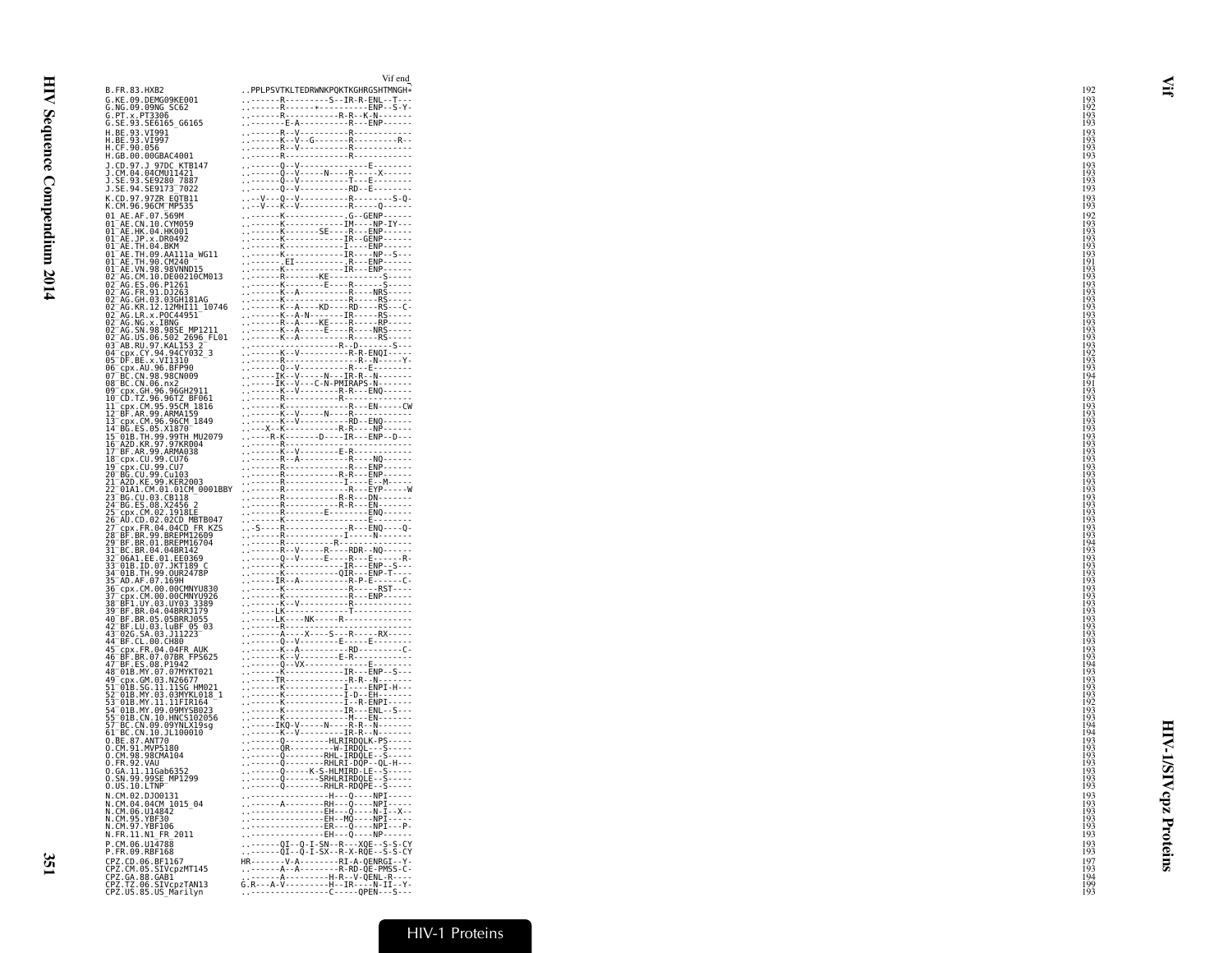<span id="page-35-0"></span>

|                                                                                                                                                                                                                                                              | amphipathic $\alpha$ -helix<br>oligomerization | H(S/N)RIG motifs<br>Vpr end in HXB2 |  |  |  |  |  |
|--------------------------------------------------------------------------------------------------------------------------------------------------------------------------------------------------------------------------------------------------------------|------------------------------------------------|-------------------------------------|--|--|--|--|--|
|                                                                                                                                                                                                                                                              |                                                |                                     |  |  |  |  |  |
| B. FR. 83. HXB2                                                                                                                                                                                                                                              |                                                |                                     |  |  |  |  |  |
| A1.AU.03.P51044_Day0<br>A1.CH.03.HIV CH_BID_V3538<br>A1.E5.06.X21I0                                                                                                                                                                                          |                                                |                                     |  |  |  |  |  |
| A1.IT.02.60000                                                                                                                                                                                                                                               |                                                |                                     |  |  |  |  |  |
| A1.KE.11.DEMA111KE002                                                                                                                                                                                                                                        |                                                |                                     |  |  |  |  |  |
| A1. KE. 11. DEMA11IKE602<br>A1. RU. 11. 11RU6956<br>A1. RU. 11. 11RU6956<br>A1. SE. 95. SE8513<br>A1. IZ. 01. A341<br>A1. UG. 11. DEMAN1189<br>A1. UG. 11. DEMAN16U6609<br>A1. JG. 11. DEMAN16U6609<br>A2. CD. 97. 97COKT648<br>A2. CD. 97. 97COKT648<br>A2. |                                                |                                     |  |  |  |  |  |
|                                                                                                                                                                                                                                                              |                                                |                                     |  |  |  |  |  |
|                                                                                                                                                                                                                                                              |                                                |                                     |  |  |  |  |  |
|                                                                                                                                                                                                                                                              |                                                |                                     |  |  |  |  |  |
| A2.CY.94.94CY017 41                                                                                                                                                                                                                                          |                                                |                                     |  |  |  |  |  |
| B.AR.04.04AR143170                                                                                                                                                                                                                                           |                                                |                                     |  |  |  |  |  |
| B.AR. 04. 043<br>AR. 06. 058R1119<br>B.BR. 06. 06BR1119<br>B.CA. 07. 502<br>B.CH. 08. M2<br>B.CN. 10. DEMB10CN002<br>B.CN. 10. DEMB10CN002<br>B.CO. 01. PCM001                                                                                               |                                                |                                     |  |  |  |  |  |
|                                                                                                                                                                                                                                                              |                                                |                                     |  |  |  |  |  |
|                                                                                                                                                                                                                                                              |                                                |                                     |  |  |  |  |  |
| B.CU.99.Cu19<br>B.CV.99.Cu19<br>B.CY.09.CY266                                                                                                                                                                                                                |                                                |                                     |  |  |  |  |  |
| B.DE.04.HIV DE BID_V4131<br>B.DE.04.HIV DE BID_V4131<br>B.DO.05.05D0_160884<br>B.ES.10.DEMBI0ES002                                                                                                                                                           |                                                |                                     |  |  |  |  |  |
|                                                                                                                                                                                                                                                              |                                                |                                     |  |  |  |  |  |
| .11.DEMB11FR001<br>B.GE.03.03GEMZ004                                                                                                                                                                                                                         |                                                |                                     |  |  |  |  |  |
|                                                                                                                                                                                                                                                              |                                                |                                     |  |  |  |  |  |
| B. ME. 09. 09161 129389<br>B. JM. 05. 0511 129389<br>B. JM. 05. 05JM KJ108<br>B. NR. 12. 12KYY10 10742<br>B. NL. 00. 671 00T36<br>B. NL. 00. 671 00T36<br>B. PF. 07. 502 2649<br>B. PY. 03. 03PY PSP0115<br>B. PY. 03. 03PY PSP0115                          |                                                |                                     |  |  |  |  |  |
|                                                                                                                                                                                                                                                              |                                                |                                     |  |  |  |  |  |
|                                                                                                                                                                                                                                                              |                                                |                                     |  |  |  |  |  |
| <b>B.PY. 03.03FY PSP0115</b><br><b>B.RU.11.11RU21n<br/> B.TH.07.AA040a WG11</b><br><b>B.TH.07.AA040a WG11</b><br><b>B.UA.01.01UAKVI67</b><br><b>B.UA.01.01UAKVI67</b><br><b>B.US.11.ES39 42</b><br><b>B.UY.02.02UY_TSU1290</b>                               |                                                |                                     |  |  |  |  |  |
|                                                                                                                                                                                                                                                              |                                                |                                     |  |  |  |  |  |
|                                                                                                                                                                                                                                                              |                                                |                                     |  |  |  |  |  |
| B.YE.02.02YE507                                                                                                                                                                                                                                              |                                                |                                     |  |  |  |  |  |
| C.AR.01.ARG4006                                                                                                                                                                                                                                              |                                                |                                     |  |  |  |  |  |
| BR.07.DEMC07BR003                                                                                                                                                                                                                                            |                                                |                                     |  |  |  |  |  |
| C.BR.07.DEMONDEN<br>C.BR.00.00BW07621<br>C.CN.09.097NLX133sg<br>C.CS.07.X2118 2<br>C.CS.07.X2118 2<br>C.ET.02.02ET 288<br>C.TL.98.9815002<br>C.KL.09.1125 2139<br>C.KE.00.KER2010<br>C.KE.00.CEN.0001125 2139<br>C.KE.00.CEN.0001125 2139                    |                                                |                                     |  |  |  |  |  |
|                                                                                                                                                                                                                                                              |                                                |                                     |  |  |  |  |  |
|                                                                                                                                                                                                                                                              |                                                |                                     |  |  |  |  |  |
|                                                                                                                                                                                                                                                              |                                                |                                     |  |  |  |  |  |
| MM.99.mIDU101                                                                                                                                                                                                                                                |                                                |                                     |  |  |  |  |  |
| MW.09.703010256_CH256.w96                                                                                                                                                                                                                                    |                                                |                                     |  |  |  |  |  |
| : SN.90.90SE_364<br>.SO.89.89SM_145<br>.TZ.08.707010457_CH457.w8                                                                                                                                                                                             |                                                |                                     |  |  |  |  |  |
| C.US.11.17TB4 468<br>C.UY.01.TRA3011<br>C.UY.01.TRA3011<br>C.ZA.07.704010042 CH042_TF<br>C.ZM.11.DEMC11ZM006                                                                                                                                                 |                                                |                                     |  |  |  |  |  |
|                                                                                                                                                                                                                                                              |                                                |                                     |  |  |  |  |  |
|                                                                                                                                                                                                                                                              |                                                |                                     |  |  |  |  |  |
| D.CD.83.ELI<br>D.CM.10.DEMD10CM009                                                                                                                                                                                                                           |                                                |                                     |  |  |  |  |  |
| D.CY.06.CY163<br>D.KE.11.DEMDI1KE003                                                                                                                                                                                                                         |                                                |                                     |  |  |  |  |  |
| D.KR.04.04KBH8                                                                                                                                                                                                                                               |                                                |                                     |  |  |  |  |  |
| D.SN.90.ŠE365<br>D.TD.99.MN011                                                                                                                                                                                                                               |                                                |                                     |  |  |  |  |  |
| D.TZ.01.A280<br>D.UG.11.DEMD11UG003                                                                                                                                                                                                                          |                                                |                                     |  |  |  |  |  |
| D.YE.02.02YE516<br>D.ZA.90.R1                                                                                                                                                                                                                                |                                                |                                     |  |  |  |  |  |
| F1.A0.06.A0_06_ANG125<br>L.AR.02.ARE933                                                                                                                                                                                                                      |                                                |                                     |  |  |  |  |  |
|                                                                                                                                                                                                                                                              |                                                |                                     |  |  |  |  |  |
| F1.BE.93.VI850<br>F1.BR.07.07BR844<br>F1.CY.08.CY222                                                                                                                                                                                                         |                                                |                                     |  |  |  |  |  |
| FI.ES.II.DEMF110ES001<br>F1.FI.93.FIN9363<br>F1.FR.96.96FR MP411<br>F1.R0.96.BCI R07<br>E1.RU.08.D88-845                                                                                                                                                     |                                                |                                     |  |  |  |  |  |
|                                                                                                                                                                                                                                                              |                                                |                                     |  |  |  |  |  |
| .CM.10.DEMF210CM007                                                                                                                                                                                                                                          |                                                |                                     |  |  |  |  |  |
| CM.97.CM53657<br>96.DRCBL                                                                                                                                                                                                                                    |                                                |                                     |  |  |  |  |  |
| G.CM.10.DEMG10CM008                                                                                                                                                                                                                                          |                                                |                                     |  |  |  |  |  |
| G.CN.08.GX 2084 08                                                                                                                                                                                                                                           |                                                |                                     |  |  |  |  |  |
| G.CU.99.Cu74<br>G.ES.09.X2634 2<br>G.GH.03.03GH175G                                                                                                                                                                                                          |                                                |                                     |  |  |  |  |  |

<span id="page-35-1"></span>HIV-1/SIV cpz Proteins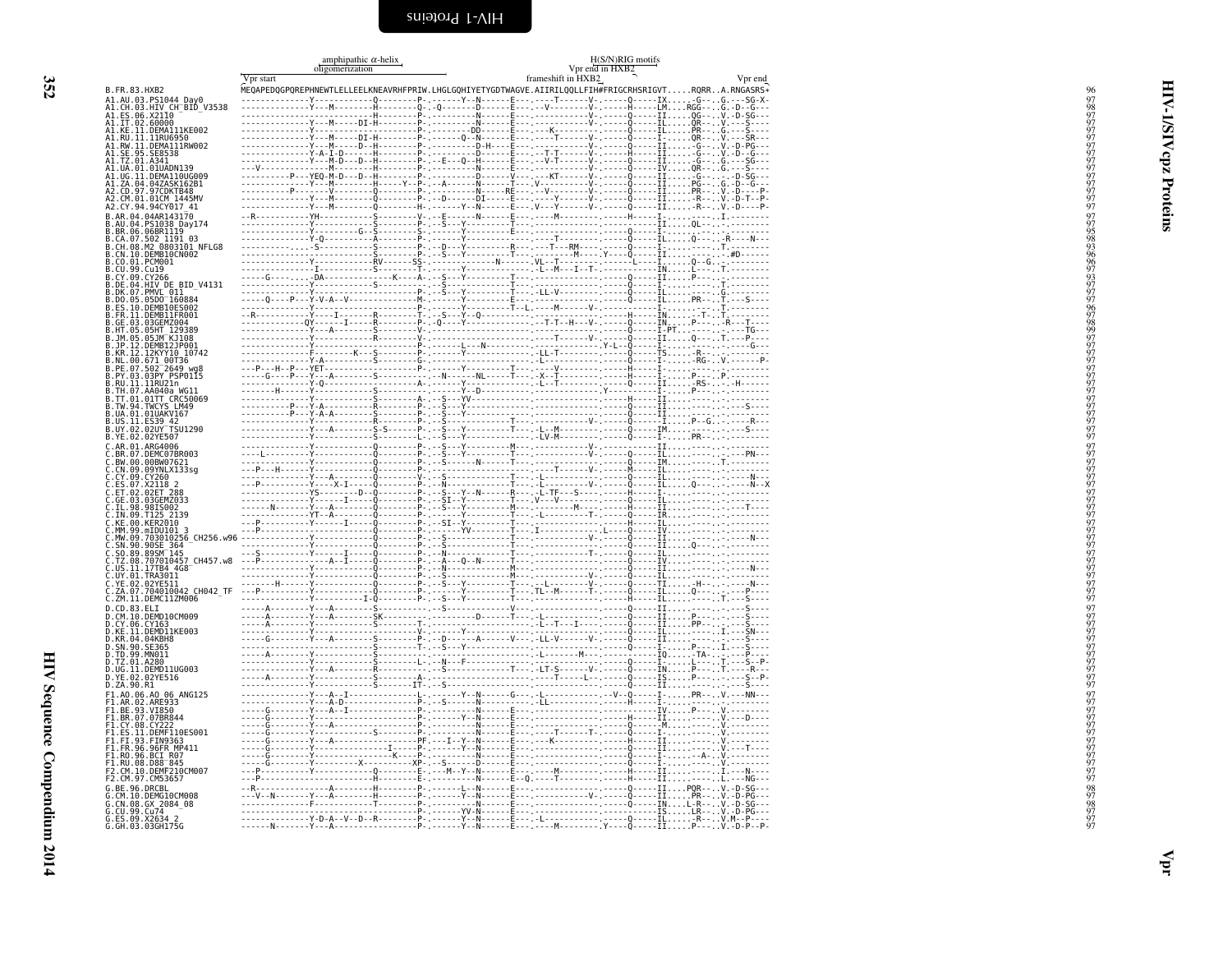| Vpr start<br>frameshift in HXB2<br>Vpr end<br>.<br>MEQAPEDQGPQREPHNEWTLELLEELKNEAVRHFPRIW.LHGLGQHIYETYGDTWAGVE.AIIRILQQLLFIH#FRIGCRHSRIGVTRQRRA.RNGASRS*<br>B.FR.83.HXB2<br>G.KE.09.DEMG09KE001<br>G.NG.09.09NG SC62<br>G.PT.x.PT3306<br>G.SE.93.SE6165_G6165<br>H.BE.93.VI991<br>H.BE.93.VI997<br>H.CF.90.056<br>H.GB.00.00GBAC4001<br>J.CD.97.J 97DC KTB147<br>J.CM.04.04CMU11421<br>J. SE. 93. SE9280 7887<br>J. SE. 94. SE9173 7022<br>K.CD.97.97ZR EQTB11<br>K.CM.96.96CM_MP535<br>01 AE.AF.07.569M<br>01 AE.CN.10.CYM059<br>01 AE.HK.04.HK001<br>$01^{\circ}$ AE.JP.x.DR0492<br>01-AE.TH.04.BKM<br>01-AE.TH.09.AA111a_WG11<br>01 AE : TH. 90. CM240<br>01 AE : VN. 98. 98VNND15<br>02 AG : CM. 10. DE00210CM013<br>02 AG ES 06 P1261<br>02 <sup>-</sup> AG.FR.91.DJ263<br>02-AG: GH. 03.03GH181AG<br>02-AG: KR. 12.12MH111_10746<br>02-AG: LR. x. POC44951-<br>02 <sup>-</sup> AG.NG.x.IBNG<br>02-AG.SN.98.98SE MP1211<br>02-AG.US.06.502 2696 FL01<br>03-AB.RU.97.KALI53-2<br>04 Cpx.CY.94.94CY032_3<br>05 DF.BE.x.VI1310<br>06 Cpx.AU.96.BFP90<br>07 BC.CN.98.98CN009<br>08 BC.CN.06.nx2<br>09 <sup>-</sup> cpx.GH.96.96GH2911<br>10 CD.TZ.96.96TZ BF061<br>11 cpx.CM.95.95CM 1816<br>12 BF.AR.99.ARMA159<br>13 Cpx. CM. 96.96CM<br>14 BG. ES. 05. X1870<br>15 01B. TH. 99.99TH_MU2079<br>16 A2D.KR.97.97KR004<br>17 BF.AR.99.ARMA038<br>17 - APP - ARN - 29 - ARN - 20<br>18 - Cpx - CU - 99 - CU 7<br>20 - BG - CU - 99 - CU 7<br>21 - A2D - KE - 99 - KER2003<br>21 - A2D - KE - 99 - KER2003<br>22 01A1.CM.01.01CM_0001BBY<br>23 BG.CU.03.CB118<br>24 BG.ES.08.X2456<br>25 Cpx.CM.02.1918LE<br>26 AU.CD.02.02CD_MBTB047<br>27 cpx.FR.04.04CD FR KZS<br>27 CBX: HR: 09-BREPM12609<br>28 BF .BR: 99 .BREPM12609<br>31 BC .BR: 09 .BREPM12609<br>31 BC .BR: 04.04BR142<br>32 06A1 .EE. 01.5E0369<br>36 018 .TH: 99 .0UR2478P<br>35 ~AD. AF: 07.169H<br>37 ~CDX .CM: 08 .00CMNYU838<br>36 ~CDX .CM: 08 .0<br>43-026.SA.03.J11223-<br>44-BF.CL.00.CH80<br>45 cpx.FR.04.04FR AUK<br>46 BF.BR.07.07BR FPS625<br>47 BF.ES.08.P1942<br>48 <sup>-</sup> 01B.MY.07.07MYKT021<br>49 cpx.GM.03.N26677<br>51 <sup>-</sup> 01B.SG.11.11SG HM021<br>52 01B.MY.03.03MYKL018 1<br>53 01B.MY.11.11FIR164<br>54 <sup>-</sup> 01B.MY.09.09MYSB023<br>55 <sup>-</sup> 01B.CN.10.HNCS102056<br>57 BC.CN.09.09YNLX1959<br>61 BC.CN.09.09YNLX1959<br>61 BC.CN.10.JL100010<br>0.BE.87.ANT70<br>0.CM.91.MVP5180<br>0.CM.98.98CMA104<br>0.GA.11.11Gab6352<br>0.SN.99.99SE MP1299<br>0.05.10.LTNP<br>N.CM.02.DJ00131<br>N.CM.04.04CM 1015 04<br>N.CM.06.U14842<br>N.CM.95.YBE30<br>N.CM.97.YBF106<br>N.FR.11.N1 FR 2011<br>---P-----XP---F---M-QT-----E--------P---S---Y--N------E--T----------------------Q------ILTPSR-GR.-H-P----<br>--X----X--P---F---M-QT-----A----P--XQY.--S---Y--N------E--T.------X--I---- Y----X-----ILPPSR-GR.-H-P----<br>P.CM.06.U14788<br>P.FR.09.RBF168<br>CPZ.CD.06.BF1167 |                       | amphipathic $\alpha$ -helix<br>oligomerization | H(S/N)RIG motifs<br>Vpr end in HXB2 |  |  |  |
|-----------------------------------------------------------------------------------------------------------------------------------------------------------------------------------------------------------------------------------------------------------------------------------------------------------------------------------------------------------------------------------------------------------------------------------------------------------------------------------------------------------------------------------------------------------------------------------------------------------------------------------------------------------------------------------------------------------------------------------------------------------------------------------------------------------------------------------------------------------------------------------------------------------------------------------------------------------------------------------------------------------------------------------------------------------------------------------------------------------------------------------------------------------------------------------------------------------------------------------------------------------------------------------------------------------------------------------------------------------------------------------------------------------------------------------------------------------------------------------------------------------------------------------------------------------------------------------------------------------------------------------------------------------------------------------------------------------------------------------------------------------------------------------------------------------------------------------------------------------------------------------------------------------------------------------------------------------------------------------------------------------------------------------------------------------------------------------------------------------------------------------------------------------------------------------------------------------------------------------------------------------------------------------------------------------------------------------------------------------------------------------------------------------------------------------------------------------------------------------------------------------------------------------------------------------------------------------------------------------------------------------------------------------------------------------------------------------------------------------------------------------------------------------------------------------------------------------------------------------------------------------------|-----------------------|------------------------------------------------|-------------------------------------|--|--|--|
|                                                                                                                                                                                                                                                                                                                                                                                                                                                                                                                                                                                                                                                                                                                                                                                                                                                                                                                                                                                                                                                                                                                                                                                                                                                                                                                                                                                                                                                                                                                                                                                                                                                                                                                                                                                                                                                                                                                                                                                                                                                                                                                                                                                                                                                                                                                                                                                                                                                                                                                                                                                                                                                                                                                                                                                                                                                                                         |                       |                                                |                                     |  |  |  |
|                                                                                                                                                                                                                                                                                                                                                                                                                                                                                                                                                                                                                                                                                                                                                                                                                                                                                                                                                                                                                                                                                                                                                                                                                                                                                                                                                                                                                                                                                                                                                                                                                                                                                                                                                                                                                                                                                                                                                                                                                                                                                                                                                                                                                                                                                                                                                                                                                                                                                                                                                                                                                                                                                                                                                                                                                                                                                         |                       |                                                |                                     |  |  |  |
|                                                                                                                                                                                                                                                                                                                                                                                                                                                                                                                                                                                                                                                                                                                                                                                                                                                                                                                                                                                                                                                                                                                                                                                                                                                                                                                                                                                                                                                                                                                                                                                                                                                                                                                                                                                                                                                                                                                                                                                                                                                                                                                                                                                                                                                                                                                                                                                                                                                                                                                                                                                                                                                                                                                                                                                                                                                                                         |                       |                                                |                                     |  |  |  |
|                                                                                                                                                                                                                                                                                                                                                                                                                                                                                                                                                                                                                                                                                                                                                                                                                                                                                                                                                                                                                                                                                                                                                                                                                                                                                                                                                                                                                                                                                                                                                                                                                                                                                                                                                                                                                                                                                                                                                                                                                                                                                                                                                                                                                                                                                                                                                                                                                                                                                                                                                                                                                                                                                                                                                                                                                                                                                         |                       |                                                |                                     |  |  |  |
|                                                                                                                                                                                                                                                                                                                                                                                                                                                                                                                                                                                                                                                                                                                                                                                                                                                                                                                                                                                                                                                                                                                                                                                                                                                                                                                                                                                                                                                                                                                                                                                                                                                                                                                                                                                                                                                                                                                                                                                                                                                                                                                                                                                                                                                                                                                                                                                                                                                                                                                                                                                                                                                                                                                                                                                                                                                                                         |                       |                                                |                                     |  |  |  |
|                                                                                                                                                                                                                                                                                                                                                                                                                                                                                                                                                                                                                                                                                                                                                                                                                                                                                                                                                                                                                                                                                                                                                                                                                                                                                                                                                                                                                                                                                                                                                                                                                                                                                                                                                                                                                                                                                                                                                                                                                                                                                                                                                                                                                                                                                                                                                                                                                                                                                                                                                                                                                                                                                                                                                                                                                                                                                         |                       |                                                |                                     |  |  |  |
|                                                                                                                                                                                                                                                                                                                                                                                                                                                                                                                                                                                                                                                                                                                                                                                                                                                                                                                                                                                                                                                                                                                                                                                                                                                                                                                                                                                                                                                                                                                                                                                                                                                                                                                                                                                                                                                                                                                                                                                                                                                                                                                                                                                                                                                                                                                                                                                                                                                                                                                                                                                                                                                                                                                                                                                                                                                                                         |                       |                                                |                                     |  |  |  |
|                                                                                                                                                                                                                                                                                                                                                                                                                                                                                                                                                                                                                                                                                                                                                                                                                                                                                                                                                                                                                                                                                                                                                                                                                                                                                                                                                                                                                                                                                                                                                                                                                                                                                                                                                                                                                                                                                                                                                                                                                                                                                                                                                                                                                                                                                                                                                                                                                                                                                                                                                                                                                                                                                                                                                                                                                                                                                         |                       |                                                |                                     |  |  |  |
|                                                                                                                                                                                                                                                                                                                                                                                                                                                                                                                                                                                                                                                                                                                                                                                                                                                                                                                                                                                                                                                                                                                                                                                                                                                                                                                                                                                                                                                                                                                                                                                                                                                                                                                                                                                                                                                                                                                                                                                                                                                                                                                                                                                                                                                                                                                                                                                                                                                                                                                                                                                                                                                                                                                                                                                                                                                                                         |                       |                                                |                                     |  |  |  |
|                                                                                                                                                                                                                                                                                                                                                                                                                                                                                                                                                                                                                                                                                                                                                                                                                                                                                                                                                                                                                                                                                                                                                                                                                                                                                                                                                                                                                                                                                                                                                                                                                                                                                                                                                                                                                                                                                                                                                                                                                                                                                                                                                                                                                                                                                                                                                                                                                                                                                                                                                                                                                                                                                                                                                                                                                                                                                         |                       |                                                |                                     |  |  |  |
|                                                                                                                                                                                                                                                                                                                                                                                                                                                                                                                                                                                                                                                                                                                                                                                                                                                                                                                                                                                                                                                                                                                                                                                                                                                                                                                                                                                                                                                                                                                                                                                                                                                                                                                                                                                                                                                                                                                                                                                                                                                                                                                                                                                                                                                                                                                                                                                                                                                                                                                                                                                                                                                                                                                                                                                                                                                                                         |                       |                                                |                                     |  |  |  |
|                                                                                                                                                                                                                                                                                                                                                                                                                                                                                                                                                                                                                                                                                                                                                                                                                                                                                                                                                                                                                                                                                                                                                                                                                                                                                                                                                                                                                                                                                                                                                                                                                                                                                                                                                                                                                                                                                                                                                                                                                                                                                                                                                                                                                                                                                                                                                                                                                                                                                                                                                                                                                                                                                                                                                                                                                                                                                         |                       |                                                |                                     |  |  |  |
|                                                                                                                                                                                                                                                                                                                                                                                                                                                                                                                                                                                                                                                                                                                                                                                                                                                                                                                                                                                                                                                                                                                                                                                                                                                                                                                                                                                                                                                                                                                                                                                                                                                                                                                                                                                                                                                                                                                                                                                                                                                                                                                                                                                                                                                                                                                                                                                                                                                                                                                                                                                                                                                                                                                                                                                                                                                                                         |                       |                                                |                                     |  |  |  |
|                                                                                                                                                                                                                                                                                                                                                                                                                                                                                                                                                                                                                                                                                                                                                                                                                                                                                                                                                                                                                                                                                                                                                                                                                                                                                                                                                                                                                                                                                                                                                                                                                                                                                                                                                                                                                                                                                                                                                                                                                                                                                                                                                                                                                                                                                                                                                                                                                                                                                                                                                                                                                                                                                                                                                                                                                                                                                         |                       |                                                |                                     |  |  |  |
|                                                                                                                                                                                                                                                                                                                                                                                                                                                                                                                                                                                                                                                                                                                                                                                                                                                                                                                                                                                                                                                                                                                                                                                                                                                                                                                                                                                                                                                                                                                                                                                                                                                                                                                                                                                                                                                                                                                                                                                                                                                                                                                                                                                                                                                                                                                                                                                                                                                                                                                                                                                                                                                                                                                                                                                                                                                                                         |                       |                                                |                                     |  |  |  |
|                                                                                                                                                                                                                                                                                                                                                                                                                                                                                                                                                                                                                                                                                                                                                                                                                                                                                                                                                                                                                                                                                                                                                                                                                                                                                                                                                                                                                                                                                                                                                                                                                                                                                                                                                                                                                                                                                                                                                                                                                                                                                                                                                                                                                                                                                                                                                                                                                                                                                                                                                                                                                                                                                                                                                                                                                                                                                         |                       |                                                |                                     |  |  |  |
|                                                                                                                                                                                                                                                                                                                                                                                                                                                                                                                                                                                                                                                                                                                                                                                                                                                                                                                                                                                                                                                                                                                                                                                                                                                                                                                                                                                                                                                                                                                                                                                                                                                                                                                                                                                                                                                                                                                                                                                                                                                                                                                                                                                                                                                                                                                                                                                                                                                                                                                                                                                                                                                                                                                                                                                                                                                                                         |                       |                                                |                                     |  |  |  |
|                                                                                                                                                                                                                                                                                                                                                                                                                                                                                                                                                                                                                                                                                                                                                                                                                                                                                                                                                                                                                                                                                                                                                                                                                                                                                                                                                                                                                                                                                                                                                                                                                                                                                                                                                                                                                                                                                                                                                                                                                                                                                                                                                                                                                                                                                                                                                                                                                                                                                                                                                                                                                                                                                                                                                                                                                                                                                         |                       |                                                |                                     |  |  |  |
|                                                                                                                                                                                                                                                                                                                                                                                                                                                                                                                                                                                                                                                                                                                                                                                                                                                                                                                                                                                                                                                                                                                                                                                                                                                                                                                                                                                                                                                                                                                                                                                                                                                                                                                                                                                                                                                                                                                                                                                                                                                                                                                                                                                                                                                                                                                                                                                                                                                                                                                                                                                                                                                                                                                                                                                                                                                                                         |                       |                                                |                                     |  |  |  |
|                                                                                                                                                                                                                                                                                                                                                                                                                                                                                                                                                                                                                                                                                                                                                                                                                                                                                                                                                                                                                                                                                                                                                                                                                                                                                                                                                                                                                                                                                                                                                                                                                                                                                                                                                                                                                                                                                                                                                                                                                                                                                                                                                                                                                                                                                                                                                                                                                                                                                                                                                                                                                                                                                                                                                                                                                                                                                         |                       |                                                |                                     |  |  |  |
|                                                                                                                                                                                                                                                                                                                                                                                                                                                                                                                                                                                                                                                                                                                                                                                                                                                                                                                                                                                                                                                                                                                                                                                                                                                                                                                                                                                                                                                                                                                                                                                                                                                                                                                                                                                                                                                                                                                                                                                                                                                                                                                                                                                                                                                                                                                                                                                                                                                                                                                                                                                                                                                                                                                                                                                                                                                                                         |                       |                                                |                                     |  |  |  |
|                                                                                                                                                                                                                                                                                                                                                                                                                                                                                                                                                                                                                                                                                                                                                                                                                                                                                                                                                                                                                                                                                                                                                                                                                                                                                                                                                                                                                                                                                                                                                                                                                                                                                                                                                                                                                                                                                                                                                                                                                                                                                                                                                                                                                                                                                                                                                                                                                                                                                                                                                                                                                                                                                                                                                                                                                                                                                         |                       |                                                |                                     |  |  |  |
|                                                                                                                                                                                                                                                                                                                                                                                                                                                                                                                                                                                                                                                                                                                                                                                                                                                                                                                                                                                                                                                                                                                                                                                                                                                                                                                                                                                                                                                                                                                                                                                                                                                                                                                                                                                                                                                                                                                                                                                                                                                                                                                                                                                                                                                                                                                                                                                                                                                                                                                                                                                                                                                                                                                                                                                                                                                                                         |                       |                                                |                                     |  |  |  |
|                                                                                                                                                                                                                                                                                                                                                                                                                                                                                                                                                                                                                                                                                                                                                                                                                                                                                                                                                                                                                                                                                                                                                                                                                                                                                                                                                                                                                                                                                                                                                                                                                                                                                                                                                                                                                                                                                                                                                                                                                                                                                                                                                                                                                                                                                                                                                                                                                                                                                                                                                                                                                                                                                                                                                                                                                                                                                         |                       |                                                |                                     |  |  |  |
|                                                                                                                                                                                                                                                                                                                                                                                                                                                                                                                                                                                                                                                                                                                                                                                                                                                                                                                                                                                                                                                                                                                                                                                                                                                                                                                                                                                                                                                                                                                                                                                                                                                                                                                                                                                                                                                                                                                                                                                                                                                                                                                                                                                                                                                                                                                                                                                                                                                                                                                                                                                                                                                                                                                                                                                                                                                                                         |                       |                                                |                                     |  |  |  |
|                                                                                                                                                                                                                                                                                                                                                                                                                                                                                                                                                                                                                                                                                                                                                                                                                                                                                                                                                                                                                                                                                                                                                                                                                                                                                                                                                                                                                                                                                                                                                                                                                                                                                                                                                                                                                                                                                                                                                                                                                                                                                                                                                                                                                                                                                                                                                                                                                                                                                                                                                                                                                                                                                                                                                                                                                                                                                         |                       |                                                |                                     |  |  |  |
|                                                                                                                                                                                                                                                                                                                                                                                                                                                                                                                                                                                                                                                                                                                                                                                                                                                                                                                                                                                                                                                                                                                                                                                                                                                                                                                                                                                                                                                                                                                                                                                                                                                                                                                                                                                                                                                                                                                                                                                                                                                                                                                                                                                                                                                                                                                                                                                                                                                                                                                                                                                                                                                                                                                                                                                                                                                                                         |                       |                                                |                                     |  |  |  |
|                                                                                                                                                                                                                                                                                                                                                                                                                                                                                                                                                                                                                                                                                                                                                                                                                                                                                                                                                                                                                                                                                                                                                                                                                                                                                                                                                                                                                                                                                                                                                                                                                                                                                                                                                                                                                                                                                                                                                                                                                                                                                                                                                                                                                                                                                                                                                                                                                                                                                                                                                                                                                                                                                                                                                                                                                                                                                         |                       |                                                |                                     |  |  |  |
|                                                                                                                                                                                                                                                                                                                                                                                                                                                                                                                                                                                                                                                                                                                                                                                                                                                                                                                                                                                                                                                                                                                                                                                                                                                                                                                                                                                                                                                                                                                                                                                                                                                                                                                                                                                                                                                                                                                                                                                                                                                                                                                                                                                                                                                                                                                                                                                                                                                                                                                                                                                                                                                                                                                                                                                                                                                                                         |                       |                                                |                                     |  |  |  |
|                                                                                                                                                                                                                                                                                                                                                                                                                                                                                                                                                                                                                                                                                                                                                                                                                                                                                                                                                                                                                                                                                                                                                                                                                                                                                                                                                                                                                                                                                                                                                                                                                                                                                                                                                                                                                                                                                                                                                                                                                                                                                                                                                                                                                                                                                                                                                                                                                                                                                                                                                                                                                                                                                                                                                                                                                                                                                         |                       |                                                |                                     |  |  |  |
|                                                                                                                                                                                                                                                                                                                                                                                                                                                                                                                                                                                                                                                                                                                                                                                                                                                                                                                                                                                                                                                                                                                                                                                                                                                                                                                                                                                                                                                                                                                                                                                                                                                                                                                                                                                                                                                                                                                                                                                                                                                                                                                                                                                                                                                                                                                                                                                                                                                                                                                                                                                                                                                                                                                                                                                                                                                                                         |                       |                                                |                                     |  |  |  |
|                                                                                                                                                                                                                                                                                                                                                                                                                                                                                                                                                                                                                                                                                                                                                                                                                                                                                                                                                                                                                                                                                                                                                                                                                                                                                                                                                                                                                                                                                                                                                                                                                                                                                                                                                                                                                                                                                                                                                                                                                                                                                                                                                                                                                                                                                                                                                                                                                                                                                                                                                                                                                                                                                                                                                                                                                                                                                         |                       |                                                |                                     |  |  |  |
|                                                                                                                                                                                                                                                                                                                                                                                                                                                                                                                                                                                                                                                                                                                                                                                                                                                                                                                                                                                                                                                                                                                                                                                                                                                                                                                                                                                                                                                                                                                                                                                                                                                                                                                                                                                                                                                                                                                                                                                                                                                                                                                                                                                                                                                                                                                                                                                                                                                                                                                                                                                                                                                                                                                                                                                                                                                                                         |                       |                                                |                                     |  |  |  |
|                                                                                                                                                                                                                                                                                                                                                                                                                                                                                                                                                                                                                                                                                                                                                                                                                                                                                                                                                                                                                                                                                                                                                                                                                                                                                                                                                                                                                                                                                                                                                                                                                                                                                                                                                                                                                                                                                                                                                                                                                                                                                                                                                                                                                                                                                                                                                                                                                                                                                                                                                                                                                                                                                                                                                                                                                                                                                         |                       |                                                |                                     |  |  |  |
|                                                                                                                                                                                                                                                                                                                                                                                                                                                                                                                                                                                                                                                                                                                                                                                                                                                                                                                                                                                                                                                                                                                                                                                                                                                                                                                                                                                                                                                                                                                                                                                                                                                                                                                                                                                                                                                                                                                                                                                                                                                                                                                                                                                                                                                                                                                                                                                                                                                                                                                                                                                                                                                                                                                                                                                                                                                                                         |                       |                                                |                                     |  |  |  |
|                                                                                                                                                                                                                                                                                                                                                                                                                                                                                                                                                                                                                                                                                                                                                                                                                                                                                                                                                                                                                                                                                                                                                                                                                                                                                                                                                                                                                                                                                                                                                                                                                                                                                                                                                                                                                                                                                                                                                                                                                                                                                                                                                                                                                                                                                                                                                                                                                                                                                                                                                                                                                                                                                                                                                                                                                                                                                         |                       |                                                |                                     |  |  |  |
|                                                                                                                                                                                                                                                                                                                                                                                                                                                                                                                                                                                                                                                                                                                                                                                                                                                                                                                                                                                                                                                                                                                                                                                                                                                                                                                                                                                                                                                                                                                                                                                                                                                                                                                                                                                                                                                                                                                                                                                                                                                                                                                                                                                                                                                                                                                                                                                                                                                                                                                                                                                                                                                                                                                                                                                                                                                                                         |                       |                                                |                                     |  |  |  |
|                                                                                                                                                                                                                                                                                                                                                                                                                                                                                                                                                                                                                                                                                                                                                                                                                                                                                                                                                                                                                                                                                                                                                                                                                                                                                                                                                                                                                                                                                                                                                                                                                                                                                                                                                                                                                                                                                                                                                                                                                                                                                                                                                                                                                                                                                                                                                                                                                                                                                                                                                                                                                                                                                                                                                                                                                                                                                         |                       |                                                |                                     |  |  |  |
|                                                                                                                                                                                                                                                                                                                                                                                                                                                                                                                                                                                                                                                                                                                                                                                                                                                                                                                                                                                                                                                                                                                                                                                                                                                                                                                                                                                                                                                                                                                                                                                                                                                                                                                                                                                                                                                                                                                                                                                                                                                                                                                                                                                                                                                                                                                                                                                                                                                                                                                                                                                                                                                                                                                                                                                                                                                                                         |                       |                                                |                                     |  |  |  |
|                                                                                                                                                                                                                                                                                                                                                                                                                                                                                                                                                                                                                                                                                                                                                                                                                                                                                                                                                                                                                                                                                                                                                                                                                                                                                                                                                                                                                                                                                                                                                                                                                                                                                                                                                                                                                                                                                                                                                                                                                                                                                                                                                                                                                                                                                                                                                                                                                                                                                                                                                                                                                                                                                                                                                                                                                                                                                         |                       |                                                |                                     |  |  |  |
|                                                                                                                                                                                                                                                                                                                                                                                                                                                                                                                                                                                                                                                                                                                                                                                                                                                                                                                                                                                                                                                                                                                                                                                                                                                                                                                                                                                                                                                                                                                                                                                                                                                                                                                                                                                                                                                                                                                                                                                                                                                                                                                                                                                                                                                                                                                                                                                                                                                                                                                                                                                                                                                                                                                                                                                                                                                                                         |                       |                                                |                                     |  |  |  |
|                                                                                                                                                                                                                                                                                                                                                                                                                                                                                                                                                                                                                                                                                                                                                                                                                                                                                                                                                                                                                                                                                                                                                                                                                                                                                                                                                                                                                                                                                                                                                                                                                                                                                                                                                                                                                                                                                                                                                                                                                                                                                                                                                                                                                                                                                                                                                                                                                                                                                                                                                                                                                                                                                                                                                                                                                                                                                         |                       |                                                |                                     |  |  |  |
|                                                                                                                                                                                                                                                                                                                                                                                                                                                                                                                                                                                                                                                                                                                                                                                                                                                                                                                                                                                                                                                                                                                                                                                                                                                                                                                                                                                                                                                                                                                                                                                                                                                                                                                                                                                                                                                                                                                                                                                                                                                                                                                                                                                                                                                                                                                                                                                                                                                                                                                                                                                                                                                                                                                                                                                                                                                                                         |                       |                                                |                                     |  |  |  |
|                                                                                                                                                                                                                                                                                                                                                                                                                                                                                                                                                                                                                                                                                                                                                                                                                                                                                                                                                                                                                                                                                                                                                                                                                                                                                                                                                                                                                                                                                                                                                                                                                                                                                                                                                                                                                                                                                                                                                                                                                                                                                                                                                                                                                                                                                                                                                                                                                                                                                                                                                                                                                                                                                                                                                                                                                                                                                         |                       |                                                |                                     |  |  |  |
|                                                                                                                                                                                                                                                                                                                                                                                                                                                                                                                                                                                                                                                                                                                                                                                                                                                                                                                                                                                                                                                                                                                                                                                                                                                                                                                                                                                                                                                                                                                                                                                                                                                                                                                                                                                                                                                                                                                                                                                                                                                                                                                                                                                                                                                                                                                                                                                                                                                                                                                                                                                                                                                                                                                                                                                                                                                                                         |                       |                                                |                                     |  |  |  |
|                                                                                                                                                                                                                                                                                                                                                                                                                                                                                                                                                                                                                                                                                                                                                                                                                                                                                                                                                                                                                                                                                                                                                                                                                                                                                                                                                                                                                                                                                                                                                                                                                                                                                                                                                                                                                                                                                                                                                                                                                                                                                                                                                                                                                                                                                                                                                                                                                                                                                                                                                                                                                                                                                                                                                                                                                                                                                         |                       |                                                |                                     |  |  |  |
|                                                                                                                                                                                                                                                                                                                                                                                                                                                                                                                                                                                                                                                                                                                                                                                                                                                                                                                                                                                                                                                                                                                                                                                                                                                                                                                                                                                                                                                                                                                                                                                                                                                                                                                                                                                                                                                                                                                                                                                                                                                                                                                                                                                                                                                                                                                                                                                                                                                                                                                                                                                                                                                                                                                                                                                                                                                                                         |                       |                                                |                                     |  |  |  |
|                                                                                                                                                                                                                                                                                                                                                                                                                                                                                                                                                                                                                                                                                                                                                                                                                                                                                                                                                                                                                                                                                                                                                                                                                                                                                                                                                                                                                                                                                                                                                                                                                                                                                                                                                                                                                                                                                                                                                                                                                                                                                                                                                                                                                                                                                                                                                                                                                                                                                                                                                                                                                                                                                                                                                                                                                                                                                         |                       |                                                |                                     |  |  |  |
|                                                                                                                                                                                                                                                                                                                                                                                                                                                                                                                                                                                                                                                                                                                                                                                                                                                                                                                                                                                                                                                                                                                                                                                                                                                                                                                                                                                                                                                                                                                                                                                                                                                                                                                                                                                                                                                                                                                                                                                                                                                                                                                                                                                                                                                                                                                                                                                                                                                                                                                                                                                                                                                                                                                                                                                                                                                                                         |                       |                                                |                                     |  |  |  |
|                                                                                                                                                                                                                                                                                                                                                                                                                                                                                                                                                                                                                                                                                                                                                                                                                                                                                                                                                                                                                                                                                                                                                                                                                                                                                                                                                                                                                                                                                                                                                                                                                                                                                                                                                                                                                                                                                                                                                                                                                                                                                                                                                                                                                                                                                                                                                                                                                                                                                                                                                                                                                                                                                                                                                                                                                                                                                         |                       |                                                |                                     |  |  |  |
|                                                                                                                                                                                                                                                                                                                                                                                                                                                                                                                                                                                                                                                                                                                                                                                                                                                                                                                                                                                                                                                                                                                                                                                                                                                                                                                                                                                                                                                                                                                                                                                                                                                                                                                                                                                                                                                                                                                                                                                                                                                                                                                                                                                                                                                                                                                                                                                                                                                                                                                                                                                                                                                                                                                                                                                                                                                                                         |                       |                                                |                                     |  |  |  |
|                                                                                                                                                                                                                                                                                                                                                                                                                                                                                                                                                                                                                                                                                                                                                                                                                                                                                                                                                                                                                                                                                                                                                                                                                                                                                                                                                                                                                                                                                                                                                                                                                                                                                                                                                                                                                                                                                                                                                                                                                                                                                                                                                                                                                                                                                                                                                                                                                                                                                                                                                                                                                                                                                                                                                                                                                                                                                         |                       |                                                |                                     |  |  |  |
|                                                                                                                                                                                                                                                                                                                                                                                                                                                                                                                                                                                                                                                                                                                                                                                                                                                                                                                                                                                                                                                                                                                                                                                                                                                                                                                                                                                                                                                                                                                                                                                                                                                                                                                                                                                                                                                                                                                                                                                                                                                                                                                                                                                                                                                                                                                                                                                                                                                                                                                                                                                                                                                                                                                                                                                                                                                                                         | CPZ.CM.05.SIVcpzMT145 |                                                |                                     |  |  |  |
| CPZ.GA.88.GAB1<br>CPZ.TZ.06.SIVCPZTAN13<br>CPZ.US.85.US Marilyn                                                                                                                                                                                                                                                                                                                                                                                                                                                                                                                                                                                                                                                                                                                                                                                                                                                                                                                                                                                                                                                                                                                                                                                                                                                                                                                                                                                                                                                                                                                                                                                                                                                                                                                                                                                                                                                                                                                                                                                                                                                                                                                                                                                                                                                                                                                                                                                                                                                                                                                                                                                                                                                                                                                                                                                                                         |                       |                                                |                                     |  |  |  |

**Apr**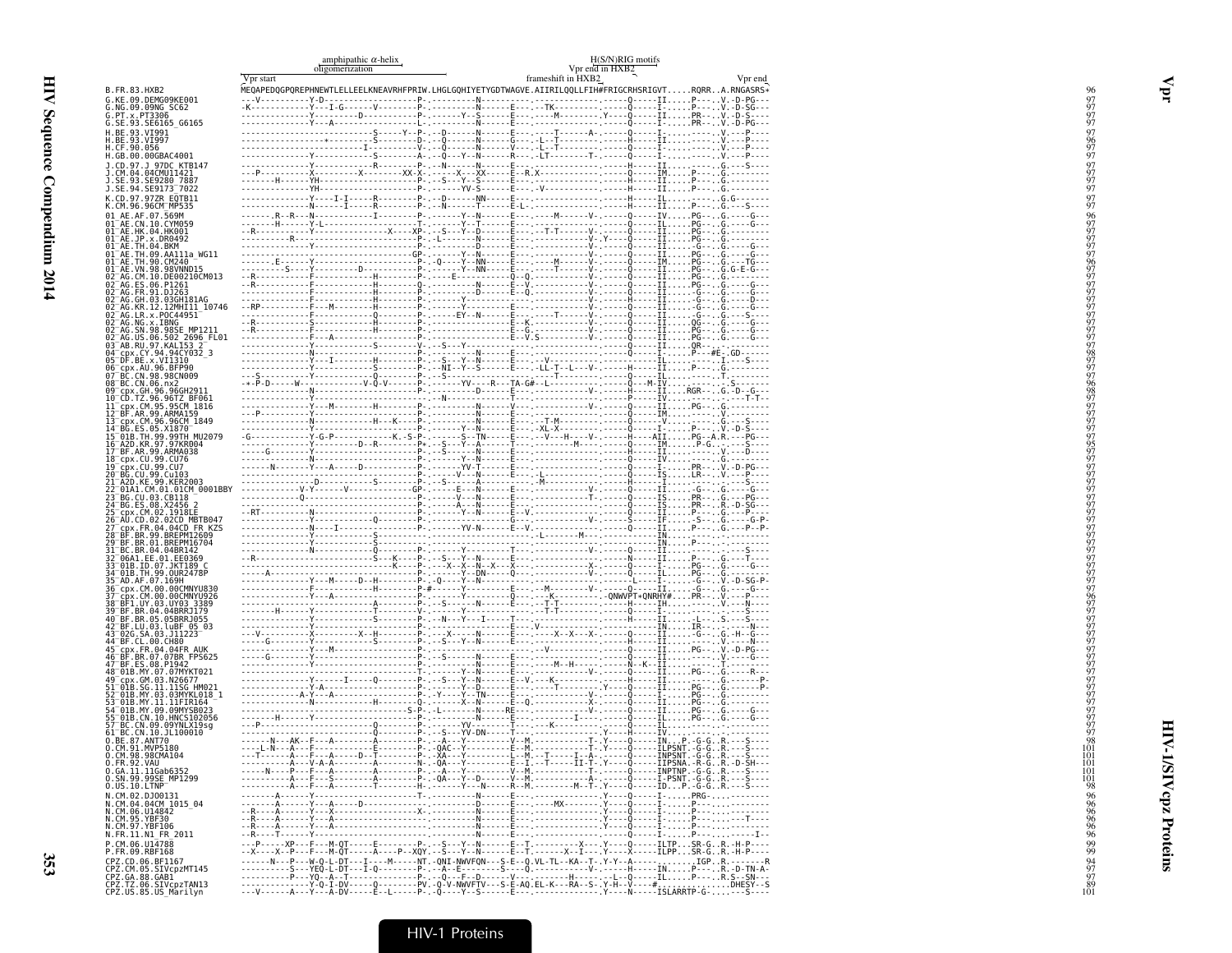<span id="page-37-1"></span><span id="page-37-0"></span>

| Tat start | C-rich region | nuclear localization | exon 1 end exon 2 start<br>Tat end                                                                        |                                                                                     |
|-----------|---------------|----------------------|-----------------------------------------------------------------------------------------------------------|-------------------------------------------------------------------------------------|
|           |               |                      | MEPVDPRLEPWKHPGSQPKTACTNCYCKKCCFHCQVCFITKALGISYGRKKRRQ.RRRAHQNSQTHQASLSKQPTS.QPRG.DPTGPKE*KKKVERETETDPFD* | 100                                                                                 |
|           |               |                      |                                                                                                           | $\begin{array}{c} 102 \\ 102 \\ 102 \\ 102 \end{array}$                             |
|           |               |                      |                                                                                                           |                                                                                     |
|           |               |                      |                                                                                                           | $\begin{array}{c} 102 \\ 102 \\ 102 \\ 102 \\ 102 \\ 102 \\ 102 \\ 102 \end{array}$ |
|           |               |                      |                                                                                                           |                                                                                     |
|           |               |                      |                                                                                                           |                                                                                     |
|           |               |                      |                                                                                                           |                                                                                     |
|           |               |                      |                                                                                                           | $\frac{102}{102}$<br>$\frac{102}{102}$<br>$\frac{102}{102}$                         |
|           |               |                      |                                                                                                           |                                                                                     |
|           |               |                      |                                                                                                           | $\begin{array}{c} 102 \\ 102 \\ 102 \\ 102 \\ 102 \\ 102 \\ 102 \\ 102 \end{array}$ |
|           |               |                      |                                                                                                           |                                                                                     |
|           |               |                      |                                                                                                           |                                                                                     |
|           |               |                      |                                                                                                           |                                                                                     |
|           |               |                      |                                                                                                           |                                                                                     |
|           |               |                      |                                                                                                           |                                                                                     |
|           |               |                      |                                                                                                           | $\frac{102}{102}$                                                                   |
|           |               |                      |                                                                                                           |                                                                                     |
|           |               |                      |                                                                                                           | $\frac{102}{102}$<br>$\frac{102}{102}$                                              |
|           |               |                      |                                                                                                           |                                                                                     |
|           |               |                      |                                                                                                           | $\begin{array}{r} 102 \\ 102 \\ 102 \\ 102 \\ 102 \\ 102 \end{array}$               |
|           |               |                      |                                                                                                           |                                                                                     |
|           |               |                      |                                                                                                           | $\frac{102}{102}$                                                                   |
|           |               |                      |                                                                                                           |                                                                                     |
|           |               |                      |                                                                                                           | $\frac{102}{102}$<br>101                                                            |
|           |               |                      |                                                                                                           | 102                                                                                 |
|           |               |                      |                                                                                                           | $\frac{102}{102}$                                                                   |
|           |               |                      |                                                                                                           | 101                                                                                 |
|           |               |                      |                                                                                                           | $\begin{array}{c} 102 \\ 102 \\ 102 \\ 102 \\ 102 \\ 102 \\ 102 \\ 102 \end{array}$ |
|           |               |                      |                                                                                                           |                                                                                     |
|           |               |                      |                                                                                                           |                                                                                     |
|           |               |                      |                                                                                                           | $\frac{102}{102}$                                                                   |
|           |               |                      |                                                                                                           | $\frac{102}{102}$                                                                   |
|           |               |                      |                                                                                                           |                                                                                     |
|           |               |                      |                                                                                                           | $\frac{102}{102}$                                                                   |
|           |               |                      |                                                                                                           | $10\overline{2}$<br>101                                                             |
|           |               |                      |                                                                                                           | 102<br>101                                                                          |
|           |               |                      |                                                                                                           | 102                                                                                 |
|           |               |                      |                                                                                                           |                                                                                     |
|           |               |                      |                                                                                                           | $\frac{102}{102}$<br>$\frac{102}{102}$<br>$\frac{102}{102}$                         |
|           |               |                      |                                                                                                           | 102                                                                                 |
|           |               |                      |                                                                                                           | $\frac{102}{102}$                                                                   |
|           |               |                      |                                                                                                           | 102<br>101                                                                          |
|           |               |                      |                                                                                                           | 102                                                                                 |
|           |               |                      |                                                                                                           | $\begin{array}{r} 102 \\ 102 \\ 102 \\ 102 \\ 102 \\ 102 \end{array}$               |
|           |               |                      |                                                                                                           |                                                                                     |
|           |               |                      |                                                                                                           | $10\overline{2}$                                                                    |
|           |               |                      |                                                                                                           | $\frac{101}{101}$                                                                   |
|           |               |                      |                                                                                                           | $\frac{101}{102}$                                                                   |
|           |               |                      |                                                                                                           | 101                                                                                 |
|           |               |                      |                                                                                                           | $\frac{102}{102}$                                                                   |
|           |               |                      |                                                                                                           | $\frac{102}{101}$                                                                   |
|           |               |                      |                                                                                                           |                                                                                     |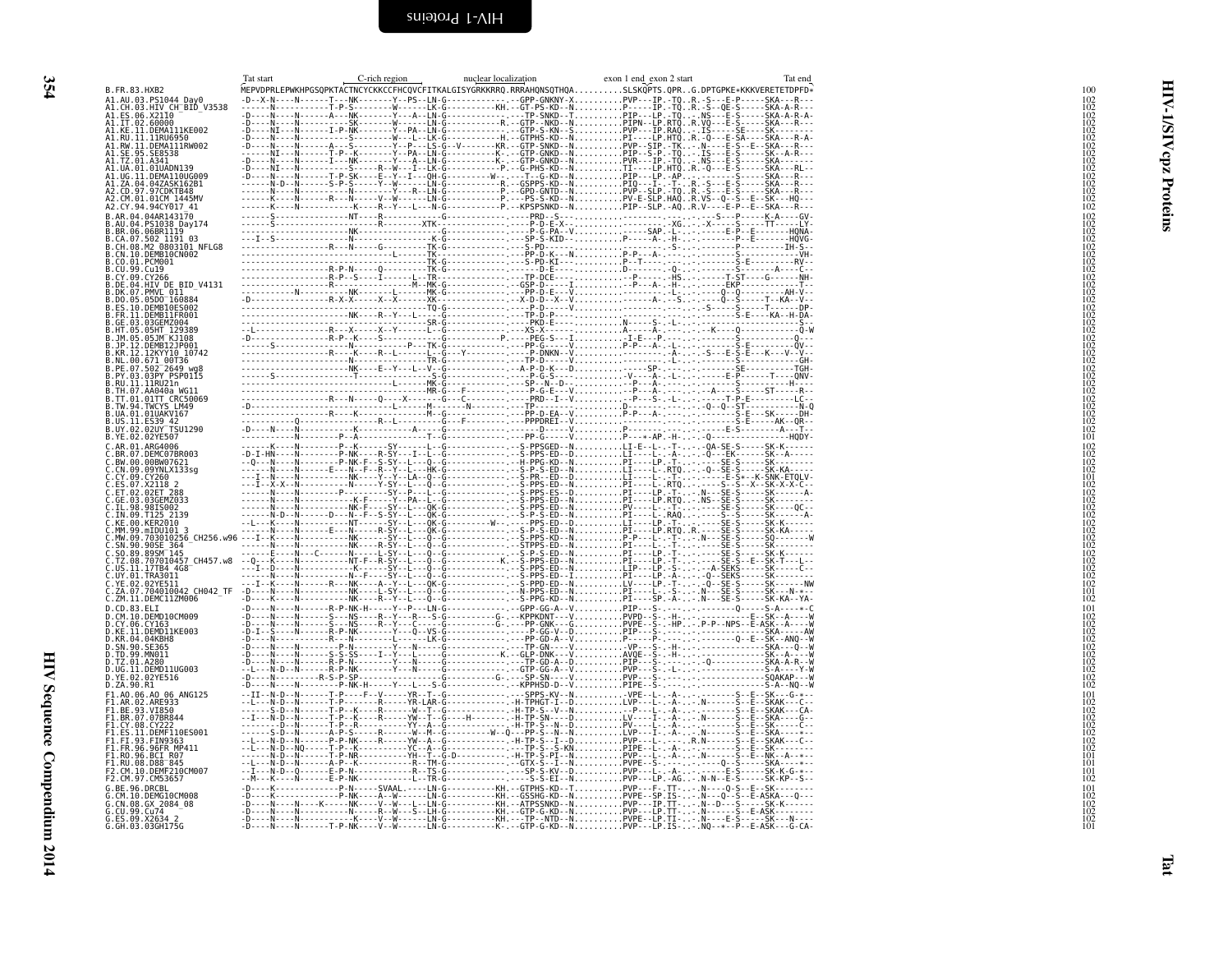|                                                                                                | Tat start | C-rich region | nuclear localization | exon 1 end exon 2 start                                                                                                                                                                                    | Tat end |  |
|------------------------------------------------------------------------------------------------|-----------|---------------|----------------------|------------------------------------------------------------------------------------------------------------------------------------------------------------------------------------------------------------|---------|--|
| B.FR.83.HXB2                                                                                   |           |               |                      | MEPVDPRLEPWKHPGSQPKTACTNCYCKKCCFHCQVCFITKALGISYGRKKRRQ.RRRAHQNSQTHQASLSKQPTS.QPRG.DPTGPKE*KKKVERETETDPFD*                                                                                                  |         |  |
| G.KE.09.DEMG09KE001<br>G.NG.09.09NG SC62                                                       |           |               |                      |                                                                                                                                                                                                            |         |  |
| G.PT.x.PT3306<br>G.SE.93.SE6165_G6165                                                          |           |               |                      |                                                                                                                                                                                                            |         |  |
|                                                                                                |           |               |                      |                                                                                                                                                                                                            |         |  |
| H.BE.93.VI991<br>H.BE.93.VI997<br>H.CF.90.056                                                  |           |               |                      |                                                                                                                                                                                                            |         |  |
|                                                                                                |           |               |                      |                                                                                                                                                                                                            |         |  |
| H.GB.00.00GBAC4001<br>J.CD.97.J 97DC KTB147                                                    |           |               |                      |                                                                                                                                                                                                            |         |  |
|                                                                                                |           |               |                      |                                                                                                                                                                                                            |         |  |
| J.CM.04.04CMU11421<br>J.SE.93.SE9280_7887                                                      |           |               |                      |                                                                                                                                                                                                            |         |  |
| J.SE.94.SE9173 7022<br>K.CD.97.97ZR EQTB11                                                     |           |               |                      |                                                                                                                                                                                                            |         |  |
| K.CM.96.96CM MP535                                                                             |           |               |                      |                                                                                                                                                                                                            |         |  |
| 01 AE.AF.07.569M                                                                               |           |               |                      |                                                                                                                                                                                                            |         |  |
| 01 AE.CN.10.CYM059<br>01 AE.HK.04.HK001                                                        |           |               |                      |                                                                                                                                                                                                            |         |  |
| $01^-\text{AE} \cdot \text{JP} \cdot \text{x} \cdot \text{DR0492}$                             |           |               |                      |                                                                                                                                                                                                            |         |  |
| 01 AE.TH.04.BKM<br>01 AE.TH.09.AA111a_WG11                                                     |           |               |                      |                                                                                                                                                                                                            |         |  |
| 01 AE. TH. 90. CM240                                                                           |           |               |                      |                                                                                                                                                                                                            |         |  |
|                                                                                                |           |               |                      |                                                                                                                                                                                                            |         |  |
| 01 AE: VN. 98.98VNND15<br>02 AG.CM.10.DE00210CM013<br>02 AG.ES.06.P1261<br>02 AG.ER.91.DJ263   |           |               |                      |                                                                                                                                                                                                            |         |  |
|                                                                                                |           |               |                      |                                                                                                                                                                                                            |         |  |
| 02 AG: GH: 03: 03GH181AG<br>02 AG: KR: 12: 12MHI11 10746<br>02 AG: LR: x. POC44951             |           |               |                      |                                                                                                                                                                                                            |         |  |
|                                                                                                |           |               |                      |                                                                                                                                                                                                            |         |  |
| $02^-AG$ . NG. $\times$ . IBNG                                                                 |           |               |                      |                                                                                                                                                                                                            |         |  |
| 02 AG: SN: 98.98SE MP1211<br>02 AG: US. 06.502 2696 FL01<br>03 AB: RU. 97. KAL153.2            |           |               |                      |                                                                                                                                                                                                            |         |  |
| 04 cpx.CY.94.94CY032 3                                                                         |           |               |                      |                                                                                                                                                                                                            |         |  |
| 05 DF.BE.x.VI1310                                                                              |           |               |                      |                                                                                                                                                                                                            |         |  |
| 06 Cpx.AU.96.BFP90<br>07 BC.CN.98.98CN009                                                      |           |               |                      |                                                                                                                                                                                                            |         |  |
| 08 BC.CN.06.nx2<br>09 cpx.GH.96.96GH2911                                                       |           |               |                      |                                                                                                                                                                                                            |         |  |
| 10 CD. TZ. 96.96TZ BF061<br>11 cpx. CM. 95.95CM 1816<br>12 BF. AR. 99. ARMA159                 |           |               |                      |                                                                                                                                                                                                            |         |  |
|                                                                                                |           |               |                      |                                                                                                                                                                                                            |         |  |
|                                                                                                |           |               |                      |                                                                                                                                                                                                            |         |  |
| 13 Cpx. CM. 96.96CM<br>14 BG. ES. 05. X1870<br>15 01B. TH. 99.99TH_MU2079                      |           |               |                      |                                                                                                                                                                                                            |         |  |
| 16 A2D.KR.97.97KR004                                                                           |           |               |                      |                                                                                                                                                                                                            |         |  |
| 17 BF.AR.99.ARMA038                                                                            |           |               |                      |                                                                                                                                                                                                            |         |  |
| 18 cpx.CU.99.CU76                                                                              |           |               |                      |                                                                                                                                                                                                            |         |  |
| 19 cpx.cu.99.cu7<br>20 BG.cu.99.cu103<br>21 A2D.KE.99.KER2003                                  |           |               |                      |                                                                                                                                                                                                            |         |  |
| 22 <sup>-</sup> 01A1.CM.01.01CM_0001BBY                                                        |           |               |                      |                                                                                                                                                                                                            |         |  |
| 23-BG.CU.03.CB118<br>24-BG.ES.08.X2456 2                                                       |           |               |                      |                                                                                                                                                                                                            |         |  |
|                                                                                                |           |               |                      |                                                                                                                                                                                                            |         |  |
| 25 Cpx.CM.02.1918LE<br>26 AU.CD.02.02CD MBTB047                                                |           |               |                      |                                                                                                                                                                                                            |         |  |
| 27 - CDX . FR. 04. 04CD FR KZS<br>28 - BF . BR. 99. BREPM12609<br>29 - BF . BR. 01. BREPM16704 |           |               |                      |                                                                                                                                                                                                            |         |  |
|                                                                                                |           |               |                      |                                                                                                                                                                                                            |         |  |
| 31 BC.BR.04.04BR142<br>32 06A1.EE.01.EE0369                                                    |           |               |                      |                                                                                                                                                                                                            |         |  |
| 33 <sup>-</sup> 01B.ID.07.JKT189 C                                                             |           |               |                      |                                                                                                                                                                                                            |         |  |
| 34-01B.TH.99.0UR2478P<br>35-AD.AF.07.169H                                                      |           |               |                      |                                                                                                                                                                                                            |         |  |
| 36 cpx.CM.00.00CMNYU830                                                                        |           |               |                      |                                                                                                                                                                                                            |         |  |
| 37 <sup>-</sup> cpx.CM.00.00CMNYU926                                                           |           |               |                      |                                                                                                                                                                                                            |         |  |
| 38 BF1.UY.03.UY03 3389                                                                         |           |               |                      |                                                                                                                                                                                                            |         |  |
| 40 BF.BR.05.05BRRJ055<br>42 <sup>-</sup> BF.LU.03.luBF 05 03                                   |           |               |                      |                                                                                                                                                                                                            |         |  |
| 43 026.5A.03.JI1223<br>44 BF.CL.00.CH80                                                        |           |               |                      |                                                                                                                                                                                                            |         |  |
| 45 cpx. FR. 04.04FR AUK                                                                        |           |               |                      |                                                                                                                                                                                                            |         |  |
| 46-BF.BR.07.07BR FPS625<br>47-BF.ES.08.P1942                                                   |           |               |                      |                                                                                                                                                                                                            |         |  |
| 48 01B.MY.07.07MYKT021                                                                         |           |               |                      |                                                                                                                                                                                                            |         |  |
| 49 cpx.GM.03.N26677                                                                            |           |               |                      |                                                                                                                                                                                                            |         |  |
| 51 <sup>-</sup> 01B.SG.11.11SG HM023                                                           |           |               |                      |                                                                                                                                                                                                            |         |  |
| 52 01B.MY.03.03MYKL018 1<br>53 01B.MY.11.11FIR164                                              |           |               |                      |                                                                                                                                                                                                            |         |  |
| 54 <sup>-</sup> 01B.MY.09.09MYSB023                                                            |           |               |                      |                                                                                                                                                                                                            |         |  |
| 55-01B.CN.10.HNCS102056<br>57-BC.CN.09.09YNLX19sg                                              |           |               |                      |                                                                                                                                                                                                            |         |  |
| 61 BC.CN.10.JL100010<br>0.BE.87.ANT70<br>0.CM.91.MVP5180                                       |           |               |                      |                                                                                                                                                                                                            |         |  |
|                                                                                                |           |               |                      |                                                                                                                                                                                                            |         |  |
| 0.CM.98.98CMA104<br>0.FR.92.VAU                                                                |           |               |                      |                                                                                                                                                                                                            |         |  |
| 0.GA.11.11Gab6352                                                                              |           |               |                      |                                                                                                                                                                                                            |         |  |
| 0.SN.99.99SE MP1299<br>0. US. 10. LTNP                                                         |           |               |                      | -D----EVP--H------Q-P-NT-------Y--Y---TK-G-----------RP-TASHPD-KDPVP--SL-.ITKW.KQERQE-QE-E--KKAGPGGDHC                                                                                                     |         |  |
| N.CM.02.DJ00131                                                                                |           |               |                      | -----------N---------NG----Y--Y--MC--TK-G---------S-.---TPKS-KN--DPIPE--L-.-QQQP-.-Q--Q-KQ--AL-DKA----*--                                                                                                  |         |  |
|                                                                                                |           |               |                      |                                                                                                                                                                                                            |         |  |
| N.CM.04.04CM 1015_04<br>N.CM.06.U14842<br>N.CM.95.YBF30                                        |           |               |                      |                                                                                                                                                                                                            |         |  |
| N.CM.97.YBF106                                                                                 |           |               |                      |                                                                                                                                                                                                            |         |  |
| N.FR.11.N1_FR_2011                                                                             |           |               |                      |                                                                                                                                                                                                            |         |  |
| P.CM.06.U14788<br>P.FR.09.RBF168                                                               |           |               |                      | -D----D-P--00-----SSP-N-----A--Y--Y---TK-G--------------R.PA--DN-N-N--DPV--*-FA.CTGA.00E*HQ-0T----KOATA-RS-C<br>-DQ---D-P--QQ-----SSP-N-----A--Y--Y---TK-G-----------R.PA--DN-N-N--DPV--*-LA.*TGI.QQE*HQ-Q |         |  |
| CPZ.CD.06.BF1167                                                                               |           |               |                      |                                                                                                                                                                                                            |         |  |
| CPZ.CM.05.SIVcpzMT145                                                                          |           |               |                      |                                                                                                                                                                                                            |         |  |
| CPZ.GA.88.GAB1<br>CPZ.GA.88.GAB1<br>CPZ.TZ.06.SIVcpzTAN13<br>CPZ.US.85.US_Marilyn              |           |               |                      |                                                                                                                                                                                                            |         |  |
|                                                                                                |           |               |                      |                                                                                                                                                                                                            |         |  |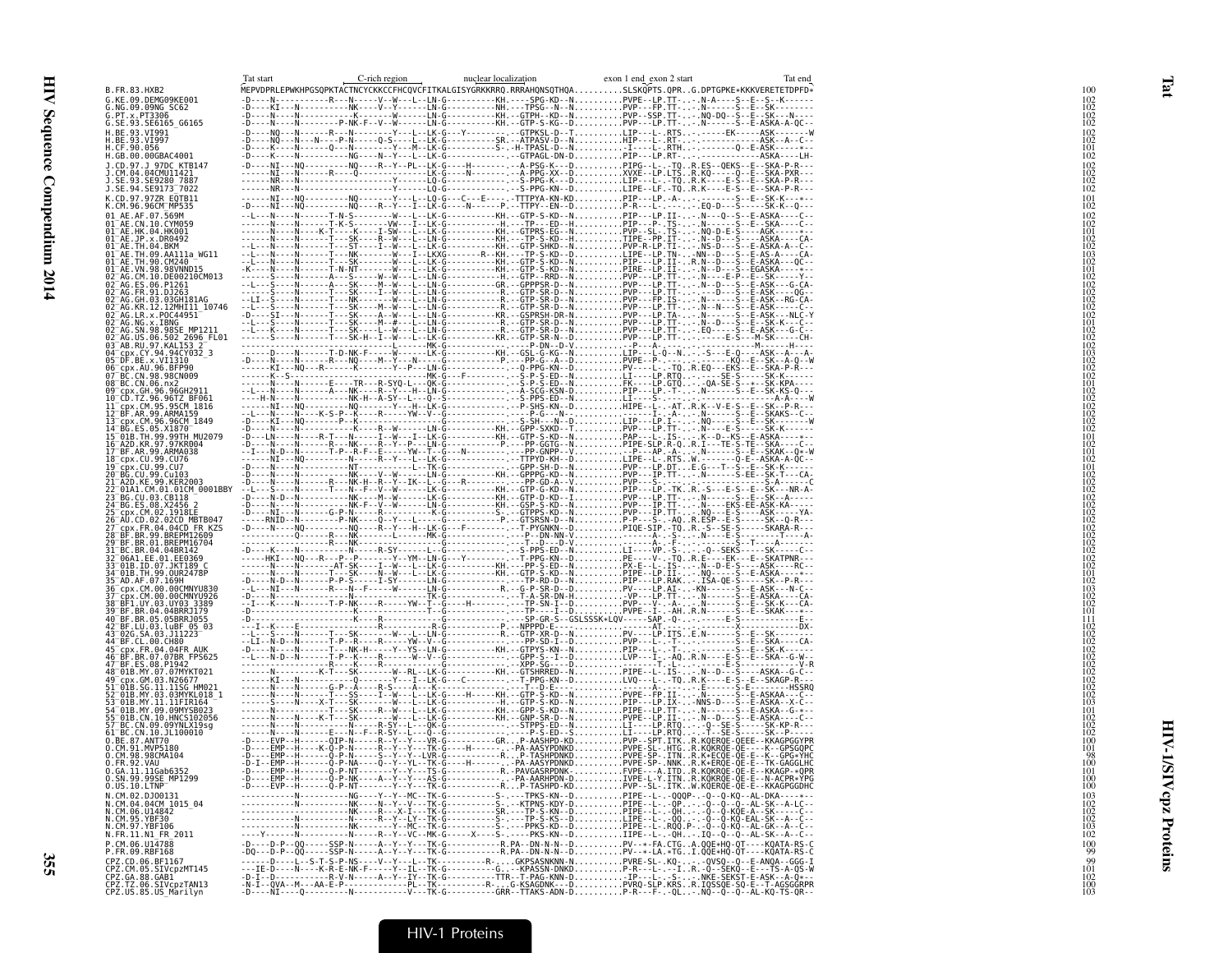<span id="page-39-0"></span>

| ۰. |
|----|
|    |

<span id="page-39-1"></span>

| B. FR. 83. HXB2                                                                                                                                                                           |  | <b>NLS</b> | Leu-rich effector domain |  |
|-------------------------------------------------------------------------------------------------------------------------------------------------------------------------------------------|--|------------|--------------------------|--|
| A1.AU.03.PS1044_Day0<br>A1.CH.03.HIV_CH_BID_V3538                                                                                                                                         |  |            |                          |  |
| A1.ES.06.X2110<br>.IT.02.60000                                                                                                                                                            |  |            |                          |  |
| A1.KE.11.DEMA111KE002<br>A1.RU.11.11RU6950<br>A1.RW.II.DĒMĂĬĬĬŘW002<br>.SE.95.SE8538                                                                                                      |  |            |                          |  |
| A1.52.95.35030<br>A1.06.01.0341<br>A1.06.01.010ADN139<br>A1.06.11.0EMAD1006009<br>A1.2A.04.042ASK162B1<br>A2.CD.97.97CDKTB48<br>A2.CD.97.97CDKTB48<br>A2.CD.97.97CDKTB48<br>A2.CM.81.01CM |  |            |                          |  |
|                                                                                                                                                                                           |  |            |                          |  |
| 42.CY.94.94CY017 41<br>AR.04.04AR143170                                                                                                                                                   |  |            |                          |  |
| BR.06.06BR1119                                                                                                                                                                            |  |            |                          |  |
| 10.DEMB10CN002                                                                                                                                                                            |  |            |                          |  |
| 99.Cu19                                                                                                                                                                                   |  |            |                          |  |
| DK.07.PMVL 011                                                                                                                                                                            |  |            |                          |  |
|                                                                                                                                                                                           |  |            |                          |  |
|                                                                                                                                                                                           |  |            |                          |  |
|                                                                                                                                                                                           |  |            |                          |  |
| 00.671 00T36<br>07.502 2649 wg8<br>03.03PY PSP0115                                                                                                                                        |  |            |                          |  |
| 11.11RU21n<br>TH.07.AA040a WG11                                                                                                                                                           |  |            |                          |  |
| 01.01TT_CRC50069<br>B.TW.94.TWCYS LM49<br>.01.01UAKV167                                                                                                                                   |  |            |                          |  |
| .US.11.ES39 42<br>.UY.02.02UY TSU1290<br>B.YE.02.02YE507                                                                                                                                  |  |            |                          |  |
| AR.01.ARG4006                                                                                                                                                                             |  |            |                          |  |
| :.BR.07.DEMC07BR003<br>:.BW.00.00BW07621<br>:.CN.09.09YNLX133sg                                                                                                                           |  |            |                          |  |
|                                                                                                                                                                                           |  |            |                          |  |
|                                                                                                                                                                                           |  |            |                          |  |
|                                                                                                                                                                                           |  |            |                          |  |
|                                                                                                                                                                                           |  |            |                          |  |
| US.11.17TB4 4G8                                                                                                                                                                           |  |            |                          |  |
| 07.704010042 CH042 TF<br>C.ZM.11.DEMC11ZM006                                                                                                                                              |  |            |                          |  |
| CD.83.ELI<br>10.DEMD10CM009                                                                                                                                                               |  |            |                          |  |
| .KE.ll.DEMDI1KE003<br>KR.04.04KBH8                                                                                                                                                        |  |            |                          |  |
| SN.90.SE365<br>TD.99.MN011<br>0.TZ.01.A280                                                                                                                                                |  |            |                          |  |
| .UG.11.DEMD11UG003<br>D.YE.02.02YE516<br>D.ZA.90.R1                                                                                                                                       |  |            |                          |  |
| F1.A0.06.A0 06 ANG125<br>F1.AR.02.ARE933                                                                                                                                                  |  |            |                          |  |
| 1.BE.93.VI850<br>F1.BR.07.07BR844<br>.CY.08.CY222                                                                                                                                         |  |            |                          |  |
| 1.FR.96.96FR MP411                                                                                                                                                                        |  |            |                          |  |
| <b>RO.96.BCT R07</b><br>1 RIL 08 D88 845                                                                                                                                                  |  |            |                          |  |
| 2.CM.97.CM53657                                                                                                                                                                           |  |            |                          |  |
| 10.DEMG10CM008<br>CN.08.GX 2084 08                                                                                                                                                        |  |            |                          |  |
| . CU.99. Cu74<br>G.ES.09.X2634 2<br>G.GH.03.03GH175G                                                                                                                                      |  |            |                          |  |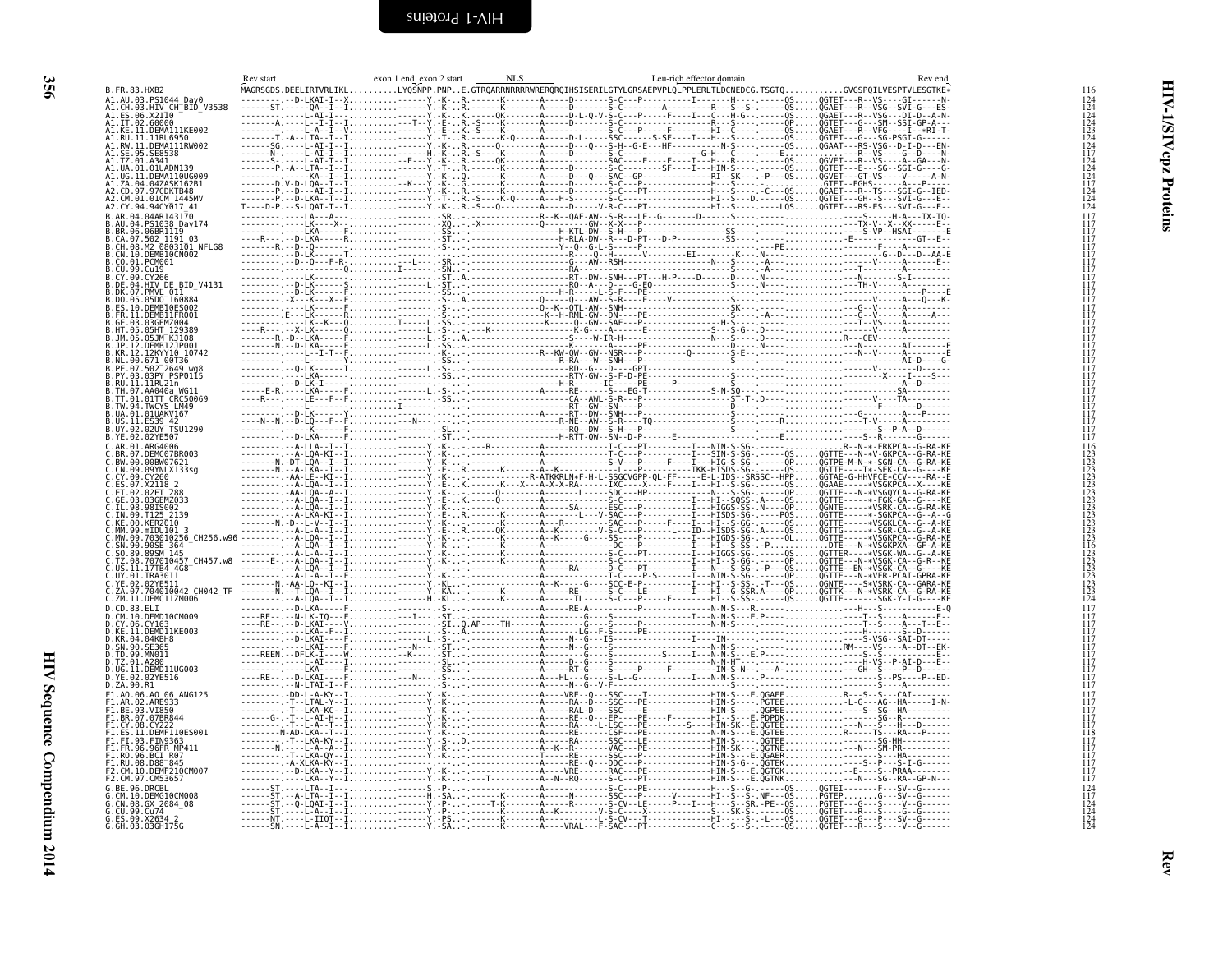|                                                                                                               | Rev start | exon 1 end exon 2 start | NLS | Leu-rich effector domain                                                                                                  | Rev end           |
|---------------------------------------------------------------------------------------------------------------|-----------|-------------------------|-----|---------------------------------------------------------------------------------------------------------------------------|-------------------|
| B.FR.83.HXB2<br>G.KE.09.DEMG09KE001                                                                           |           |                         |     | MAGRSGDS.DEELIRTVRLIKLLYQŠNPP.PNPE.GTRQARRNRRRRWRERQRQIHSISERILGTYLGRSAEPVPLQLPPLERLTLDCNEDCG.TSGTQGVGSPQILVESPTVLESGTKE* |                   |
| G.NG.09.09NG SC62                                                                                             |           |                         |     |                                                                                                                           |                   |
| G.PT.x.PT3306<br>G.SE.93.SE6165 G6165                                                                         |           |                         |     |                                                                                                                           |                   |
| H.BE.93.VI991                                                                                                 |           |                         |     |                                                                                                                           |                   |
| H.BE.93.VI997<br>H.CF.90.056                                                                                  |           |                         |     |                                                                                                                           |                   |
| H.GB.00.00GBAC4001                                                                                            |           |                         |     |                                                                                                                           |                   |
| J.CD.97.J 97DC KTB147<br>1.CM.04.04CMU11421                                                                   |           |                         |     |                                                                                                                           |                   |
| J.SE.93.SE9280 7887                                                                                           |           |                         |     |                                                                                                                           |                   |
| J.SE.94.SE9173 <sup>-</sup> 7022<br>K.CD.97.97ZR EQTB11                                                       |           |                         |     |                                                                                                                           |                   |
| K.CM.96.96CM MP535                                                                                            |           |                         |     |                                                                                                                           |                   |
| 01 AE.AF.07.569M<br>01 <sup>-</sup> AE.CN.10.CYM059                                                           |           |                         |     |                                                                                                                           |                   |
| 01 AE.HK.04.HK001<br>01 AE.JP.x.DR0492                                                                        |           |                         |     |                                                                                                                           |                   |
| $01^-$ AE.TH.04.BKM                                                                                           |           |                         |     |                                                                                                                           |                   |
| 01 <sup>-</sup> AE.TH.09.AA111a WG11<br>01 AE.TH.90.CM240                                                     |           |                         |     |                                                                                                                           |                   |
| 01 <sup>–</sup> AE.VN.98.98VNND15<br>02 <sup>–</sup> AG.CM.10.DE00210CM013                                    |           |                         |     |                                                                                                                           |                   |
| 02 <sup>-</sup> AG.ES.06.P1261                                                                                |           |                         |     |                                                                                                                           |                   |
| 02 <sup>-</sup> AG.FR.91.DJ263<br>02 AG.GH.03.03GH181AG                                                       |           |                         |     |                                                                                                                           |                   |
| 02 <sup>-</sup> AG.KR.12.12MHI11 10746                                                                        |           |                         |     |                                                                                                                           |                   |
| 02 AG.LR.x.POC44951<br>02 AG.NG.x.IBNG                                                                        |           |                         |     |                                                                                                                           |                   |
| 2 AG.SN.98.98SE MP1211<br>02 AG.US.06.502 2696 FL01<br>03 AB.RU.97.KAL153 2                                   |           |                         |     |                                                                                                                           |                   |
|                                                                                                               |           |                         |     |                                                                                                                           |                   |
| 04_cp0.94.94CY032_3<br>05_DF.BE.x.VI1310<br>05_DF.BE.x.VI1310<br>06_cpx.AU.96.BFP90                           |           |                         |     |                                                                                                                           |                   |
| 07 BC.CN.98.98CN009<br>08 BC.CN.06.nx2                                                                        |           |                         |     |                                                                                                                           |                   |
|                                                                                                               |           |                         |     |                                                                                                                           |                   |
|                                                                                                               |           |                         |     |                                                                                                                           |                   |
| ;<br>ГСР.ТZ.96.96ТZ ВF061<br>ГСР.ТZ.96.96ТZ ВF061<br>ГВF.AR.99.ARMA159<br>ГВF.AR.99.ARMA159                   |           |                         |     |                                                                                                                           |                   |
| cpx.CM.96.96CM_1849<br>"BG.ES.05.X1870"                                                                       |           |                         |     |                                                                                                                           |                   |
| 01B.TH.99.99TH MU2079"<br>6 A2D.KR.97.97KR004                                                                 |           |                         |     |                                                                                                                           |                   |
| 7 BF.AR.99.ARMA038                                                                                            |           |                         |     |                                                                                                                           |                   |
| .8 <sup>-</sup> cpx.CU.99.CU76                                                                                |           |                         |     |                                                                                                                           |                   |
| 19 cpx.CU.99.CU7<br>20 BG.CU.99.CU103<br>A2D.KE.99.KER2003                                                    |           |                         |     |                                                                                                                           |                   |
| 01A1.CM.01.01CM 0001BBY                                                                                       |           |                         |     |                                                                                                                           |                   |
| 3-BG.CU.03.CB118<br>4-BG.ES.08.X2456.2                                                                        |           |                         |     |                                                                                                                           |                   |
| cpx.CM.02.1918EE<br>AU.CD.02.02CD MBTB047                                                                     |           |                         |     |                                                                                                                           |                   |
| ⊤cpx.FR.04.04CD FR_KZS<br>⊡BF.BR.99.BREPM12609                                                                |           |                         |     |                                                                                                                           |                   |
| $9^-$ BF.BR.01.BREPM16704                                                                                     |           |                         |     |                                                                                                                           |                   |
| $1^-$ BC.BR.04.04BR142                                                                                        |           |                         |     |                                                                                                                           |                   |
| -06AI.EE.01.EE0369<br>-01B.ID.07.JKT189_C<br>$^-$ 01B.TH.99.OUR2478P                                          |           |                         |     |                                                                                                                           |                   |
| -AD.AF.07.169H<br>6 cpx.CM.00.00CMNYU830                                                                      |           |                         |     |                                                                                                                           |                   |
| cpx.CM.00.00CMNYU926"                                                                                         |           |                         |     |                                                                                                                           |                   |
| 8 BF1.UY.03.UY03 3389<br>89 <sup>-</sup> BF.BR.04.04BRRJ179                                                   |           |                         |     |                                                                                                                           |                   |
| 39-BF.BR.05.05BRRJ055<br>42 BF.LU.03.luBF 05 03<br>43 02G.SA.03.J11223                                        |           |                         |     |                                                                                                                           |                   |
|                                                                                                               |           |                         |     |                                                                                                                           |                   |
| 44 <sup>-</sup> BF.CL.00.CH80<br>45 cpx.FR.04.04FR AUK                                                        |           |                         |     |                                                                                                                           |                   |
| 46 BF.BR.07.07BR FPS625<br>47 BF.ES.08.P1942                                                                  |           |                         |     |                                                                                                                           |                   |
| 48 <sup>-</sup> 01B.MY.07.07MYKT021                                                                           |           |                         |     |                                                                                                                           |                   |
|                                                                                                               |           |                         |     |                                                                                                                           |                   |
| 01B.MY.03.03MYKL018    1<br>3-01B.MY.11.11FIR164<br>4-01B.MY.09.09MYSB023                                     |           |                         |     |                                                                                                                           |                   |
|                                                                                                               |           |                         |     |                                                                                                                           |                   |
| 55-01B.CN.10.HNCS102056<br>55-01B.CN.10.HNCS102056<br>57-BC.CN.09.09YNLX19sg<br>61_BC.CN.1 <u>0.</u> JL100010 |           |                         |     |                                                                                                                           |                   |
| Ŏ.BĔ.87.AÑŤ7Ŏ<br>O.CM.91.MVP5180                                                                              |           |                         |     |                                                                                                                           |                   |
| 0.CM.98.98CMA104<br>O.ER.92.VAU                                                                               |           |                         |     |                                                                                                                           |                   |
| 0.GA.11.11Gab6352                                                                                             |           |                         |     |                                                                                                                           |                   |
| 0.SN.99.99SE MP1299                                                                                           |           |                         |     |                                                                                                                           | $\frac{122}{121}$ |
| $0.0S.10.LTNP^2$                                                                                              |           |                         |     |                                                                                                                           | 125               |
| v.CM.02.DJ00131<br>N.CM.04.04CM 1015_04<br>N.CM.06.U14842                                                     |           |                         |     |                                                                                                                           | 123               |
| N.CM.95.YBF30<br>N.CM.97.YBF106                                                                               |           |                         |     |                                                                                                                           | i 23<br>123       |
| N.FR.11.N1_FR_2011                                                                                            |           |                         |     |                                                                                                                           | $\frac{124}{123}$ |
| P.CM.06.U14788                                                                                                |           |                         |     |                                                                                                                           | $^{121}_{123}$    |
| P.FR.09.RBF168                                                                                                |           |                         |     |                                                                                                                           |                   |
|                                                                                                               |           |                         |     |                                                                                                                           |                   |
|                                                                                                               |           |                         |     |                                                                                                                           | 123<br>125<br>113 |
|                                                                                                               |           |                         |     |                                                                                                                           |                   |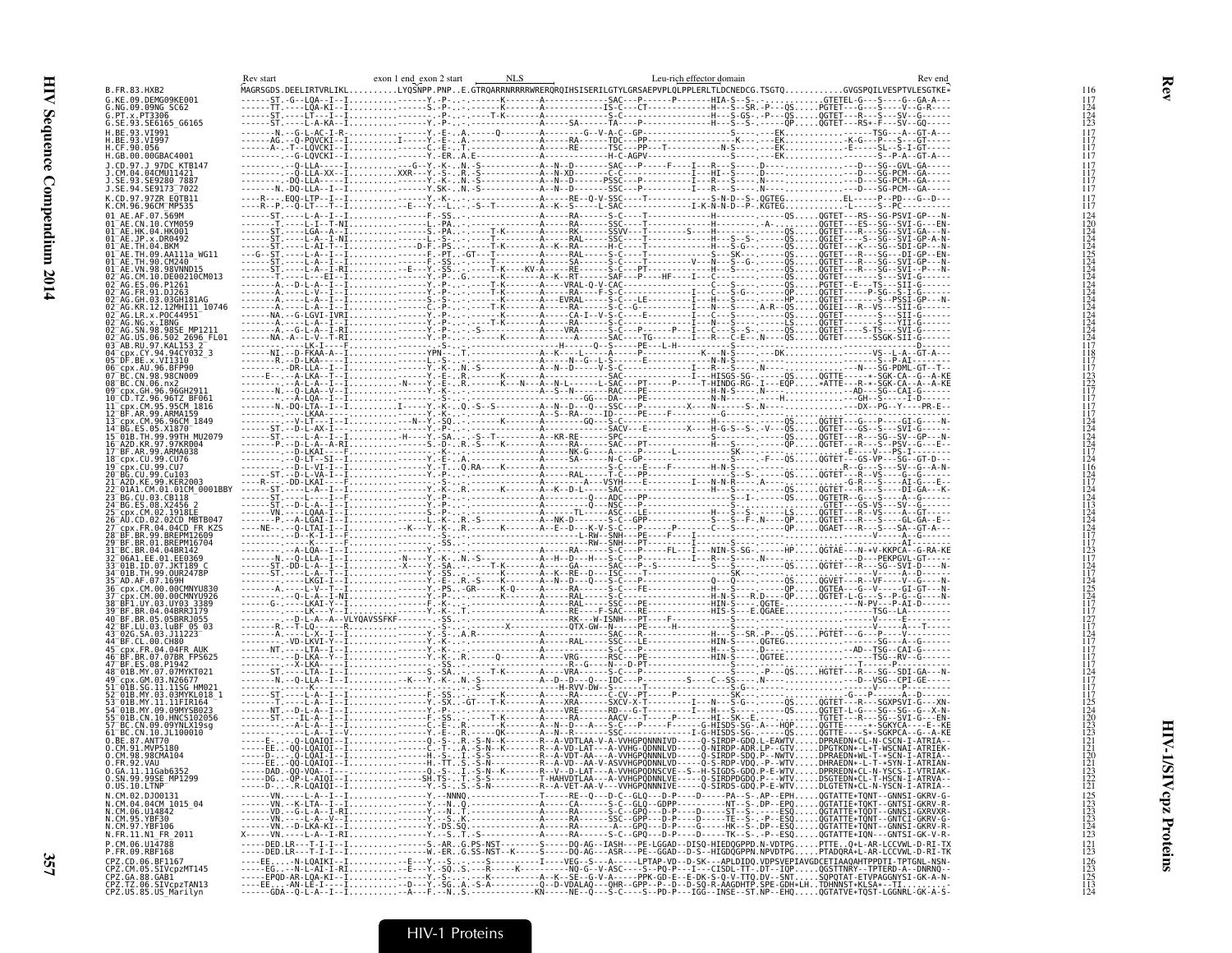<span id="page-41-0"></span>

| ×. |
|----|
|    |

<span id="page-41-1"></span>

|                                                               | transmembrane domain<br>Vpu start | cytoplasmic domain<br>$\alpha$ -helix<br>$\alpha$ -helix<br>Vpu end                                                                                                                                                                                                                                                                                                                            |  |
|---------------------------------------------------------------|-----------------------------------|------------------------------------------------------------------------------------------------------------------------------------------------------------------------------------------------------------------------------------------------------------------------------------------------------------------------------------------------------------------------------------------------|--|
| B.FR.83.HXB2<br>A1.AU.03.PS1044 Day0                          |                                   | TQPIPIVAIVALVVAIIIAIVVWSIVIIEYRKILRQRKIDRLIDRLIERAEDSGNESEGEISA.LVEMGVEMGHH.APWD.VDDL*<br>MT-LE-WS--G----L-------T--G---K-L-K--------E-IR-----------DTDE.-ALLI---NY.DLGN.DIN--                                                                                                                                                                                                                 |  |
|                                                               |                                   |                                                                                                                                                                                                                                                                                                                                                                                                |  |
|                                                               |                                   |                                                                                                                                                                                                                                                                                                                                                                                                |  |
|                                                               |                                   |                                                                                                                                                                                                                                                                                                                                                                                                |  |
|                                                               |                                   |                                                                                                                                                                                                                                                                                                                                                                                                |  |
|                                                               |                                   |                                                                                                                                                                                                                                                                                                                                                                                                |  |
|                                                               |                                   |                                                                                                                                                                                                                                                                                                                                                                                                |  |
|                                                               |                                   |                                                                                                                                                                                                                                                                                                                                                                                                |  |
|                                                               |                                   |                                                                                                                                                                                                                                                                                                                                                                                                |  |
|                                                               |                                   |                                                                                                                                                                                                                                                                                                                                                                                                |  |
|                                                               |                                   |                                                                                                                                                                                                                                                                                                                                                                                                |  |
|                                                               |                                   |                                                                                                                                                                                                                                                                                                                                                                                                |  |
|                                                               |                                   |                                                                                                                                                                                                                                                                                                                                                                                                |  |
|                                                               |                                   |                                                                                                                                                                                                                                                                                                                                                                                                |  |
|                                                               |                                   |                                                                                                                                                                                                                                                                                                                                                                                                |  |
|                                                               |                                   |                                                                                                                                                                                                                                                                                                                                                                                                |  |
|                                                               |                                   |                                                                                                                                                                                                                                                                                                                                                                                                |  |
|                                                               |                                   |                                                                                                                                                                                                                                                                                                                                                                                                |  |
|                                                               |                                   |                                                                                                                                                                                                                                                                                                                                                                                                |  |
|                                                               |                                   |                                                                                                                                                                                                                                                                                                                                                                                                |  |
|                                                               |                                   |                                                                                                                                                                                                                                                                                                                                                                                                |  |
|                                                               |                                   |                                                                                                                                                                                                                                                                                                                                                                                                |  |
|                                                               |                                   |                                                                                                                                                                                                                                                                                                                                                                                                |  |
|                                                               |                                   |                                                                                                                                                                                                                                                                                                                                                                                                |  |
|                                                               |                                   |                                                                                                                                                                                                                                                                                                                                                                                                |  |
|                                                               |                                   |                                                                                                                                                                                                                                                                                                                                                                                                |  |
|                                                               |                                   |                                                                                                                                                                                                                                                                                                                                                                                                |  |
|                                                               |                                   |                                                                                                                                                                                                                                                                                                                                                                                                |  |
| D.CM.10.DEMD10CM009<br>D.CY.06.CY163                          |                                   |                                                                                                                                                                                                                                                                                                                                                                                                |  |
| D.KE.11.DEMD11KE003<br>D.KR.04.04KBH8<br>D.SN.90.SE365        |                                   |                                                                                                                                                                                                                                                                                                                                                                                                |  |
| D.TD.99.MN011<br>D.TZ.01.A280                                 |                                   |                                                                                                                                                                                                                                                                                                                                                                                                |  |
| D.UG.11.DEMD11UG003<br>D.YE.02.02YE516                        |                                   | $M_{111} = L\left[ \begin{array}{c} \text{R1} & \text{R1} & \text{R1} & \text{R1} & \text{R1} & \text{R1} & \text{R1} & \text{R1} & \text{R1} & \text{R1} & \text{R1} & \text{R1} & \text{R1} & \text{R1} & \text{R1} & \text{R1} & \text{R1} & \text{R1} & \text{R1} & \text{R1} & \text{R1} & \text{R1} & \text{R1} & \text{R1} & \text{R1} & \text{R1} & \text{R1} & \text{R1} & \text{R1}$ |  |
| F1.A0.06.A0 06 ANG125<br>F1.AR.02.ARE933<br>F1.BE.93.VI850    |                                   | MSYLLT-IV----L-------T-AY-----VVK----NSIYE-IL--L--------DAEE.-AALG-V-LF.I-G-.INN--                                                                                                                                                                                                                                                                                                             |  |
| F1.BR.07.07BR844                                              |                                   | TNLLAI--A--ĪL-L-V------T-AY---K-VI-----N--YKKĪR-----------DAEE.-AALG-V-PF.Ī-G-.ĪNN--                                                                                                                                                                                                                                                                                                           |  |
| F1.CY.08.CY222<br>F1.ES.11.DEMF110ES001<br>F1.FI.93.FIN9363   |                                   | LY-I <u>S----I</u> L-L--V----T--Y-----LV-----N--YE-I---S---------DAEE.-AALG-V-PF.I-G-.INN--                                                                                                                                                                                                                                                                                                    |  |
| F1.FR.96.96FR_MP411<br>F1.RO.96.BCI_R07                       |                                   |                                                                                                                                                                                                                                                                                                                                                                                                |  |
| FI.RU.08.D88-845<br>F2.CM.10.DEMF210CM007<br>F2.CM.97.CM53657 |                                   | MSSLLTI----YI---L---I--T--Y---K-L---KR-NK-YK-IR------------DAEE.-AALG---PF.I-G-.INN--                                                                                                                                                                                                                                                                                                          |  |
| G.BE.96.DRCBL<br>G.CM.10.DEMG10CM008                          |                                   | M--LE-S---G-I--S-A-----T--F------RK-KR-EK-L--IR------------DTEE.-ATLM-L-DF.D--V.G-N--                                                                                                                                                                                                                                                                                                          |  |
| G.CN.08.GX 2084_08                                            |                                   |                                                                                                                                                                                                                                                                                                                                                                                                |  |
| G.ES.09.X2634 2<br>G.GH.03.03GH175G                           |                                   |                                                                                                                                                                                                                                                                                                                                                                                                |  |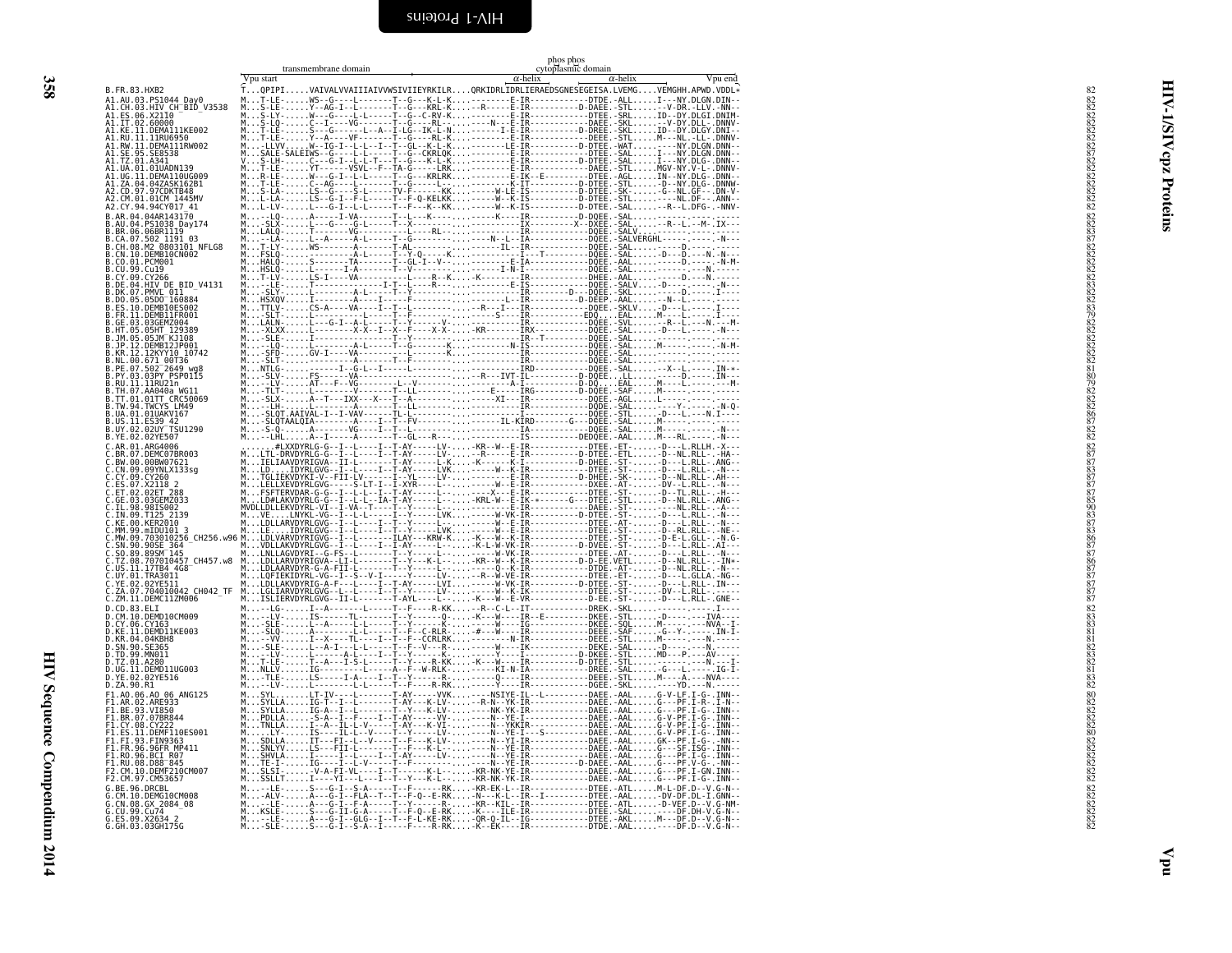|                                                                                                                                                 | Vpu start | transmembrane domain                                                                                                                                                                                      | $\alpha$ -helix | phos phos<br>cytoplasmic domain | $\alpha$ -helix | Vpu end |
|-------------------------------------------------------------------------------------------------------------------------------------------------|-----------|-----------------------------------------------------------------------------------------------------------------------------------------------------------------------------------------------------------|-----------------|---------------------------------|-----------------|---------|
| B.FR.83.HXB2                                                                                                                                    |           | TQPIPIVAIVALVVAIIIAIVVWSIVIIEYRKILRQRKIDRLIDRLIERAEDSGNESEGEISA.LVEMGVEMGHH.APWD.VDDL*                                                                                                                    |                 |                                 |                 |         |
| G.KE.09.DEMG09KE001<br>G.NG.09.09NG SC62<br>G.PT.x.PT3306                                                                                       |           | M-LE-AS-G-I--FLA-TI--T--F-Q--E-RK---------Y--IR-----------------DEEE.-ATL-GR-AF.D--V.G-N--<br>M-SLE-A--G-I--F-A--I--T--F-Q--KE-RK-KR--S-LN-IR------------DTEE.-ATL-O-VDF.D--V.G-N--<br>ML-LQ              |                 |                                 |                 |         |
| G.SE.93.SE6165_G6165<br>H.BE.93.VI991                                                                                                           |           |                                                                                                                                                                                                           |                 |                                 |                 |         |
| H.BE.93.VI997<br>H.CF.90.056<br>H.GB.00.00GBAC4001                                                                                              |           |                                                                                                                                                                                                           |                 |                                 |                 |         |
| J.CD.97.J 97DC KTB147<br>J.CM.04.04CMU11421<br>J.SE.93.SE9280 7887                                                                              |           |                                                                                                                                                                                                           |                 |                                 |                 |         |
| J.SE.94.SE9173 <sup>-</sup> 7022                                                                                                                |           |                                                                                                                                                                                                           |                 |                                 |                 |         |
| K.CD.97.97ZR EQTB11<br>K.CM.96.96CM MP535                                                                                                       |           | M. V-LT. G-I---A-L-L--I--T-AYL----VV-. KR-NW-F--IR-----------DTEE.-AAL. G-T--L.ILG-. INN--<br>M. VSLA. IS-------L-L--I--T--Y-----LVK. KR-NW----IR------------DAEE.-ADI.                                   |                 |                                 |                 |         |
| 01 AE.AF.07.569M<br>01 <sup>-</sup> AE.CN.10.CYM059<br>$01^-$ AE.HK.04.HK001                                                                    |           |                                                                                                                                                                                                           |                 |                                 |                 |         |
| 01 AE. JP. x. DR0492<br>01 AE. TH. 04. BKM                                                                                                      |           |                                                                                                                                                                                                           |                 |                                 |                 |         |
| 01 AE.TH.09.AA111a WG11                                                                                                                         |           |                                                                                                                                                                                                           |                 |                                 |                 |         |
| 01 AE . TH . 90 . CM240 -<br>01 AE . VN . 98 . 98VNND15<br>02 AG . CM . 10 . DE00210CM013<br>02 AG . ES . 06 . P1261<br>02 AG . ER . 91 . DJ263 |           |                                                                                                                                                                                                           |                 |                                 |                 |         |
| 02 AG.GH.03.03GH181AG<br>02 AG.KR.12.12MHI11 10746                                                                                              |           |                                                                                                                                                                                                           |                 |                                 |                 |         |
| 02 AG. LR. x. P0C44951                                                                                                                          |           |                                                                                                                                                                                                           |                 |                                 |                 |         |
| 02-AG.NG.X.IBNG<br>02-AG.SN.98.98SE MP1211<br>02-AG.US.06.502_2696_FL01<br>03-AB.RU.97.KAL153_2                                                 |           |                                                                                                                                                                                                           |                 |                                 |                 |         |
| 04 - CDX. CY. 94. 94CY032_3<br>05 - DF. BE. x. VI1310<br>06 - CDX. AU. 96. BEP90                                                                |           |                                                                                                                                                                                                           |                 |                                 |                 |         |
| 07 BC.CN.98.98CN009<br>08 BC.CN.06.nx2                                                                                                          |           |                                                                                                                                                                                                           |                 |                                 |                 |         |
| 09 Cpx.GH.96.96GH2911<br>10 CD.TZ.96.96TZ_BF061                                                                                                 |           |                                                                                                                                                                                                           |                 |                                 |                 |         |
| 11 Cpx.CM.95.95CM 1816<br>12 BF.AR.99.ARMA159<br>13 cpx.CM.96.96CM_1849<br>14 BG.ES.05.X1870                                                    |           |                                                                                                                                                                                                           |                 |                                 |                 |         |
| 15 01B. TH. 99.99TH MU2079<br>16 A2D.KR.97.97KR004                                                                                              |           |                                                                                                                                                                                                           |                 |                                 |                 |         |
| 17 BF.AR.99.ARMA038<br>18 cpx.CU.99.CU76                                                                                                        |           |                                                                                                                                                                                                           |                 |                                 |                 |         |
| 19 cpx.CU.99.CU7<br>20 BG.CU.99.Cu103                                                                                                           |           |                                                                                                                                                                                                           |                 |                                 |                 |         |
| 21-A2D.KE.99.KER2003<br>22-01A1.CM.01.01CM_0001BBY<br>23-BG.CU.03.CB118                                                                         |           |                                                                                                                                                                                                           |                 |                                 |                 |         |
| 24 BG.ES.08.X2456 2<br>25 cpx.CM.02.1918LE                                                                                                      |           |                                                                                                                                                                                                           |                 |                                 |                 |         |
| 26-AU.CD.02.02CD MBTB047<br>27-cpx.FR.04.04CD FR KZS<br>28-BF.BR.99.BREPMI2609                                                                  |           |                                                                                                                                                                                                           |                 |                                 |                 |         |
| 29 BF.BR.01.BREPM16704<br>31 BC.BR.04.04BR142<br>32 06A1.EE.01.EE0369                                                                           |           |                                                                                                                                                                                                           |                 |                                 |                 |         |
| 33-01B.1D.07.JKT189 C<br>34-01B.TH.99.0UR2478P                                                                                                  |           |                                                                                                                                                                                                           |                 |                                 |                 |         |
| 35 AD. AF. 07. 169H<br>36 cpx.CM.00.00CMNYU830<br>37 cpx.CM.00.00CMNYU926<br>38 BF1.UY.03.UY03 3389                                             |           |                                                                                                                                                                                                           |                 |                                 |                 |         |
| 39 BF.BR.04.04BRRJ179<br>40 BF.BR.05.05BRRJ055                                                                                                  |           |                                                                                                                                                                                                           |                 |                                 |                 |         |
| 42 BF.LU.03.LUBF 05 03<br>43 026.SA.03.J11223                                                                                                   |           |                                                                                                                                                                                                           |                 |                                 |                 |         |
| 44 BF.CL.00.CH80<br>45 cpx. FR. 04.04FR AUK<br>46 BF.BR.07.07BR FPS625                                                                          |           |                                                                                                                                                                                                           |                 |                                 |                 |         |
| 47 BF.ES.08.P1942<br>48 01B.MY.07.07MYKT021                                                                                                     |           |                                                                                                                                                                                                           |                 |                                 |                 |         |
| 49 cpx.GM.03.N26677<br>51-01B.SG.11.11SG HM021<br>52-01B.MY.03.03MYKL018_1                                                                      |           |                                                                                                                                                                                                           |                 |                                 |                 |         |
| 53 01B.MY.11.11 FIR164<br>54 01B.MY.09.09MYSB023                                                                                                |           |                                                                                                                                                                                                           |                 |                                 |                 |         |
| 55 01B.CN.10.HNCS102056<br>57 BC.CN.09.09YNLX19sg<br>61 BC.CN.10.1L100010                                                                       |           |                                                                                                                                                                                                           |                 |                                 |                 |         |
| 0.BE.87.ANT70<br>0.CM.91.MVP5180<br>0.CM.98.98CMA104                                                                                            |           |                                                                                                                                                                                                           |                 |                                 |                 |         |
| 0.FR.92.VAU<br>0.GA.11.11Gab6352<br>0.SN.99.99SE_MP1299                                                                                         |           | MiHHQGLLVLIVIAALLL-NVLL-MF1LRA-LEQKRQDRRA-E-LERLR\RR-VED--DY--N--EEQEVRDLVLOBGE.DNPMF<br>MHKDLIVVIISSALLE-NVLL-MFNLRA-LEQKRQDRRA-E-LERLR-R-VED--DY--N--EEQEVRDLVCOBGE.VNPMF<br>MHHRDLL-                   |                 |                                 |                 |         |
| $0.05.10.L$ TNP                                                                                                                                 |           | M-HKDLLIIVSALLL-NVI--MY-LRK-LEQK-QDRRE-E-LER-RKIR-IRD--DY--N--EEQEVMDLVSHGF.DNPMF                                                                                                                         |                 |                                 |                 |         |
| N.CM.02.DJ00131<br>N.CM.04.04CM 1015_04<br>N.CM.06.U14842                                                                                       |           | MLEVGFA--G------VII-VILYK--K--KL-E--EQIRQ-IRD-T--------D-DADW.-AILL<br>MLECGF3--G------VII-VILYK--K--KL-E--EQIRQ-IRD-T----S-ND-DADW.-AILL<br>                                                             |                 |                                 |                 |         |
| N.CM.95.YBF30<br>N.CM.97.YBF106<br>N.FR.11.N1_FR_2011                                                                                           |           |                                                                                                                                                                                                           |                 |                                 |                 |         |
| P.CM.06.U14788<br>P.FR.09.RBF168                                                                                                                |           | MH-RDEAVLIIAG-LLLCC--X-GK-XLLVL-EREXD-FXQRLA-WR-GQ--E-Y--NE-EEEQ-R-LGNLLGF.DHV-<br>MH-RDEAVLIIAG-LL-CI----GK-LLFVL-ERERD-FVQRLV-WR--Q--G-Y--NE-EEEQ-R-LGNLLGF.GNI-                                        |                 |                                 |                 |         |
|                                                                                                                                                 |           |                                                                                                                                                                                                           |                 |                                 |                 |         |
| CPZ.CD.06.BF1167<br>CPZ.CM.05.SIVcpzMT145<br>CPZ.GA.88.GAB1<br>CPZ.TZ.06.SIVCpzTAN13<br>CPZ.US.85.US_Marilyn                                    |           | MLWOFLOWLOYLOWGOAI-IW---LL-IRKAYLYIKOVOEEDR-EQA-IDRYQ-RGSTDSGI-EDENG.-IWMMOPDOV.FL<br>HMOLELLFIALMLY.-FA-IAPLE TRACK -- VARIALIST -- LLFIAL-INCORPORATION -- LATER LUIS -- LATER AND A MORT<br>MTLLVGLVLI |                 |                                 |                 |         |

Vpu

#### HIV-1 Proteins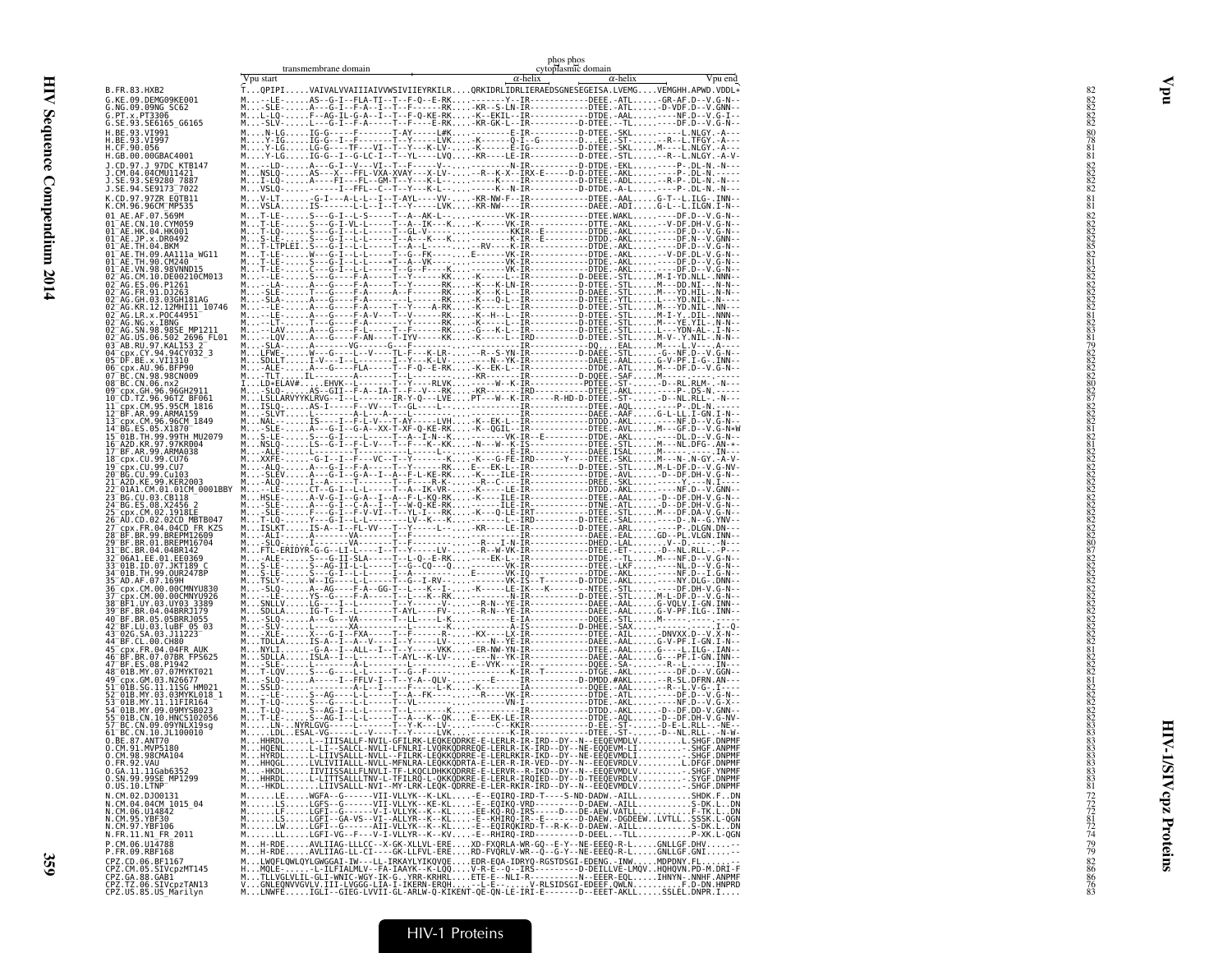| × | ۰, |  |
|---|----|--|
|   |    |  |

<span id="page-43-1"></span>

|                                                                                                        |                                |                   | glycosylation NDT<br>V <sub>1</sub> |
|--------------------------------------------------------------------------------------------------------|--------------------------------|-------------------|-------------------------------------|
| B.FR.83.HXB2                                                                                           | signal peptide end gp120 start | glycosylation NVT | CD4 binding<br>glycosylation NSS    |
| A1.AU.03.PS1044 Dav0                                                                                   |                                |                   |                                     |
| A1.CH.03.HIV_CH_BID_V3538<br>A1.ES.06.X21I0<br>.IT.02.60000                                            |                                |                   |                                     |
| KE.11.DEMA111KE002<br>A1.RU.11.11RU6950<br>A1.RW.11.DEMA111RW002                                       |                                |                   |                                     |
|                                                                                                        |                                |                   |                                     |
| <b>IIA 01 01IIADN139</b>                                                                               |                                |                   |                                     |
| . UG. 11. DEMA110UG009<br>. UG. 11. DEMA110UG009<br>. ZA. 04. 04ZASK162B1<br>CD.97.97CDKTB48           |                                |                   |                                     |
| A2.CM.01.01CM 1445MV<br>42.CY.94.94CY017_41                                                            |                                |                   |                                     |
| B.AR.04.04AR143170<br>04.PS1038 Day174                                                                 |                                |                   |                                     |
| 06.06BR1119                                                                                            |                                |                   |                                     |
| B.CA.07.50<br>B.CA.07.502 1191 03<br>B.CH.08.M2 0803101 NFLG8<br>B.CN.10.DEMB10CN002<br>B.CO.01.PCM001 |                                |                   |                                     |
|                                                                                                        |                                |                   |                                     |
| 04.HIV DE BID V4131<br>DK.07.PMVL 011                                                                  |                                |                   |                                     |
|                                                                                                        |                                |                   |                                     |
|                                                                                                        |                                |                   |                                     |
| .05JM KJ108                                                                                            |                                |                   |                                     |
| KR 12 12KYY10 10742                                                                                    |                                |                   |                                     |
| $.07.502^-2649$ wa8<br>PY.03.03PY PSP0115                                                              |                                |                   |                                     |
|                                                                                                        |                                |                   |                                     |
| 94. TWCYS LM49                                                                                         |                                |                   |                                     |
| 01.01UAKV167<br>11.ES39 42                                                                             |                                |                   |                                     |
| .02UY TSU1290<br>B.YE.02.02YE507                                                                       |                                |                   |                                     |
| AR 01 ARG4006                                                                                          |                                |                   |                                     |
|                                                                                                        |                                |                   |                                     |
|                                                                                                        |                                |                   |                                     |
| 02ET 288<br>03.03GEMZ033                                                                               |                                |                   |                                     |
|                                                                                                        |                                |                   |                                     |
| 99.mIDU101 3                                                                                           |                                |                   |                                     |
|                                                                                                        |                                |                   |                                     |
| TZ.08.707010457 CH457.w8<br>US.11.17TB4 4G8                                                            |                                |                   |                                     |
|                                                                                                        |                                |                   |                                     |
| C.ZA.07.704010042 CH042_TF<br>C.ZM.11.DEMC11ZM006                                                      |                                |                   |                                     |
| <br>D.CD.83.ELI<br>D.CM.10.DEMD10CM009<br>D.CY.06.CY163                                                |                                |                   |                                     |
| D.KE.11.DEMD11KE003<br>04.04KBH8                                                                       |                                |                   |                                     |
|                                                                                                        |                                |                   |                                     |
| D.UG.11.DEMD11UG003                                                                                    |                                |                   |                                     |
| D.YE.02.02YE516<br>D.ZA.90.R1                                                                          |                                |                   |                                     |
| F1.A0.06.A0 06 ANG125<br>.AR.02.ARE933                                                                 |                                |                   |                                     |
| F1.BE.93.VI850<br>BR.07.07BR844                                                                        |                                |                   |                                     |
| DEMF110ES001                                                                                           |                                |                   |                                     |
| FIN9363<br>96.96FR MP411                                                                               |                                |                   |                                     |
| F1.RO.96.BCI R07<br>F1.RU.08.D88 <sup>-</sup> 845                                                      |                                |                   |                                     |
| .10.DEMF210CM007                                                                                       |                                |                   |                                     |
| 96 DRCRI<br>DEMG10CM008                                                                                |                                |                   |                                     |
| G.CN.08.GX 2084 08                                                                                     |                                |                   |                                     |
| G.CU.99.Cu74<br>G.ES.09.X2634 2<br>G.GH.03.03GH175G                                                    |                                |                   |                                     |

<span id="page-43-0"></span>HIV Sequence Compendium 2014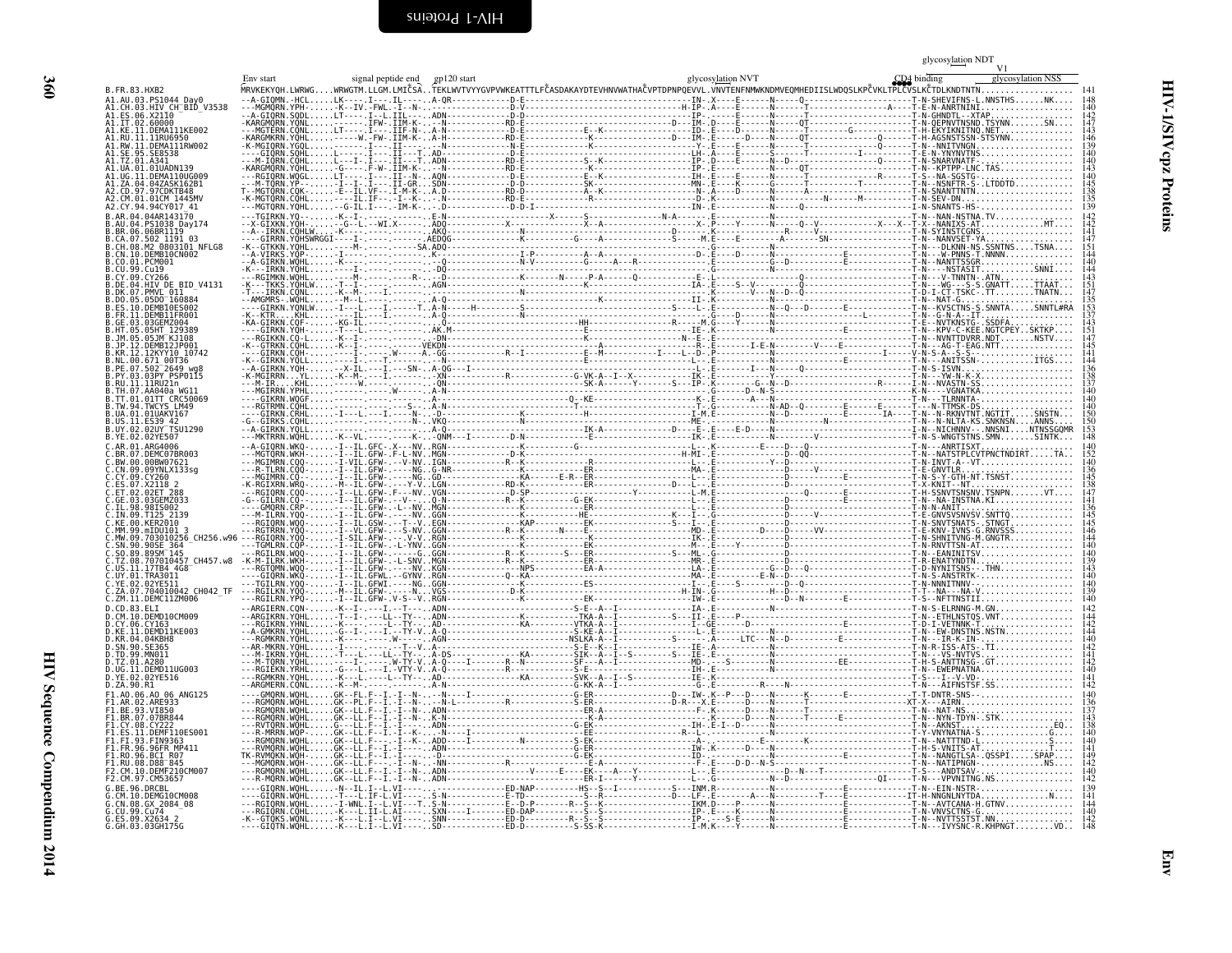| G.KE.09.DEMG09KE001                                                                                                              |  |  |  |     |
|----------------------------------------------------------------------------------------------------------------------------------|--|--|--|-----|
| NG.09.09NG SC62<br>G.PT.x.PT3306                                                                                                 |  |  |  |     |
| G.SE.93.SE6165_G6165                                                                                                             |  |  |  |     |
|                                                                                                                                  |  |  |  |     |
| .BE.93.VI997<br>.CF.90.056                                                                                                       |  |  |  |     |
|                                                                                                                                  |  |  |  |     |
|                                                                                                                                  |  |  |  |     |
|                                                                                                                                  |  |  |  |     |
| CD 97 977R FOTR11<br>CM.96.96CM MP535.                                                                                           |  |  |  |     |
|                                                                                                                                  |  |  |  |     |
|                                                                                                                                  |  |  |  |     |
|                                                                                                                                  |  |  |  |     |
| AE.TH.90.CM240                                                                                                                   |  |  |  |     |
| DE00210CM013                                                                                                                     |  |  |  |     |
|                                                                                                                                  |  |  |  |     |
|                                                                                                                                  |  |  |  |     |
| AG.LR.x.POC44951                                                                                                                 |  |  |  |     |
|                                                                                                                                  |  |  |  |     |
| 06.502 2696 FL0<br>AB.RU.97.KAL153                                                                                               |  |  |  |     |
| cpx.CY.94.94CY032 3                                                                                                              |  |  |  |     |
|                                                                                                                                  |  |  |  |     |
| BC.CN.06.nx2                                                                                                                     |  |  |  |     |
|                                                                                                                                  |  |  |  |     |
| cpx.CM.95.95CM 1816                                                                                                              |  |  |  |     |
|                                                                                                                                  |  |  |  |     |
| 01B. TH. 99.99TH MU2079                                                                                                          |  |  |  |     |
|                                                                                                                                  |  |  |  |     |
|                                                                                                                                  |  |  |  |     |
|                                                                                                                                  |  |  |  |     |
|                                                                                                                                  |  |  |  |     |
|                                                                                                                                  |  |  |  |     |
|                                                                                                                                  |  |  |  |     |
|                                                                                                                                  |  |  |  |     |
|                                                                                                                                  |  |  |  |     |
| .04.04BR142                                                                                                                      |  |  |  |     |
|                                                                                                                                  |  |  |  |     |
|                                                                                                                                  |  |  |  |     |
|                                                                                                                                  |  |  |  |     |
|                                                                                                                                  |  |  |  |     |
|                                                                                                                                  |  |  |  |     |
|                                                                                                                                  |  |  |  |     |
|                                                                                                                                  |  |  |  |     |
|                                                                                                                                  |  |  |  |     |
|                                                                                                                                  |  |  |  |     |
|                                                                                                                                  |  |  |  |     |
|                                                                                                                                  |  |  |  |     |
| BC.CN.09.09YNLX19sq                                                                                                              |  |  |  |     |
| _BC.CN.10.JL100010<br>BE.87.ANT70                                                                                                |  |  |  |     |
| CM.91.MVP5180                                                                                                                    |  |  |  |     |
| CM.98.98CMA104<br>FR.92.VAU                                                                                                      |  |  |  |     |
| .GA.11.11Gab6352<br>0.SN.99.99SE MP1299                                                                                          |  |  |  |     |
| $0.0S.10.LTNP^-$                                                                                                                 |  |  |  |     |
| 0.001.02.000131<br>N.CM.02.000131<br>N.CM.06.014842<br>N.CM.95.YBF30<br>N.CM.95.YBF30<br>N.CM.97.YBF106<br>N.CM.97.YBF106        |  |  |  |     |
|                                                                                                                                  |  |  |  |     |
| N.FR.11.N1 FR 2011                                                                                                               |  |  |  |     |
| P.CM.06.U14788                                                                                                                   |  |  |  |     |
| P.FR.09.RBF168                                                                                                                   |  |  |  | 148 |
| . CPZ. CD. 06. ВF1167<br>CPZ. CD. 06. ВF1167<br>CPZ. CM. 05. SIVcpzMT145<br>CPZ. TZ. 06. SIVcpzTAN13<br>CPZ. TZ. 06. SIVcpzTAN13 |  |  |  | 144 |
|                                                                                                                                  |  |  |  | 153 |
| ČPŽ.US.85.US_Marilyn                                                                                                             |  |  |  |     |

glycosy<u>latio</u>n NDT<br>V1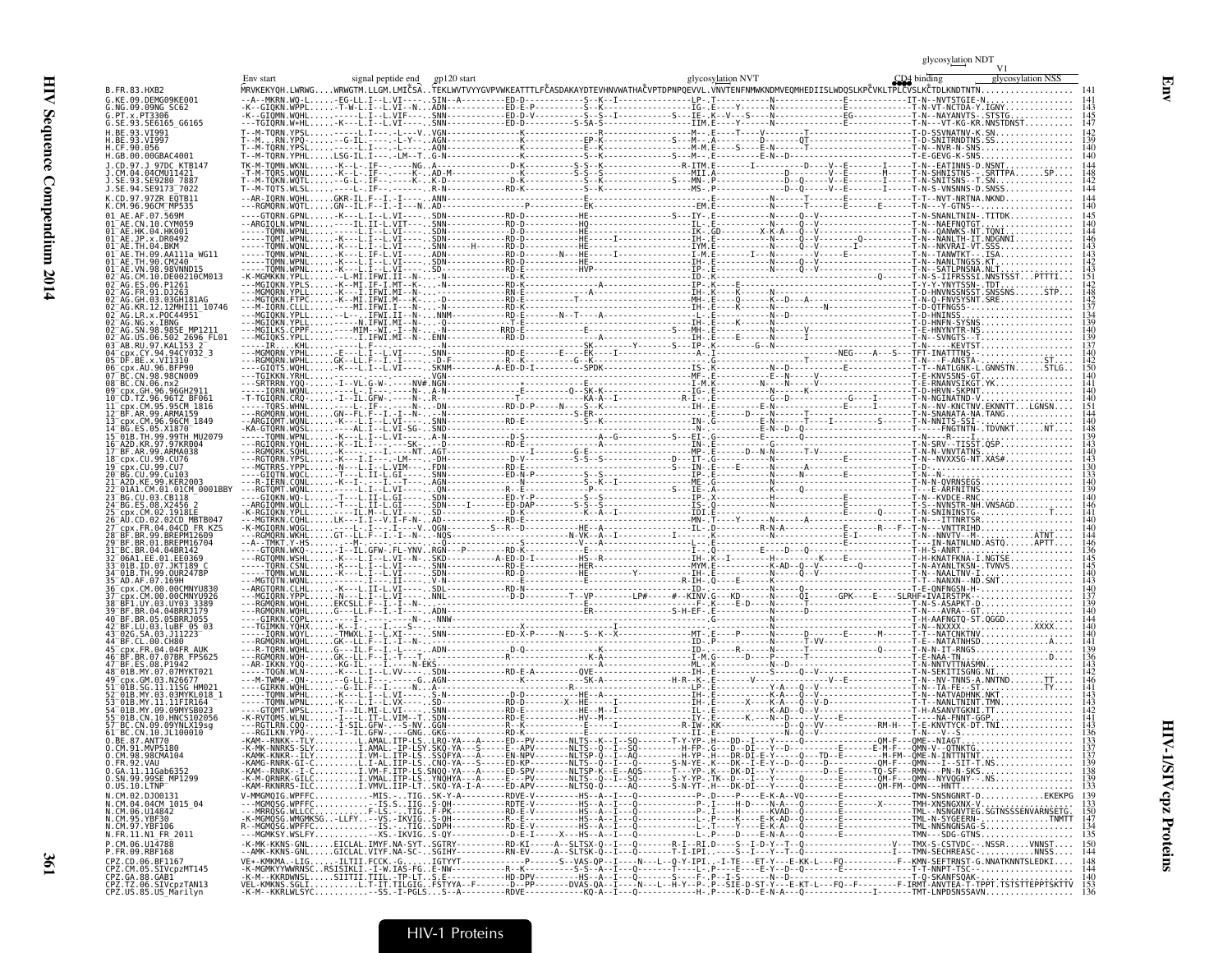<span id="page-45-0"></span>

| glycosylation NGS<br>glycosylation NSS<br>glycosylation NTS<br>glycosylation NKT<br>.SSSGRMIMEKGEIKNČSFNISTSIRGKVQ.KEYAFFYKLDIIPIDNDTTSYKLTSČNTSVITQAČPKVSFEPIPIHYČAPAGFAILKČNNKTFNGTGPČTNVSTVQČTHGIRPVVSTQLLLNGSLAEE.EVVIRSVNFTDNAKTI 284<br>G.BE.96.DRCBL<br>G.CM.10.DEMG10CM008<br>G.CN.08.GX 2084 08<br>G.CU.99.Cu74<br>G.ES.09.X2634_2 | glycosylation NIS<br>glycosylation NCS<br>V <sub>1</sub> |                   | CD <sub>4</sub> binding | glycosylation NVS<br>glycosylation NGT | CD4 binding<br>glycosylation NFT |
|---------------------------------------------------------------------------------------------------------------------------------------------------------------------------------------------------------------------------------------------------------------------------------------------------------------------------------------------|----------------------------------------------------------|-------------------|-------------------------|----------------------------------------|----------------------------------|
|                                                                                                                                                                                                                                                                                                                                             |                                                          | glycosylation NDT |                         |                                        |                                  |
|                                                                                                                                                                                                                                                                                                                                             |                                                          |                   |                         |                                        | 292                              |
|                                                                                                                                                                                                                                                                                                                                             |                                                          |                   |                         |                                        | 290                              |
|                                                                                                                                                                                                                                                                                                                                             |                                                          |                   |                         |                                        |                                  |
|                                                                                                                                                                                                                                                                                                                                             |                                                          |                   |                         |                                        |                                  |
|                                                                                                                                                                                                                                                                                                                                             |                                                          |                   |                         |                                        |                                  |
|                                                                                                                                                                                                                                                                                                                                             |                                                          |                   |                         |                                        | $\tilde{2}90$                    |
|                                                                                                                                                                                                                                                                                                                                             |                                                          |                   |                         |                                        |                                  |
|                                                                                                                                                                                                                                                                                                                                             |                                                          |                   |                         |                                        | $\frac{282}{295}$<br>306         |
|                                                                                                                                                                                                                                                                                                                                             |                                                          |                   |                         |                                        | 290<br>$\frac{279}{294}$         |
|                                                                                                                                                                                                                                                                                                                                             |                                                          |                   |                         |                                        |                                  |
|                                                                                                                                                                                                                                                                                                                                             |                                                          |                   |                         |                                        | 308                              |
|                                                                                                                                                                                                                                                                                                                                             |                                                          |                   |                         |                                        |                                  |
|                                                                                                                                                                                                                                                                                                                                             |                                                          |                   |                         |                                        |                                  |
|                                                                                                                                                                                                                                                                                                                                             |                                                          |                   |                         |                                        | 295<br>287                       |
|                                                                                                                                                                                                                                                                                                                                             |                                                          |                   |                         |                                        |                                  |
|                                                                                                                                                                                                                                                                                                                                             |                                                          |                   |                         |                                        |                                  |
|                                                                                                                                                                                                                                                                                                                                             |                                                          |                   |                         |                                        | $\frac{280}{293}$                |
|                                                                                                                                                                                                                                                                                                                                             |                                                          |                   |                         |                                        | 293<br>300                       |
|                                                                                                                                                                                                                                                                                                                                             |                                                          |                   |                         |                                        |                                  |
|                                                                                                                                                                                                                                                                                                                                             |                                                          |                   |                         |                                        |                                  |
|                                                                                                                                                                                                                                                                                                                                             |                                                          |                   |                         |                                        |                                  |
|                                                                                                                                                                                                                                                                                                                                             |                                                          |                   |                         |                                        | $\frac{290}{277}$                |
|                                                                                                                                                                                                                                                                                                                                             |                                                          |                   |                         |                                        | 290<br>$\frac{20}{6}$            |
|                                                                                                                                                                                                                                                                                                                                             |                                                          |                   |                         |                                        |                                  |
|                                                                                                                                                                                                                                                                                                                                             |                                                          |                   |                         |                                        | $\frac{285}{278}$                |
|                                                                                                                                                                                                                                                                                                                                             |                                                          |                   |                         |                                        |                                  |
|                                                                                                                                                                                                                                                                                                                                             |                                                          |                   |                         |                                        |                                  |
|                                                                                                                                                                                                                                                                                                                                             |                                                          |                   |                         |                                        |                                  |
|                                                                                                                                                                                                                                                                                                                                             |                                                          |                   |                         |                                        | $\frac{276}{291}$                |
|                                                                                                                                                                                                                                                                                                                                             |                                                          |                   |                         |                                        | $\bar{2}80$                      |
|                                                                                                                                                                                                                                                                                                                                             |                                                          |                   |                         |                                        | $\tilde{2}90$                    |
|                                                                                                                                                                                                                                                                                                                                             |                                                          |                   |                         |                                        |                                  |
|                                                                                                                                                                                                                                                                                                                                             |                                                          |                   |                         |                                        | $\frac{275}{290}$                |
|                                                                                                                                                                                                                                                                                                                                             |                                                          |                   |                         |                                        |                                  |
|                                                                                                                                                                                                                                                                                                                                             |                                                          |                   |                         |                                        | $\frac{285}{299}$<br>299         |
|                                                                                                                                                                                                                                                                                                                                             |                                                          |                   |                         |                                        | 285                              |
|                                                                                                                                                                                                                                                                                                                                             |                                                          |                   |                         |                                        |                                  |
| G.GH.03.03GH175G                                                                                                                                                                                                                                                                                                                            |                                                          |                   |                         |                                        |                                  |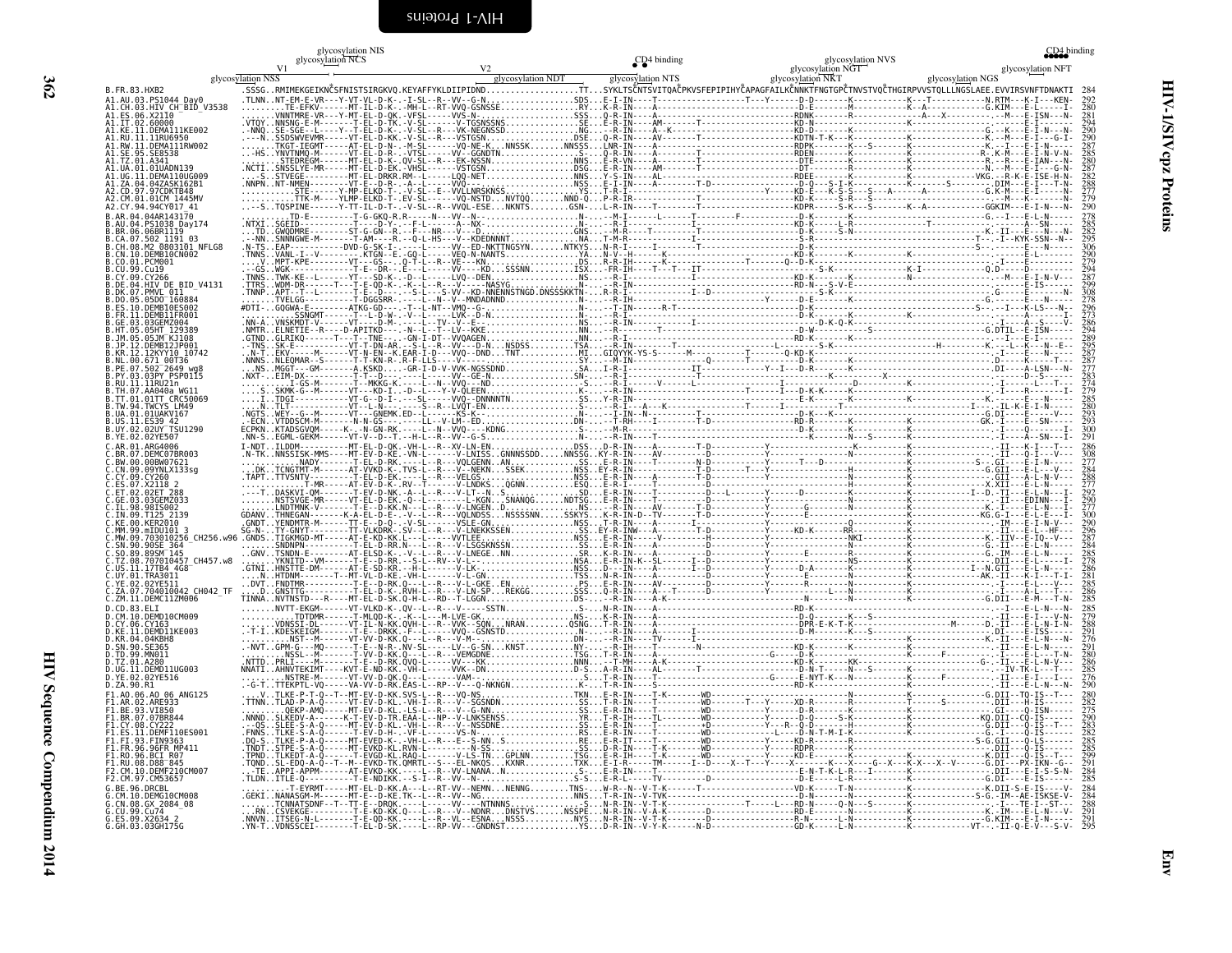|                                                                                          | glycosylation NIS<br>glycosylation NCS |                   | CD <sub>4</sub> binding | glycosylation NVS                                                                                                                                 | CD4 binding                            |
|------------------------------------------------------------------------------------------|----------------------------------------|-------------------|-------------------------|---------------------------------------------------------------------------------------------------------------------------------------------------|----------------------------------------|
|                                                                                          | V1<br>glycosylation NSS                | glycosylation NDT | glycosylation NTS       | glycosylation NGT<br>glycosylation NKT                                                                                                            | glycosylation NFT<br>glycosylation NGS |
| B.FR.83.HXB2<br>G.KE.09.DEMG09KE001                                                      |                                        |                   |                         | SSSGRMIMEKGEIKNČSFNISTSIRGKVO.KEYAFFYKLDIIPIDNDTTSYKLTSČNTSVITOAČPKVSFEPIPIHYČAPAGFAILKČNNKTFNGTGPČTNVSTVOČTHGIRPVVSTOLLLNGSLAEE.EVVIRSVNFTDNAKTI |                                        |
| G.NG.09.09NG SC62<br>G.PT.x.PT3306                                                       |                                        |                   |                         |                                                                                                                                                   |                                        |
| G.SE.93.SE6165 G6165<br><b>LRF 93 VT991</b>                                              |                                        |                   |                         |                                                                                                                                                   |                                        |
| H.BE.93.VI997<br>.CF.90.056                                                              |                                        |                   |                         |                                                                                                                                                   |                                        |
| H.GB.00.00GBAC4001                                                                       |                                        |                   |                         |                                                                                                                                                   |                                        |
| SE.93.SE9280 7887                                                                        |                                        |                   |                         |                                                                                                                                                   |                                        |
| J.SE.94.SE9173 <sup>-</sup> 7022                                                         |                                        |                   |                         |                                                                                                                                                   |                                        |
| .CM.96.96CM MP535                                                                        |                                        |                   |                         |                                                                                                                                                   |                                        |
|                                                                                          |                                        |                   |                         |                                                                                                                                                   |                                        |
|                                                                                          |                                        |                   |                         |                                                                                                                                                   |                                        |
|                                                                                          |                                        |                   |                         |                                                                                                                                                   |                                        |
| DE00210CM013                                                                             |                                        |                   |                         |                                                                                                                                                   |                                        |
|                                                                                          |                                        |                   |                         |                                                                                                                                                   |                                        |
| AG.KR.12.12MHI11 10746                                                                   |                                        |                   |                         |                                                                                                                                                   |                                        |
|                                                                                          |                                        |                   |                         |                                                                                                                                                   |                                        |
| AB.RU.97.KAL153 2                                                                        |                                        |                   |                         |                                                                                                                                                   |                                        |
| 96 <sup>-</sup> cpx.AU.96.BFP90                                                          |                                        |                   |                         |                                                                                                                                                   |                                        |
|                                                                                          |                                        |                   |                         |                                                                                                                                                   |                                        |
|                                                                                          |                                        |                   |                         |                                                                                                                                                   |                                        |
|                                                                                          |                                        |                   |                         |                                                                                                                                                   |                                        |
| -01R TH 99 99TH MU2079                                                                   |                                        |                   |                         |                                                                                                                                                   |                                        |
|                                                                                          |                                        |                   |                         |                                                                                                                                                   |                                        |
|                                                                                          |                                        |                   |                         |                                                                                                                                                   |                                        |
|                                                                                          |                                        |                   |                         |                                                                                                                                                   |                                        |
|                                                                                          |                                        |                   |                         |                                                                                                                                                   |                                        |
| 04CD FR KZ                                                                               |                                        |                   |                         |                                                                                                                                                   |                                        |
|                                                                                          |                                        |                   |                         |                                                                                                                                                   |                                        |
|                                                                                          |                                        |                   |                         |                                                                                                                                                   |                                        |
|                                                                                          |                                        |                   |                         |                                                                                                                                                   |                                        |
|                                                                                          |                                        |                   |                         |                                                                                                                                                   |                                        |
|                                                                                          |                                        |                   |                         |                                                                                                                                                   |                                        |
|                                                                                          |                                        |                   |                         |                                                                                                                                                   |                                        |
|                                                                                          |                                        |                   |                         |                                                                                                                                                   |                                        |
|                                                                                          |                                        |                   |                         |                                                                                                                                                   |                                        |
|                                                                                          |                                        |                   |                         |                                                                                                                                                   |                                        |
|                                                                                          |                                        |                   |                         |                                                                                                                                                   |                                        |
|                                                                                          |                                        |                   |                         |                                                                                                                                                   |                                        |
| 57 BC.CN.09.09YNLX19sg<br>61 BC.CN.10.JL100010                                           |                                        |                   |                         |                                                                                                                                                   |                                        |
| 0.BE.87.ANT70<br>0.CM.91.MVP5180                                                         |                                        |                   |                         |                                                                                                                                                   |                                        |
| 0.CM.98.98CMA104<br>0.FR.92.VAU<br>0.GA.11.11Gab6352<br>0.SN.99.99SE_MP1299              |                                        |                   |                         |                                                                                                                                                   |                                        |
|                                                                                          |                                        |                   |                         |                                                                                                                                                   |                                        |
| 0.US.10.LTNP<br>N.CM.02.DJ0013                                                           |                                        |                   |                         |                                                                                                                                                   | $\frac{275}{273}$<br>286               |
| N.CM.04.04CM 1015_04<br>N.CM.06.U14842                                                   |                                        |                   |                         |                                                                                                                                                   |                                        |
| N.CM.95.YBF30<br>N.CM.97.YBF106<br>N.FR.11.N1 FR 2011                                    |                                        |                   |                         |                                                                                                                                                   | $\frac{283}{274}$<br>278               |
| P.CM.06.U14788<br>P.FR.09.RBF168                                                         |                                        |                   |                         |                                                                                                                                                   | 289                                    |
| CPZ.CD.06.BF1167                                                                         |                                        |                   |                         |                                                                                                                                                   |                                        |
| CPZ.CM.05.SIVCpzMT145<br>CPZ.GA.88.GAB1<br>CPZ.TZ.06.SIVCpzTAN13<br>CPZ.US.85.US_Marilyn |                                        |                   |                         |                                                                                                                                                   |                                        |
|                                                                                          |                                        |                   |                         |                                                                                                                                                   |                                        |

Env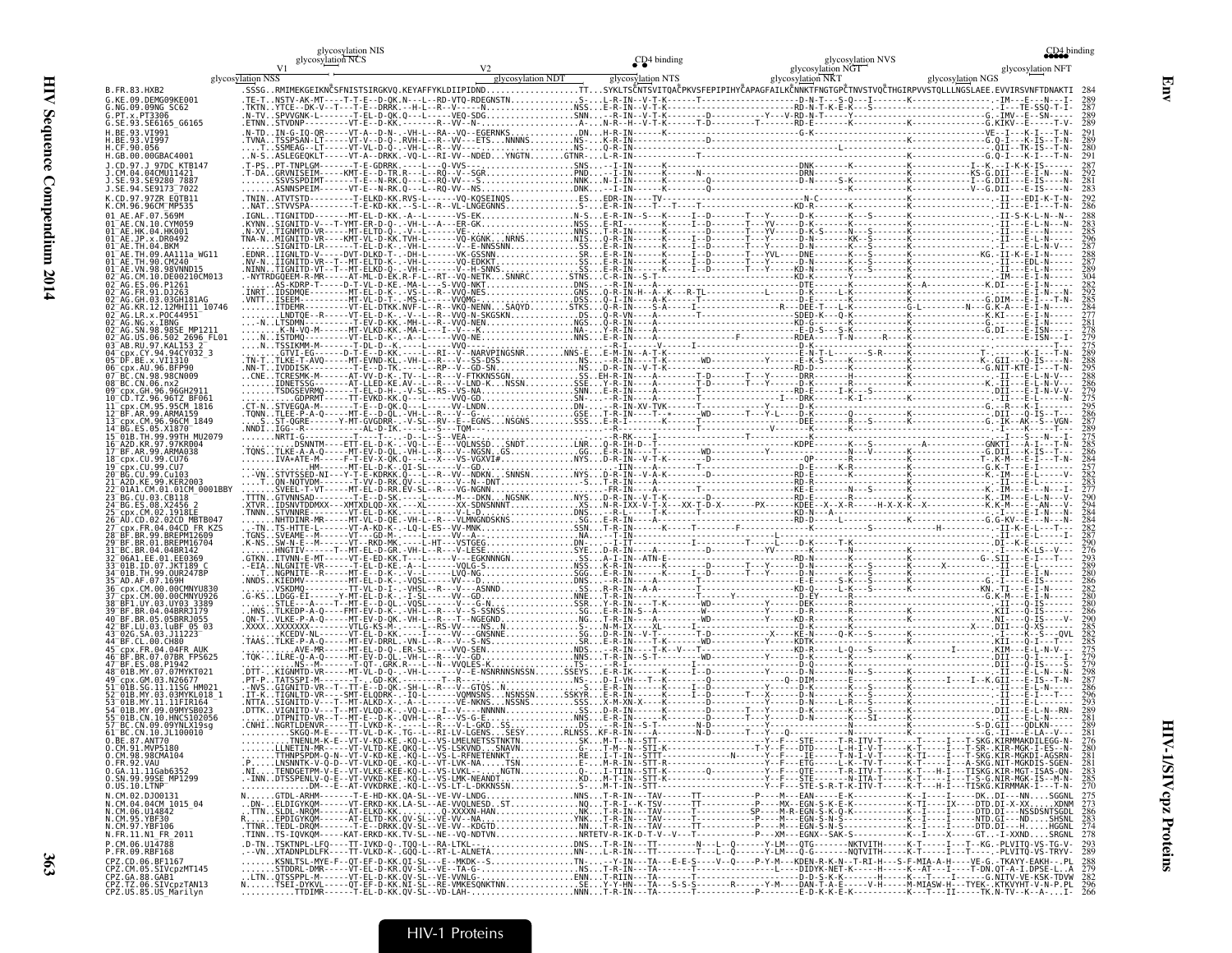# <span id="page-47-0"></span>Env <sup>g</sup>lycosylation NTS \* \* glycosylation NNT <sup>g</sup>lycosylation NKT CD4 binding \* \* glycosylation NST <sup>g</sup>lycosylation NNT V3 V4 glycosylation NCT $\frac{V3 \text{ tip}}{V3}$ glycosylation NNTglycosylation NST<br>alugar historylation NST B.FR.83.HXB2B. R. 83. HW AND THE P-N-T-I-WANDER ARTIGARY IN THE CONTROGENT IN THE CONTROGENT IN THE CONTROGENT ON A SUBMITED THE CONTROGENT ON A SUBMITED THE CONTROGENT AND CONTROGENT AND CONTROGENT AND CONTROGENT AND CONTROGENT AND A1.AU.03.PS1044\_Day0<br>A1.AU.03.HIV\_CH\_BID\_V3538<br>A1.ES.06.X21I0 A1.IT.02.60000<br>A1.KE.11.DEMA111KE002 A1.RU.11.11RU6950<br>A1.RW.11.DEMA111RW002 A1.SE.95.SE8538<br>A1.TZ.01.A341 A1.UA.01.01UADN139<br>A1.UG.11.DEMA110UG009 A1.ZA.04.04ZASK162B1A2.CD.97.97CDKTB48<br>A2.CM.01.01CM 1445MV A2.CM.01.01CM\_1445MV ---FTE..P-Q-----------.-S--F..---Q--Y-....NN-I--DI--------K-D--V--QKVV.KQ-H..SH..-P.-..........AT----N.SP..----L--T-----------F--T-G------T...KEG...NST..WKKND....SVSER-SN <sup>409</sup> A2.CY.94.94CY017\_41 ---FTK..P-L-T-I-------.-S--F..---Q--Y.....TNEI--DI-------NKTL--D--QKV-.EQ--..-K..-P.K...........-----T.N-..-------T-L----A-------T-G---G--W...-NG...--N..........GPYTPNNTN <sup>414</sup> B.AR.04.04AR143170 -----K..T-------------.-S-HM..-W----YA....T-DI--DI------L--VE--------V.I---..-H..-..-...........-----N.R-..-------IM-T-----------T--------N...INS...--....NNTD......TEGNST <sup>402</sup> B.AU.04.PS1038\_Day174 -----E..-ITMT-V--H----.-S-X-..-----WYA....T-XI-XXI--V---L---N-TA---RV-.I---..--..--.-...........---V-S.H-..--------M--L----------T-RX-----G...FNS...-S....NXT.........E-SN <sup>407</sup> B.BR.06.06BR1119 L----E..--V-----------.-S-HL..------YA....T-EI---I---Y-TLNASQ-EK--GKV-.I---..--..IN.-TLHLNN.....TK-A-T.N-..-------IM-------------TA----N--L...SNN...--....LQ........---WIN <sup>411</sup> B.CA.07.502\_1191\_03 --H--E..--Q------G----.-S-SL..-----IYA....T-DX--DI--------G-Q-R---RKV-.I---..--..-N.-...........---D--.PH..T-------M------------ST-L------G...SNE...-R..............-E-IDN <sup>416</sup> B.CH.08.M2\_0803101\_NFLG8 -----E..TIQ-----------.-G-H-..----T-FA....T-DI--DI-----T-NG-Q--A--Q--V.A---..--..-RG-...........---K-EPP-..P------MM-------------TS-------N...ATG...-Q....N-T-.....TQ-ETKI <sup>434</sup> B.CN.10.DEMB10CN002 ------..--P-T----S----.-G-SL..-Q-GV-Y-....T-DI---I------VN-TS-HD------.T---..-K..WP.-...........-----N.--..-------A--------------TSK------P...SDG...-D....GN........VTGGSN <sup>413</sup> B.CO.01.PCM001 -----V..--------------.-G-HL..---K--YA....S-DIV--I-----TLN-T--EK--G-V-.N---..--..YK.-...........-----N.--..----L-T-M-------------T--------N...ENS...--....NGTI......TENSNN <sup>404</sup> B.CU.99.Cu19 -----E..P-K------T----.-G-H-..-----VYA....TEEI--DI-------F-RE-----GK-V.A---..-T..-R.-...........------.--..--------M-----R-------T-K------D...VNN...NI....-G.........QNNTE <sup>416</sup> B.CY.09.CY266 ----KE..P-S-K-E-------.-S-N-..------YA....T-DI--DI--------EGN-TKA-Q---.T--G..--..-K.-..........TTK-V-N.H-..-------I----------------P----I-N...KTDD..--....NST.......QQSG-N <sup>413</sup> B.DE.04.HIV\_DE\_BID\_V4131 ----KE..Y-N-S-I--H----.QS-H-..------YA....T-DI--DI---F-----E---Y--Q-VV.I---..--EL-R.-...........---A--.P-..--------M-------------T--------N...STW...-L....NDTR....G----N-T <sup>428</sup> B.DK.07.PMVL\_011 ----KE..--P-----------.-GF--..-----AFA....H--I--DI-K-Y-TLDGT----A-I---.K---..G-..--E-...........-----N.--..--------M-----R-------T-R----MFN...GTL........KN-T-.....----GNN <sup>434</sup> B.DO.05.05DO\_160884 -----S..---------G----.-G-H-..---STWY-....T-EIV-DI---------E--------VV.E---..--..-..-...........---V--.P-..--------L-------------A-E------N...DT....-G....-V..........---N <sup>397</sup> B.ES.10.DEMB10ES002 -I---K..T-V------G----.-S-SL..----V-YA....T-DI--DI---Y----Q-D--E--TW--.I---..-K..-N.-...........-S-T-R.P-..--------M-T-----------T-----N--N....ET...A-....NE.......T--VNN- <sup>419</sup> B.FR.11.DEMB11FR001 --H--K..--Q------S----.-S-N-..------Y-....T-EI--DI------L--TD-----RS--.I--K..--..-..-...........R-----.N-..-------TM-M--G--------T-P--D---N...GGE...PV....-N........-TGGND <sup>395</sup> B.GE.03.03GEMZ004 --H--E..T-N-T-V-------.-S-S-..------YA....T-SI--DI-K-----------D--RRV-.I--G..A-..-K.-...........-----N.--..---------------------DTK-------N...SND...--....NSN.......GTRND- <sup>410</sup> B.HT.05.05HT\_129389 --H--E..-IY----------M.-G-H-..------YA....T-AI--DI-K------GSE-EKM-GKV-.T--K..--..-..-...........-----D.R-..----------------------T-K---N--N...GTD...FI..............YPWNKT <sup>414</sup> B.JM.05.05JM\_KJ108 ----KE..A---E-V-------TTSVH-..-----IYA....T-DI--DI-R-Y--L---N-T-A-N-T-.R---..--..-..-...........-----N.S-..--------MF------------TA------FN...GTL...................SPG-NT <sup>408</sup> B.JP.12.DEMB12JP001 -----Q..--V-----------.RS-HL..---QTLYA....T-DI--DI--------Q-A-----R-VV.A--K..--..-N.A...........T--V-N.R-..--------M---I---------T-K------N...--N...WP....N.........DTMPNN <sup>417</sup> B.KR.12.12KYY10\_10742 -----A..--------------.-S-P-..------YA....T-DI--DI-R------K-T-----R-L-.I---..--..LED-..........TT-----.N-..-------EA-----RE------T-P----I-Y...SNN...-E....KS........Y--AEN <sup>412</sup> B.NL.00.671\_00T36 ----KE..--------------.-S-H-..------YA....T-EI--DI------L------D--N--V.G---..-L..YK.-...........---V-N.S-..--------M-----R-------T--------D...VNA...-G....NG.........T--PN <sup>409</sup> B.PE.07.502\_2649\_wg8 -----E..--A-----------.RS-HV..---K-LY-....T.DI--DI---Y-T-NKQN-T---Q--S.T---..-H..--.-...........---V--.NA..-------AM-----R-------T-S---G---...--T...DN....N-A.......ETIT-N <sup>400</sup> B.PY.03.03PY\_PSP0115 ----KN..A-P-----------.-G-H-..-----MLA....T-EI---I-K-Y-----E--D---E-V-.T---..--..-K.-...........---V-N.H-..--------M-------------T--------N...GTE...GS....N...........STKN <sup>403</sup> B.RU.11.11RU21n ----KE..P-------------.-G-HM..---K--YA....T-DI--DI------V-KI------I-VV.G---..--..-K.-...........--LN-T.K-..--------M-------------T--------D...KNI...-EF...NKT.......-ELNNT <sup>399</sup> B.TH.07.AA040a\_WG11 -----K..--------------.-S-PL..---K-WYA....T-DI--EI-----SL-SI----------.E---..--..--.-...........---V-N.--..--------R------------DTS-------D...VNS...--....NGT-......-D-PEN <sup>404</sup> B.TT.01.01TT\_CRC50069 ----KE..P-I-----------.RSVH-..---SV-Y.....T-EI--DI-K-Y-TLNVTE-------VV.E--G..--..-E.-...........---V-N.--..--------M-------------TS-------K...-G....--....YSNST..NTTESSRNI <sup>412</sup> B.TW.94.TWCYS\_LM49 -I---K..--K--------ISKRRSMH-..-T--V-Y-....A#.T---I------L-K-E-----P--V.K-F-..--..--.-...........---V-N.--..----L---M-------------A-P------N...ATS...-L....NAT.........N-EN <sup>401</sup> B.UA.01.01UAKV167 -----E..-IT-----------.-G-H-..---GT-FA....T-AI---I------L---Q--K--E--V.I--G..K-..-N.S...........T----DQ-P..P------LM-T-----------TSK------N...-GT...WT....-NID.....EG--T-P <sup>420</sup> B.US.11.ES39\_42 -----Q..--------H-----.-S-H-..---S--YA....T-AI--DI---------Q---E------.I---..--..--L-...........---S-N.-A..--------M-----R-------T--------E...WNS...-NW.............S-NTSN <sup>416</sup> B.UY.02.02UY\_TSU1290 -----E..--V-----------.-S-H-..------F-....T-AI--DI---------E----------.T---..-L..YN.K...........T----T.N-..--------E-------------T--------N...D-....--....NGT.........AGRN <sup>421</sup> B.YE.02.02YE507 -----K..T-------------.-S-H-..------YA....T-DI---I---Y----GE--I---NK-S.I---..D-..--E-...........---V-N.--..----------------------T------S-Q...FNS...--....ND........TQMLDN <sup>415</sup> C.AR.01.ARG4006 --H--E..--------------.ES---..---QT-YA....T-DI--DI-E------TTA--K--HELS.K--K..KL..-P.-...........---Q-T.NH..----L--T------R-------T-------YX...TNG...-EI............TGW-ND- <sup>409</sup> C.BR.07.DEMC07BR003 --H--E..--------------.-S---..---Q--YA....T-DIV-DI---------TA--K--QRVS.KR-S..-Y..-P.-...........---K-E.RH..----L--T------R-------TSS----ELD...SNG...-FK..INGT.....ENGTGTEN <sup>436</sup> C.BW.00.00BW07621 --H--E..----V----G----.RSV--..---QT-YA....T-DI---I--------KT---K--SR-G.E--K..-H..-P.-...........---R-N.S-..A---L--T------R-------T-R---G-YN.....S...-GN.............DTNSTN <sup>397</sup> C.CN.09.09YNLX133sg --H--Q..----V---------.-S---..---QT-YA....T-EI--DI--------KS--EK--QRVS.E--A..-H..-P.-...........---N-T.S-..----L--T------R-------TSG-----YT...SKG...-YR..FNGTE...SNGTESNS- <sup>414</sup> C.CY.09.CY260 --H--E..--K-T-I-------.-SMS-..---QT-YK....M-EV---I--------EQN-T---QRVS.E---..-Y..-P.-...........---A-R.PH..----L--TM---T-R-------TSK---Y-YP...YNG...-HS.................HN <sup>406</sup> C.ES.07.X2118\_2 --H--E..----T---------.-S---..---Q--YA....T-DI---I-E------EQ---A--Q-VR.K--E..-H..-P.-...........---G-Q.X-..----L--T------R-------TSR---G-YN...GNY..................TS-DTEN <sup>397</sup> C.ET.02.02ET\_288 -----E..P-------------.QS---..---QT-YA....T-EI--DI--------GDR--K--ENVK.ER-Q..K-..-P.-...........---L-A.P-..----L--T------R-------TSK---T-GL...S.........................DN <sup>405</sup> C.GE.03.03GEMZ033 --H--V..---------G----.QS---..---QT-YA....R-DI--DI-------NEN---T--QKV-.E--K..KY..-P.-...........---A-N.S-..----L--T--------------TSK--ENRM....FND...-YR............A-Y--AN <sup>412</sup> C.IL.98.98IS002 --H-KD..P---V----S----.-SM--..---QT-YA....T-AI--DI--------ERV--E--QGVV.E--K..-H..-P.-...........---R-A.P-..----L--T------R-------TSK-----YL...SNS...-S..............Y-STSN <sup>398</sup> C.IN.09.T125\_2139 --H--E..--------------.-SV--..---QT-YA....T-EI--DI-K-Y-E-NEQ---K--REV-.KS-A..KH..-P.-...........RE-R-A.P-..----L---------R-------TSG---R-YTTDLFNK...-YN..........DNDTEDNSG <sup>428</sup> C.KE.00.KER2010 --H--K..-I--V-I--G----.-SV--..---QT-YA....T-DI--DI-K-Y----KE------Q-VR.K--E..-H..-P.-...........N--E--.PH..P-----VA--------------TSG---E-LT..RLND...-Y................SSNG <sup>410</sup> C.MM.99.mIDU101\_3 -----Q..P---E---------.-S---..---QT-YA....T-EI--DI--------KQ---E--QRVG.R--A..-L..-P.-...........R--V-N.S-..P---L--A------R-------TSG---G-YN.....D...-YR............--D-DSN <sup>417</sup> C.MW.09.703010256\_CH256.w96 --H--E..--K-E----G----.-SV--..---QT-FA....T-DI--DI---Y-T-NGTQ--D--NRVR.ET-Q..RH..-P.-...........---K-R.PH..----L--T------R-------TSKI-D-DN...........................ANKT- <sup>401</sup> C.SN.90.90SE\_364 --H--E..-I--V-A-------.-SM--..---QT-YA....T-DI--DI--------G.N--A--EKVK.G--Q..-H..-P.G...........-N-S-E.P-..----L--T------R------DTSX---G-T............................HTAN <sup>396</sup> C.SO.89.89SM\_145 --H--Q..----R---YA----.-SV--..---QT-Y.....TNDI--DI--------GD---R--Q-VG.K--A..-H..-P.-...........---K-E.P-..----L--T------R-------TSG-----YN...PNN...-G................S-SN <sup>403</sup> C.TZ.08.707010457\_CH457.w8 --H--E..P---R----G----.-SV--..---QT-YA....T-EI--DI-K-------S---E--ER-S.N--E..-H..-P.-...........---Q-N.S-..----L--T------R-------TSK---NNIT...........................SDN- <sup>392</sup> C.US.11.17TB4\_4G8 ----DE..P-------------.-S---..---QTLYA....T-EI--DI--------GGR--A--EK-K.K--E..-H..-P.-...........---K-A.P-..-------TM------------HTST---NNI...........................TNSTN <sup>400</sup> C.UY.01.TRA3011 --H--E..--------------.TS---..---QT-YA....T-EI--DI--------KKA-KE--QKVR.N--A..-H..-P.-...........---N-T.KH..----L--T------R-------TSS-----YN...TTG...-ES..SNGT.......ESSNET <sup>407</sup> C.YE.02.02YE511 --H-KN..P-D-K---------.-SM--..---QT-YA....T-SI--DI--------EK---D--QE-G.K--K..-H..-P.-...........-S-R-E.PH..----L--TM-----R-------TSK---R-YM...FNS...-YM..........PN-T-STSN <sup>410</sup> C.ZA.07.704010042\_CH042\_TF -----K..--G-V---------.TS---..---QT-YA....T-DI--EI---Y-T--KGD-DE--YNVS.E--K..KH..-P.-...........---M-A.N-..----L--T------K-------T-P---G-YN...KTG...AYN...........KTGDNSTI <sup>410</sup> C.ZM.11.DEMC11ZM006 --H--E..----E-V-------.-SL--..---QT-YA....T-DI--DI------V-EK--DE--HRV-.R---..-Y..-P.R...........---N-T.SP..A---L-VT------R------DTSG--ENRTY..TLND...-GS.............TSNNTN <sup>408</sup> D.CD.83.ELI -AH--E..--K-T-A--YQ---.Q-TP-..-L-QSLY-....T.RSRSIIG---------Q-SK--Q-V-.R--G..TL..LN.K...........TI-K--.P-..-------T--------------TSG------N...I-A........WNNIT.....ES-NSTN <sup>409</sup> D.CM.10.DEMD10CM009 ---FKE..T-N-T-E-------.SS-H-..----SLY-....T.DI--DI-N-Y--V-.TN-----H-V-.E--G..KL..LN.K...........T--K-E.PA..A------TA-------------TSY---G--I...-GT........RND........TR-N-T <sup>399</sup> D.CY.06.CY163 -----K..T-----I-------.DS-H-..---Q-LYA....TTNI---I-E------SGD-----Q-V-.K--G..KL..L..-...........---V--.P-..-------TKL------------TSK---T--S...SET........WENST.....G----LN <sup>412</sup> D.KE.11.DEMD11KE003<br>D.KR.04.04KBH8 ----DK..T-V------Y----.-SVHM..------F-....T.NIV-SI------L--IE--R--DRVI.E--K..NL..TN.I...........TK-S-A.S-..-------TH---T---------TSK--TTNIT...S.......................NTSE <sup>405</sup> -----V..--P-K-E-------.RG-H-..A--Q-LFA....TTNV--DI-R------ST---E--Q-L-.K--G..DL..-N.K...........TE-N--.P-..----L--T----V---------TSG------M...VNS...-V....NQ.........TGLNN <sup>398</sup> ---F-E..--M------Y--K-.Q-TP-..-L-QVLH-....T.RVK-DI--------KER--K--Q-VV.K--K..DL..-..-...........-----E.P-..-------A------R-------TSG------K...........................-KSG <sup>403</sup> -----E..TIN-T-I-------.RSVH-..---Q-LY-....T.NV--DI--------G-------QEV-.R--G..AA..LN.T...........TQ----.P-..-------T--------------TSK--DREFN...ITG...N.....NS........T-NSTD <sup>401</sup> -----E..T-K-----------.-G---..---QT-F-....A.EVT-DI-K-Y----G-E-DK--Q-V-.T--G..DL..LN.K...........TI-N-S.P-..-------T--------------TSL---T--I...KGT........QNN.........TETNN <sup>406</sup> -I--KE..--N-T-I--Y----.-S-NM..------Y.....TNDI--DI------V--TA-DK--Q-V-.A--G..NL..YN.E...........T----E.P-..-------A------R-------TSE----I-L...-NT...GNW..TGNTT.....NSTEKNN <sup>412</sup> -----E..TIN-T-I-------.QG-H-..A--Q-LY-....T.NV--DI--------GTQ-----QK--.K--G..KL..YN.K...........T--V--.P-..-------T--------------TST--TR-IN...TTN...DNT..VNS........TGNNTN <sup>400</sup> D.SN.90.SE365<br>D.TD.99.MN011 D.TZ.01.A280<br>D.UG.11.DEMD11UG003 D.YE.02.02YE516D.ZA.90.R1 -----A..---------Y----.QNTQ-..---QT-YA....SRMI--DI--------EE--KR--Q-V-.I--G..NL..LN.K...........T--N-R.PP..-------TS-------------TSG------N...RTG...NNS.............SS-GSN <sup>412</sup> --H--E..--Q-----------.-S-H-..---Q--YA....T-DI--DI-K------KTQ-----NWVR.K--E..TY..-P.-...........---A-N.--..----L-VTM-----R-------TSG---D-L-...-DT.....................VDNE <sup>397</sup> F1.AR.02.ARE933 --H--E..--Q-----------.-S-HL..---Q--YA....T-DI---I-K----V-GMQ--T--ERVK.A--K..PL..-P.-...........A--K-N.S-..----L--TM-----R-------TSG---D-D..............................DN <sup>393</sup> --H--E..--Q-----------.-G-HL..---QT-YA....T-AI--DI-K------GTQ-----EYVK.AE-K..SH..-P--...........TA-K-N.--..----L--TM-----R------DTSG---D-GS.............................NN <sup>388</sup> --H--E..--Q-----------.-S-YL..---H--HA....TENI--DI-K----V-GEQ--K-VQRVR.E--K..SY..-P.-...........---V-N.--..----L--TM-----R-------TSK---D-DP.............................FN <sup>402</sup> --H--E..--Q-----------.-S-HL..---Q--YA....T-AI--DI-K------GTQ--K-MERVR.E---..SY..-N.-...........---T-N.S-..----L--T------R-------TSE---NSNS.............................NN <sup>395</sup> --HF-Q..--Q---S-------.-S-PM..---K--Y-....T-EI--DI-K-------TQ--E--ERVK.E---..DH..-P.-...........---K-N.S-..----L-VTM-----R-------TSK---E-ES...G.......................NTQN <sup>397</sup> --H--E..--Q-----------.-S---..---QS-YA....T-EI--DI-K------GEQ--K--DRVK.AE-K..LH..-..-...........---Q-N.S-..----L--TM-----R-------TSL---N-VP.............................NN <sup>396</sup> --H--E..--Q-----------.-S-HL..---Q--YA....T-DI--DIKK-Y-E-NGTQ-SK-KT-VQ.E---..AL..-..-...........---K-N.--..----L--TM-----R------DTSG---ESE.............................KYN <sup>396</sup> F1.RO.96.BCI\_R07 --H--E..--Q-----------.RS-YL..---H--H-....TDRI--DI-K---IVNGTQ--T-VQRVQ.A--K..AY..-Q.G...........---T-N.P-..----L--TM-----R-------TSG----STS...PEG..................VF--SHK <sup>419</sup> F1.RU.08.D88\_845 --H-KE..AIQ-----------.-GVQL..A--A-LYA....T-AI--DI-K------GS--EE---XVS.K---..DH..VVG-...........I----ASPP..P---I--T--M-----------TSK---H-V-...-DT...NNI............V-GSSLN <sup>416</sup> F2.CM.10.DEMF210CM007 -----E..--A-----LG----.-S---..---QV-YA....T-EV--DI-K-F-I-NGTQ-K---TK-K.E-FQ..NLK.IQ.-..........ITN-T-S.P-..A---L--T-------------DTD----ISQS...EK......................AGNN <sup>402</sup> ---F-R..--A------T-I--.RSM--..----V-YA....T-TVL-DI-K-Y-T-NGTL--K--EGV-.KEVQ..SH..L..-...........-S-T-A.P-..----L-VT------R-------TVA---A-NM...TNA....................MNRSN <sup>402</sup> --H--R..--------------.RSVA-..---Q--Y-....T-EV--DI-K----V-WT---E--RDVQ.A--Q..-Y..-I.-...........-S-E-N.S-..----L--T--------------TSG---NSIL...K-N....................IS-NN <sup>402</sup> -----K..----T---------.TSM--..---QV-YA....T-AI--DI-E-Y-SVKLQQ--E-IQNVT.E--K..-V..LK.-ANI......SFTN-T-T.SA..A---L--T--------------TSR--SPLN...........................S-NST <sup>403</sup> -----E..TI------------.-S---..---QT-YA....T-GI--DI-E----V-EK--YEI-QKVK.IQ-G..KV..-N.IN.........KTN-A-N.S-..----L--T--------------TSG---NSKL...--T.....................-TNN <sup>407</sup> G.CU.99.Cu74 -----E..TI------------.-S--F..---Q--YA....T-DI--DI-----EVNGT---E--QKVK.E--K..-S..YN.KKNI......TFGN-T-E.--..T---L--TM---I-R-------TSK----SXM...XN......................ST-N <sup>412</sup> -----K..TID-T---------.-S-TL..---K--YA....T-GI--DI--------GTD-K-MIGNVT.EG-K..-I..--.-...........-S---Q.PP..I---L--T--------------TSE----SYL...-.......................STSN <sup>406</sup> G.GH.03.03GH175G ---F-D..T--------G----.RS--F..---Q--YA....T-DI---I-----IVNGE---QVIQKVK.TH-E..-I..Y..-...........-----S.S-..A---L--T------R-------TSR---NETG...........................NSTN <sup>408</sup> F1.AO.06.AO\_06\_ANG125F1.AR.02.ARE933<br>F1.BE.93.VI850 F1.BR.07.07BR844<br>F1.CY.08.CY222 F1.ES.11.DEMF110ES001<br>F1.FI.93.FIN9363 ..FR.96.96FR\_MP411<br>1.RO.96.BCI\_R07 F2.CM.97.CM53657

**HIV Sequence Compendium** HIV Sequence Compendium 2014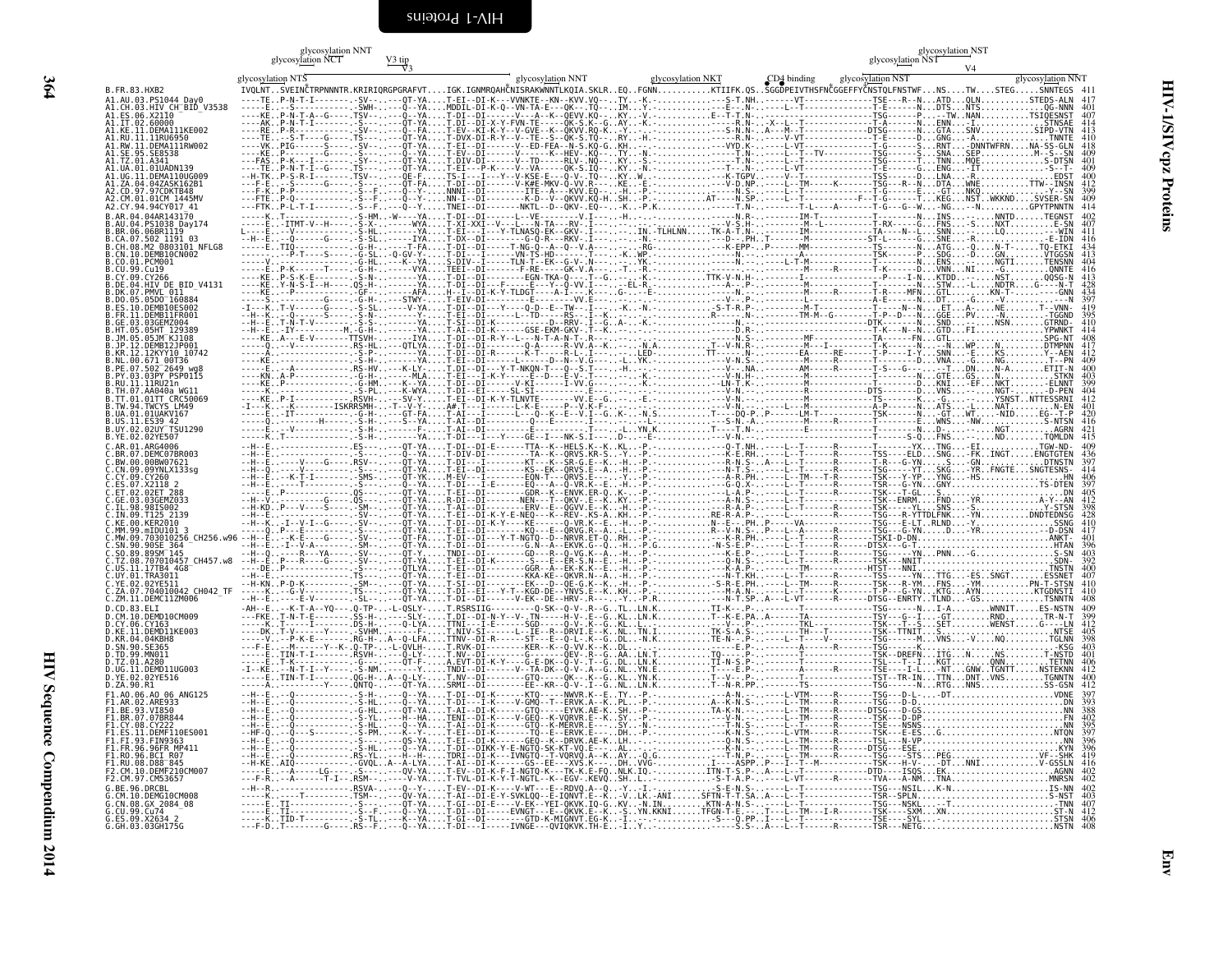| î           |  |
|-------------|--|
| ì           |  |
| J<br>ľ<br>ï |  |
| ミーヘー        |  |

| glycosylation NST<br>glycosylation NTS<br>glycosylation NNT<br>glycosylation NKT<br>$CD4$ binding<br>glycosylation NNT<br>IVQLNTSVEINČTRPNNNTR.KRIRIQRGPGRAFVTIGK.IGNMRQAHČNISRAKWNNTLKQIA.SKLREQFGNNKTIIFK.QSSGGDPEIVTHSFNČGGEFFYČNSTQLFNSTWFNSTWSTEGSNNTEGS 41<br>-OT-YAT-AI--DI------V-GTA-R-MMOGVK.A--EGI-N.TSKTN-T-N.TPA---L--TA-----K-------TSR---M-ELDKS-N<br>G.NG.09.09NG SC62<br>G.SE.93.SE6165 G6165<br>RF 93 VT991<br>.CF.90.056<br>.GB.00.00GBAC4001<br>.SE.94.SE9173 <sup>-</sup> 7022<br>L2MHI11 10746<br>06.502 2696 FL01<br>.94CY032 3<br>99.CU76<br>IC.CN.09.09YNLX19sa<br>BC.CN.10.JL100010<br>BE.87.ANT70<br>U.UM.YI.MVPJ18t<br>0.FR.92.VAU<br>0.GA.11.11Gab6352<br>0.SN.99.99SE_MP1299<br>N.CM.02.DJ00131<br>N.CM.04.04CM 1015_04<br>N.CM.06.U14842<br>N.CM.95.YBF30<br>N.CM.97.YBF106<br>N.FR.11.N1_FR_2011<br>P.FR.09.RBF168 |                                        | glycosylation NNT<br>glycosylation NCT<br>V3 tip |  | glycosylation NST<br>glycosylation NST |
|----------------------------------------------------------------------------------------------------------------------------------------------------------------------------------------------------------------------------------------------------------------------------------------------------------------------------------------------------------------------------------------------------------------------------------------------------------------------------------------------------------------------------------------------------------------------------------------------------------------------------------------------------------------------------------------------------------------------------------------------------------------------------------------------------------------------------------------------------|----------------------------------------|--------------------------------------------------|--|----------------------------------------|
|                                                                                                                                                                                                                                                                                                                                                                                                                                                                                                                                                                                                                                                                                                                                                                                                                                                    |                                        |                                                  |  |                                        |
|                                                                                                                                                                                                                                                                                                                                                                                                                                                                                                                                                                                                                                                                                                                                                                                                                                                    | B. FR. 83. HXB2<br>G.KE.09.DEMG09KE001 |                                                  |  |                                        |
|                                                                                                                                                                                                                                                                                                                                                                                                                                                                                                                                                                                                                                                                                                                                                                                                                                                    | $5.$ PT $. x.$ PT3306                  |                                                  |  |                                        |
|                                                                                                                                                                                                                                                                                                                                                                                                                                                                                                                                                                                                                                                                                                                                                                                                                                                    |                                        |                                                  |  |                                        |
|                                                                                                                                                                                                                                                                                                                                                                                                                                                                                                                                                                                                                                                                                                                                                                                                                                                    |                                        |                                                  |  |                                        |
|                                                                                                                                                                                                                                                                                                                                                                                                                                                                                                                                                                                                                                                                                                                                                                                                                                                    |                                        |                                                  |  |                                        |
|                                                                                                                                                                                                                                                                                                                                                                                                                                                                                                                                                                                                                                                                                                                                                                                                                                                    |                                        |                                                  |  |                                        |
|                                                                                                                                                                                                                                                                                                                                                                                                                                                                                                                                                                                                                                                                                                                                                                                                                                                    |                                        |                                                  |  |                                        |
|                                                                                                                                                                                                                                                                                                                                                                                                                                                                                                                                                                                                                                                                                                                                                                                                                                                    |                                        |                                                  |  |                                        |
|                                                                                                                                                                                                                                                                                                                                                                                                                                                                                                                                                                                                                                                                                                                                                                                                                                                    |                                        |                                                  |  |                                        |
| $L = -W + 0.11111 = 0.0000$ $L = -W + 0.1111 = 0.0000$ $L = -W + 0.1111 = 0.0000$ $L = -W + 0.1111 = 0.0000$ $L = -W + 0.1111 = 0.0000$ $L = -W + 0.1111 = 0.0000$ $L = -W + 0.1111 = 0.0000$ $L = -W + 0.1111 = 0.0000$ $L = -W + 0.1111 = 0.00$                                                                                                                                                                                                                                                                                                                                                                                                                                                                                                                                                                                                  |                                        |                                                  |  |                                        |
|                                                                                                                                                                                                                                                                                                                                                                                                                                                                                                                                                                                                                                                                                                                                                                                                                                                    |                                        |                                                  |  |                                        |
|                                                                                                                                                                                                                                                                                                                                                                                                                                                                                                                                                                                                                                                                                                                                                                                                                                                    |                                        |                                                  |  |                                        |
|                                                                                                                                                                                                                                                                                                                                                                                                                                                                                                                                                                                                                                                                                                                                                                                                                                                    |                                        |                                                  |  |                                        |
|                                                                                                                                                                                                                                                                                                                                                                                                                                                                                                                                                                                                                                                                                                                                                                                                                                                    |                                        |                                                  |  |                                        |
|                                                                                                                                                                                                                                                                                                                                                                                                                                                                                                                                                                                                                                                                                                                                                                                                                                                    |                                        |                                                  |  |                                        |
|                                                                                                                                                                                                                                                                                                                                                                                                                                                                                                                                                                                                                                                                                                                                                                                                                                                    |                                        |                                                  |  |                                        |
|                                                                                                                                                                                                                                                                                                                                                                                                                                                                                                                                                                                                                                                                                                                                                                                                                                                    |                                        |                                                  |  |                                        |
|                                                                                                                                                                                                                                                                                                                                                                                                                                                                                                                                                                                                                                                                                                                                                                                                                                                    |                                        |                                                  |  |                                        |
|                                                                                                                                                                                                                                                                                                                                                                                                                                                                                                                                                                                                                                                                                                                                                                                                                                                    |                                        |                                                  |  |                                        |
|                                                                                                                                                                                                                                                                                                                                                                                                                                                                                                                                                                                                                                                                                                                                                                                                                                                    |                                        |                                                  |  |                                        |
|                                                                                                                                                                                                                                                                                                                                                                                                                                                                                                                                                                                                                                                                                                                                                                                                                                                    |                                        |                                                  |  |                                        |
|                                                                                                                                                                                                                                                                                                                                                                                                                                                                                                                                                                                                                                                                                                                                                                                                                                                    |                                        |                                                  |  |                                        |
|                                                                                                                                                                                                                                                                                                                                                                                                                                                                                                                                                                                                                                                                                                                                                                                                                                                    |                                        |                                                  |  |                                        |
|                                                                                                                                                                                                                                                                                                                                                                                                                                                                                                                                                                                                                                                                                                                                                                                                                                                    |                                        |                                                  |  |                                        |
|                                                                                                                                                                                                                                                                                                                                                                                                                                                                                                                                                                                                                                                                                                                                                                                                                                                    |                                        |                                                  |  |                                        |
|                                                                                                                                                                                                                                                                                                                                                                                                                                                                                                                                                                                                                                                                                                                                                                                                                                                    |                                        |                                                  |  |                                        |
|                                                                                                                                                                                                                                                                                                                                                                                                                                                                                                                                                                                                                                                                                                                                                                                                                                                    |                                        |                                                  |  |                                        |
|                                                                                                                                                                                                                                                                                                                                                                                                                                                                                                                                                                                                                                                                                                                                                                                                                                                    |                                        |                                                  |  |                                        |
|                                                                                                                                                                                                                                                                                                                                                                                                                                                                                                                                                                                                                                                                                                                                                                                                                                                    |                                        |                                                  |  |                                        |
|                                                                                                                                                                                                                                                                                                                                                                                                                                                                                                                                                                                                                                                                                                                                                                                                                                                    |                                        |                                                  |  |                                        |
|                                                                                                                                                                                                                                                                                                                                                                                                                                                                                                                                                                                                                                                                                                                                                                                                                                                    |                                        |                                                  |  |                                        |
|                                                                                                                                                                                                                                                                                                                                                                                                                                                                                                                                                                                                                                                                                                                                                                                                                                                    |                                        |                                                  |  |                                        |
|                                                                                                                                                                                                                                                                                                                                                                                                                                                                                                                                                                                                                                                                                                                                                                                                                                                    |                                        |                                                  |  |                                        |
|                                                                                                                                                                                                                                                                                                                                                                                                                                                                                                                                                                                                                                                                                                                                                                                                                                                    |                                        |                                                  |  |                                        |
|                                                                                                                                                                                                                                                                                                                                                                                                                                                                                                                                                                                                                                                                                                                                                                                                                                                    |                                        |                                                  |  |                                        |
|                                                                                                                                                                                                                                                                                                                                                                                                                                                                                                                                                                                                                                                                                                                                                                                                                                                    |                                        |                                                  |  |                                        |
|                                                                                                                                                                                                                                                                                                                                                                                                                                                                                                                                                                                                                                                                                                                                                                                                                                                    |                                        |                                                  |  |                                        |
|                                                                                                                                                                                                                                                                                                                                                                                                                                                                                                                                                                                                                                                                                                                                                                                                                                                    | 0.CM.98.98CMA104                       |                                                  |  |                                        |
|                                                                                                                                                                                                                                                                                                                                                                                                                                                                                                                                                                                                                                                                                                                                                                                                                                                    |                                        |                                                  |  |                                        |
|                                                                                                                                                                                                                                                                                                                                                                                                                                                                                                                                                                                                                                                                                                                                                                                                                                                    | $0.05.10.$ LTNP $^{-}$                 |                                                  |  |                                        |
|                                                                                                                                                                                                                                                                                                                                                                                                                                                                                                                                                                                                                                                                                                                                                                                                                                                    |                                        |                                                  |  |                                        |
|                                                                                                                                                                                                                                                                                                                                                                                                                                                                                                                                                                                                                                                                                                                                                                                                                                                    |                                        |                                                  |  |                                        |
|                                                                                                                                                                                                                                                                                                                                                                                                                                                                                                                                                                                                                                                                                                                                                                                                                                                    | P.CM.06.U14788                         |                                                  |  |                                        |
|                                                                                                                                                                                                                                                                                                                                                                                                                                                                                                                                                                                                                                                                                                                                                                                                                                                    |                                        |                                                  |  |                                        |
| -410<br>-380                                                                                                                                                                                                                                                                                                                                                                                                                                                                                                                                                                                                                                                                                                                                                                                                                                       |                                        |                                                  |  |                                        |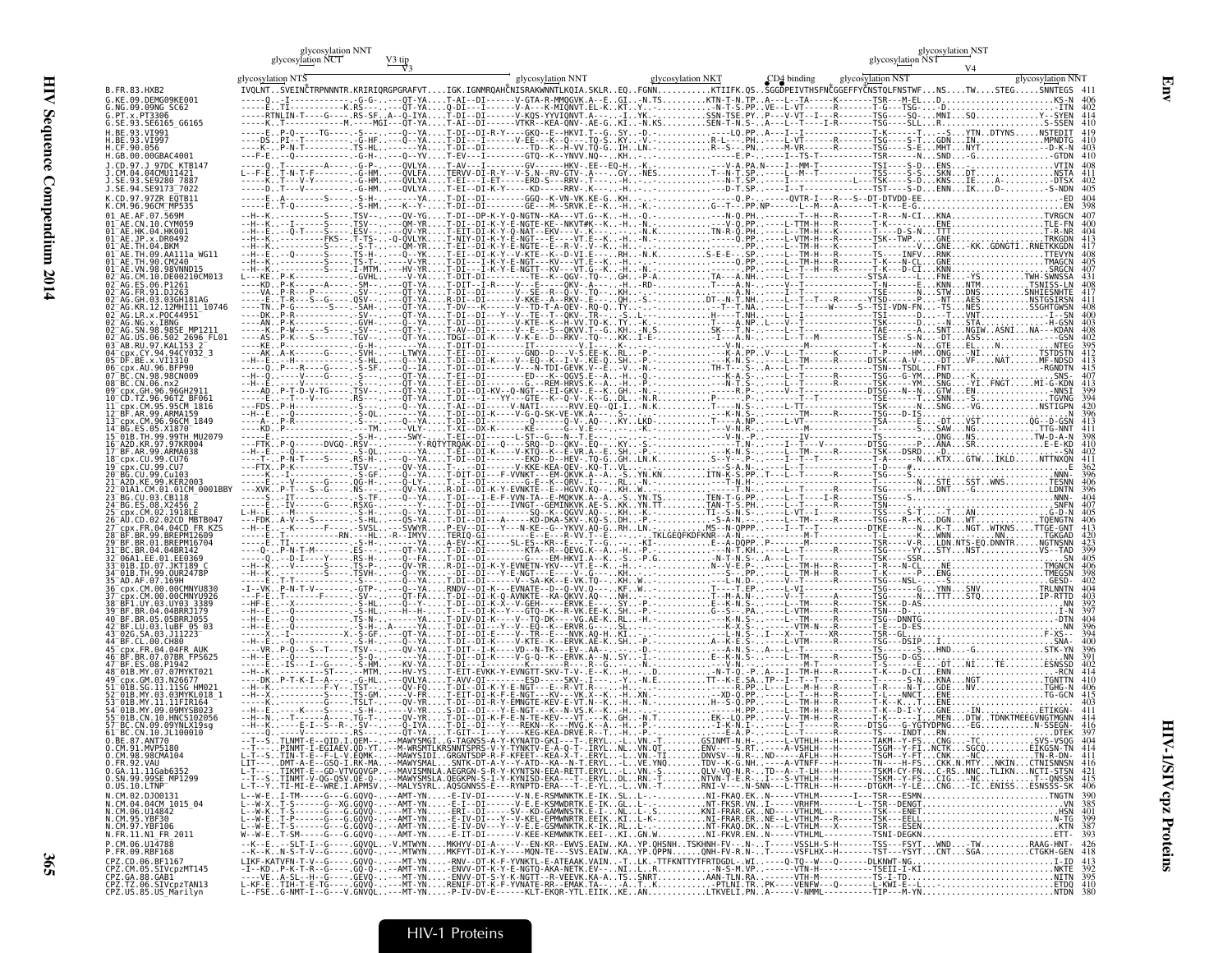<span id="page-49-0"></span>

|                                                           |                    |                                                                                                                                                                       |             | glycosylation NIT |             | V <sub>5</sub><br>glycosylation NES |                                                                                   |                                                                                                                                                                                                                                                 | fusion peptide       |                                                                                 |
|-----------------------------------------------------------|--------------------|-----------------------------------------------------------------------------------------------------------------------------------------------------------------------|-------------|-------------------|-------------|-------------------------------------|-----------------------------------------------------------------------------------|-------------------------------------------------------------------------------------------------------------------------------------------------------------------------------------------------------------------------------------------------|----------------------|---------------------------------------------------------------------------------|
| B.FR.83.HXB2                                              |                    | D.TITLPČRIKQIINMWQKVGKAMYAPPISGQIRČSSNITGLLLTRDGGNSN.                                                                                                                 | CD4 binding |                   | CD4 binding |                                     | CD4 binding                                                                       |                                                                                                                                                                                                                                                 | gp120 end gp41 start |                                                                                 |
| .AU.03.PS1044 Dav0<br>.CH.03.HIV CH BID V3538             |                    |                                                                                                                                                                       |             |                   |             |                                     | -------V-----TP-0-------R-A---E------I-------D-TSTN-T-----------------------R---- |                                                                                                                                                                                                                                                 |                      |                                                                                 |
| ES.06.X2110                                               |                    |                                                                                                                                                                       |             |                   |             |                                     |                                                                                   |                                                                                                                                                                                                                                                 |                      | 545<br>5518<br>558<br>55462<br>55442<br>5545<br>545<br>545<br>545<br>545<br>556 |
| .IT.02.60000<br>.KE.11.DEMA111KE002                       |                    |                                                                                                                                                                       |             |                   |             |                                     |                                                                                   |                                                                                                                                                                                                                                                 |                      |                                                                                 |
| .RU.11.11RU6950<br>.RU.11.11RU6950<br>.RW.11.DEMA111RW002 |                    |                                                                                                                                                                       |             |                   |             |                                     |                                                                                   |                                                                                                                                                                                                                                                 |                      |                                                                                 |
|                                                           |                    |                                                                                                                                                                       |             |                   |             |                                     |                                                                                   |                                                                                                                                                                                                                                                 |                      |                                                                                 |
|                                                           |                    |                                                                                                                                                                       |             |                   |             |                                     |                                                                                   |                                                                                                                                                                                                                                                 |                      |                                                                                 |
| .97CDKTB48<br>01CM 1445M                                  |                    | -0------L----R--0<br>-0-----------R--R<br>-0-K---------R--R                                                                                                           |             |                   |             |                                     |                                                                                   |                                                                                                                                                                                                                                                 |                      |                                                                                 |
| .CY.94.94CY017 41<br>AR.04.04AR143170                     |                    | . R F                                                                                                                                                                 |             |                   |             |                                     |                                                                                   |                                                                                                                                                                                                                                                 |                      |                                                                                 |
| PS1038 Day174<br>06.06BR1119                              |                    |                                                                                                                                                                       |             |                   |             |                                     |                                                                                   |                                                                                                                                                                                                                                                 |                      |                                                                                 |
| .502 1191 03                                              | 0803101 NFLG8      |                                                                                                                                                                       |             |                   |             |                                     |                                                                                   |                                                                                                                                                                                                                                                 |                      |                                                                                 |
| 10.DEMB10CN002<br>.PCM001                                 |                    |                                                                                                                                                                       |             |                   |             |                                     |                                                                                   |                                                                                                                                                                                                                                                 |                      |                                                                                 |
| CU.99.Cu19<br>CY 09 CY266                                 |                    |                                                                                                                                                                       |             |                   |             |                                     |                                                                                   |                                                                                                                                                                                                                                                 |                      |                                                                                 |
| .04.HIV DE BID_V4131<br>.07.PMVL 011                      |                    |                                                                                                                                                                       |             |                   |             |                                     |                                                                                   |                                                                                                                                                                                                                                                 |                      |                                                                                 |
| 05D0 160884                                               |                    |                                                                                                                                                                       |             |                   |             |                                     |                                                                                   |                                                                                                                                                                                                                                                 |                      |                                                                                 |
| DEMB11ER001                                               |                    | --------R--Ğ--------<br>-----------E---------<br>--R--V----F---------                                                                                                 |             |                   |             |                                     |                                                                                   |                                                                                                                                                                                                                                                 |                      |                                                                                 |
|                                                           |                    |                                                                                                                                                                       |             |                   |             |                                     |                                                                                   |                                                                                                                                                                                                                                                 | , 1999-1999-1999     |                                                                                 |
|                                                           |                    |                                                                                                                                                                       |             |                   |             |                                     |                                                                                   |                                                                                                                                                                                                                                                 |                      |                                                                                 |
| 502 <sup>-</sup> 2649 wq8                                 |                    |                                                                                                                                                                       |             |                   |             |                                     |                                                                                   |                                                                                                                                                                                                                                                 |                      |                                                                                 |
| 03PY PSP0115<br>RU.11.11RU21n                             |                    |                                                                                                                                                                       |             |                   |             |                                     |                                                                                   |                                                                                                                                                                                                                                                 |                      |                                                                                 |
| TH.07.AA040a WG11<br>TT.01.01TT CRC50069                  |                    |                                                                                                                                                                       |             |                   |             |                                     |                                                                                   |                                                                                                                                                                                                                                                 |                      |                                                                                 |
| TWCYS LM49                                                |                    |                                                                                                                                                                       |             |                   |             |                                     |                                                                                   |                                                                                                                                                                                                                                                 |                      |                                                                                 |
| UA.01.01UAKVI67<br>US.11.ES39 42<br>02UY TSU1290          |                    |                                                                                                                                                                       |             |                   |             |                                     |                                                                                   |                                                                                                                                                                                                                                                 |                      |                                                                                 |
| 02YE507<br>.ARG4006                                       |                    |                                                                                                                                                                       |             |                   |             |                                     |                                                                                   |                                                                                                                                                                                                                                                 |                      | 565<br>559                                                                      |
| BR.07.DEMC07BR003<br>BW.00.00BW07621                      |                    |                                                                                                                                                                       |             |                   |             |                                     |                                                                                   | 2.                                                                                                                                                                                                                                              |                      | 554<br>577<br>541<br>560<br>550<br>550                                          |
| CN.09.09YNLX133sg<br>Y.09.CY260                           |                    |                                                                                                                                                                       |             |                   |             |                                     |                                                                                   | .                                                                                                                                                                                                                                               |                      |                                                                                 |
|                                                           |                    |                                                                                                                                                                       |             |                   |             |                                     |                                                                                   | .                                                                                                                                                                                                                                               |                      |                                                                                 |
| 02ET 288<br>03GEMZ033                                     |                    |                                                                                                                                                                       |             |                   |             |                                     |                                                                                   |                                                                                                                                                                                                                                                 |                      |                                                                                 |
|                                                           |                    |                                                                                                                                                                       |             |                   |             |                                     |                                                                                   |                                                                                                                                                                                                                                                 |                      |                                                                                 |
|                                                           | CH256. w96         |                                                                                                                                                                       |             |                   |             |                                     |                                                                                   |                                                                                                                                                                                                                                                 |                      |                                                                                 |
| .90.90SE 364<br>89SM <sup>-</sup> 145                     |                    |                                                                                                                                                                       |             |                   |             |                                     |                                                                                   | .                                                                                                                                                                                                                                               |                      |                                                                                 |
| 17TB4 4G8                                                 | 707010457 CH457.w8 |                                                                                                                                                                       |             |                   |             |                                     |                                                                                   | . <del>.</del> .<br>. E                                                                                                                                                                                                                         |                      |                                                                                 |
| UY 01 TRA3011                                             |                    |                                                                                                                                                                       |             |                   |             |                                     |                                                                                   |                                                                                                                                                                                                                                                 |                      |                                                                                 |
| .704010042 CH042 TF<br>ZM.11.DEMC11ZM006                  |                    |                                                                                                                                                                       |             |                   |             |                                     |                                                                                   |                                                                                                                                                                                                                                                 | .                    |                                                                                 |
|                                                           |                    |                                                                                                                                                                       |             |                   |             |                                     |                                                                                   |                                                                                                                                                                                                                                                 |                      |                                                                                 |
| CY.06.CY163<br>.DEMD11KE003                               |                    |                                                                                                                                                                       |             |                   |             |                                     |                                                                                   | 9: 2011<br>- The Treatment Communication (1992)<br>- The Treatment Communication (1992)<br>- The Treatment Communication (1992)<br>- The Treatment Communication (1993)<br>- ASN - The Communication (1993)<br>- ASN - The Communication (2003) |                      | 551<br>542<br>555<br>548<br>548<br>543<br>543<br>550                            |
| KR.04.04KBH8<br>SN.90.SE365                               |                    |                                                                                                                                                                       |             |                   |             |                                     |                                                                                   |                                                                                                                                                                                                                                                 |                      |                                                                                 |
| TD.99.MN011<br>TZ.01.A280                                 |                    |                                                                                                                                                                       |             |                   |             |                                     |                                                                                   |                                                                                                                                                                                                                                                 |                      |                                                                                 |
| .UG.11.DEMD11UG003<br>YE.02.02YE516                       |                    |                                                                                                                                                                       |             |                   |             |                                     |                                                                                   |                                                                                                                                                                                                                                                 |                      |                                                                                 |
| .ZA.90.R1                                                 |                    |                                                                                                                                                                       |             |                   |             |                                     |                                                                                   |                                                                                                                                                                                                                                                 |                      | 556                                                                             |
| .AO.06.AO 06 ANG125<br>.AR.02.ARE933<br>BE.93.VI850       |                    | - - - - - - - - - - - - - E - - R - NNH - - HA - N<br>- - - - - - - - - V - - - - G - - R - - - TS - - A - N<br>- - - - - - R - - - G - GREE - R - T - - - - TD - N - |             |                   |             |                                     |                                                                                   |                                                                                                                                                                                                                                                 |                      | T. AGT                                                                          |
| .BR.07.07BR844<br>.CY.08.CY222                            |                    |                                                                                                                                                                       |             |                   |             |                                     |                                                                                   |                                                                                                                                                                                                                                                 |                      |                                                                                 |
| .11.DEMF110ES001<br><b>FIN9363</b>                        |                    |                                                                                                                                                                       |             |                   |             |                                     |                                                                                   | $-$ R $-$ .                                                                                                                                                                                                                                     |                      |                                                                                 |
| 96.96FR MP411<br>96.BCI R07                               |                    |                                                                                                                                                                       |             |                   |             |                                     |                                                                                   |                                                                                                                                                                                                                                                 |                      |                                                                                 |
| .RU.30.D88-845<br>.RU.08.D88-845<br>.CM.10.DEMF210CM00.   |                    |                                                                                                                                                                       |             |                   |             |                                     |                                                                                   |                                                                                                                                                                                                                                                 |                      |                                                                                 |
| 2.CM.97.CM53657                                           |                    |                                                                                                                                                                       |             |                   |             |                                     |                                                                                   |                                                                                                                                                                                                                                                 |                      | $\tau$ $\tau$ $\mu$ $\sigma$                                                    |
| M.10.DEMG10CM008                                          |                    | $N-K - -NR - -R - 0$                                                                                                                                                  |             |                   |             |                                     |                                                                                   |                                                                                                                                                                                                                                                 |                      | 545<br>545<br>550<br>556<br>556<br>549<br>553                                   |
| CN.08.GX 2084 08<br>CU.99.Cu74                            |                    | $-XK - - - VR - - - R - - C$                                                                                                                                          |             |                   |             |                                     |                                                                                   |                                                                                                                                                                                                                                                 |                      |                                                                                 |
| G.ES.09.X2634 2<br>G.GH.03.03GH175G                       |                    | - - - - VRL - - R<br>$T.N - - -K - - -VR - - R$                                                                                                                       |             |                   |             |                                     |                                                                                   |                                                                                                                                                                                                                                                 |                      |                                                                                 |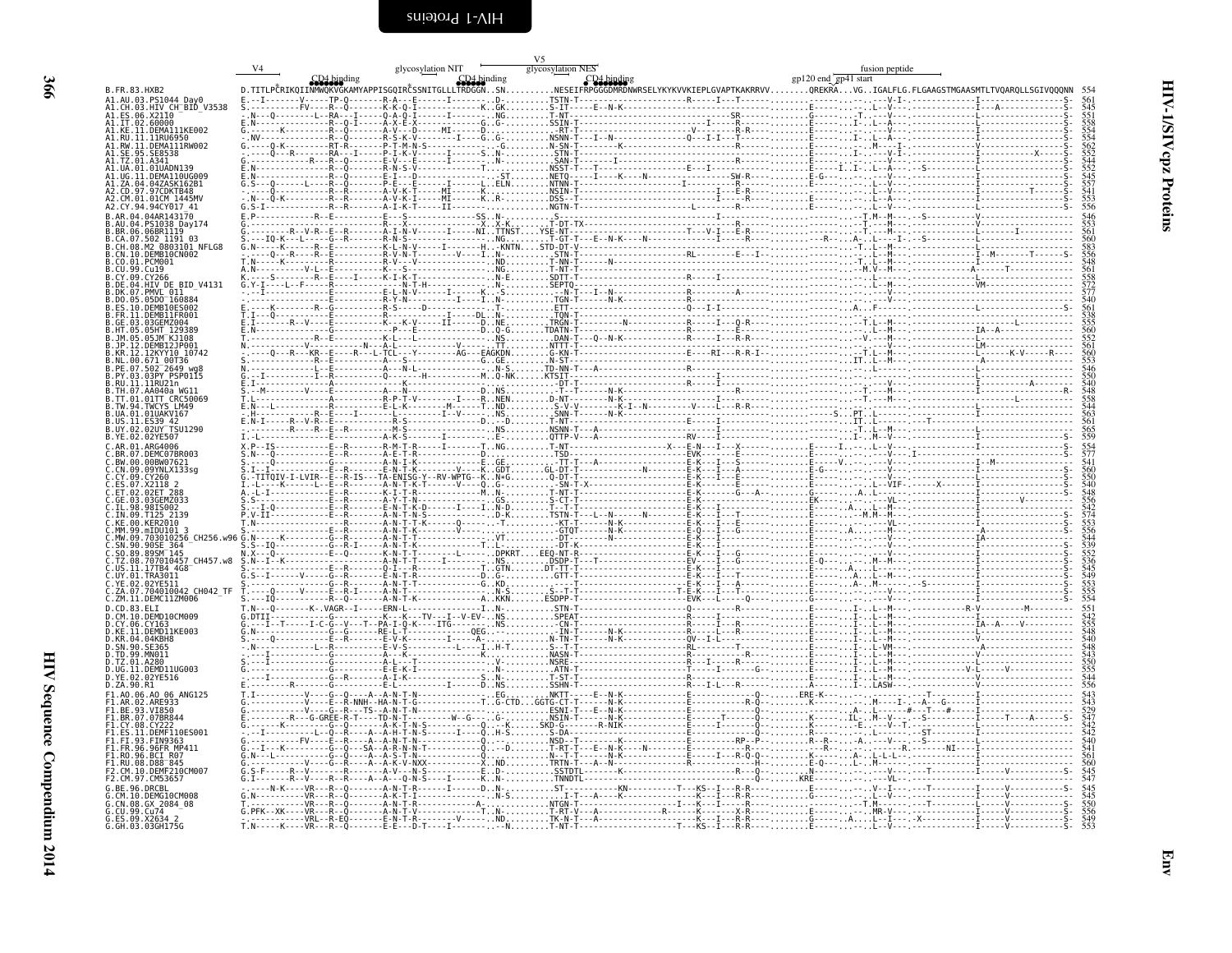|                                                                                                            | glycosylation NIT                                                                                                                                                                                                                 | glycosylation NES | fusion peptide       |  |
|------------------------------------------------------------------------------------------------------------|-----------------------------------------------------------------------------------------------------------------------------------------------------------------------------------------------------------------------------------|-------------------|----------------------|--|
| B. FR. 83. HXB2<br>G.KE.09.DEMG09KE001                                                                     | CD4 binding<br>COM ENGINEERT (UMADING) COMPARE SURFAINING SURFAINING SURFAINING SURFAINING SURFAINING SURFAINING SURFAINING S<br>D.TITLPČRIKQIINMWQKVGKAMYAPPISGQIRČSSNITGLLLTRDGGISNNESEIFRPGGGDMRDWWRSELYKYKVVKIEPLGVAPTKAKRRVV |                   | gp120 end gp41 start |  |
| G.NG.09.09NG SC62<br>G.PT.x.PT3306<br>G.SE.93.SE6165_G6165                                                 |                                                                                                                                                                                                                                   |                   |                      |  |
| H.RF.93.VT991                                                                                              |                                                                                                                                                                                                                                   |                   |                      |  |
| H.CF.90.056<br>H.GB.00.00GBAC4001<br>1.CD.97.1.97DC KTR147                                                 |                                                                                                                                                                                                                                   |                   |                      |  |
|                                                                                                            |                                                                                                                                                                                                                                   |                   |                      |  |
| J.SE.94.SE9173 <sup>-</sup> 7022<br>K.CD.97.97ZR EQTB11<br>K.CM.96.96CM <sup>-</sup> MP535                 |                                                                                                                                                                                                                                   |                   |                      |  |
| 01 AE.AF.07.569M<br>01 AF CN 10 CYM059                                                                     |                                                                                                                                                                                                                                   |                   |                      |  |
| HK.04.HK001<br>01 <sup>-</sup> AE.TH.04.BKM                                                                |                                                                                                                                                                                                                                   |                   |                      |  |
| 90.CM240                                                                                                   |                                                                                                                                                                                                                                   |                   |                      |  |
|                                                                                                            |                                                                                                                                                                                                                                   |                   |                      |  |
| AG.KR.12.12MHI11 10746<br>LR.x.P0C44951                                                                    |                                                                                                                                                                                                                                   |                   |                      |  |
| US.06.502 2696 FL01                                                                                        |                                                                                                                                                                                                                                   |                   |                      |  |
| AB. RU. 97. KAL153 2<br>CY.94.94CY032 3<br>$RE \times V$ T1310                                             |                                                                                                                                                                                                                                   |                   |                      |  |
| <b>AIL 96 REP90</b><br>N 98 98CN009<br>CN.06.nx2                                                           |                                                                                                                                                                                                                                   |                   |                      |  |
|                                                                                                            |                                                                                                                                                                                                                                   |                   |                      |  |
| .CM.95.95CM 1816                                                                                           |                                                                                                                                                                                                                                   |                   |                      |  |
| . ES. 05. X1870<br>01B.TH.99.99TH MU2079<br>L6 <sup>-</sup> A2D.KR.97.97KR004                              |                                                                                                                                                                                                                                   |                   |                      |  |
| 18 <sup>-</sup> cnx.CU.99.CU76<br>px.CU.99.CU7                                                             |                                                                                                                                                                                                                                   |                   |                      |  |
| 01A1.CM.01.01CM 0001BBY                                                                                    |                                                                                                                                                                                                                                   |                   |                      |  |
|                                                                                                            |                                                                                                                                                                                                                                   |                   |                      |  |
| CD.02.02CD MBTB04                                                                                          |                                                                                                                                                                                                                                   |                   |                      |  |
|                                                                                                            |                                                                                                                                                                                                                                   |                   |                      |  |
|                                                                                                            |                                                                                                                                                                                                                                   |                   |                      |  |
|                                                                                                            |                                                                                                                                                                                                                                   |                   |                      |  |
| LUY 03 UY03 3389<br>BF.BR.04.04BRR1179<br>BR.05.05BRR1055                                                  |                                                                                                                                                                                                                                   |                   |                      |  |
| BF.LU.03.luBF 05 03<br>CL.00.CH80                                                                          |                                                                                                                                                                                                                                   |                   |                      |  |
|                                                                                                            |                                                                                                                                                                                                                                   |                   |                      |  |
|                                                                                                            |                                                                                                                                                                                                                                   |                   |                      |  |
| MY.03.03MYKL018 1                                                                                          |                                                                                                                                                                                                                                   |                   |                      |  |
| CN.10.HNCS102056<br>C.CN.09.09YNLX19sg                                                                     |                                                                                                                                                                                                                                   |                   |                      |  |
| 61 BC.CN.10.JL100010<br>0.BE.87.ANT70<br>CM.91.MVP5180                                                     |                                                                                                                                                                                                                                   |                   |                      |  |
| 0.CM.98.98CMA104<br>0.FR.92.VAU<br>0.GA.11.11Gab6352                                                       |                                                                                                                                                                                                                                   |                   |                      |  |
| 0.SN.99.99SE MP1299<br>$0.05.10.$ LTNP<br>N.CM.02.DJ00131                                                  |                                                                                                                                                                                                                                   |                   |                      |  |
| N.CM.04.04CM 1015 04<br>N.CM.06.U14842<br>N.CM.95.YBF30<br>N.CM.97.YBF106                                  |                                                                                                                                                                                                                                   |                   |                      |  |
| N.FR.11.N1 FR 2011                                                                                         |                                                                                                                                                                                                                                   |                   |                      |  |
| P.CM.06.U14788<br>P.FR.09.RBF168<br>CPZ.CD.06.BE1167                                                       | E.N---S--L--VV-S-MR--SGLF-T--E-ELK-0------M-E-ELPYNDSSKNTTLS-I----TNI------P---QVKA-A-----IS-PTIMAHD.GH-K---A-L-M---- -S---------GI-------K---H--------- 575<br>M.------L--VV-S-M---SGLF----E--LQ-H------I-D-ASP                  |                   |                      |  |
| CPZ.CM.05.SIVcpzMT145<br>CPZ.GA.88.GAB1<br>CPZ.GA.88.GAB1<br>CPZ.TZ.06.SIVcpzTAN13<br>CPZ.US.85.US_Marilyn |                                                                                                                                                                                                                                   |                   |                      |  |
|                                                                                                            |                                                                                                                                                                                                                                   |                   |                      |  |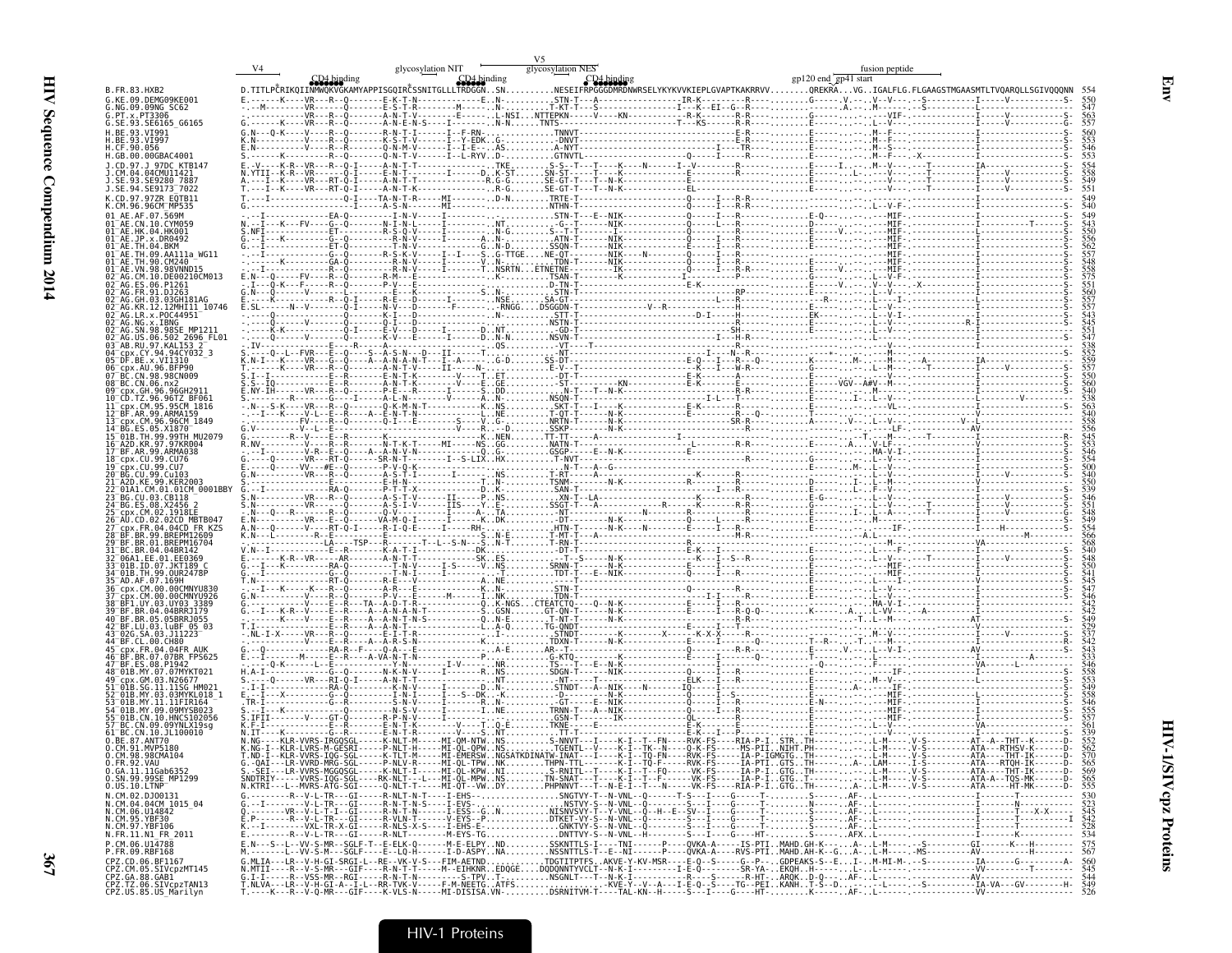|                                                                         | glycosylation NAS<br>immunodominant region glycosylation NKS | glycosylation NHT<br>glycosylation NYT | gp41 cytoplasmic tail start<br>transmembrane domain |
|-------------------------------------------------------------------------|--------------------------------------------------------------|----------------------------------------|-----------------------------------------------------|
|                                                                         |                                                              |                                        |                                                     |
|                                                                         |                                                              |                                        |                                                     |
|                                                                         |                                                              |                                        |                                                     |
|                                                                         |                                                              |                                        |                                                     |
|                                                                         |                                                              |                                        | 708                                                 |
|                                                                         |                                                              |                                        | 708<br>701                                          |
|                                                                         |                                                              |                                        |                                                     |
|                                                                         |                                                              |                                        |                                                     |
|                                                                         |                                                              |                                        |                                                     |
|                                                                         |                                                              |                                        |                                                     |
|                                                                         |                                                              |                                        |                                                     |
|                                                                         |                                                              |                                        |                                                     |
|                                                                         |                                                              |                                        |                                                     |
|                                                                         |                                                              |                                        |                                                     |
|                                                                         |                                                              |                                        |                                                     |
|                                                                         |                                                              |                                        |                                                     |
|                                                                         |                                                              |                                        |                                                     |
|                                                                         |                                                              |                                        |                                                     |
|                                                                         |                                                              |                                        |                                                     |
|                                                                         |                                                              |                                        |                                                     |
|                                                                         |                                                              |                                        |                                                     |
|                                                                         |                                                              |                                        |                                                     |
|                                                                         |                                                              |                                        |                                                     |
|                                                                         |                                                              |                                        |                                                     |
|                                                                         |                                                              |                                        |                                                     |
|                                                                         |                                                              |                                        |                                                     |
|                                                                         |                                                              |                                        |                                                     |
|                                                                         |                                                              |                                        |                                                     |
|                                                                         |                                                              |                                        |                                                     |
|                                                                         |                                                              |                                        |                                                     |
|                                                                         |                                                              |                                        |                                                     |
| D.CD.83.ELI<br>D.CM.10.DEMD10CM009                                      |                                                              |                                        |                                                     |
| D.CY.06.CY163<br>D.KE.11.DEMD11KE003<br>D.KR.04.04KBH8<br>D.SN.90.SE365 |                                                              |                                        | 698<br>712<br>704                                   |
|                                                                         |                                                              |                                        | 696                                                 |
| D.TD.99.MN011<br>D.TZ.01.A280<br>D.UG.11.DEMD11UG003                    |                                                              |                                        |                                                     |
| D.YE.02.02YE516<br>D.ZA.90.R1                                           |                                                              |                                        |                                                     |
| F1.A0.06.A0 06 ANG125<br>F1.AR.02.ARE933                                |                                                              |                                        |                                                     |
| F1.BE.93.VI850<br>F1.BR.07.07BR844                                      |                                                              |                                        |                                                     |
| F1.CY.08.CY222<br>.ES.11.DEMF110ES001                                   |                                                              |                                        |                                                     |
| F1.FI.93.FIN9363<br>FR.96.96FR MP411                                    |                                                              |                                        |                                                     |
| F1.R0.96.BCI_R07<br>F1.RU.08.D88-845<br>F2.CM.10.DEMF210CM007           |                                                              |                                        | $717$<br>716                                        |
| F2.CM.97.CM53657                                                        |                                                              |                                        |                                                     |
| G. RE. 96. DRCRL<br>G.CM.10.DEMG10CM008<br>G.CN.08.GX_2084_08           |                                                              |                                        |                                                     |
| G.CU.99.Cu74<br>G.CU.99.Cu74<br>G.ES.09.X2634 2<br>G.GH.03.03GH175G     |                                                              |                                        |                                                     |
|                                                                         |                                                              |                                        |                                                     |

<span id="page-51-0"></span>HIV-1/SIV cpz Proteins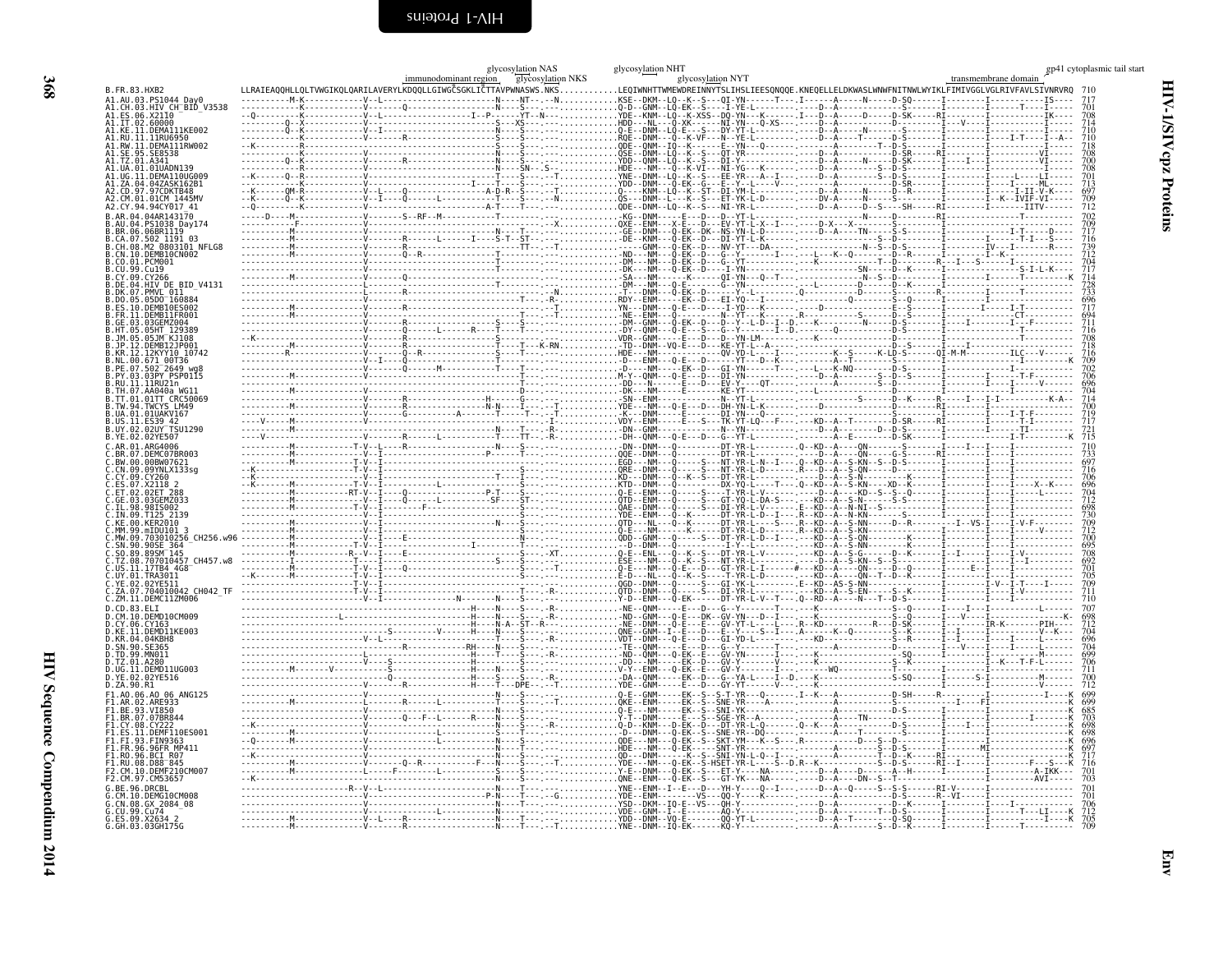|                                                                                                       |  | glycosylation NAS<br>immunodominant region glycosylation NKS | glycosylation NHT | glycosylation NYT |  | gp41 cytoplasmic tail start<br>transmembrane domain                                                                                                                                                                      |
|-------------------------------------------------------------------------------------------------------|--|--------------------------------------------------------------|-------------------|-------------------|--|--------------------------------------------------------------------------------------------------------------------------------------------------------------------------------------------------------------------------|
| B.FR.83.HXB2<br>.KE.09.DEMG09KE001<br>NG.09.09NG SC62                                                 |  |                                                              |                   |                   |  | LLRAIEAQQHLLQLTVWGIKQLQARILAVERYLKDQQLLGIWGČSGKLIČTTAVPWNASWS.NKSLEQIWNHTTWMEWDREINNYTSLIHSLIEESQNQQE.KNEQELLELDKWASLWNWFNITNWLWYIKLFIMIVGGLVGLRIVFAVLSIVNRVRQ 710                                                       |
| .PT.x.PT3306<br>.SE.93.SE6165_G6165                                                                   |  |                                                              |                   |                   |  |                                                                                                                                                                                                                          |
| .BE.93.VI991<br>.BE.93.VI997<br>CF.90.056                                                             |  |                                                              |                   |                   |  |                                                                                                                                                                                                                          |
| .GB.00.00GBAC4001<br>CD.97.J 97DC KTB147.<br>CM.04.04CMU11421                                         |  |                                                              |                   |                   |  |                                                                                                                                                                                                                          |
| .SE.93.SE9280 7887<br>.SE.94.SE9173 <sup>-</sup> 7022<br>CD.97.97ZR EOTB11                            |  |                                                              |                   |                   |  |                                                                                                                                                                                                                          |
| CM.96.96CM MP535                                                                                      |  |                                                              |                   |                   |  |                                                                                                                                                                                                                          |
| 1 <sup>-</sup> AE.HK.04.HK001<br>$^-$ AE.JP.x.DR0492                                                  |  |                                                              |                   |                   |  |                                                                                                                                                                                                                          |
| -AE.TH.04.BKM<br>$^-$ AE.TH.09.AA111a WG11<br>$\mathsf{\Gamma}\mathsf{A}\mathsf{E}$ . TH . 90 . CM240 |  |                                                              |                   |                   |  |                                                                                                                                                                                                                          |
| "AE. VN. 98. 98VNND15<br>AG.CM.10.DE00210CM013                                                        |  |                                                              |                   |                   |  |                                                                                                                                                                                                                          |
| $\mathsf{\scriptstyle{~\top}}$ AG.GH.03.03GH181AG<br>-AG.KR.12.12MHI11 10746                          |  |                                                              |                   |                   |  |                                                                                                                                                                                                                          |
| $\sqrt{-}$ AG.LR.x.POC44951<br>-<br>AG.NG.x.IBNG<br>-AG.SN.98.98SE_MP1211                             |  |                                                              |                   |                   |  |                                                                                                                                                                                                                          |
| AG.US.06.502 2696 FL01<br>-AB.RU.97.KAL153 2                                                          |  |                                                              |                   |                   |  |                                                                                                                                                                                                                          |
| 5 <sup>-</sup> срх.AU.96.BFP90<br><sup>−</sup> BC.CN.98.98CN009                                       |  |                                                              |                   |                   |  |                                                                                                                                                                                                                          |
| FBC.CN.06.nx2<br><sup>Э⊤</sup> срх.GH.96.96GH29<br>CD.TZ.96.96TZ BF061                                |  |                                                              |                   |                   |  |                                                                                                                                                                                                                          |
| cpx.CM.95.95CM 1816"<br>BF.AR.99.ARMA159<br>cpx.CM.96.96CM 1849                                       |  |                                                              |                   |                   |  |                                                                                                                                                                                                                          |
| BG.ES.05.X1870<br>01B.TH.99.99TH MU2079<br>A2D.KR.97.97KR004                                          |  |                                                              |                   |                   |  |                                                                                                                                                                                                                          |
| 7 BF.AR.99.ARMA038<br>8 cpx.CU.99.CU76<br>cpx.CU.99.CU7                                               |  |                                                              |                   |                   |  |                                                                                                                                                                                                                          |
| BG. CU. 99. Cu103<br>A2D.KE.99.KER2003-<br>CM.01.01CM 0001BBY                                         |  |                                                              |                   |                   |  |                                                                                                                                                                                                                          |
| BG.CU.03.CB118<br>BG.ES.08.X2456 2<br>cpx.CM.02.1918EE                                                |  |                                                              |                   |                   |  |                                                                                                                                                                                                                          |
| AU.CD.02.02CD MBTB047<br>CDX.FR.04.04CD FR KZS<br>BF. BR. 99. BREPM12609                              |  |                                                              |                   |                   |  |                                                                                                                                                                                                                          |
| ΓBF.BR.01.BREPM16704<br>BC.BR.04.04BR142<br>06A1.EE.01.EE0369"                                        |  |                                                              |                   |                   |  |                                                                                                                                                                                                                          |
| 01B.ID.07.JKT189 C<br>$^-$ 01B.TH.99.OUR2478P<br>AD.AF.07.169H <sup>-</sup>                           |  |                                                              |                   |                   |  |                                                                                                                                                                                                                          |
| cnx.CM.00.00CMNYU830<br>cpx.CM.00.00CMNYU926                                                          |  |                                                              |                   |                   |  |                                                                                                                                                                                                                          |
| BF1.UY.03.UY03 3389"<br>BF.BR.04.04BRRJ179<br>10 BF.BR.05.05BRRJ055                                   |  |                                                              |                   |                   |  |                                                                                                                                                                                                                          |
| 2 <sup>-</sup> BF.LU.03.luBF 05 03                                                                    |  |                                                              |                   |                   |  |                                                                                                                                                                                                                          |
| BF.BR.07.07BR FPS625<br>47 BF.ES.08.P1942                                                             |  |                                                              |                   |                   |  |                                                                                                                                                                                                                          |
| cpx.GM.03.N26677<br>01B.SG.11.11SG HM021                                                              |  |                                                              |                   |                   |  |                                                                                                                                                                                                                          |
| 01B.MY.03.03MYKL018    1<br>01B.MY.11.11FIR164<br>01B.MY.09.09MYSB023"                                |  |                                                              |                   |                   |  |                                                                                                                                                                                                                          |
| $-01B$ .CN.10.HNCS102056<br>BC.CN.09.09YNLX19sq"<br>BC.CN.10.JL100010-                                |  |                                                              |                   |                   |  |                                                                                                                                                                                                                          |
| .BE.87.ANT70<br>.CM.91.MVP5180<br><b>90 CMAI04</b>                                                    |  |                                                              |                   |                   |  |                                                                                                                                                                                                                          |
| 0.FR.92.VAU<br>0.GA.11.11Gab6352<br>0.SN.99.99SE_MP1299                                               |  |                                                              |                   |                   |  | 720<br>728<br>725                                                                                                                                                                                                        |
| $0.05.10$ .LTNP $\bar{\ }$<br>N.CM.02.DJ00131<br>N.CM.04.04CM 1015_04<br>N.CM.06.U14842               |  |                                                              |                   |                   |  | ----Q-----R-S----R--R--LQ-L-SLIQN----NL---K--QV-Y-S-K--D--T.GNS---NL--QQ--QQ-S-VSAI-FGE-HKA-I---Q--KS-----E-V-I---LD--K-----TA-I--A-I-V-VIMI--NL-RNI-- 709                                                               |
| I.CM.95.YBF30                                                                                         |  |                                                              |                   |                   |  |                                                                                                                                                                                                                          |
| N.CM.97.YBF106<br>N.CM.97.YBF106<br>N.FR.11.N1_FR_2011<br>P.CM.06.U14788                              |  |                                                              |                   |                   |  | M-------E-R-S----R--R--L-I-T--R-----L----OIX-Y-N----ST-T.--NETE-DG--GNL--O---KLVD---DT-YLE-QKA-E--K.E--RK----------------------------II---K-LM-IGNV-RK--- 734<br>M-------E--R-S----R--R--L-I-T--R-----L----QTV-Y-N----R- |
| P.FR.09.RBF168<br>CPZ.CD.06.BF1167<br>CPZ.CM.05.SIVcpzMT145<br>CPZ.GA.88.GAB1                         |  |                                                              |                   |                   |  |                                                                                                                                                                                                                          |
| CPZ.TZ.06.SIVcpzTAN13<br>CPZ.US.85.US_Marilyn                                                         |  |                                                              |                   |                   |  |                                                                                                                                                                                                                          |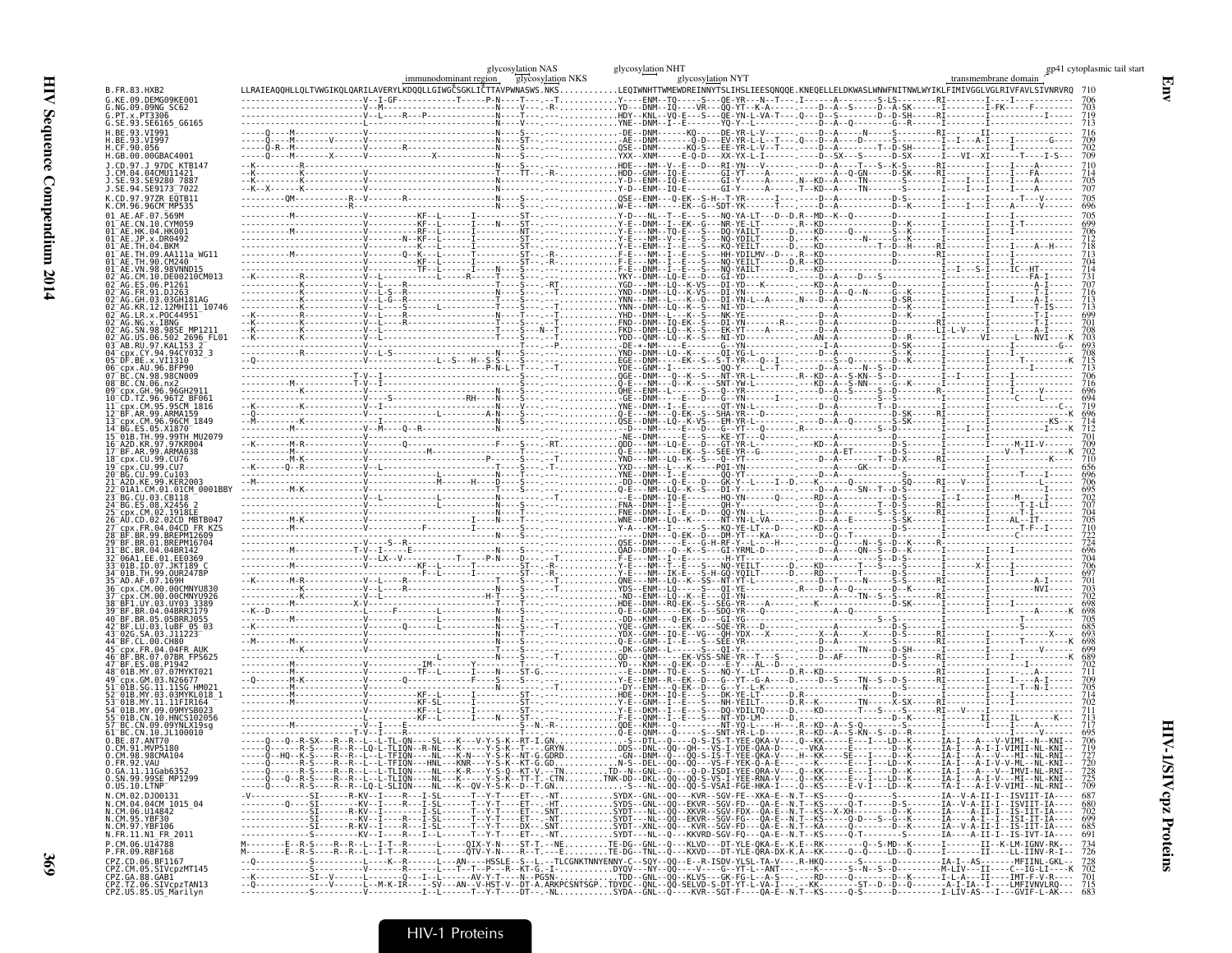<span id="page-53-0"></span>

|                                                     | glycosylation NGS                                              | glycosylation NAT                                                       |
|-----------------------------------------------------|----------------------------------------------------------------|-------------------------------------------------------------------------|
| B.FR.83.HXB2                                        | .R.GPDRPEGIEEEGGERDRDRSIRLVNGSLALIWDDLRSLĈLFSYHRLRDLLLIVTRIVE. | .GWEALKYWWNLLQYWSQELKNSAVSLLNATAIAVAEGTDRVIEVVQGAĈ̃RAIRHIPRRIRQG.LERILL |
| A1.AU.03.PS1044 Dav0<br>A1.CH.03.HIV CH BID V3538   |                                                                |                                                                         |
| 41.ES.06.X21I0                                      |                                                                |                                                                         |
| 41.IT.02.60000<br>AI.KE.11.DEMA111KE002             |                                                                |                                                                         |
| A1.RU.11.11RU6950                                   |                                                                |                                                                         |
| 1.SE.95.SE8538                                      |                                                                |                                                                         |
|                                                     |                                                                |                                                                         |
| DEMA110UG009                                        |                                                                |                                                                         |
| 04 0474SK162R1                                      |                                                                |                                                                         |
| A2.CM.01.01CM 1445MV                                |                                                                |                                                                         |
| A2.CY.94.94CY017 41                                 |                                                                |                                                                         |
| 3 AR 04 04AR143170<br>PS1038 Day174                 |                                                                |                                                                         |
| 06BR1119                                            |                                                                |                                                                         |
| .502 1191 03<br>.08.M2 0803101 NFLG8                |                                                                |                                                                         |
| CN.10.DEMB10CN002                                   |                                                                |                                                                         |
| 01.PCM001                                           |                                                                |                                                                         |
|                                                     |                                                                |                                                                         |
|                                                     |                                                                |                                                                         |
| 05D0 <sup>-16088</sup>                              |                                                                |                                                                         |
|                                                     |                                                                |                                                                         |
|                                                     |                                                                |                                                                         |
|                                                     |                                                                |                                                                         |
|                                                     |                                                                |                                                                         |
|                                                     |                                                                |                                                                         |
| 502 <sup>-2649</sup> wa8                            |                                                                |                                                                         |
| 11RU21n                                             |                                                                |                                                                         |
| 01.01TT CRC50069                                    |                                                                |                                                                         |
| TW.94.TWCYS LM49                                    |                                                                |                                                                         |
| UA.01.01UAKV167                                     |                                                                |                                                                         |
| B.UY.02.02UY TSU1290                                |                                                                |                                                                         |
| <b>AR A1</b><br>.ARG4006                            |                                                                |                                                                         |
| DEMC07BR003                                         |                                                                |                                                                         |
| BW.00.00BW07621<br>CN.09.09YNLX133sq                |                                                                |                                                                         |
|                                                     |                                                                |                                                                         |
|                                                     |                                                                |                                                                         |
| <b>ARGEMZAR3</b>                                    |                                                                |                                                                         |
| .IN.09.T125 2139                                    |                                                                |                                                                         |
|                                                     |                                                                |                                                                         |
| MM 99 mTDU101 3                                     |                                                                |                                                                         |
| -364                                                |                                                                |                                                                         |
| .TZ.08.707010457 CH457.w8                           |                                                                |                                                                         |
| 17TB4 4G8                                           |                                                                |                                                                         |
| UY.01.TRA3011                                       |                                                                |                                                                         |
| 07.704010042 CH042 TF<br>.ZM.11.DEMC11ZM006         |                                                                |                                                                         |
| 0. CD. 83. FLT                                      |                                                                |                                                                         |
| CM.10.DEMD10CM009                                   |                                                                |                                                                         |
| CY163<br>D.KE.11.DEMDĪ1KE003                        |                                                                |                                                                         |
| 04KBH8<br>SN QA<br>SE365                            |                                                                |                                                                         |
| TD.99.MN011                                         |                                                                |                                                                         |
| 0.TZ.01.A280<br>.UG.11.DEMD11UG003                  |                                                                |                                                                         |
| D.YE.02.02YE516                                     |                                                                |                                                                         |
| D.ZA.90.R1<br>F1.A0.06.A0 06 ANG125                 |                                                                |                                                                         |
| F1.AR.02.ARE933<br>F1.BE.93.VI850                   |                                                                |                                                                         |
| F1.BR.07.07BR844                                    |                                                                |                                                                         |
| .08.CY22                                            |                                                                |                                                                         |
| .DEMF110ES001<br>93.FIN9363                         |                                                                |                                                                         |
| 96.96FR MP411                                       |                                                                |                                                                         |
| 96.BCI R07<br>$.08.088 - 845$                       |                                                                |                                                                         |
| 10.DEMF210CM007                                     |                                                                |                                                                         |
| .CM.97.CM5365.                                      |                                                                |                                                                         |
| CM.10.DEMG10CM008                                   |                                                                |                                                                         |
| .CN.08.GX 2084 08                                   |                                                                |                                                                         |
| G.CU.99.Cu74<br>G.ES.09.X2634 2<br>G.GH.03.03GH175G |                                                                |                                                                         |
|                                                     |                                                                |                                                                         |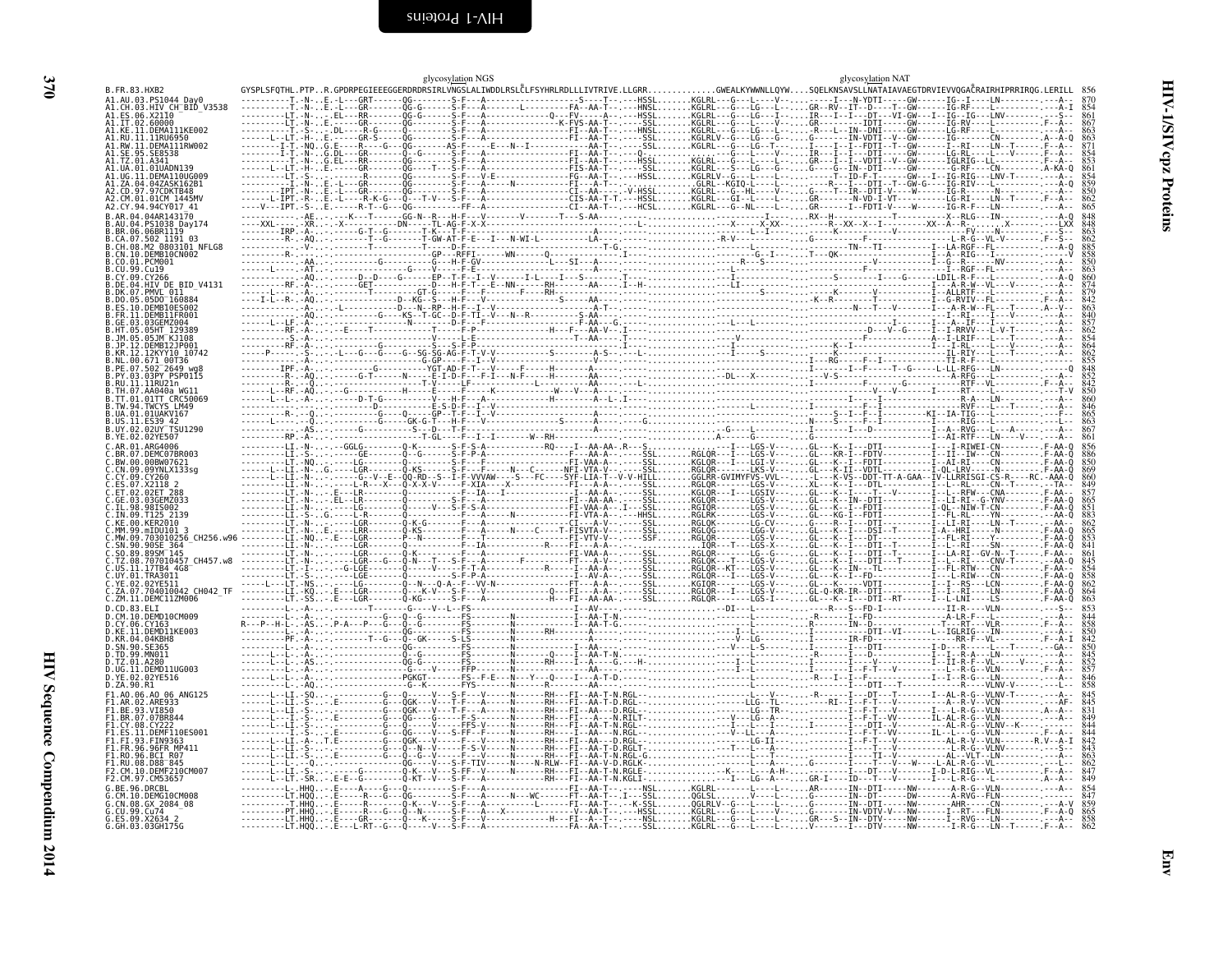|                                                           |                                                                                                                                                                                                                         | glycosylation NGS                    |                                                      | glycosylation NAT |  |
|-----------------------------------------------------------|-------------------------------------------------------------------------------------------------------------------------------------------------------------------------------------------------------------------------|--------------------------------------|------------------------------------------------------|-------------------|--|
|                                                           | GYSPLSFQTHL.PTPR.GPDRPEGIEEEGGERDRDRSIRLVNGSLALIWDDLRSLČLFSYHRLRDLLLIVTRIVE.LLGRRGWEALKYWWNLLQYWSQELKNSAVSLLNATAIAVAEGTDRVIEVVQGAČRAIRHIPRRIRQG                                                                         |                                      | . . - GLRLS - - G- - - L- - - - - V - - G- - - - - - |                   |  |
| NG.09.09NG SC62                                           |                                                                                                                                                                                                                         |                                      |                                                      |                   |  |
| PT.x.PT3306<br>.SE.93.SE6165 G6165                        |                                                                                                                                                                                                                         |                                      |                                                      |                   |  |
|                                                           |                                                                                                                                                                                                                         |                                      |                                                      |                   |  |
| CF.90.056                                                 |                                                                                                                                                                                                                         |                                      |                                                      |                   |  |
| .GB.00.00GBAC4001<br>CD.97.J 97DC KTB147                  |                                                                                                                                                                                                                         |                                      |                                                      |                   |  |
|                                                           |                                                                                                                                                                                                                         |                                      |                                                      |                   |  |
| SE.94.SE9173 <sup>-</sup> 7022                            |                                                                                                                                                                                                                         |                                      |                                                      |                   |  |
|                                                           |                                                                                                                                                                                                                         |                                      |                                                      |                   |  |
|                                                           |                                                                                                                                                                                                                         |                                      |                                                      |                   |  |
|                                                           |                                                                                                                                                                                                                         |                                      |                                                      |                   |  |
|                                                           |                                                                                                                                                                                                                         |                                      |                                                      |                   |  |
|                                                           |                                                                                                                                                                                                                         |                                      |                                                      |                   |  |
|                                                           |                                                                                                                                                                                                                         |                                      |                                                      |                   |  |
|                                                           |                                                                                                                                                                                                                         |                                      |                                                      |                   |  |
|                                                           |                                                                                                                                                                                                                         |                                      |                                                      |                   |  |
|                                                           |                                                                                                                                                                                                                         |                                      |                                                      |                   |  |
|                                                           |                                                                                                                                                                                                                         |                                      |                                                      |                   |  |
|                                                           |                                                                                                                                                                                                                         |                                      |                                                      |                   |  |
|                                                           |                                                                                                                                                                                                                         |                                      |                                                      |                   |  |
|                                                           |                                                                                                                                                                                                                         |                                      |                                                      |                   |  |
|                                                           |                                                                                                                                                                                                                         |                                      |                                                      |                   |  |
|                                                           |                                                                                                                                                                                                                         |                                      |                                                      |                   |  |
|                                                           |                                                                                                                                                                                                                         |                                      |                                                      |                   |  |
|                                                           |                                                                                                                                                                                                                         |                                      |                                                      |                   |  |
|                                                           |                                                                                                                                                                                                                         |                                      |                                                      |                   |  |
|                                                           |                                                                                                                                                                                                                         |                                      |                                                      |                   |  |
|                                                           |                                                                                                                                                                                                                         |                                      |                                                      |                   |  |
|                                                           |                                                                                                                                                                                                                         |                                      |                                                      |                   |  |
|                                                           |                                                                                                                                                                                                                         |                                      |                                                      |                   |  |
|                                                           |                                                                                                                                                                                                                         |                                      |                                                      |                   |  |
|                                                           |                                                                                                                                                                                                                         |                                      |                                                      |                   |  |
|                                                           |                                                                                                                                                                                                                         |                                      |                                                      |                   |  |
|                                                           |                                                                                                                                                                                                                         |                                      |                                                      |                   |  |
|                                                           |                                                                                                                                                                                                                         |                                      |                                                      |                   |  |
|                                                           |                                                                                                                                                                                                                         |                                      |                                                      |                   |  |
|                                                           |                                                                                                                                                                                                                         |                                      |                                                      |                   |  |
|                                                           |                                                                                                                                                                                                                         |                                      |                                                      |                   |  |
|                                                           |                                                                                                                                                                                                                         |                                      |                                                      |                   |  |
|                                                           |                                                                                                                                                                                                                         |                                      |                                                      |                   |  |
|                                                           |                                                                                                                                                                                                                         |                                      |                                                      |                   |  |
|                                                           |                                                                                                                                                                                                                         |                                      |                                                      |                   |  |
|                                                           |                                                                                                                                                                                                                         |                                      |                                                      |                   |  |
|                                                           |                                                                                                                                                                                                                         |                                      |                                                      |                   |  |
|                                                           |                                                                                                                                                                                                                         |                                      |                                                      |                   |  |
| CN.10.HNCS102056<br>09.09YNLX19sa                         |                                                                                                                                                                                                                         |                                      |                                                      |                   |  |
| 10.JL100010                                               |                                                                                                                                                                                                                         |                                      | ILGÒKIINVCRICAAVT---L---0                            |                   |  |
| CM.98.98CMA104                                            |                                                                                                                                                                                                                         |                                      | TI--CRLCGAVM---L-                                    |                   |  |
|                                                           | .A.EVGT-G-TG-G--DE--R-WTP-PQ                                                                                                                                                                                            | -F-Ĥ-L̃YT---TII-WI--L-SN-ASEIQKLIR.Н |                                                      |                   |  |
| 0.SN.99.99SE_MP1299                                       |                                                                                                                                                                                                                         |                                      |                                                      |                   |  |
| $0.0S.10.LTNP^2$                                          | --Q---L-IPI.HHQV.EAGT-G-TG-G---EG-P-WRP-QQ-F---LYT---TII-W---L-SN-ASGIQKVIS.H-RLGLWILGQKLIN-CRICTAVT---L---Q--T---DTF-V--NW--GI-SGI-RIG-G--N--------.---S-- 862                                                         |                                      |                                                      |                   |  |
| N.CM.02.DJ00131<br>N.CM.04.04CM_1015_04<br>N.CM.06.U14842 |                                                                                                                                                                                                                         |                                      |                                                      |                   |  |
| N.CM.95.YBF30<br>N.CM.97.YBF106                           |                                                                                                                                                                                                                         |                                      |                                                      |                   |  |
| N.FR.11.N1_FR_2011                                        |                                                                                                                                                                                                                         |                                      |                                                      |                   |  |
| P.CM.06.U14788<br>P.FR.09.RBF168                          | -X--X-L--LR.LHGG.PAGIAP-TD-----AGNG-----LE-L-P-------N-VVOI-OI-VSCI-RIKDLLT.I-WIHLGOLLN.SNC-RDCFAACG------T---X--T-X--TV--S--NW--O--A-G-OIG-GFLN----L----------------------------<br>----V-L--LG.LNGD.PAGIAP-TN-----AGN |                                      |                                                      |                   |  |
|                                                           |                                                                                                                                                                                                                         |                                      |                                                      |                   |  |
|                                                           |                                                                                                                                                                                                                         |                                      |                                                      |                   |  |
|                                                           |                                                                                                                                                                                                                         |                                      |                                                      |                   |  |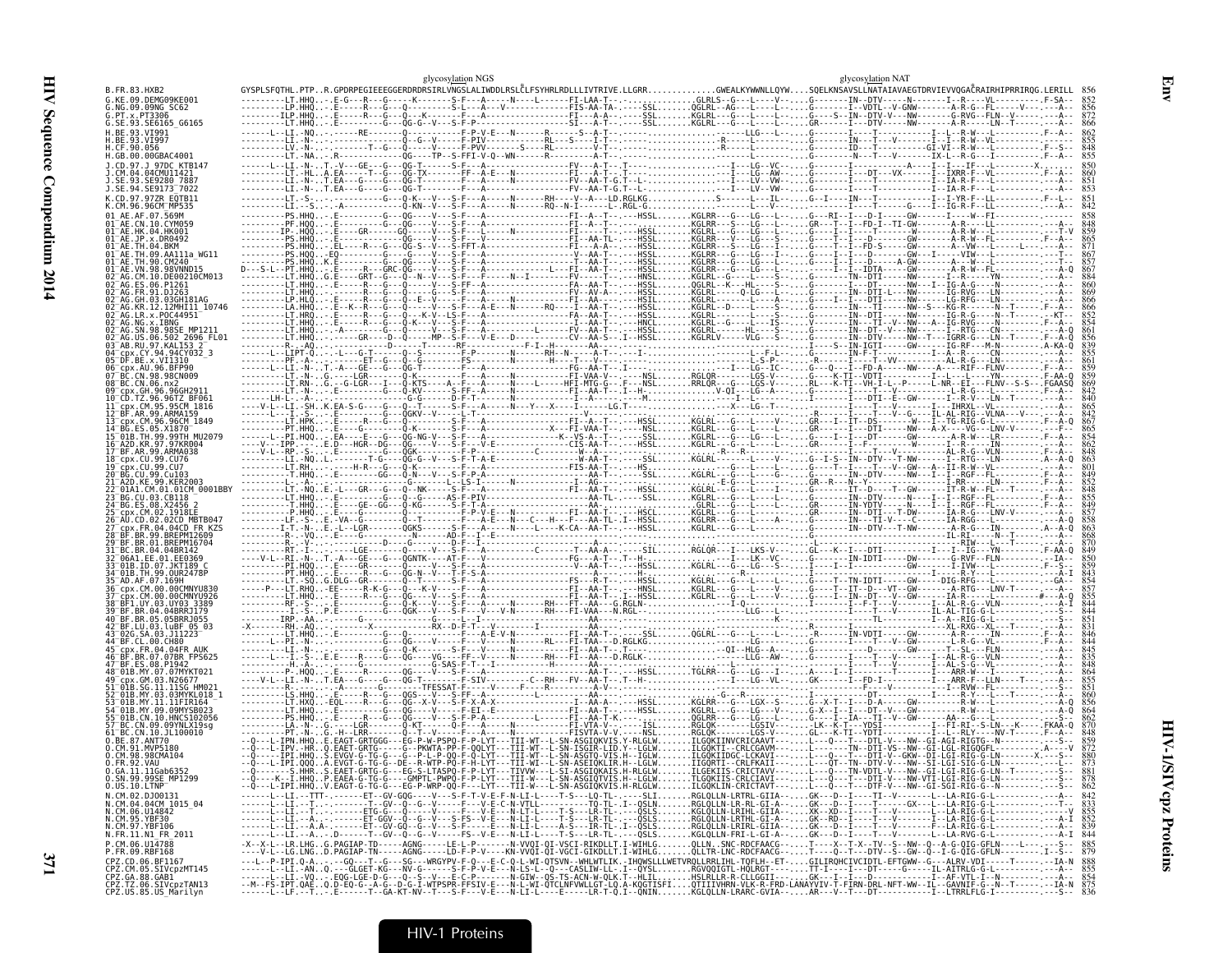| . .<br>۰.    |  |
|--------------|--|
|              |  |
| ÷<br>×<br>., |  |

HIV Sequence Compendium 2014 HIV Sequence Compendium 2014

<span id="page-55-0"></span>

| Env end<br>gp41 end                                                                                 |                          |                                        |
|-----------------------------------------------------------------------------------------------------|--------------------------|----------------------------------------|
| cytoplasmic tail end<br>B.FR.83.HXB2                                                                |                          | 目<br>856                               |
| A1.AU.03.PS1044_Day0                                                                                |                          | 871<br>≺                               |
| A1.CH.03.HIV CH BID V3538<br>A1.ES.06.X2110<br>A1.IT.02.60000                                       |                          | $\frac{855}{862}$<br>л.                |
| A1.KE.11.DEMA111KE002<br>A1.RU.11.11RU6950                                                          |                          | <b>AIS/I</b><br>868<br>864             |
| A1.RW.11.DEMA111RW002<br>A1.SE.95.SE8538                                                            |                          | 864<br>872<br>855<br>854               |
| A1.TZ.01.A341                                                                                       |                          | cpz                                    |
| A1.UA.01.01UADN139<br>A1.UG.11.DEMA110UG009<br>A1.ZA.04.04ZASK162B1<br>A2.CD.97.97CDKTB48           |                          | $\frac{862}{855}$<br>855<br>860        |
| A2.CM.01.01CM 1445MV                                                                                |                          | Proteins<br>851<br>863                 |
| A2.CY.94.94CY017_41<br>B.AR.04.04AR143170                                                           |                          | 866<br>849                             |
| B.AU.04.PS1038_Day174<br>B.BR.06.06BR1119                                                           |                          | 849<br>864                             |
| B.CA.07.502 1191 03<br>B.CH.08.M2 0803101 NFLG8                                                     |                          | 863<br>886                             |
| B.CN.10.DEMB10CN002<br>B.CO.01.PCM001                                                               |                          | 859<br>851                             |
| B.CU.99.Cu19<br>B.CY.09.CY266                                                                       |                          | 864<br>861<br>875<br>880               |
| B.DE.04.HIV DE BID_V4131<br>B.DK.07.PMVL 011                                                        |                          |                                        |
| B.DO.05.05DO 160884<br>B.ES.10.DEMB10ES002<br>B.FR.11.DEMB11FR001                                   |                          | $843$<br>$864$                         |
| B.GE.03.03GEMZ004                                                                                   |                          | $\frac{841}{858}$<br>$\frac{858}{863}$ |
| B.JM.05.05JM KJ108<br>B.JP.12.DEMB12JP001                                                           |                          | 855<br>865                             |
| B.KR.12.12KYY10 10742                                                                               |                          | $\frac{863}{856}$<br>856<br>849        |
| B.NL.00.671 00T36<br>B.PE.07.502 2649 wg8<br>B.PY.03.03PY PSP0115                                   |                          | 853                                    |
| B.RU.11.11RU21n<br>B.TH.07.AA040a WG11                                                              |                          | 843<br>$\frac{851}{861}$               |
| B.TT.01.01TT CRC50069<br>B.TW.94.TWCYS LM49                                                         |                          | 847                                    |
| B.UA.01.01UAKV167<br>B.US.11.ES39 42<br>B.UY.02.02UY TSU1290                                        |                          | $866$<br>864                           |
| B. YE. 02.02YE507                                                                                   |                          | $868$<br>862                           |
| C.AR.01.ARG4006<br>C.BR.07.DEMC07BR003<br>C.BW.00.00BW07621                                         |                          | $857$<br>$887$<br>$851$                |
|                                                                                                     |                          | 870                                    |
| C.CN.09.09YNLX133sg<br>C.CY.09.CY260<br>C.ES.07.X2118.2                                             |                          | 861<br>850<br>858                      |
| C.ET.02.02ET 288<br>C.GE.03.03GEMZ033<br>C.IL.98.98IS002<br>C.IN.09.T125 2139<br>C.KE.00.KER2010    |                          |                                        |
|                                                                                                     |                          | 866<br>852<br>884<br>863               |
| C.MM.99.mIDU101 3                                                                                   |                          | 866                                    |
| C.MW.09.703010256_CH256.w96 -<br>C.SN.90.905E_364<br>C.SN.90.995E_364<br>C.TZ.08.707010457_CH457.w8 |                          | $854$<br>$842$<br>$862$                |
| C.US.11.17TB4 4G8                                                                                   |                          | 846<br>$855$<br>859                    |
| C.UY.01.TRA3011<br>C.YE.02.02YE511                                                                  |                          | 863                                    |
| C.ZA.07.704010042_CH042_TF<br>C.ZM.11.DEMC11ZM006                                                   |                          | $865$<br>864                           |
| D.CD.83.ELI<br>D.CM.10.DEMD10CM009                                                                  |                          | 854<br>845                             |
| D.CY.06.CY163<br>D.KE.11.DEMD11KE003                                                                |                          | $\frac{859}{851}$                      |
| D.KR.04.04KBH8<br>D.SN.90.SE365                                                                     |                          | 851                                    |
| D.TD.99.MN011<br>D.TZ.01.A280                                                                       |                          |                                        |
| D.UG.11.DEMD11UG003<br>D.YE.02.02YE516<br>D.ZA.90.R1                                                |                          | 846<br>853<br>858<br>858<br>847        |
| F1.A0.06.A0_06_ANG125<br>F1.AR.02.ARE933                                                            |                          | 846<br>846<br>832                      |
| F1.BE.93.VI850<br>F1.BR.07.07BR844                                                                  |                          |                                        |
| F1.CY.08.CY222                                                                                      |                          | 850<br>845<br>845<br>843               |
| F1.ES.11.DEMF110ES001<br>F1.FI.93.FIN9363<br>F1.FR.96.96FR_MP411<br>F1.RO.96.BCI_R07                |                          | 844                                    |
| F1.RU.08.D88 <sup>-845</sup>                                                                        |                          |                                        |
| F2.CM.10.DEMF210CM007<br>F2.CM.97.CM53657                                                           |                          | 863<br>848<br>850                      |
| G.BE.96.DRCBL<br>G.CM.10.DEMG10CM008                                                                |                          |                                        |
| G.CN.08.GX 2084_08                                                                                  | $\overline{\phantom{a}}$ | 855<br>848<br>860<br>866<br>859<br>863 |
| G.ES.09.X2634 2<br>G.GH.03.03GH175G                                                                 |                          |                                        |
|                                                                                                     |                          |                                        |
|                                                                                                     |                          | Emv                                    |
|                                                                                                     |                          |                                        |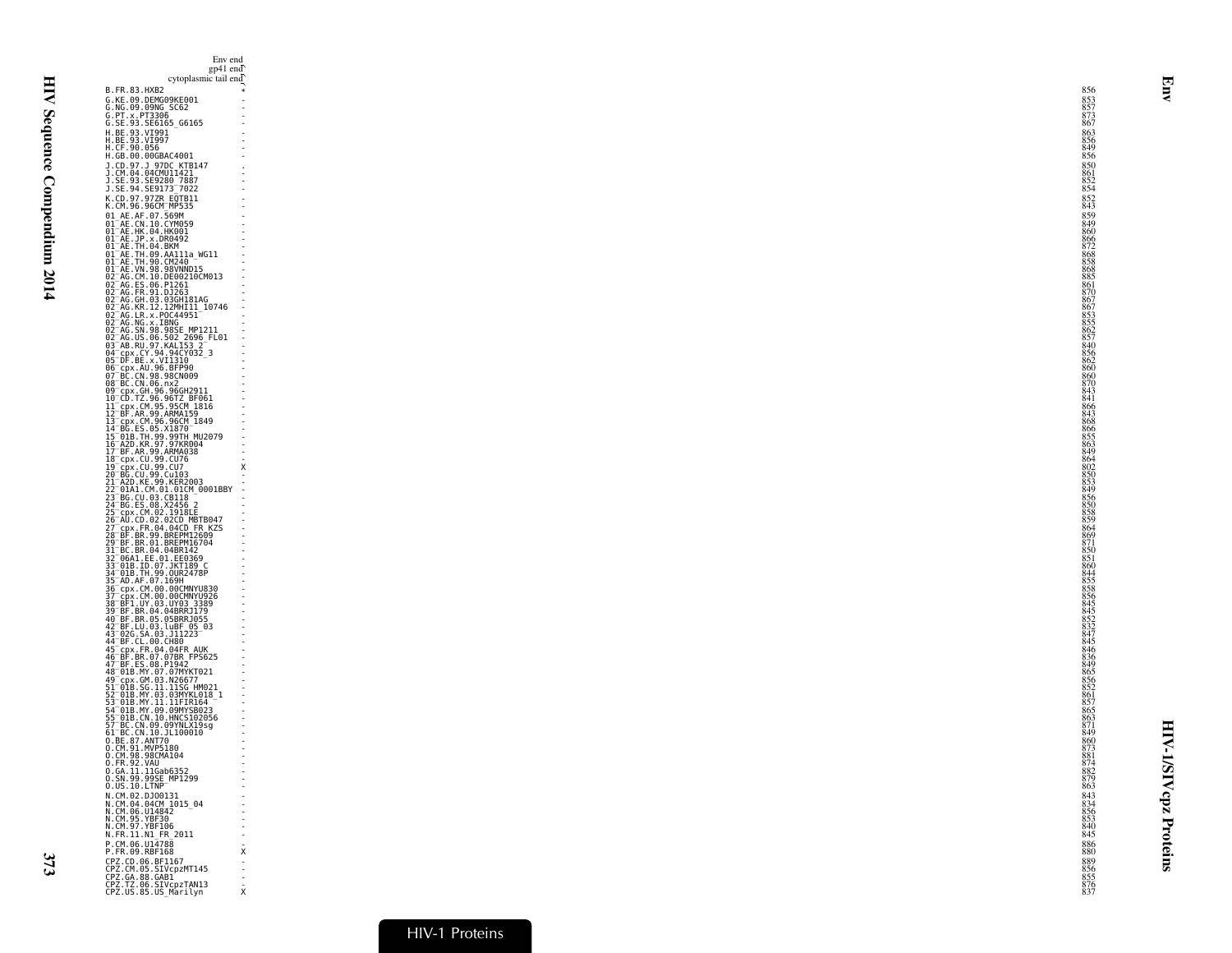<span id="page-57-1"></span><span id="page-57-0"></span>

|                                               | myristoylation<br>Nef start |  |  |                                                              | acidic cluster poly-P helix | phosphorylation                                                                                                                                                                                       | HXB2 premature Nef end |                                        |
|-----------------------------------------------|-----------------------------|--|--|--------------------------------------------------------------|-----------------------------|-------------------------------------------------------------------------------------------------------------------------------------------------------------------------------------------------------|------------------------|----------------------------------------|
| B. FR. 83. HXB2                               |                             |  |  |                                                              |                             | MGGKWSKSS.VIGWPTVRERMRRAEPAADRVGAASRDLEKHGAITSSNTAATNAACAWLEAQEEEEVGFPVTPQVPLRPMTYKAAVDLSHFLKEKGGLEGLIHSQ.RRQDILDLWIYHTQGYF.PD*QNYTPGP.GV 132                                                         |                        |                                        |
| A1.AU.03.PS1044 Day0<br>HIV CH BID V3538      |                             |  |  |                                                              |                             |                                                                                                                                                                                                       |                        |                                        |
| A1.ES.06.X21I0                                |                             |  |  |                                                              |                             |                                                                                                                                                                                                       |                        |                                        |
| A1.IT.02.60000<br>A1.KE.11.DEMA111KE002       |                             |  |  |                                                              |                             |                                                                                                                                                                                                       |                        |                                        |
| 41. RII. 11. 11RII6950<br>.RW.11.DEMA111RW002 |                             |  |  |                                                              |                             |                                                                                                                                                                                                       |                        |                                        |
|                                               |                             |  |  |                                                              |                             |                                                                                                                                                                                                       |                        |                                        |
| TZ.01.A341<br>$01.01$ UADNI                   |                             |  |  |                                                              |                             |                                                                                                                                                                                                       |                        |                                        |
|                                               |                             |  |  |                                                              |                             |                                                                                                                                                                                                       |                        |                                        |
| ZA.04.04ZASK162B1<br>97.97CDKTB48             |                             |  |  |                                                              |                             |                                                                                                                                                                                                       |                        |                                        |
| 2 CM 01 01CM 1445MV                           |                             |  |  |                                                              |                             |                                                                                                                                                                                                       |                        |                                        |
| .CY.94.94CY017 41<br>LAR A4 A4AR14317A        |                             |  |  |                                                              |                             |                                                                                                                                                                                                       |                        |                                        |
| .AU.04.PS1038 Dav17                           |                             |  |  |                                                              |                             |                                                                                                                                                                                                       |                        |                                        |
| 3.BR.06.06BR1119<br>CA.07.502 1191 03         |                             |  |  |                                                              |                             |                                                                                                                                                                                                       |                        |                                        |
| CH.08.M2 0803101 NFLG8                        |                             |  |  |                                                              |                             |                                                                                                                                                                                                       |                        |                                        |
|                                               |                             |  |  |                                                              |                             |                                                                                                                                                                                                       |                        |                                        |
|                                               |                             |  |  |                                                              |                             |                                                                                                                                                                                                       |                        |                                        |
| HIV DE BID V4131                              |                             |  |  |                                                              |                             |                                                                                                                                                                                                       |                        |                                        |
| 07.PMVL 011<br>05.05D0 160884                 |                             |  |  |                                                              |                             |                                                                                                                                                                                                       |                        |                                        |
| 10.DEMB10ES002                                |                             |  |  |                                                              |                             |                                                                                                                                                                                                       |                        |                                        |
| DEMR11ER001                                   |                             |  |  |                                                              |                             |                                                                                                                                                                                                       |                        |                                        |
|                                               |                             |  |  |                                                              |                             |                                                                                                                                                                                                       |                        |                                        |
|                                               |                             |  |  |                                                              |                             |                                                                                                                                                                                                       |                        |                                        |
| R.12.12KYY10 10742:                           |                             |  |  |                                                              |                             |                                                                                                                                                                                                       |                        |                                        |
|                                               |                             |  |  |                                                              |                             |                                                                                                                                                                                                       |                        |                                        |
|                                               |                             |  |  |                                                              |                             |                                                                                                                                                                                                       |                        |                                        |
|                                               |                             |  |  |                                                              |                             |                                                                                                                                                                                                       |                        |                                        |
| .01TT CRC50069<br>TW.94.TWCYS LM49            |                             |  |  |                                                              |                             |                                                                                                                                                                                                       |                        |                                        |
| 01 01 JAKV167                                 |                             |  |  |                                                              |                             |                                                                                                                                                                                                       |                        |                                        |
| .11.ES39 42                                   |                             |  |  |                                                              |                             |                                                                                                                                                                                                       |                        |                                        |
| B.YE.02.02YE507                               |                             |  |  |                                                              |                             |                                                                                                                                                                                                       |                        |                                        |
| AR 01 ARG4006<br>BR.07.DEMC07BR003            |                             |  |  |                                                              |                             |                                                                                                                                                                                                       |                        |                                        |
| BW.00.00BW07621                               |                             |  |  |                                                              |                             |                                                                                                                                                                                                       |                        |                                        |
|                                               |                             |  |  |                                                              |                             |                                                                                                                                                                                                       |                        |                                        |
|                                               |                             |  |  |                                                              |                             |                                                                                                                                                                                                       |                        |                                        |
| 03 03GEMZ033                                  |                             |  |  |                                                              |                             |                                                                                                                                                                                                       |                        |                                        |
| 98.98T5002                                    |                             |  |  |                                                              |                             |                                                                                                                                                                                                       |                        |                                        |
|                                               |                             |  |  |                                                              |                             |                                                                                                                                                                                                       |                        |                                        |
|                                               |                             |  |  |                                                              |                             |                                                                                                                                                                                                       |                        |                                        |
|                                               |                             |  |  |                                                              |                             |                                                                                                                                                                                                       |                        |                                        |
|                                               |                             |  |  |                                                              |                             |                                                                                                                                                                                                       |                        |                                        |
| IS 11, 17TB4 4G8<br>ur.01.TRA3011             |                             |  |  |                                                              |                             |                                                                                                                                                                                                       |                        |                                        |
| YE.02.02YE511                                 |                             |  |  |                                                              |                             |                                                                                                                                                                                                       |                        |                                        |
| 704010042 CH042 TF                            |                             |  |  |                                                              |                             |                                                                                                                                                                                                       |                        |                                        |
| CD 83 FLT                                     |                             |  |  |                                                              |                             |                                                                                                                                                                                                       |                        |                                        |
| .10.DEMD10CM009<br>D.CY.06.CY163              |                             |  |  |                                                              |                             |                                                                                                                                                                                                       |                        |                                        |
| D.KE.11.DEMD11KE003                           |                             |  |  |                                                              |                             |                                                                                                                                                                                                       |                        |                                        |
| D.KR 04.04KRH8<br>SN 90.SE365                 |                             |  |  |                                                              |                             |                                                                                                                                                                                                       |                        |                                        |
| .TD.99.MN011<br>N.TZ 01.A280                  |                             |  |  |                                                              |                             |                                                                                                                                                                                                       |                        |                                        |
| LUG 11 DEMD11UG003                            |                             |  |  |                                                              |                             |                                                                                                                                                                                                       |                        |                                        |
| D.ZA.90.R1                                    |                             |  |  |                                                              |                             |                                                                                                                                                                                                       |                        |                                        |
| 1.AO.06.AO 06 ANG125"                         |                             |  |  |                                                              |                             |                                                                                                                                                                                                       |                        |                                        |
| 1.AR.02.ARE933-<br>RE 93 VT850                |                             |  |  |                                                              |                             |                                                                                                                                                                                                       |                        |                                        |
| 1.BR.07.07BR844                               |                             |  |  |                                                              |                             |                                                                                                                                                                                                       |                        |                                        |
| CY 08 CY22<br>11 DEME110ES001                 |                             |  |  |                                                              |                             |                                                                                                                                                                                                       |                        |                                        |
| 93 FTN9363                                    |                             |  |  |                                                              |                             |                                                                                                                                                                                                       |                        |                                        |
| 96.96FR MP411<br>1.RO.96.BCI R07-             |                             |  |  |                                                              |                             | $\begin{minip{\0.1pt} \n & \n & \n & \n & \n & \n & \n & \n & \n & \n & \n & \n & \n & \n & \n & \n & \n & \n & \n & \n & \n & \n & \n & \n & \n & \n & \n & \n & \n & \n & \n & \n & \n & \n & \n &$ |                        |                                        |
| F1.RU.08.D88 <sup>-</sup> 845                 |                             |  |  |                                                              |                             |                                                                                                                                                                                                       |                        |                                        |
| CM.10.DEMF210CM001<br>.CM.97.CM53657          |                             |  |  |                                                              |                             |                                                                                                                                                                                                       |                        |                                        |
|                                               |                             |  |  |                                                              |                             |                                                                                                                                                                                                       |                        |                                        |
| M.10.DEMG10CM008<br>CN.08.GX 2084 08          |                             |  |  |                                                              |                             |                                                                                                                                                                                                       |                        |                                        |
| .CU.99.Cu74                                   |                             |  |  |                                                              |                             |                                                                                                                                                                                                       |                        | 134<br>139<br>134<br>134<br>135<br>134 |
| G.ES.09.X2634 2<br>G. GH. 03.03GH175G         | $I$ ------R-. IKE--K-K-0I-0 |  |  | . N - - D - - - - L - - - - - - - N - PD - - - - - - - - - E |                             | .DS------K-------------F---F-------D---W-K.K--E-----V-N---F- --W----                                                                                                                                  |                        |                                        |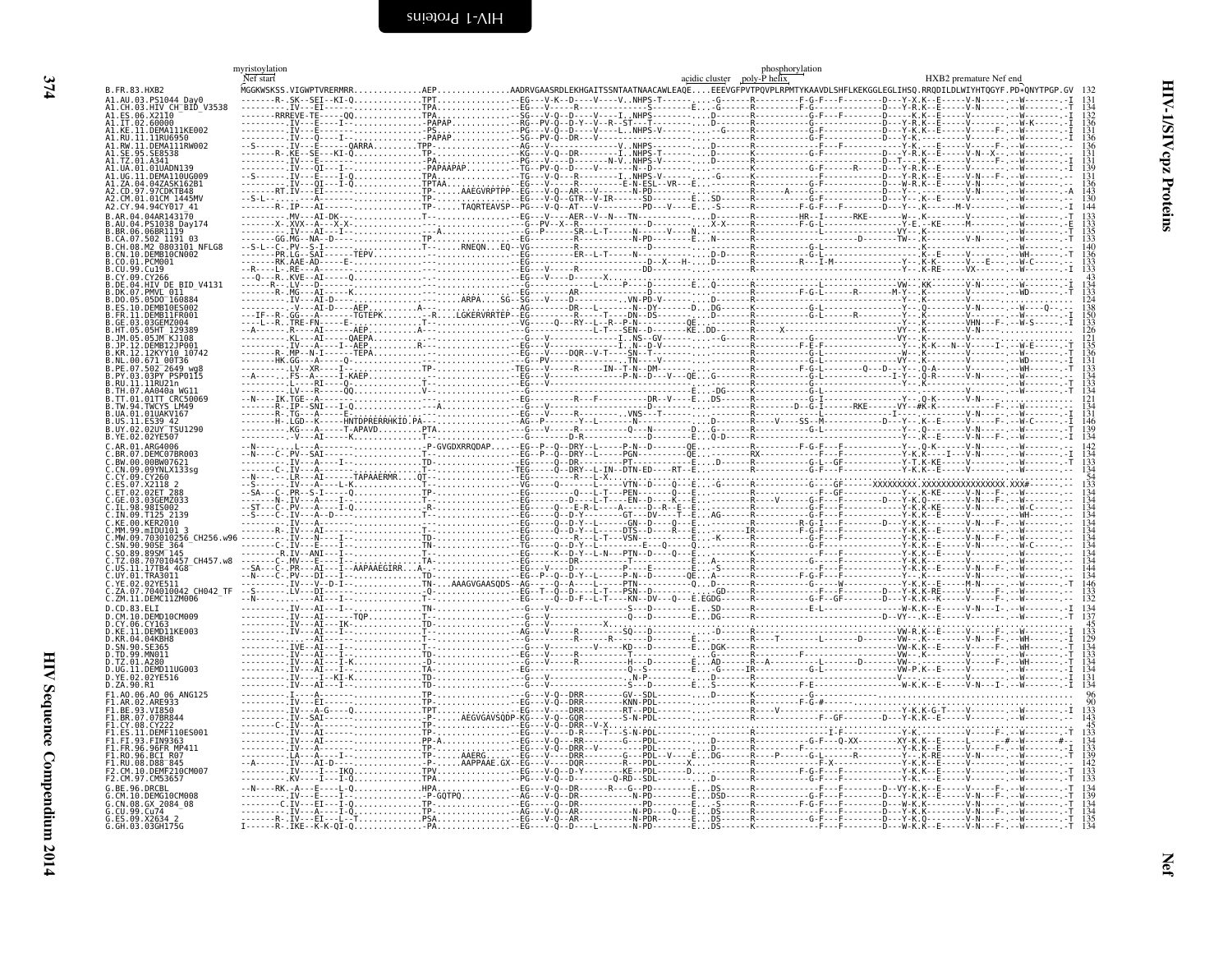|                                                                                          | myristoylation<br>Nef start |  |                                                                                                                                                                                                                                                                                                                                             | acidic cluster poly-P helix | phosphorylation | HXB2 premature Nef end |
|------------------------------------------------------------------------------------------|-----------------------------|--|---------------------------------------------------------------------------------------------------------------------------------------------------------------------------------------------------------------------------------------------------------------------------------------------------------------------------------------------|-----------------------------|-----------------|------------------------|
| B.FR.83.HXB2<br>G.KE.09.DEMG09KE001                                                      |                             |  | MGGKWSKSS.VIGWPTVRERMRRAEPAADRVGAASRDLEKHGAITSSNTAATNAACAWLEAQEEEEVGFPVTPQVPLRPMTYKAAVDLSHFLKEKGGLEGLIHSQ.RRQDILDLWIYHTQGYF.PD*QNYTPGP.GV                                                                                                                                                                                                   |                             |                 |                        |
| G.NG.09.09NG SC62<br>G.PT.x.PT3306                                                       |                             |  | $MGEWXSSS: VTOWENRRAHORRARI, VTOWERRIAHORRARI, VTOWERRIAHORRARI, VTOWERRIAHORRARI, VTOWERRIAHORRARI, VTOWERRIAHORRARI, VTOWERRIAHORRARI, VTOWERRIAHORRARI, VTOWERRIAHORRARI, VTOWERRIAHORRARI, VTOWERRIAHORRARI, VTOWERRIAHORRARI, VTOWERRIAHORRARI, VTOWERRIAHORRARI, VTOWERRIAHORRARI, VTOWERRIAHORRARI, VTOWERRIAHORRARI, VTOWERRIAHORR$ |                             |                 |                        |
| G.SE.93.SE6165 G6165<br>H. RF. 93. VT991                                                 |                             |  |                                                                                                                                                                                                                                                                                                                                             |                             |                 |                        |
| .CF.90.056<br>H.GB.00.00GBAC4001                                                         |                             |  |                                                                                                                                                                                                                                                                                                                                             |                             |                 |                        |
| 1.CD.97.1.97DC KTR147                                                                    |                             |  |                                                                                                                                                                                                                                                                                                                                             |                             |                 |                        |
| E.93.SE9280 7887<br>SE.94.SE9173 7022.                                                   |                             |  |                                                                                                                                                                                                                                                                                                                                             |                             |                 |                        |
| CD.97.97ZR EOTB11                                                                        |                             |  |                                                                                                                                                                                                                                                                                                                                             |                             |                 |                        |
|                                                                                          |                             |  |                                                                                                                                                                                                                                                                                                                                             |                             |                 |                        |
|                                                                                          |                             |  |                                                                                                                                                                                                                                                                                                                                             |                             |                 |                        |
|                                                                                          |                             |  |                                                                                                                                                                                                                                                                                                                                             |                             |                 |                        |
|                                                                                          |                             |  |                                                                                                                                                                                                                                                                                                                                             |                             |                 |                        |
|                                                                                          |                             |  |                                                                                                                                                                                                                                                                                                                                             |                             |                 |                        |
|                                                                                          |                             |  |                                                                                                                                                                                                                                                                                                                                             |                             |                 |                        |
|                                                                                          |                             |  |                                                                                                                                                                                                                                                                                                                                             |                             |                 |                        |
|                                                                                          |                             |  |                                                                                                                                                                                                                                                                                                                                             |                             |                 |                        |
| .98.98CN009                                                                              |                             |  |                                                                                                                                                                                                                                                                                                                                             |                             |                 |                        |
|                                                                                          |                             |  |                                                                                                                                                                                                                                                                                                                                             |                             |                 |                        |
|                                                                                          |                             |  |                                                                                                                                                                                                                                                                                                                                             |                             |                 |                        |
|                                                                                          |                             |  |                                                                                                                                                                                                                                                                                                                                             |                             |                 |                        |
|                                                                                          |                             |  |                                                                                                                                                                                                                                                                                                                                             |                             |                 |                        |
|                                                                                          |                             |  |                                                                                                                                                                                                                                                                                                                                             |                             |                 |                        |
|                                                                                          |                             |  |                                                                                                                                                                                                                                                                                                                                             |                             |                 |                        |
|                                                                                          |                             |  |                                                                                                                                                                                                                                                                                                                                             |                             |                 |                        |
|                                                                                          |                             |  |                                                                                                                                                                                                                                                                                                                                             |                             |                 |                        |
|                                                                                          |                             |  |                                                                                                                                                                                                                                                                                                                                             |                             |                 |                        |
|                                                                                          |                             |  |                                                                                                                                                                                                                                                                                                                                             |                             |                 |                        |
|                                                                                          |                             |  |                                                                                                                                                                                                                                                                                                                                             |                             |                 |                        |
|                                                                                          |                             |  |                                                                                                                                                                                                                                                                                                                                             |                             |                 |                        |
| RR 04 04RRR1179                                                                          |                             |  |                                                                                                                                                                                                                                                                                                                                             |                             |                 |                        |
|                                                                                          |                             |  |                                                                                                                                                                                                                                                                                                                                             |                             |                 |                        |
|                                                                                          |                             |  |                                                                                                                                                                                                                                                                                                                                             |                             |                 |                        |
|                                                                                          |                             |  |                                                                                                                                                                                                                                                                                                                                             |                             |                 |                        |
|                                                                                          |                             |  |                                                                                                                                                                                                                                                                                                                                             |                             |                 |                        |
|                                                                                          |                             |  |                                                                                                                                                                                                                                                                                                                                             |                             |                 |                        |
| ⊤BC.CN.10.JL100010                                                                       |                             |  |                                                                                                                                                                                                                                                                                                                                             |                             |                 |                        |
| .87.ANT70<br>.CM.91.MVP5180                                                              |                             |  |                                                                                                                                                                                                                                                                                                                                             |                             |                 |                        |
| 0.CM.98.98CMA104<br>0.FR.92.VAU                                                          |                             |  |                                                                                                                                                                                                                                                                                                                                             |                             |                 |                        |
| 0.GA.11.11Gab6352<br>0.SN.99.99SE MP1299<br>$0.05.10.$ LTNP                              |                             |  |                                                                                                                                                                                                                                                                                                                                             |                             |                 |                        |
| N.CM.02.DJ00131<br>N.CM.04.04CM 1015 04                                                  |                             |  |                                                                                                                                                                                                                                                                                                                                             |                             |                 |                        |
| N.CM.06.014842<br>N.CM.95.YBF30                                                          |                             |  |                                                                                                                                                                                                                                                                                                                                             |                             |                 |                        |
| N.CM.97.YBF106<br>N.FR.11.N1 FR 2011<br>P.CM.06.U14788                                   |                             |  |                                                                                                                                                                                                                                                                                                                                             |                             |                 |                        |
| P.FR.09.RBF168<br>CPZ.CD.06.BF1167                                                       |                             |  |                                                                                                                                                                                                                                                                                                                                             |                             |                 |                        |
|                                                                                          |                             |  |                                                                                                                                                                                                                                                                                                                                             |                             |                 |                        |
| CPZ.CM.05.SIVCP2MT145<br>CPZ.GA.88.GAB1<br>CPZ.TZ.06.SIVCP2TAN13<br>CPZ.US.85.US_Marilyn |                             |  |                                                                                                                                                                                                                                                                                                                                             |                             |                 |                        |

Net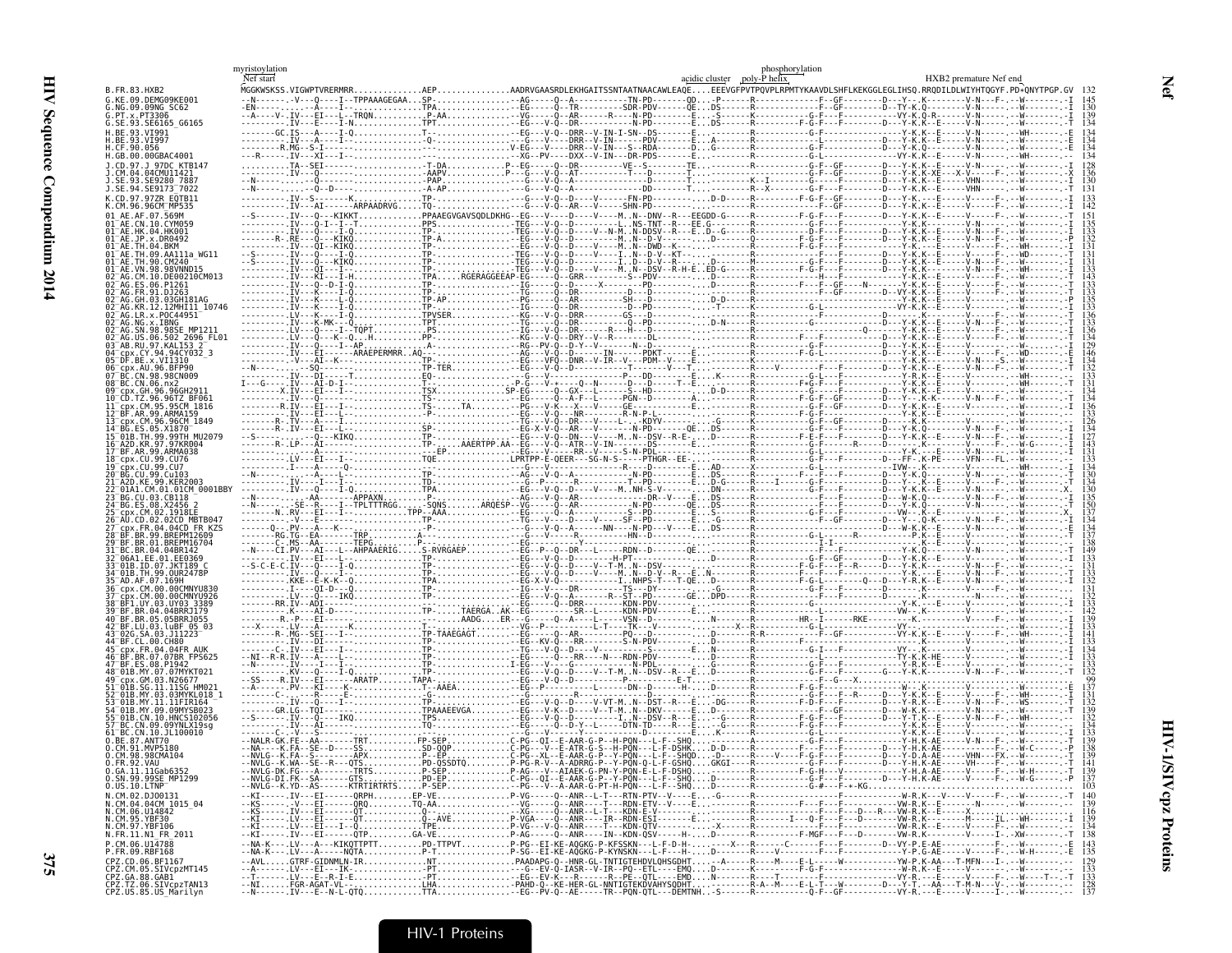<span id="page-59-0"></span>

| B.FR.83.HXB2                                                                                                                            | normal Nef end<br>RYPLTFGWCYKLVPVEPDKIEE.ANKGENTSLLHPVSLHGMDDPEREVLEWRFDSRLAFHHVARELHPEYF.KNC*                                                                                                                                                                                                                                                                                                                                                                                                       | 205                                                                              |          |
|-----------------------------------------------------------------------------------------------------------------------------------------|------------------------------------------------------------------------------------------------------------------------------------------------------------------------------------------------------------------------------------------------------------------------------------------------------------------------------------------------------------------------------------------------------------------------------------------------------------------------------------------------------|----------------------------------------------------------------------------------|----------|
| A1.AU.03.PS1044_Day0<br>A1.CH.03.HIV_CH_BID_V3538                                                                                       |                                                                                                                                                                                                                                                                                                                                                                                                                                                                                                      | $^{204}_{208}$                                                                   |          |
| A1.ES.06.X2110<br>A1.IT.02.60000                                                                                                        |                                                                                                                                                                                                                                                                                                                                                                                                                                                                                                      | 205<br>205<br>210<br>205<br>210<br>205                                           |          |
| A1.KE.11.DEMA111KE002<br>A1.RU.11.1IRU6950<br>A1.RU.11.1IRU6950<br>A1.SE.95.SE8538<br>A1.SE.95.SE8538                                   |                                                                                                                                                                                                                                                                                                                                                                                                                                                                                                      |                                                                                  | XIS      |
| A1.TZ.01.A341                                                                                                                           |                                                                                                                                                                                                                                                                                                                                                                                                                                                                                                      |                                                                                  | cpz      |
| A1.UA.01.01UADN139<br>A1.UG.11.DEMA110UG009                                                                                             |                                                                                                                                                                                                                                                                                                                                                                                                                                                                                                      | 204<br>213<br>205<br>210<br>217<br>204<br>218                                    |          |
|                                                                                                                                         |                                                                                                                                                                                                                                                                                                                                                                                                                                                                                                      |                                                                                  |          |
| A2.CY.94.94CY017 41<br>B.AR.04.04AR143170                                                                                               |                                                                                                                                                                                                                                                                                                                                                                                                                                                                                                      |                                                                                  | Proteins |
| B.AU.04.PS1038_Day174<br>B.BR.06.06BRIII9<br>B.CA.07.502 1191 03                                                                        |                                                                                                                                                                                                                                                                                                                                                                                                                                                                                                      | 207<br>206<br>2097<br>207<br>214<br>210<br>207<br>208<br>207                     |          |
| B.CH.08.M2 0803101 NFLG8<br>.CN.10.DEMB10CN002                                                                                          |                                                                                                                                                                                                                                                                                                                                                                                                                                                                                                      |                                                                                  |          |
| .CO.01.PCM001<br>.CU.99.Cu19                                                                                                            |                                                                                                                                                                                                                                                                                                                                                                                                                                                                                                      |                                                                                  |          |
| B.ČÝ.09.ČÝ266<br>B.DE.04.HIV DE BID_V4131<br>B.DK.07.PMVL_011                                                                           |                                                                                                                                                                                                                                                                                                                                                                                                                                                                                                      |                                                                                  |          |
| B.DO.05.05DO <sup>-</sup> 160884<br>B.ES.10.DEMB10ES002                                                                                 |                                                                                                                                                                                                                                                                                                                                                                                                                                                                                                      |                                                                                  |          |
| B.FR.11.DEMB11FR001                                                                                                                     |                                                                                                                                                                                                                                                                                                                                                                                                                                                                                                      |                                                                                  |          |
| B.CF.13.03GEMIZ004<br>B.GF.03.03GEMZ004<br>B.HT.05.05HT 129389<br>B.JP.12.DEMBI2JP001<br>B.KR.12.12KYY10_10742<br>B.KR.12.12KYY10_10742 |                                                                                                                                                                                                                                                                                                                                                                                                                                                                                                      |                                                                                  |          |
|                                                                                                                                         | $\begin{minipage}{0.99\textwidth} \begin{minipage}{0.99\textwidth} \begin{minipage}{0.99\textwidth} \begin{minipage}{0.99\textwidth} \begin{minipage}{0.99\textwidth} \begin{minipage}{0.99\textwidth} \begin{minipage}{0.99\textwidth} \begin{minipage}{0.99\textwidth} \begin{minipage}{0.99\textwidth} \begin{minipage}{0.99\textwidth} \begin{minipage}{0.99\textwidth} \begin{minipage}{0.99\textwidth} \begin{minipage}{0.99\textwidth} \begin{minipage}{0.99\textwidth} \begin{minipage}{0.9$ | 124<br>212<br>224<br>207<br>208<br>210<br>2005<br>207<br>207<br>207<br>208<br>21 |          |
| .NL.12.1271-00T36<br>.NL.00.671-00T36<br>.PE.07.502 <sup>-</sup> 2649-wg8<br>.PY.03.03PY-PSP0115                                        |                                                                                                                                                                                                                                                                                                                                                                                                                                                                                                      |                                                                                  |          |
| B.RU.11.11RU21n<br>B.TH.07.AA040a WG11<br>B.TT.01. <u>01TT</u> _CRC50069                                                                |                                                                                                                                                                                                                                                                                                                                                                                                                                                                                                      |                                                                                  |          |
| .TW.94.TWCYS LM49                                                                                                                       | $\begin{minipage}{0.99\textwidth} \begin{tabular}{ c c c c c } \hline & \multicolumn{3}{ c }{0.99\textwidth} \begin{tabular}{ c c c c } \hline & \multicolumn{3}{ c }{0.99\textwidth} \begin{tabular}{ c c c } \hline & \multicolumn{3}{ c }{0.99\textwidth} \begin{tabular}{ c c c } \hline & \multicolumn{3}{ c }{0.99\textwidth} \begin{tabular}{ c c c } \hline & \multicolumn{3}{ c }{0.99\textwidth} \begin{tabular}{ c c c }$                                                                 | 208<br>205<br>205<br>220<br>213<br>208                                           |          |
| B.UA.01.01UAKV167<br>B.US.11.ES39_42<br>B.UY.02.02UY_TSU1290<br>B.YE.02.02YE507                                                         |                                                                                                                                                                                                                                                                                                                                                                                                                                                                                                      |                                                                                  |          |
| C.AR.01.ARG4006<br>.BR.07.DEMC07BR003                                                                                                   |                                                                                                                                                                                                                                                                                                                                                                                                                                                                                                      |                                                                                  |          |
| .BW.00.00BW07621<br>.CN.09.09YNLX133sg                                                                                                  |                                                                                                                                                                                                                                                                                                                                                                                                                                                                                                      |                                                                                  |          |
|                                                                                                                                         | C. C. (99. 09.70301033<br>C. C. (99. 09. 20118 2<br>C. E. (99. 09. 2012) 2<br>C. E. (99. 09. 2012) 2<br>C. E. (99. 09. 2012) 2<br>C. E. (99. 09. 2012) 2<br>C. E. (99. 09. 2012) 2<br>C. E. (99. 09. 2012) 2<br>C. E. (99. 09. 2012) 2<br>C. (1                                                                                                                                                                                                                                                      |                                                                                  |          |
|                                                                                                                                         |                                                                                                                                                                                                                                                                                                                                                                                                                                                                                                      |                                                                                  |          |
|                                                                                                                                         |                                                                                                                                                                                                                                                                                                                                                                                                                                                                                                      |                                                                                  |          |
|                                                                                                                                         |                                                                                                                                                                                                                                                                                                                                                                                                                                                                                                      |                                                                                  |          |
|                                                                                                                                         |                                                                                                                                                                                                                                                                                                                                                                                                                                                                                                      |                                                                                  |          |
|                                                                                                                                         |                                                                                                                                                                                                                                                                                                                                                                                                                                                                                                      | 218<br>208<br>208<br>220<br>207<br>206                                           |          |
|                                                                                                                                         |                                                                                                                                                                                                                                                                                                                                                                                                                                                                                                      |                                                                                  |          |
|                                                                                                                                         |                                                                                                                                                                                                                                                                                                                                                                                                                                                                                                      | $^{207}_{211}$                                                                   |          |
| D.CY.06.CY163<br>D.KE.11.DEMD11KE003<br>D.KR.04.04KBH8                                                                                  |                                                                                                                                                                                                                                                                                                                                                                                                                                                                                                      | $45$<br>$207$<br>$203$<br>$208$<br>$207$<br>$208$<br>$205$<br>$205$              |          |
| D.SN.90.SE365<br>D.TD.99.MN011<br>D.TZ.01.A280                                                                                          |                                                                                                                                                                                                                                                                                                                                                                                                                                                                                                      |                                                                                  |          |
| D.UG.11.DEMD11UG003<br>D.YE.02.02YE516                                                                                                  |                                                                                                                                                                                                                                                                                                                                                                                                                                                                                                      |                                                                                  |          |
| D.ZA.90.R1<br>F1.A0.06.A0 06 ANG125                                                                                                     |                                                                                                                                                                                                                                                                                                                                                                                                                                                                                                      | $\frac{96}{90}$                                                                  |          |
| F1.AR.02.ARE933<br>F1.BE.93.VI850<br>F1.BR.07.07BR844                                                                                   |                                                                                                                                                                                                                                                                                                                                                                                                                                                                                                      |                                                                                  |          |
| F1.CY.08.CY222<br>F1.ES.11.DEMF110ES001                                                                                                 |                                                                                                                                                                                                                                                                                                                                                                                                                                                                                                      | 206<br>219<br>45<br>206<br>207<br>206<br>212<br>215<br>206<br>206                |          |
| FI.FI.93.FIN9363<br>F1.FR.96.96FR MP411<br>F1.RO.96.BCI R07                                                                             |                                                                                                                                                                                                                                                                                                                                                                                                                                                                                                      |                                                                                  |          |
| F1.RU.08.D88 <sup>-</sup> 845<br>F1.RU.08.D88 <sup>-</sup> 845<br>F2.CM.97.CM53657<br>F2.CM.97.CM53657                                  |                                                                                                                                                                                                                                                                                                                                                                                                                                                                                                      |                                                                                  |          |
| G.BE.96.DRCBL                                                                                                                           |                                                                                                                                                                                                                                                                                                                                                                                                                                                                                                      |                                                                                  |          |
| G.CM.10.DEMG10CM008<br>CN.08.GX 2084 08                                                                                                 |                                                                                                                                                                                                                                                                                                                                                                                                                                                                                                      | $\frac{208}{213}$<br>$\frac{208}{208}$                                           |          |
| Ğ.CU.99.Cu74<br>G.ES.09.X2634_2<br>G.GH.03.03GH175G                                                                                     |                                                                                                                                                                                                                                                                                                                                                                                                                                                                                                      | $\frac{209}{208}$                                                                |          |
|                                                                                                                                         |                                                                                                                                                                                                                                                                                                                                                                                                                                                                                                      |                                                                                  |          |
|                                                                                                                                         |                                                                                                                                                                                                                                                                                                                                                                                                                                                                                                      |                                                                                  | Ke       |
|                                                                                                                                         |                                                                                                                                                                                                                                                                                                                                                                                                                                                                                                      |                                                                                  |          |